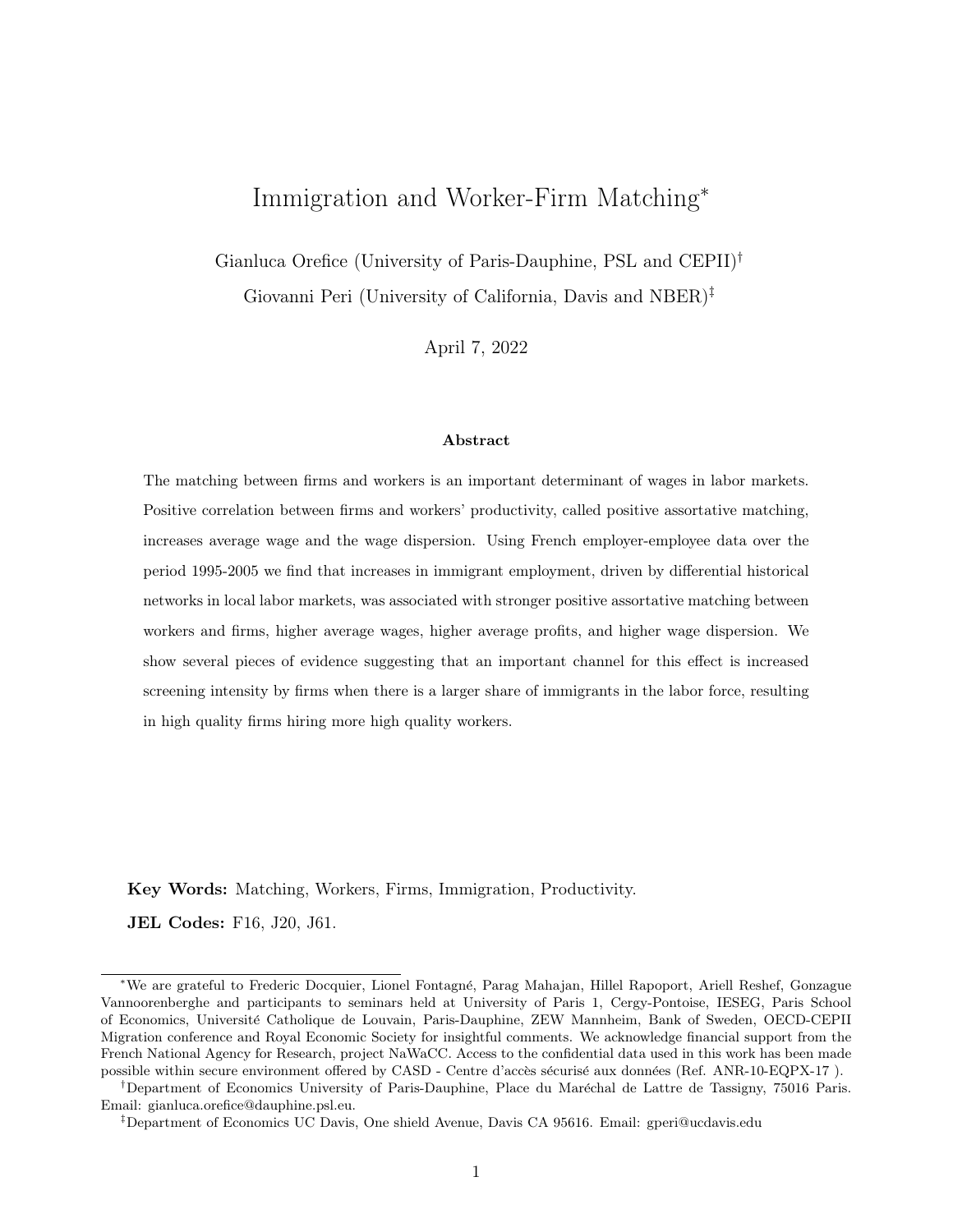# 1 Introduction

Recent research has shown that the quality (productivity) of firms explains a significant portion of the wage differentials among similar workers (matched with different firms) and their changes in the recent decades (Abowd, Kramarz and Margolis 1999; Bernard, Jensen, Redding and Schott 2007; Card, Heining and Kline 2013). Additionally, regional economists have shown that local characteristics, such as employment density, may affect firms' productivity and translate in local wage premia (e.g. Glaeser and Mare 2001; Combes, Duranton and Gobillon 2008; and De La Roca and Puga 2017). Local characteristics may also affect how workers and firms are matched with each other, with important consequences for local wages, profits and their dispersion. In particular, some local features may facilitate Positive Assortative Matching (PAM hereafter), namely the matching of high-quality workers with high-productivity firms and low-productivity workers with low-productivity firms. This, in the presence of productive complementarities between workers and firms' quality, generates higher average wage and profits in the local economy. A recent paper by Dauth, Findeisen, Moretti & Suedekum (2022) shows that higher local employment density is associated with a stronger intensity of PAM between firms and workers. In thicker labor markets, due to repeated interactions and frequent contacts, firms may have better access to information on workers and top quality firms can be more effective in attracting high quality workers, generating stronger PAM.

In this paper we analyze whether an inflow of immigrant workers affects the extent of PAM between firms and workers in a local labor market. On one hand, immigration increases the size of the local market, and through this simple "scale" effect, it may enhance the "thickness" externalities found in Dauth et al. (2022). On the other hand, and perhaps more interestingly, immigration changes the local distribution of skills. As immigrants have different backgrounds, cultures and experiences, the range of their quality (ability/productivity) is likely to be broader than for natives. Moreover, due to linguistic and cultural barriers, their productive quality may be hard for local employers to assess, especially initially. Under these conditions, when the share of immigrants in a labor market becomes larger, employers' uncertainty on the quality of workers they face may increase. As a consequence, in the presence of productive complementarity between firms' and workers' quality, better firms have stronger incentives to screen workers because their returns to a "positive match" are larger.

Hence, with an increase in the share of immigrants, high quality firms may be more likely to screen in order to attract high-quality workers, leaving low-quality workers to low-quality firms. This would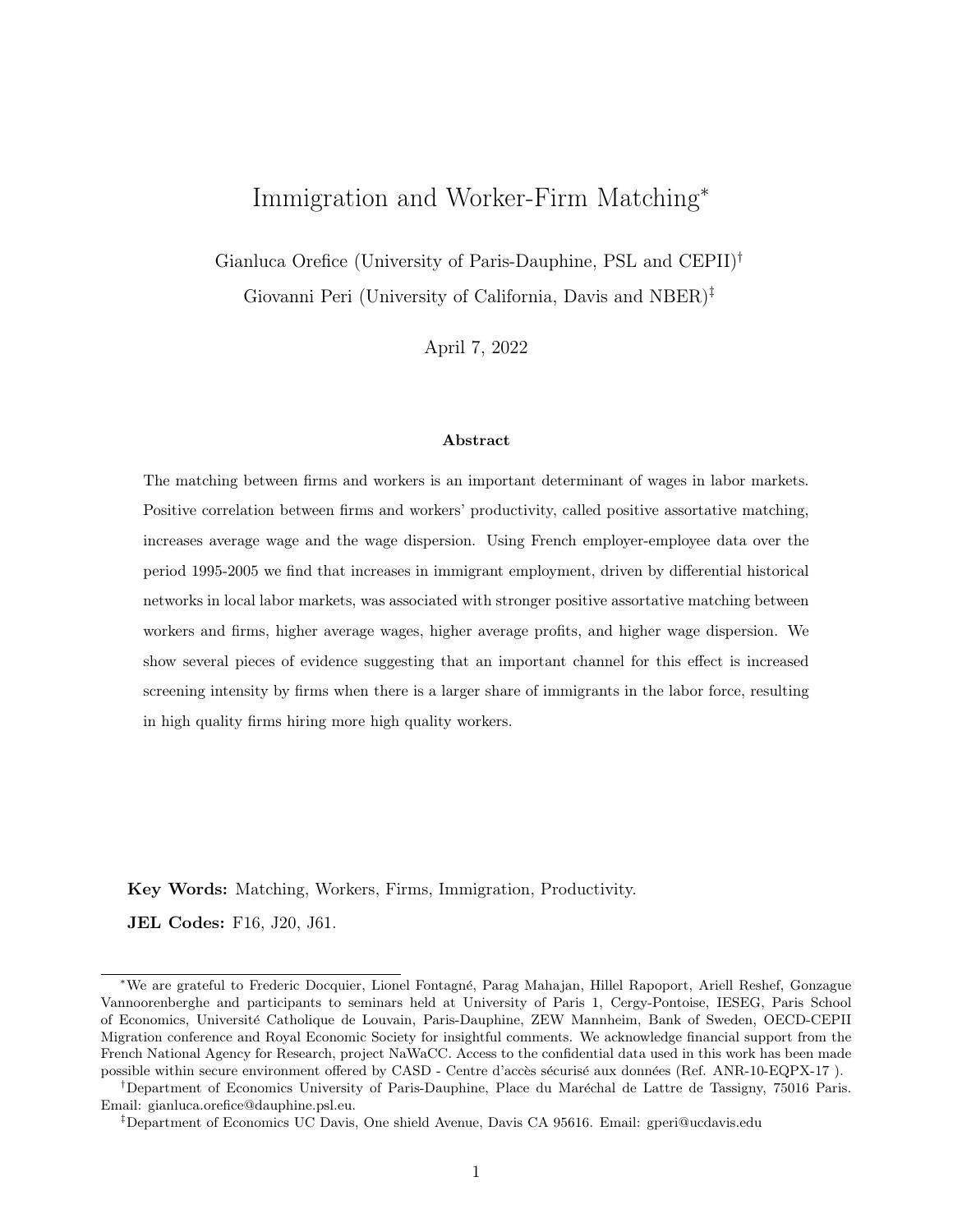be an additional unexplored channel leading to a correlation between the degree of positive assortative matching and the inflow of immigrants in local labor markets. Through this channel immigrants may have a positive "spillover" effect on average productivity, average firm's profits and wages but also on wage dispersion in a labor market.<sup>1</sup>

Using an employer-employee data set covering all private-sector workers in France in the years 1995- 2005, this paper tests whether there is an association between immigration and positive assortative matching in local labor markets. We first calculate the average quality of each worker and firm. We then use employer-employee matches in each local labor market and year to measure the strength of PAM and its change over time. As proxy of PAM we first use the rank correlation between worker and firm quality in a district-year (as in Dauth et al. 2022). Additionally, we use the (net) share of positive assortative matches in the district-year, calculated as share of firm-worker matches where both parties are above or both below the mean quality, minus the share of mismatches (those where firms are above median quality and workers below, or vice-versa), as in Davidson, Heyman, Matusz, Sjoholm & Zhu (2012). We then analyze whether the change in immigrant share in a district over time is associated with changes in these measures of PAM. To address the endogeneity problem of immigration, we use a version of the shift-share instrument à la Card (2001). We construct it using the 1982 origin-specific share of immigrants across districts, interacted with (either *predicted* or *observed*) origin-specific flows of immigrants to other EU-15 countries (excluding France) between 1995 and 2005. Following the recent econometric literature we check the validity of this shift-share instrumental variable (IV). First, we check its correlation with pre-period economic and demographic variables. Then, we follow Goldsmith-Pinkham, Sorkin & Swift (2020), in subjecting the 1982 shares that are most relevant for identification, to tests of correlation with observable characteristics and pre-trends. Finally, we consider a plausible exogeneity test, following Conley, Hansen & Rossi (2012), that generates an estimated range of the parameter of interest under the assumption of imperfect IV and reasonable correlation between IV and the residuals. All these tests are consistent with IV validity and suggest that 2SLS estimates are robust and reasonably reliable.

Our main results show that an exogenous increase in immigrant workers as share of the population is associated with significantly stronger assortative matching between firms and workers. This result is

<sup>&</sup>lt;sup>1</sup>This effect is different from other potential productivity effects analyzed in the literature, even when considering search and matching. In Chassamboulli & Palivos (2014) and Battisti, Felbermayr, Peri & Poutvaara (2018), for example, immigration attenuates the effects of search frictions in the labor market, decreasing the equilibrium unemployment, but the impact works through a job creation channel due to lower bargaining power of immigrants.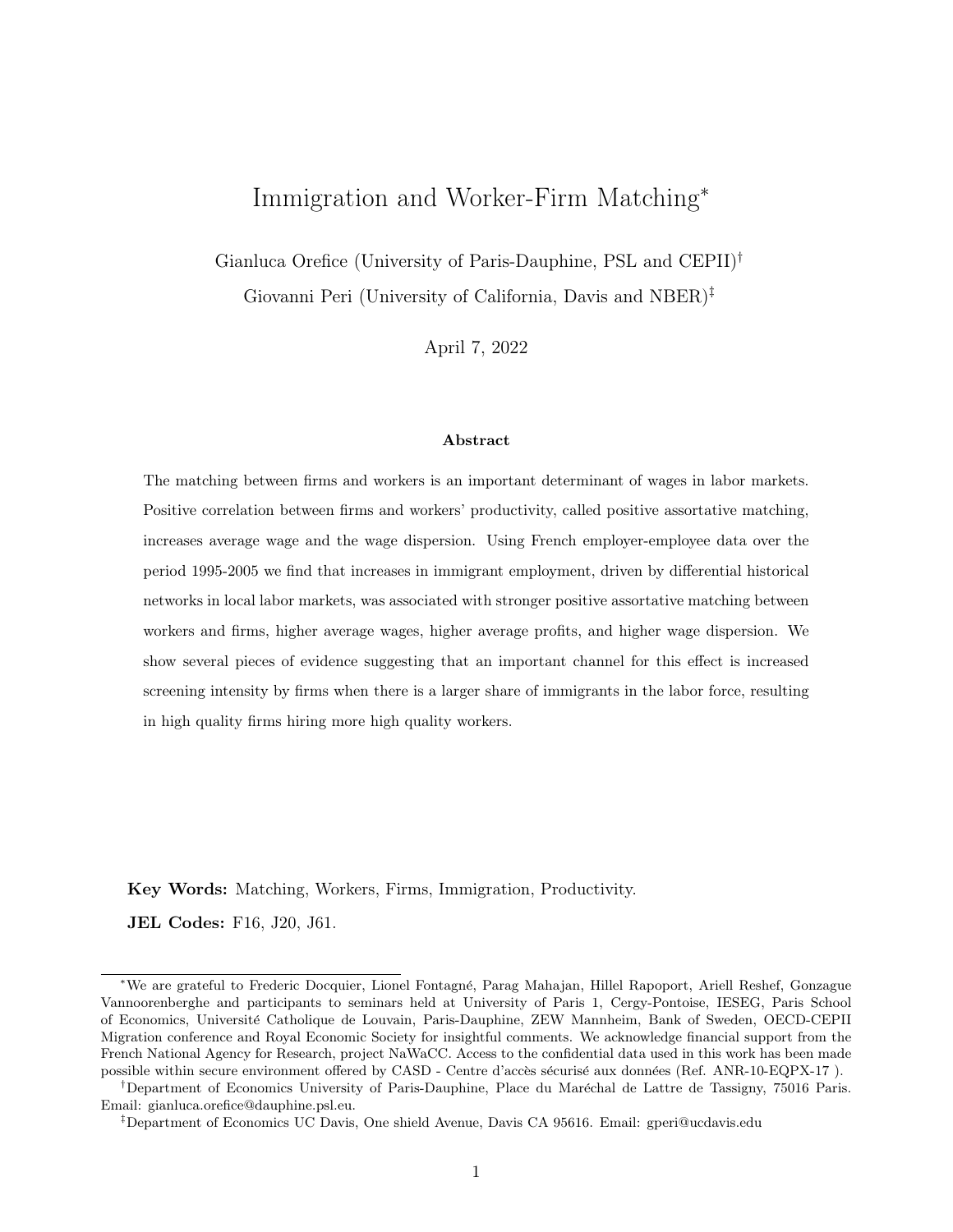robust to different choices in the measure of assortative matching and to different proxies for firm and worker quality. The IV estimates are consistent with a causal effect of immigrant share on assortative matching. A one percentage point exogenous increase in the population share of immigrants in a district implies an increase in the share of positive assortative matches (net of mismatch) by 2.2 percentage points. This corresponds to 25% of the difference in the PAM gap between a district at the  $25<sup>th</sup>$ percentile of PAM intensity and a district like Paris, at the top  $75<sup>th</sup>$  percentile of the distribution. If the effect is mostly driven by an increase in high quality firms matching with high quality workers, as our results also suggest, this increase in the strength of PAM would correspond to 0.6 percent increase in average wages in the district. This channel therefore can generate a non trivial average wage increase driven by immigrants.

In line with the consequences of positive assortative matching with productive complementarity between workers and firms' quality, we find direct evidence of immigration increasing the average wage and particularly that of high-quality workers, increasing average firm profits and the dispersion of wages in local labor markets. The worker-firm matching highlighted in this paper provides an additional and so far unexplored mechanism that may contribute to explain the non-negative effect of immigrants on native average wages in local labor markets (Pischke & Velling 1997, Card 2005, Ottaviano & Peri 2012, Dustmann, Frattini & Preston 2013) and their positive productivity effect (Peri 2012; Mitaritonna, Orefice and Peri 2017 Beerli et al. 2021).

We then provide several pieces of evidence that are consistent with PAM taking place due to increased screening, especially by high quality firms, in sectors with more immigrants and lower screening costs. First, we show that the quality dispersion of immigrant workers is larger than that of natives; and in regions where such a quality dispersion of immigrants is higher the impact of immigration on PAM is larger. Second, as better screening is more valuable to high-quality firms because of productive complementarity, we find that high-quality workers (above the median of the quality distribution) become much more likely to transition from low- to high-quality firms when immigrants increase. Third, we show that the causal effect of higher immigrants share in the labor market on PAM intensity is stronger in industries that use initially more immigrants, and have less costly or cumbersome screening procedures: when screening costs are relatively small, large inflows of immigrants are more likely to push firms to start screening in local labor market. Fourth, we show some evidence consistent with screening costs being in large part a fixed cost for a firm, as aggregate time-cost of screening per em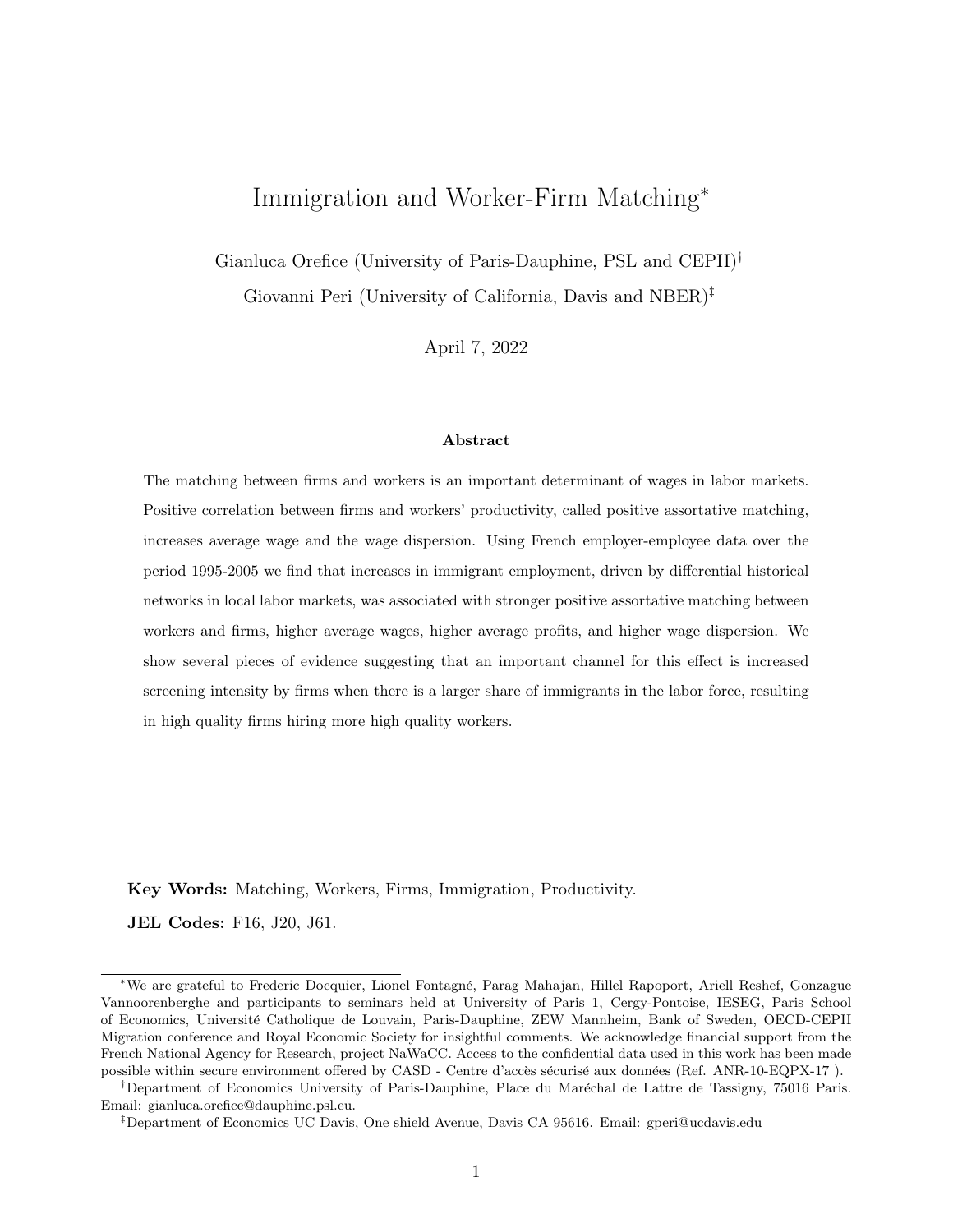ployee do not vary much with firm size. Consistently with firms investing in better overall screening when more immigrants are available, we show that also native workers increase their degree of PAM with firms as a consequence of larger inflow of immigrants. Finally, we find that firms increase resources devoted to screening, in the form of the share of recruitment personnel, those workers involved in hiring of new workers, in response to more immigrants.

This paper contributes to two areas of research. The first is the recent literature on the local and global factors affecting matching between firms and workers. Davidson et al. (2012) show that trade liberalization improves the degree of matching for export-oriented industries. In the same vein, Davidson, Heyman, Matusz, Sjoholm & Zhu (2014) shows that export-oriented sectors display a higher correlation between firm and worker types. Bombardini, Orefice  $&$  Tito (2019) show that the workforce composition of exporting firms has higher average quality and lower dispersion of worker types than domestic firms; this is consistent with the idea that exporters have higher incentive to screen for high quality workers and select those. Focusing on local factors affecting worker-firm matching, Dauth et al. (2022) find that higher local density is associated with stronger PAM. The study argues that in thicker labor markets, high quality firms are more likely to meet and attract high quality workers.

A second related branch is the literature on the local economic consequences of migration. The channel highlighted in this paper is new in this literature and contributes a new additional explanation for the non-negative effect of migration on the average wages of native workers, a result often found in the literature (see Friedberg and Hunt 1995 and Lewis and Peri 2015 for surveys of the labor market effect of migration).<sup>2</sup> While many papers find small wage effects and possible positive productivity effects from immigration,<sup>3</sup> this is the first paper that focuses on assortative matching between firms and workers as a channel to explain a positive average wage effects of immigration. The only partial exception we are aware of is a recent theoretical contribution by Burzynski & Gola (2019) that includes a matching mechanism—not empirically tested—in a general equilibrium model with heterogeneous firms and migration. The proposed explanation related to screening as a consequence of immigration, is also, to our knowledge, new in the literature. Other explanations for our findings are possible, and we

 $2$ Other explanations for the small effect of migration on native wages include the productivity increases resulting from more efficient allocation of tasks between native and migrant workers (migrant and native workers' complementarity), and a boost in innovation (Peri 2012; Peri and Sparber 2009; Mitaritonna et al. 2017).

 $3Card$  (2005) found that immigrants had little if any effect on wages at the local labor market level. Similarly Pischke & Velling (1997) and Dustmann et al. (2013), respectively for Germany and UK, do not find any negative effect of immigration on the wages of native workers. Using French data Edo (2019) shows a null wage effect of immigration in the long-run.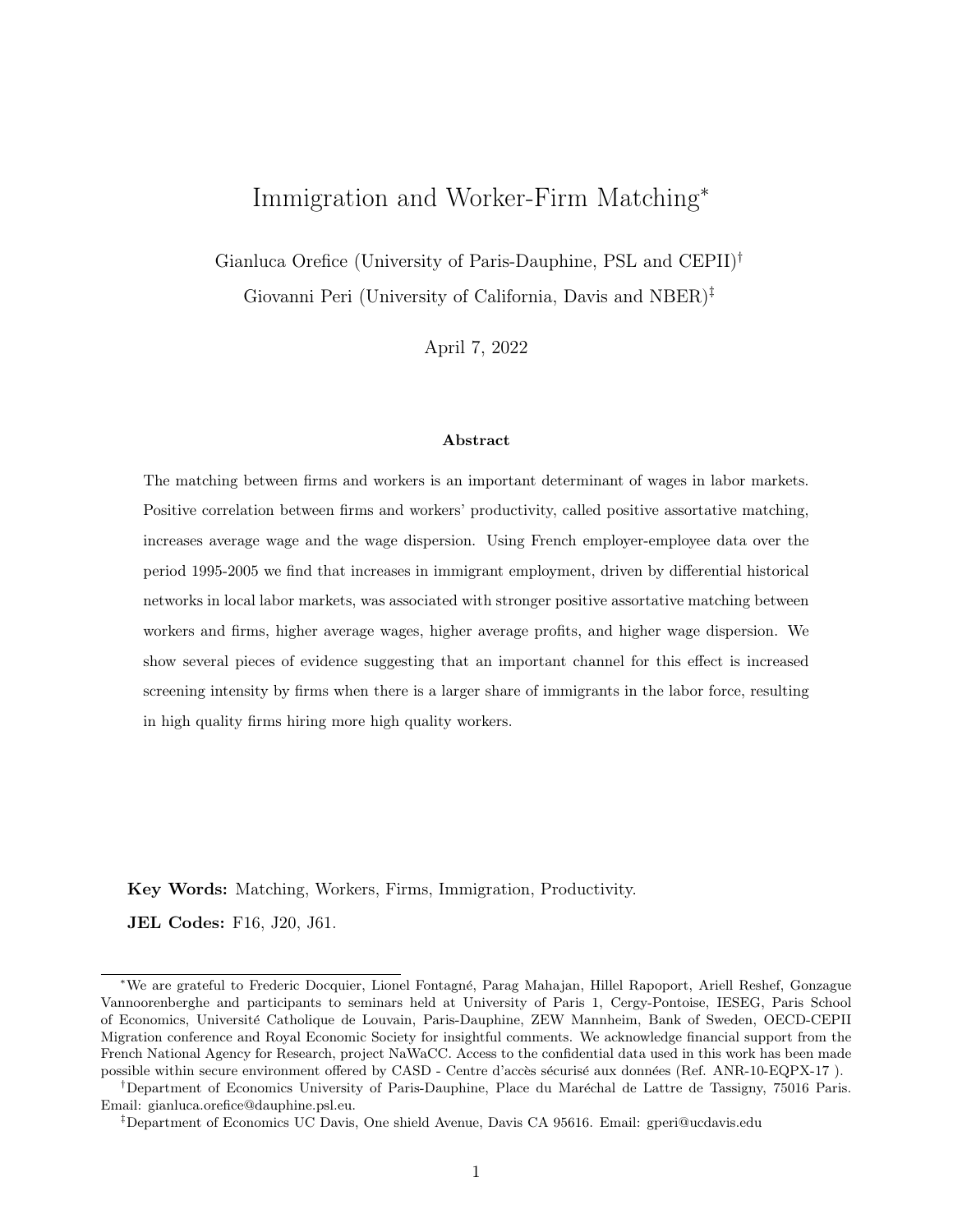consider them, but we provide suggestive evidence consistent with "screening" as a relevant channel triggered by immigration.

The rest of this paper is organized as follows. In section 2 we discuss frameworks in which immigration may affect matching, spelling out in particular the "screening" channel and the implications that this has on wages and profits. In sections 3 and 4 we discuss the data, the measures used to approximate firm and worker quality, and the strength of PAM in our sample. In section 5 we discuss the empirical strategy and some stylized facts. In sections 6 we present the estimated effect of increased immigration on assortative matching and on average wages, profits and wage dispersion. In section 7 we present additional evidence that is consistent with the effects of immigration on PAM being mediated by increased efforts in screening of workers among firms, especially those with high productivity. Section 8 concludes the paper

# 2 Why do immigrants affect matching?

In this section we describe some of the reasons why the inflow of immigrants in a labor market may generate higher correlation in employer-employee quality matching. We first discuss a novel channel, based on firms doing screening, and we spell out its implication on assortative matching and, in turn, on average wages, profits and on wage dispersion. We then consider additional explanations, based on ideas suggested in the literature on agglomeration economies and on the impact of immigrants.

### 2.1 Quality dispersion and increased screening

A reason why larger presence of immigrants could increase assortative matching is related to the fact that immigrant workers' quality is more heterogeneous than natives. This is an empirical regularity as immigrants come from different countries with different schooling institutions, and degrees of selfselection that vary by country of origin (e.g. Borjas 1987). Additionally, their quality can be harder to assess by employers because of language and cultural differences. For high quality firms, if there is productive complementarity between firm and workers' quality, a larger presence of immigrants implies stronger incentives to screen more carefully the quality of potential employees, so they can match with high quality ones. If the technology to screen workers is similar for natives and immigrants and has a significant fixed cost component of implementation (setting up a recruiting office), we would observe high quality firms paying the screening costs, apply this technology to all hires and match with high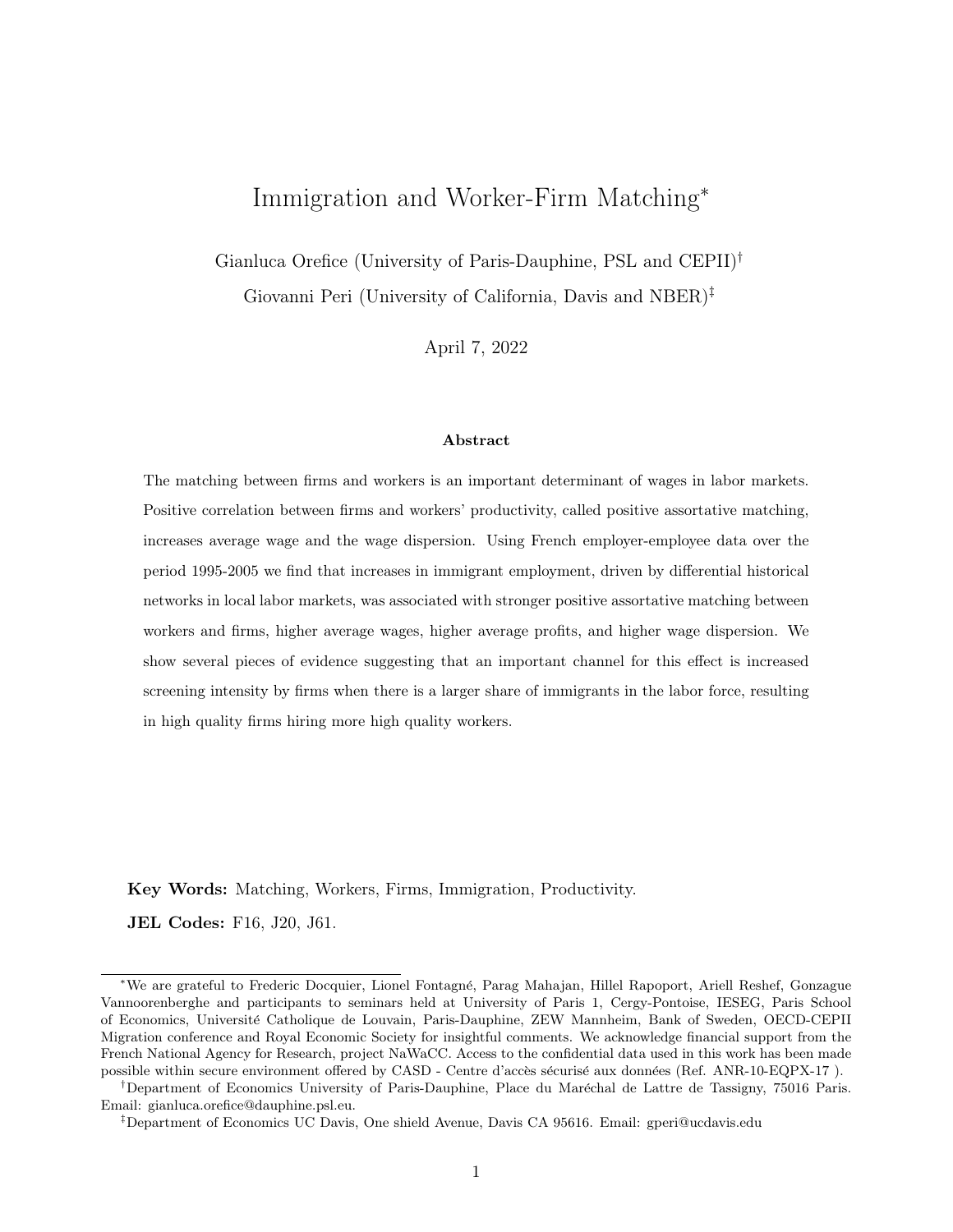quality immigrant (and native) workers.<sup>4</sup> Lower quality workers would then be available for lower quality firms to hire.<sup>5</sup> In Appendix B we propose a simple model to illustrate such mechanism in the context of a local labor market with native and migrant workers of 2 types (high or low productivity) and firms of two types (high or low productivity). In Appendix B, we also show the conditions under which these results extend to the case with  $N$  different quality levels and with different screening costs across firms.

In line with the intuition described above, in Appendix B we also show that assortative matching (relative to random matching) generates higher average surplus in a labor market from the employeremployee match, given the complementariety (convexity) of production function in quality levels. This implies higher average profits and higher average wages (as employers and employees split the surplus), as well as higher wage dispersion.<sup>6</sup> As the firm's screening is hard to observe, we will not be able to test directly this model. However, we will test the impact of immigrants on the strength of PAM, average profits and wages and some additional indirect implications of the screening cost mechanism. Namely, we will test: (i) whether high-quality firms are those whose hiring of high-quality workers increases with immigration, (ii) the fact that, consistently with fixed ex-ante screening cost, PAM will increase for both native and immigrants workers, (iii) whether the share of recruitment personnel, a proxy for screening intensity in French firms, increases with immigration and (iv) whether sectors with large average employment of immigrants and with lower initial screening costs are those where the effects of immigrants on PAM are stronger.

#### 2.2 Other channels

An additional explanation for why immigrants may affect PAM is provided by the literature on agglomeration economies. Dauth et al. (2022) show that in locations with higher employment density, the degree of positive assortative matching between firms and workers is significantly larger than in location with low employment density. Their explanation for this is that higher density of workers (thicker labor markets) for each type of skill increases the number of potential applicants and matches for each vacancy (job opening) and hence improves the quality of the worker matched to such a vacancy. Hence, high quality firms, who pay better wages, have higher probability of successfully hiring

<sup>4</sup>Evidence in favor of the fixed cost nature of screening is discussed in Appendix section B.

<sup>5</sup>We will provide some evidence consistent with screening cost having a significant fixed component in section 7 below.

<sup>&</sup>lt;sup>6</sup>A similar mechanism is analyzed for the effect of trade liberalization on the intensity of assortative matching by Helpman, Itskhoki & Redding (2010) and Davidson, Matusz & Shevchenko (2008).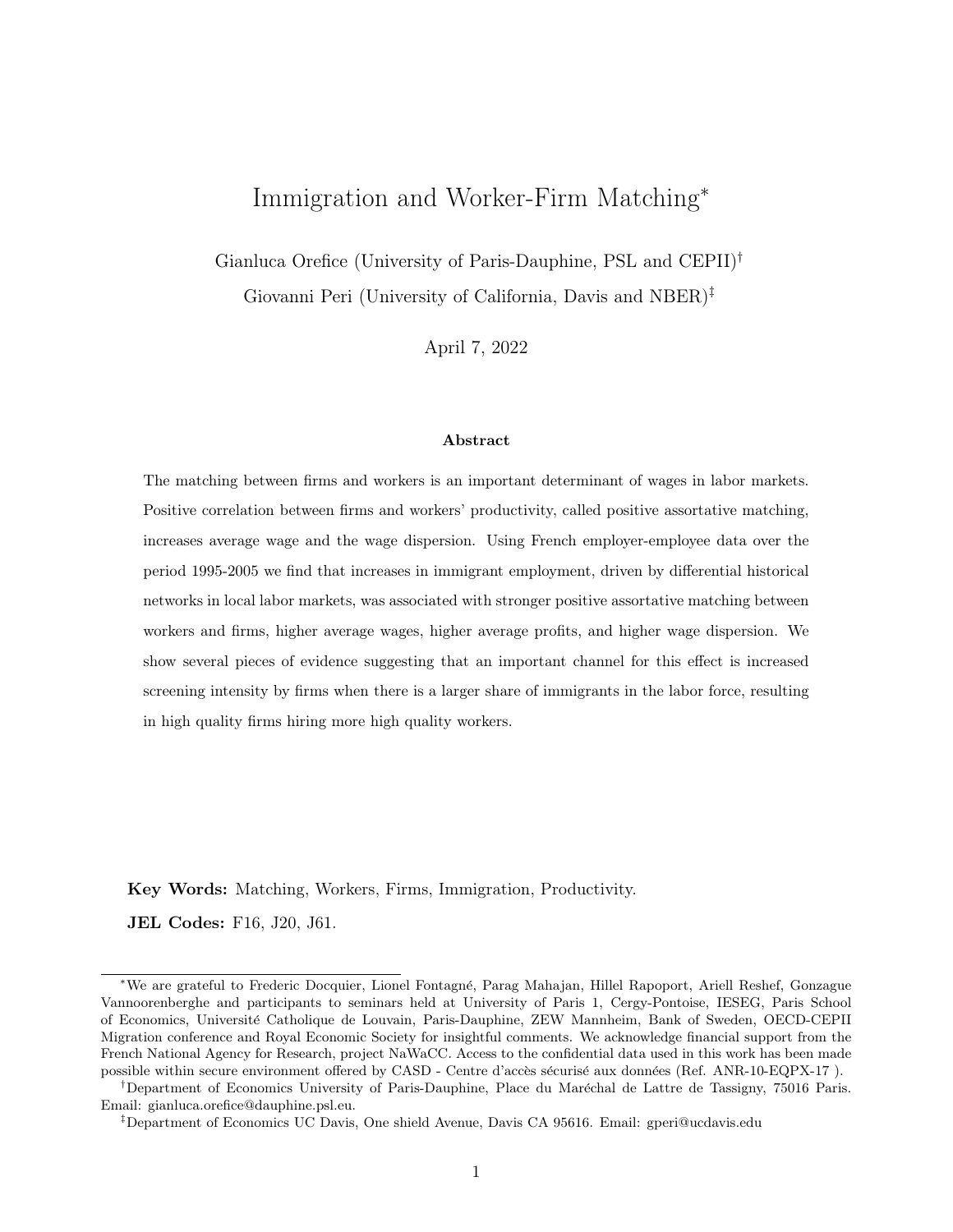high quality workers. This is a simple-and-nice implication of models with frictional search, and thick market externalities (e.g. Diamond 1982 or Acemoglu 1997). In this set-up, an inflow of workers in a market, by increasing the local employment density, would contribute to higher correlation between employers' and employees' quality. As immigrants are also more likely to locate in high density cities (as shown in Peri 2016 and Albert and Monras 2018), a correlation between a larger immigrant share and stronger assortative matching may arise as a consequence of the higher employment density. We explicitly control for employment density in our estimations.

Besides making local labor markets denser and more heterogeneous in workers' quality, immigrant workers may also increase the "horizontal" differentiation of skills, filling some workers' types that natives leave sparsely populated. In other words, immigrants are not just more heterogeneous than native workers in their quality, but they are different from/complementary to them (Ottaviano & Peri 2012, Peri & Sparber 2009). They have manual, language, cognitive and communication skills that are, at least partially, horizontally differentiated from those of natives. If specific employers are looking for skills closer to their "ideal type" and immigrants make the distribution of skills broader and denser, a larger presence of immigrants can improve the match between the employer-type and the employee-type.<sup>7</sup> If the employer-employee production complementarity is highest when the match brings together two agents that are as close as possible, then at least for some employer and in some sectors, the presence of immigrants will increase the fit of the match and intensify the overall firmemployees complementarity.

The proposed explanations are connected to each other. Immigration makes the local labor market thicker, more heterogeneous in quality, and more diverse in skill. This increases the incentives, opportunities and the returns, especially for high quality firms, to match with the "right" high quality workers. Let us finally notice that a key component for PAM to increase average profits and wages and their dispersion in any model is production complementarity of workers' and firms' quality. The simplest form of this is complementarity (as in the model in Appendix B) is generated by a surplus that is multiplicative in those. This implies log additivity in the workers' and firms' quality and it is exactly the assumption made in the AKM method (Abowd et al. 1999), in generating the log wage regression. Hence, our empirical construction of the workers' quality indicators is consistent with what assumed in our simple model in Appendix B.

<sup>7</sup>Think of a restaurant looking for a Bavarian-Pastry Chef or a Musical company looking for a Latin-music guitarist.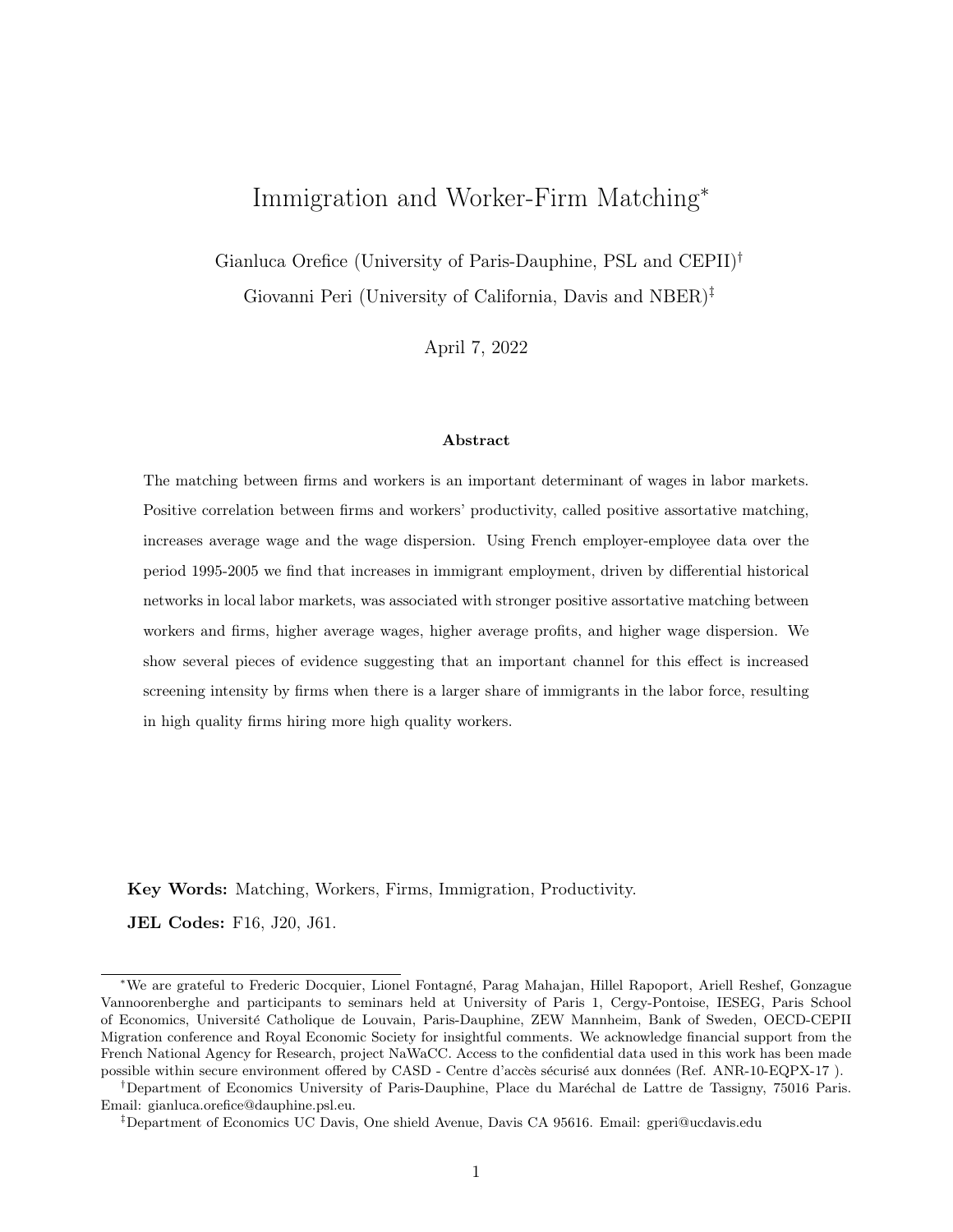# 3 Data and measures of worker and firm quality

Our empirical analysis consists of three steps developed in Sections 4, 5 and 6. First, we construct proxies capturing workers' and firms' intrinsic quality/productivity, that we assume constant over the period of analysis (1995-2005). We start by estimating them using the method pioneered by Abowd et al. (1999) and perfected by Card et al. (2013) to separate in a wage equation the individual and firm components. As these measures require strong assumptions and, particularly for firms, may not be strongly correlated with actual productivity (Eeckhout & Kircher 2011), we also use simpler measures of worker quality (lifetime wage) and firm quality (labor productivity), as suggested by Bartolucci, Devicienti & Monzón  $(2018)^8$  In the second step, following, respectively, Dauth et al.  $(2022)$  and Davidson et al. (2012), we calculate two measures of the strength of positive assortative matching (PAM) between firms and workers in each of the 101 French Districts, and for each year between 1995 and 2005.<sup>9</sup> Finally, using an IV regression at the district-year level we analyze whether the population share of immigrants affects the intensity of positive matching between workers and firms. The units of analysis are French districts (*départements*), the most granular geographic level of aggregation (smaller than region) for which immigration can be measured in a consistent way over our sample period.<sup>10</sup>

#### 3.1 Data

Our empirical analysis uses two main data sources: (i) matched employer-employee French data (Déclaration Annuelle des Donnée Sociales - DADS), and (ii) balance sheet data for the universe of French firms (FICUS/FARE).

DADS is an administrative database collected by the French Statistical Office (INSEE) containing information on the employment structure of the universe of French firms. All wage-paying legal employers located in France are mandated to report information to DADS on their workforce composition. For each worker we have information on annualized real earnings, total number of hours worked, gender, place of birth (France vs abroad), occupation (4-digit PCS-ESE classification), age, job spell, district of residence, and the industry of the employer.<sup>11</sup>

<sup>&</sup>lt;sup>8</sup>In a robustness check we follow de Melo (2018) and use the average type of co-workers as proxy for the firm type.

 $9Because$  of data availability in 1982 (used to build the IV) in our empirical exercise we use only 92 districts dropping the overseas districts.

<sup>&</sup>lt;sup>10</sup>Using smaller geographic areas, such as French *zone d'emploi*, would imply an imprecise allocation of immigrants over time (in particular for the construction of the IV) and therefore generate significant measurement error in the explanatory variable of interest.

<sup>&</sup>lt;sup>11</sup>DADS does not provide information on the specific country of origin of foreign-born workers nor on their education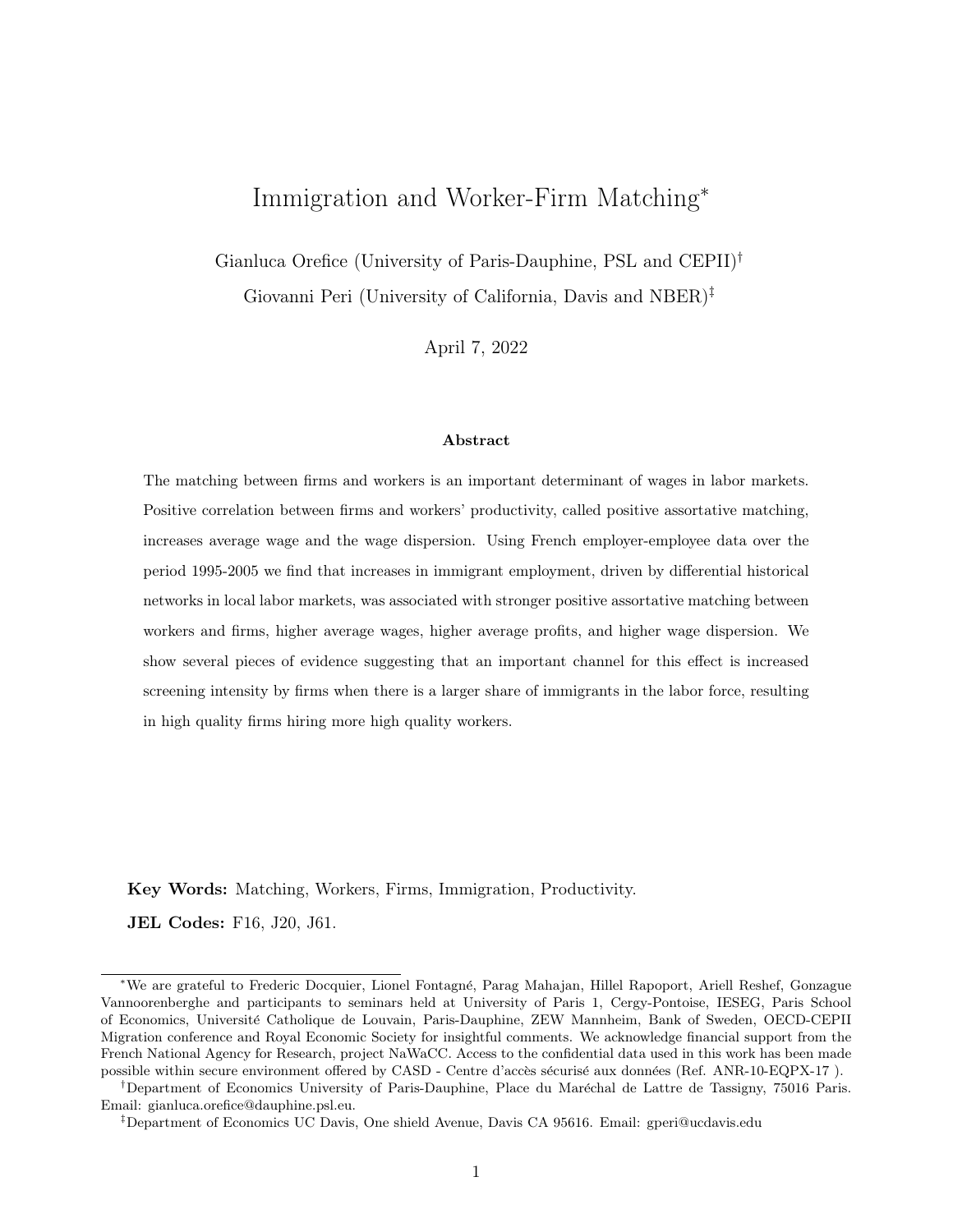Two versions of the DADS data are used in this paper. The first, DADS Postes, includes the entire workforce in France, in each year, in a comprehensive cross-section and can be used to compute total employment of native and immigrant workers in each French district and year. This dataset does not, however, provide information on the worker's ID, needed to link the workers over time in a longitudinal panel, and estimate the wage decomposition as in Abowd et al. 1999 and Card et al. 2013. The second, DADS Panel, represents a (one in twelve) sub-sample of individuals born in October of each year, for which the worker identifier  $(nni now)$  is provided, and enables us to follow individuals over time.

Using DADS Postes we can describe the trends and characteristics of immigrants in France, between 1995 and 2005. Table 1 shows some summary statistics relative to their share in the population, their age and skills. Two facts are most relevant for our analysis. First, in the period, 1995-2005, France experienced a significant net increase in the share of immigrant workers in the workforce from 6.2 to 9.7 percentage points. We can say that immigration contributed significantly to labor force growth in this period. Second, looking at the distribution of immigrants by working skills we observe an increase in immigrant concentration among white collars and a decline among blue collars. The table further shows how immigrants distribution changed within each group, between high and low skilled.<sup>12</sup> The group that grew the most, and included almost one third of all immigrants in 2005, was the one of high-skill white collars raising from 21 to 31% of the immigrant employment. While the distribution of immigrants had always been concentrated in the two "extreme" cells (high-skill white collar and low-skill blue collar) and less in the intermediate ones (high-skill blue collar and low-skill white collar), the concentration in the upper extreme grew substantially in the 1995-2005 period. We can therefore say that France, during the period of our analysis was experiencing, at least in aggregate, an increase in high skilled immigration.

#### – Table 1 about here –

The sample used to estimate worker and firm quality measures focuses on full-time jobs (more comparable in terms of wage) where workers hold only one job at each point in time in the private sector, in each year from 1995 to 2005. The dataset covers all private-sector firms, allowing estimation of workers' and firm effects for the whole private economy in France. As full-time jobs are comparable in terms of hours worked, our measure of wages mainly reflects differences in hourly pay across workers

levels.

<sup>&</sup>lt;sup>12</sup>The Eurofond conversion table (<https://www.eurofound.europa.eu/surveys/ewcs/2005/classification>) has been used to map PCS 2-digit workers occupation codes into white-blue collar and high-low skilled worker catagories.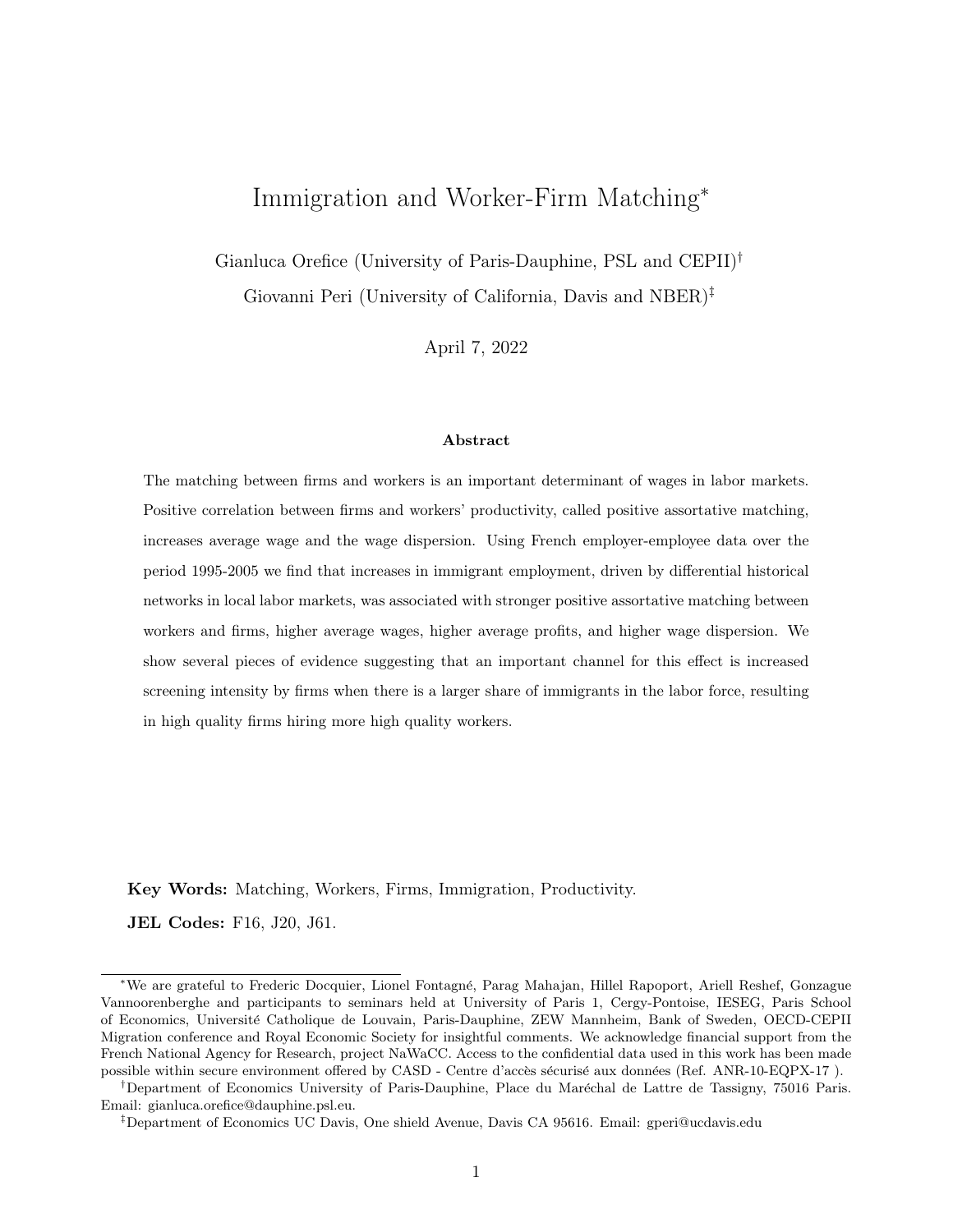(see Card et al. 2013). In Table 2 we show the number of full-time workers, for each year, who can be linked over time through their ID and do not have missing information on annual wages. On average, more than one hundred and ten thousand workers per year can be tracked over time. In the data 5.1% of workers move between employers (on average) every year, as revealed by a change in employer identifier (SIREN) between time  $t-1$  and t (see the fourth column of Table 2 for the number of workers that change firm by year, i.e. movers). The percent of movers is a crucial statistic in the AKM decomposition. Worker quality can be identified only if there are enough workers moving across firms and connecting them so that we can separately estimate workers' and firms' effects (see next section for detailed discussion). In DADS data (*panel* and *postes*) each firm is identified by a unique identification code (called SIREN), so DADS data can be easily merged with balance sheet data, which we use to construct characteristics of the firm, including measures of its productivity.

#### – Table 2 about here –

The firm identifier SIREN is assigned by the French statistical office (INSEE) for administrative purposes and may potentially combine multiple plants in France. Most firms only have one plant, and the great majority of multi-plant firms have plants in the same district, so that the location of the firm (headquarters) and of the plant(s) coincide in the overwhelming majority of cases. Only  $2\%$  of firms in our sample have plants (workers) in more than one district.<sup>13</sup> Notice that the firm identifier changes when a firm changes its ownership. This means that when a SIREN disappears from the dataset, it does not necessarily signify the "death" of the firm (similarly, the entry of a new SIREN does not necessarily signify the "birth" of a new firm). Considering new ownership as a new employer is, however, reasonable and commonly done (e.g. Card et al. 2013), as the new owner often introduces new managerial practices and/or technologies (Guadalupe, Kuzmina & Thomas 2012).

FICUS/FARE data report standard balance sheet information (value added, sales, total employment, capital, intermediate inputs, industry etc.) for French firms over the period 1995-2005. These data are used to compute the Value Added Per Worker – VAPW – (used as the main proxy for the quality of firms) and the Total Factor Productivity –TFP – of firms over time (used as an alternative proxy for the type of firms in appendix tables). For coherence with the DADS data, we drop firms that employ part-time workers only. We also exclude from the sample all firms with a missing SIREN code. Finally, our estimation sample includes on average almost 45,000 firms with a median size of

 $13$ In section 6.2 we show results excluding large firms who are likely to have plants in different districts.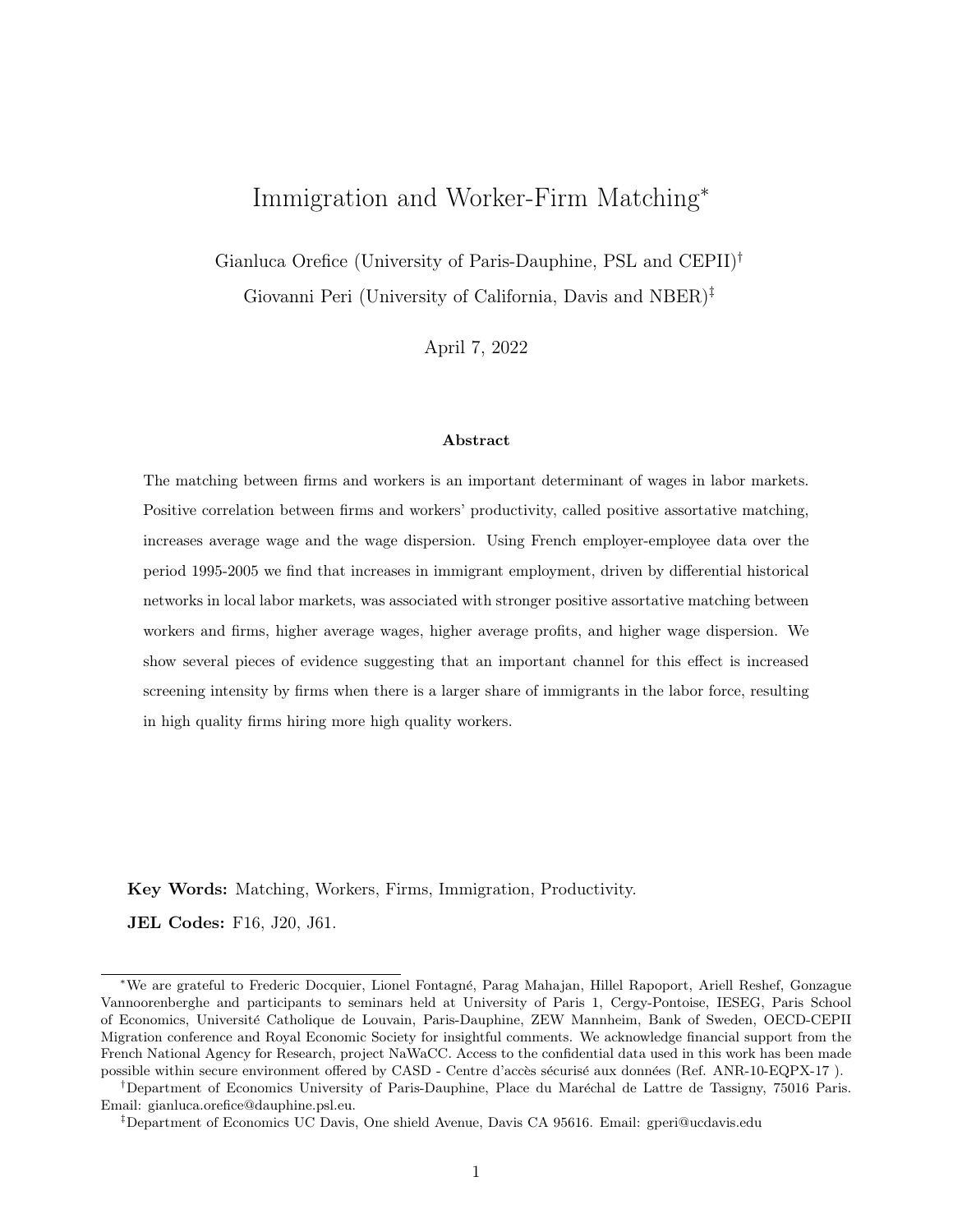approximately twenty employees (see Table 2). FICUS/FARE data are also used to compute district specific control variables, such as the average capital-labor ratio and the intermediate input intensity of firms in the district - see section 6.2. The district's export intensity, used as an additional control variable in section 6.2, has been computed by aggregating firms' exports from French Customs at the district level.

### 3.2 Quality of workers and firms

In order to measure firm-specific and worker-specific quality, we use two approaches. First we use simple, robust measures, but likely to include some error and based on strong assumptions. For workers, we consider the average residual lifetime wage; for firms, the value added per worker. The worker's average residual lifetime wage, conditional on observable characteristics, is generated by regressing individual (log) wage on age, sector, and year dummies, taking the residuals, and averaging across the years over which the individual is observed. It captures the average lifetime wage, controlling for age profile and observables, and is therefore a proxy of the average intrinsic productivity/quality of a worker over her lifetime. By controlling for sector and year fixed effects we purge aggregate trends and industry heterogeneity in wage setting. The advantage of this measure is that it is intuitive, easy to calculate, and robust. The disadvantage is that it does not "clean" for location and firm-specific effects. The same is true for the average value-added-per-worker measure for firm quality, which may include some worker-specific factors.

A more sophisticated alternative is to use the wage decomposition proposed by Abowd et al. (1999) - AKM hereafter - as well as Card et al. (2013) and Dauth et al. (2022), among others, to separate worker and firm-quality. This is done by estimating a Mincerian wage regression over the whole 1995- 2005 period. We regress the (log) individual yearly wage of full-time workers on worker fixed effects  $(\alpha_i)$ , firm fixed effects  $(\Phi_{\mathbf{J}(i,t)})$ ,<sup>14</sup> and a set of observable time-varying individual characteristics  $(X_{i,t})$ including a quartic polynomial in age,<sup>15</sup> an *Ile de France* dummy,<sup>16</sup> and a gender dummy interacted respectively with quartic polynomial in age, *Ile de France*, and year dummies. The estimated equation is as follows:

<sup>&</sup>lt;sup>14</sup>The function  $J(i, t)$  gives the identity of the unique firm j employing worker i at time t.

<sup>&</sup>lt;sup>15</sup>As discussed in Card, Cardoso, Heining & Kline (2018) we prefer controlling for the age rather than the experience of the workers because experience may be an endogenous outcome in the labor market.

<sup>&</sup>lt;sup>16</sup>Following Abowd et al. (1999) we include an *Ile de France* dummy to control for the specificity of the Parisian labor market, identified on changes in the district of residence of the workers over time.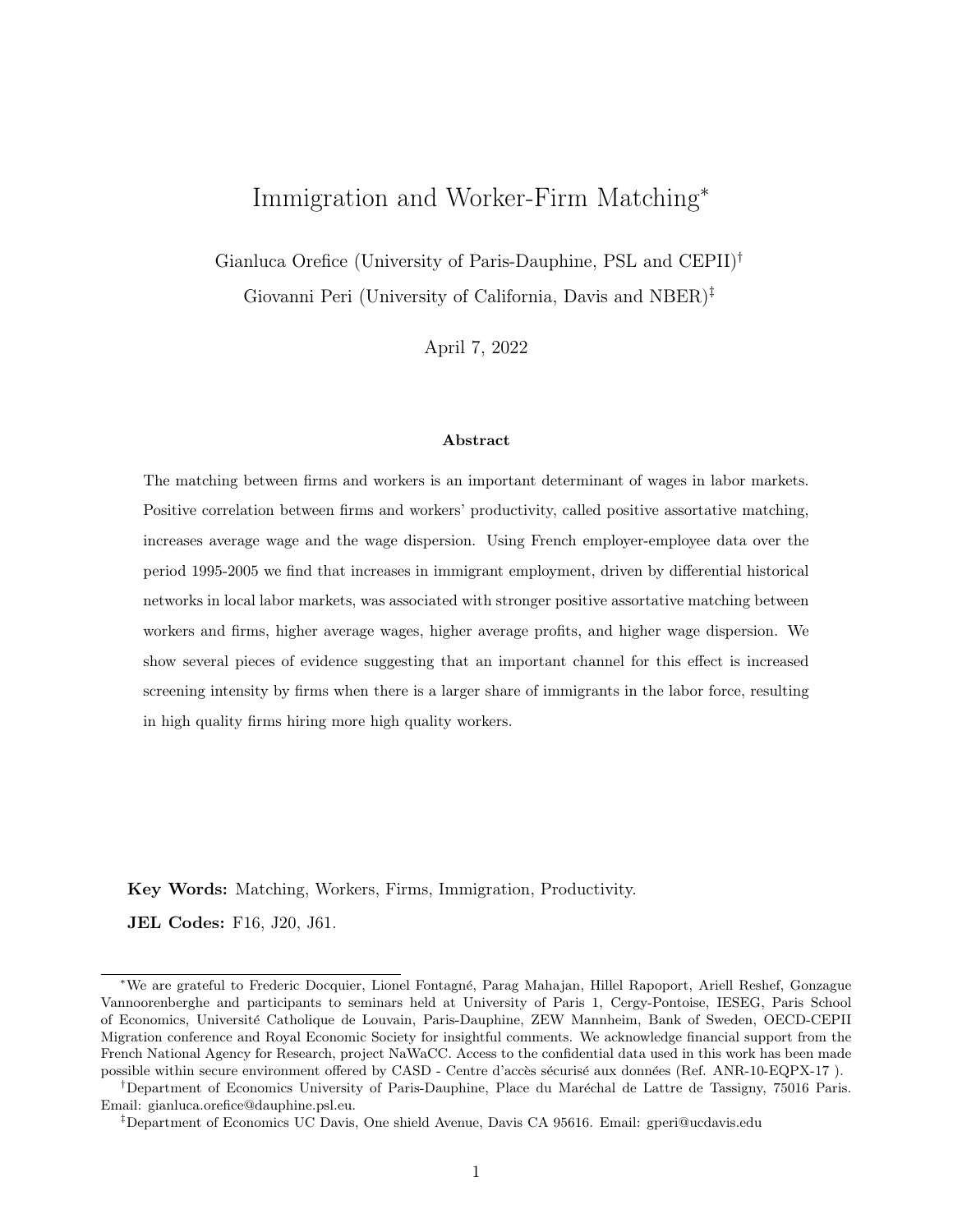$$
ln(wage)_{i,t} = \alpha_i + \Phi_{\mathbf{J}(i,t)} + X_{i,t} + r_{i,t}
$$
\n<sup>(1)</sup>

In this specification, the worker fixed effect  $(\alpha_i)$  can be interpreted as the time invariant component of worker's productivity, which is a proxy for the quality of a worker. The assumption is that such quality does not vary over the period considered, as it is intrinsic to worker's characteristics and that it is uncorrelated with the firm specific component  $(\Phi_{J(i,t)})$ . Similarly,  $(\Phi_{J(i,t)})$  is also time-invariant, and can be interpreted as a firm-specific component of the wage. More specifically, the firm fixed effect  $(\Phi_{\mathbf{J}(i,t)})$  obtained using the AKM method is a proportional wage premium paid by a specific firm j to all employees (this is the firm's component of surplus-sharing in a standard log-additive wage setting model). In a robustness check we slightly depart from the original AKM decomposition, and include the broad occupation category of workers among the set of controls  $X_{i,t}$  to capture the observable, formal skills of workers. As occupational choices are endogenous to productivity this specification may be over-controlling and hence is not our main specification.<sup>17</sup>

The identification of worker-specific effects and firm-specific effects using the AKM method relies on workers moving across firms over the period considered, and on the assumption that any other wage component which is specific to the firm-worker match is not too relevant and/or not systematically correlated with either the firm or the worker quality. In our sample, as reported in Table 2, 5.1% of workers move across different firms annually, so that over the 10 year period more than half of workers have experienced at least two employers.<sup>18</sup> This significant degree of mobility reduces but does not eliminate the concern of limited mobility bias in our sample. This represents an important issue in our context because small districts may have limited workers mobility and therefore biased AKM estimates.<sup>19</sup> We address this concern in two ways. First, we follow a very coarse (but intuitive) approach, and drop from the AKM estimation less populated districts (below the  $25<sup>th</sup>$  percentile in the number of workers in the 1995-2005 period). Second, we estimate group effects rather than firm fixed effects in AKM estimation. Namely, we cluster firms into fifteen groups with similar wage structure using the k-means cluster analysis.<sup>20</sup> Given the larger mobility between cluster of firms, the limited mobility bias concern is reduced (see Dauth et al. 2022, and Bonhomme et al. 2019). Appendix C

<sup>&</sup>lt;sup>17</sup>Namely we control for the high-skill occupational dummy (i.e. whether the worker is employed in skilled white- or blue-collar job). This variable is identified on workers that change occupation category over time.

<sup>&</sup>lt;sup>18</sup>Assuming that one worker moves only once over the sample period.

<sup>&</sup>lt;sup>19</sup>This is an additional reason for considering lifetime wage based measures as our baseline proxy for workers type.

 $^{20}\rm{We}$  use quartiles and deciles of firm's wage distribution to conduct the k-means cluster analysis.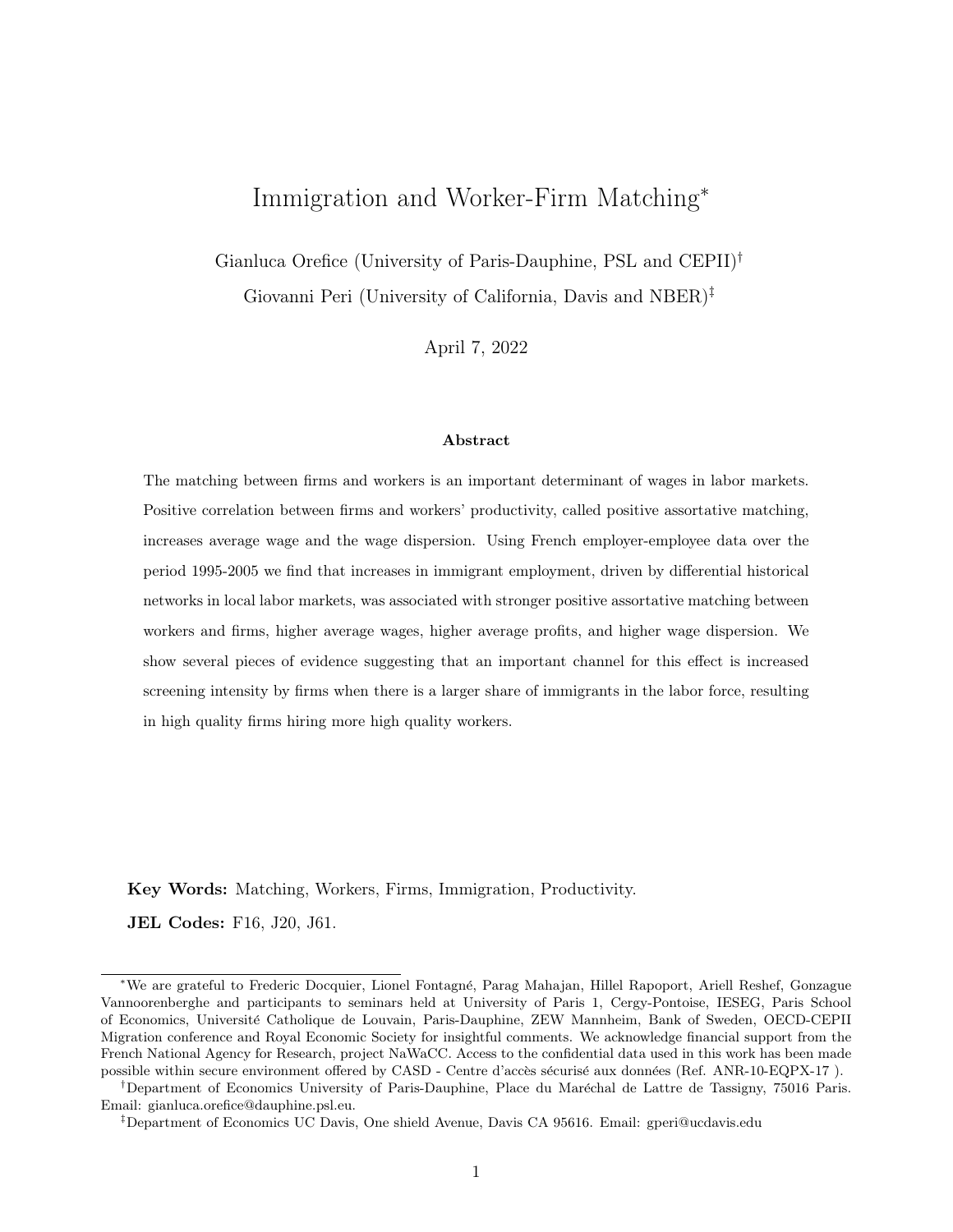shows the results obtained when taking these alternative approaches.  $2<sup>1</sup>$ 

In Appendix C we discuss and check the orthogonality conditions underlying the AKM decomposition and the estimation results. In particular, we show the symmetry in log wage losses/gains between individuals moving from firms above to firms below the median of productivity, and vice-versa (as in Card et al. 2013). This is consistent with log additivity of quality of workers' and quality of firms and random match-specific residual, in generating the log wage of an employee. In Appendix C we also show that a fully saturated model with job-specific fixed effects yields only a slight improvement in the fit of the data relative to the model we estimate (including only firm and individual effects), as suggested by the very small increase in the R-squared from 0.952 to 0.954 when saturating with employer-employee fixed effects. This suggests that match-specific effects are not very relevant in explaining log-wage variation across employer-employee matches, once the individual and firm components are accounted for. Finally, in Table C2 we show descriptive statistics of the parameters obtained from the estimation of equation (1). Notice that the AKM parameters obtained using French data are qualitatively similar to those obtained by Dauth et al. (2022) and Card et al. (2013) on German data. Namely, we obtain similar mean (and median) worker effects as in Dauth et al. (2022). Also, we obtain a correlation between worker and firm fixed effects which is small and in line with Dauth et al. (2022) when they use the 1985-1991 period. In line with both Dauth et al. (2022) and Card et al. (2013) we obtain that the standard deviation of worker effects is larger than that of firm effects.

Firm fixed effects from the AKM decomposition, while often-used, represent the employer-specific component in wage setting (see Abowd et al. 1999; and Card et al.  $2013$ ),<sup>22</sup> and they are likely a imprecise measure of productivity/quality of firms, as it is not always true that firms with higher productivity level pay higher wages. A recent strand of the literature suggests that when wages are non-monotonic in firm type, then firm fixed effects in AKM decomposition are only weakly correlated with firm productivity (Gautier & Teulings 2006, Eeckhout & Kircher 2011, de Melo 2018). Hence, in the same vein as Bartolucci et al. (2018), we adopt as baseline measure of firm quality (productivity), its Value Added per Worker, VAPW. In robustness checks in Table A4 we provide baseline results

 $^{21}$ A third way of addressing the limited mobility bias would be applying the leave-out estimation proposed by Kline, Saggio & Sølvsten (2020). Two reasons prevent us to adopt this methodology. First, the procedure is very demanding in terms of RAM memory and cannot be implemented in our 8Gb RAM server (where confidential DADS data are stored). Second, the procedure has to be applied district-by-district. Hence, fixed effects are identified only within-district mobility, and therefore hardly comparable across districts.

 $^{22}$ Many papers analyzing the role of the workplace component in rising wage inequality have used firm fixed effects from AKM decomposition as a measure of the surplus obtained by all employees in a given firm (i.e. employer-share of the surplus in a wage setting environment). See Abowd et al. (1999); and Card et al. (2013).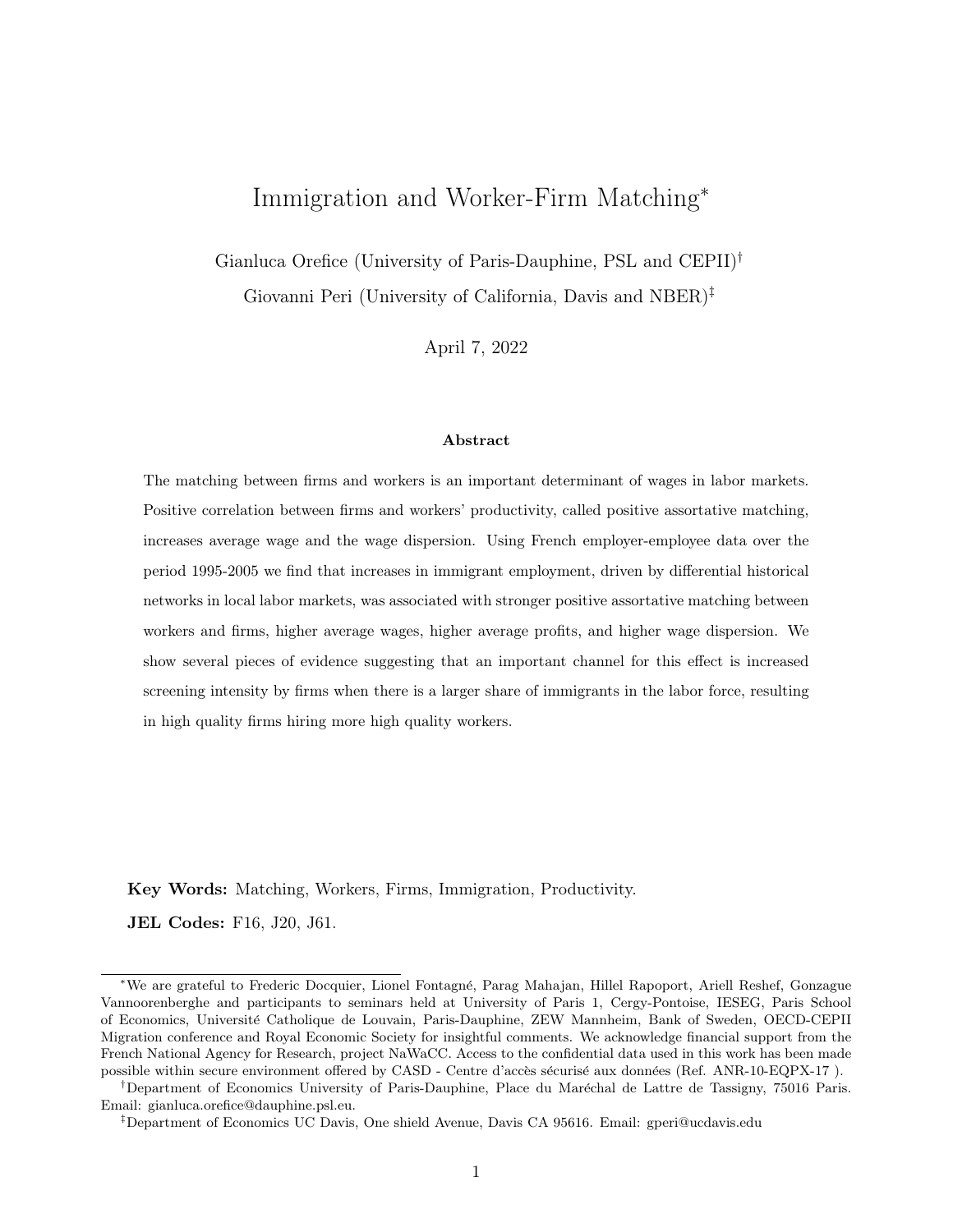using firm fixed effects from the AKM decomposition as a proxy for the type of the firm. As a further robustness check, in appendix Table A4 we follow de Melo (2018) and use the average co-worker type as a proxy for firm type. In the de Melo (2018) approach, the strength of positive assortative matching is approximated by the correlation between worker type and the average type of his/her coworkers. Finally, in Table A4 we also report a robustness check using TFP (rather than value added per worker) as a proxy for the type of firm.<sup>23</sup>

### 4 Measuring within-district assortative matching

A first measure of the intensity of assortative matching in a district (following Davidson et al. 2012) is represented by the difference between the share of positive assortative matches and the share of mismatches in each district. The share of positive assortative matches is the sum of the share of high-quality workers employed in highly-productive firms  $(\pi_{HH})$  and the share of low-quality workers employed in low-productivity firms  $(\pi_{LL})$ , where high (low) quality workers/firms are those above (below) the median of worker/firm distribution (in each district). By contrast, the share of mismatch involves the share of high-quality workers in low-productivity firms  $(\pi_{HL})$  and the share of low-quality workers in highly-productive firms  $(\pi_{LH})$ . Hence, this indicator for district d at time t is equal to  $(\pi_{HH} + \pi_{LL}) - (\pi_{HL} + \pi_{LH})$ . The second measure of intensity of assortative matching, following Dauth et al. (2022), is the rank correlation between workers and firms types. Based on their type, we rank workers and firms within each district and compute the rank correlation between firm- and workertypes for each local labor market and year.<sup>24</sup> In the next sections we show descriptive evidence on the intensity of assortative matching, on average productivity and on the immigrant share across French districts.

### 4.1 Stylized facts on within-district matching

Before moving to the formal econometric analysis, we characterize some important empirical facts on the existence of positive assortative matching and its correlation with presence of immigrant workers and with average productivity in the district.

 $23$ The TFP of firms has been calculated using the Wooldridge (2009) approach.

 $^{24}$ In the baseline specification we set to 0 correlation which are not significant at the 10% level. In several checks we include all correlation values as they are (abstracting from statistical significance). We also use Pearson correlation values as a robustness check.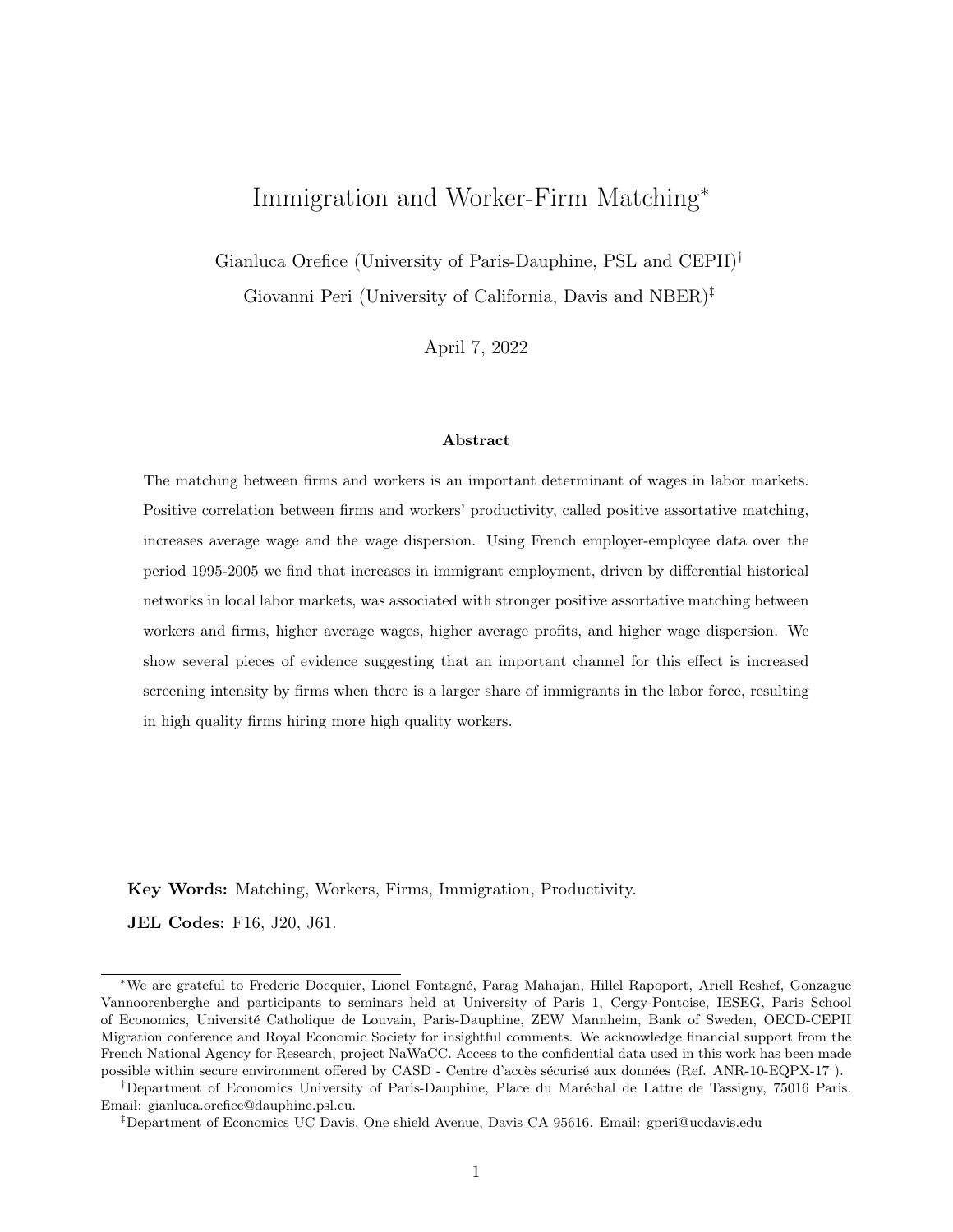#### 4.1.1 Worker-Firm matching in the aggregate economy

Figure 1 plots the empirical distribution of workers types (measured as lifetime residual wage) separately for individuals employed by high- and low- productivity firms as measured by Value Added per Worker. Highly productive firms—defined as those having Value Added per Worker above the  $75^{th}$ percentile of the distribution– indicated with a solid line in Figure 1 employ (on average) higher quality workers relative to low-productivity firms—defined as those with value added per worker below the 25th percentile– represented by dashed line. This figure indicates higher average quality of workers in higher average quality of firms but also shows a large share of worker-firm "mismatches" as the distribution of workers in high quality firms extends to low quality levels.25

### – Figure 1 about here –

In Table 3 we report the share of positive assortative matches ( $\pi_{HH}$ ,  $\pi_{LL}$ ) and mismatches ( $\pi_{LH}$ ,  $\pi_{HL}$ , in 1995 and 2005 in aggregate. We use Value Added per Worker as proxy for the firm type, and lifetime conditional wage as a proxy for worker type. The table clearly shows that the share of positive assortative matching (around 60%) is larger than the share of mismatched firms (about 40%). Nevertheless, the presence of a significant share of mismatch is consistent with the idea that there could be information asymmetries, searching costs and other frictions limiting the ability of high quality firms to match with their preferred (high quality) workers. The numbers shown in Table 3 are similar to those obtained by Davidson et al. (2012) on Swedish data. About 60% of the firm-worker matches are assortative, and about 40% are mismatched.

– Table 3 about here –

#### 4.1.2 Worker-quality distribution and immigrant-intensity

One reason described in section 2 for immigration to increase positive assortative matching is the larger quality dispersion of immigrant workers. In this section we show evidence that the empirical distribution of migrant workers' quality is indeed more dispersed than that of natives.

First, in Table 4 we show that the average quality of native workers—as captured by average lifetime wage—is only slightly larger than that of immigrants. At the same time, the standard deviation and

 $^{25}$ Defining firm productivity according to the firm-effect in AKM, shows much smaller average difference in the quality of workers for high and low quality firms.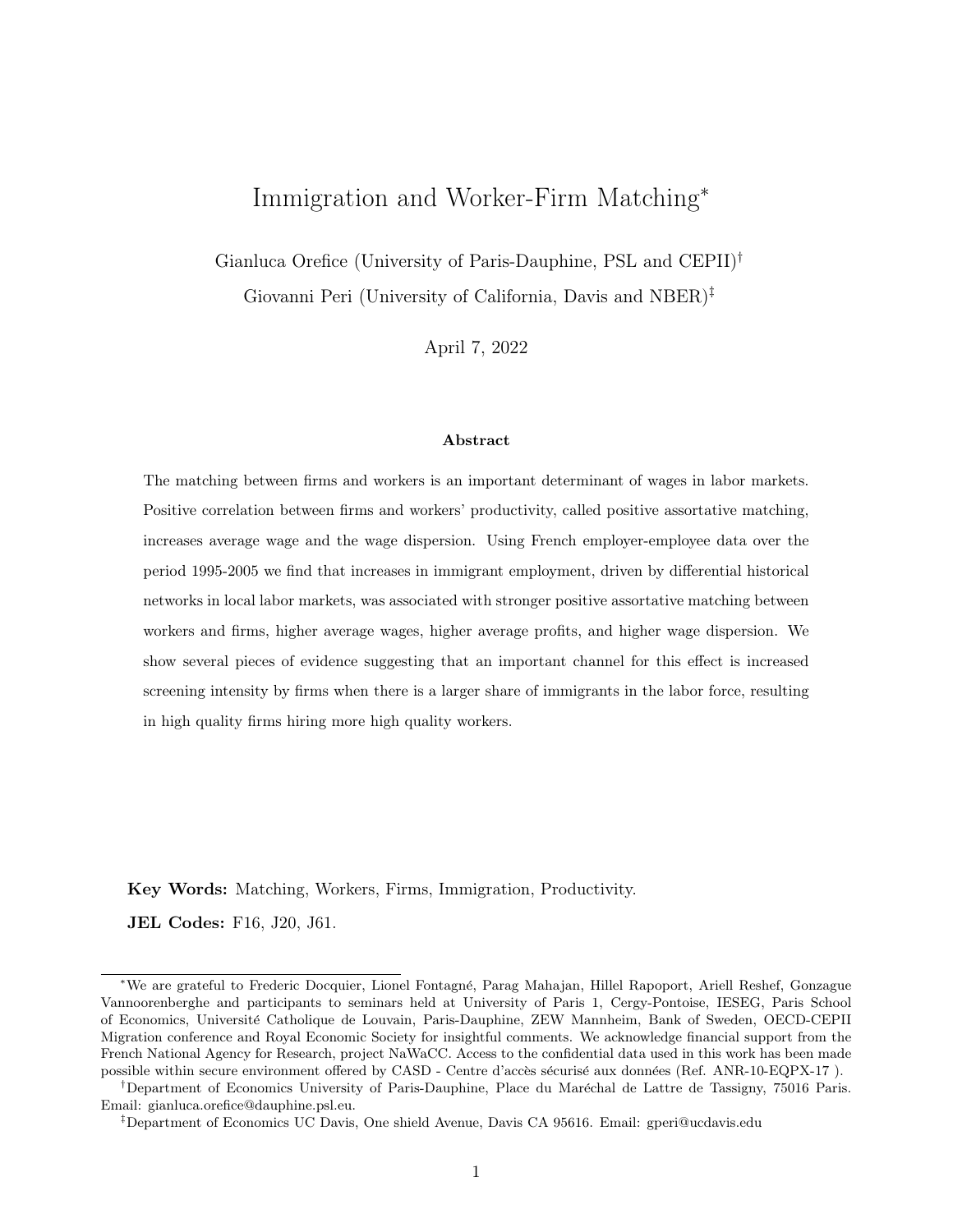the interquartile range of worker quality are about 10 percent larger for immigrant than for native workers, whether we use residual lifetime wage or AKM worker fixed effects as a proxy for worker quality. Also, the top-1 percentile in the workers' ability distribution (especially when measured as lifetime conditional wage) is higher for immigrant than for native workers (while the bottom 1% is lower for immigrants than for natives), suggesting that the incentive of high quality firms to match with top workers is likely higher when immigrants are in the labor force. A Kolmogorov-Smirnov formal test of equal distribution of quality between natives and immigrants reject such hypothesis at the standard confidence level.

#### – Table 4 about here –

Additionally, we show that across districts and over time the immigrant share is associated with higher dispersion in worker quality. In Table 5 we regress, separately, the  $5^{th}$ ,  $10^{th}$ ,  $25^{th}$ ,  $75^{th}$ ,  $90^{th}$  and  $95<sup>th</sup>$  percentile of the workers' quality distribution in the district-year, on the corresponding share of immigrants. Controlling for region-by-year fixed effects and district-specific control variables (including the average worker type in the district), Table 5 shows negative coefficients for percentiles of the wage distribution below the median, and positive coefficients for percentiles above the median. This is consistent with the presence of immigrants in a district being associated with a more dispersed distribution of worker quality: negative correlation with low-percentile types and positive correlation for high-percentile types. In Table A1 of the Appendix, we estimate the same regression using different measures of workers' quality dispersion, such as the standard deviation, the interquartile range, and the max-min difference in worker types, for each district. Conditional on region-by-year fixed effects and district-specific controls, districts with high shares of immigrants show a larger dispersion of worker quality as suggested by the positive coefficient for the standard deviation, and the interquartile and min-max ranges.<sup>26</sup>

#### – Table 5 about here –

 $^{26}$ Regressions reported in Table 5 and Appendix Table A1 include district-specific controls (population, share of skilled workers, and concentration index of firms in the district) to be consistent with the econometric estimations reported in section 5.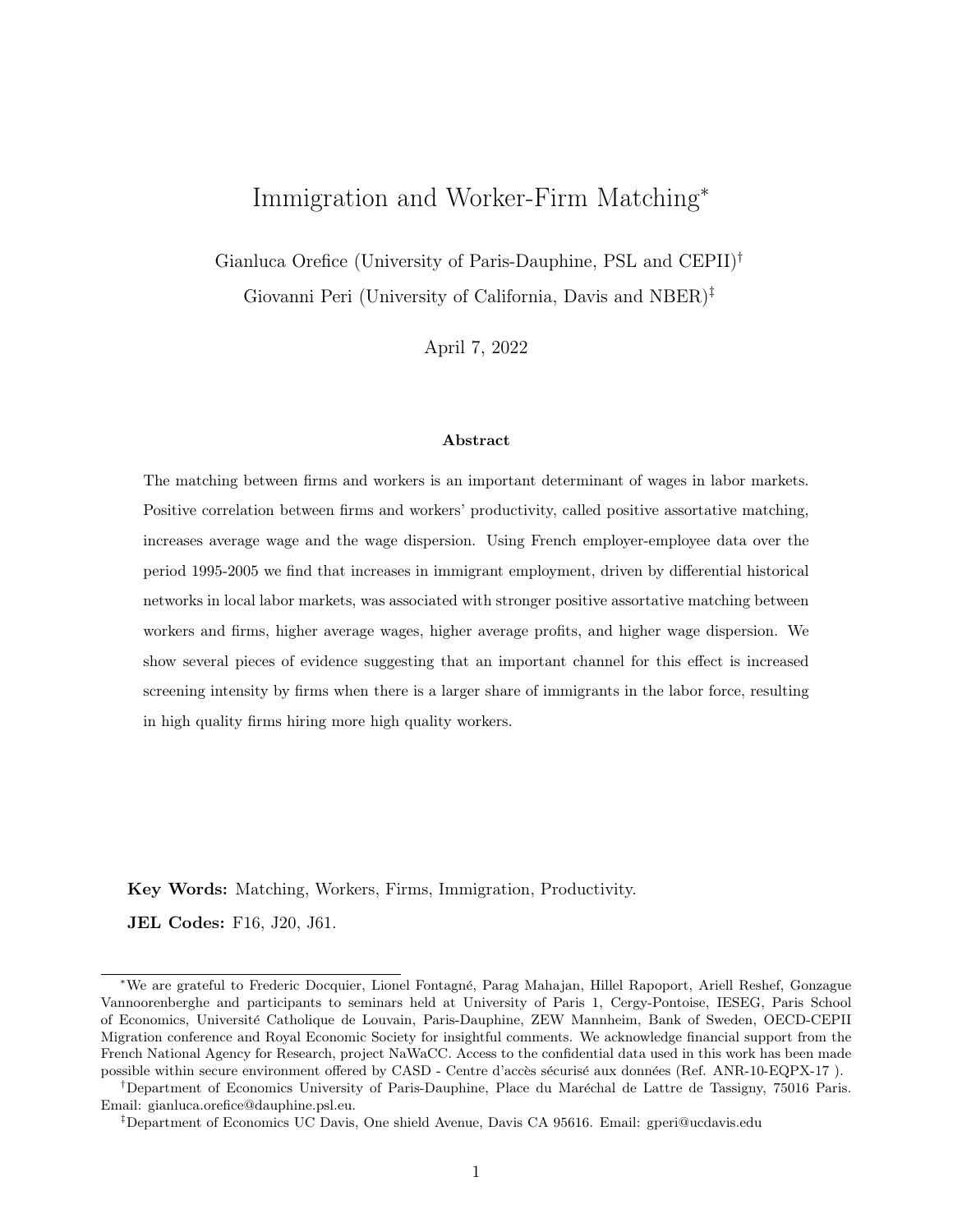#### 4.1.3 Positive matching and districts' productivity

If stronger assortative matching leads to an improvement in the allocation of labor within French districts, then it should be associated with a higher level of average labor productivity. This is shown in Table 6 where we report the correlation between the strength of assortative matching and the average value added per worker in the district. Controlling for district and region-by-year fixed effects, we find that the degree of assortative matching (as revealed by the rank correlation between firm and worker type) is significantly and positively correlated with the average labor productivity of the district. Similar results are obtained if we measure the strength of matching as the share of positive assortative matching minus the share of mismatch. Table 6 also shows that the association is similar whether we use AKM fixed effects or average residual lifetime wage as the measure of worker quality.<sup>27</sup>

– Table 6 about here –

#### 4.1.4 Immigration and matching: a first glance at data

Figure 2 shows the raw correlation between immigration and matching across French districts. On the vertical axis we plot the change between 1995 and 2005 in the degree of assortative matching in each district as revealed by worker-firm quality rank correlation (panel a) and strength of positive assortative matching (panel b). We use the lifetime wage as proxy for worker type and the value added per worker as a proxy for firm quality. On the horizontal axis we plot the change in the population share of immigrants over the period 1995-2005. By taking long-run differences, district specific (time invariant) factors are controlled for. All the scatter plots reported in Figure 2 show a positive (albeit weak) correlation between increase in immigrants and change in the strength of positive assortative matching. These correlations are consistent with more immigration being associated with stronger PAM.

 $27$ To check that our data match the findings obtained in previous literature we also show, in Appendix Figure A1, that the correlation between population density and positive assortative matching across districts is positive and significant. Dauth et al. (2022), show such correlation in German regions, and they suggest that denser districts have stronger positive worker-firm type correlations as a consequence of stronger assortative matching in denser and thicker labor markets.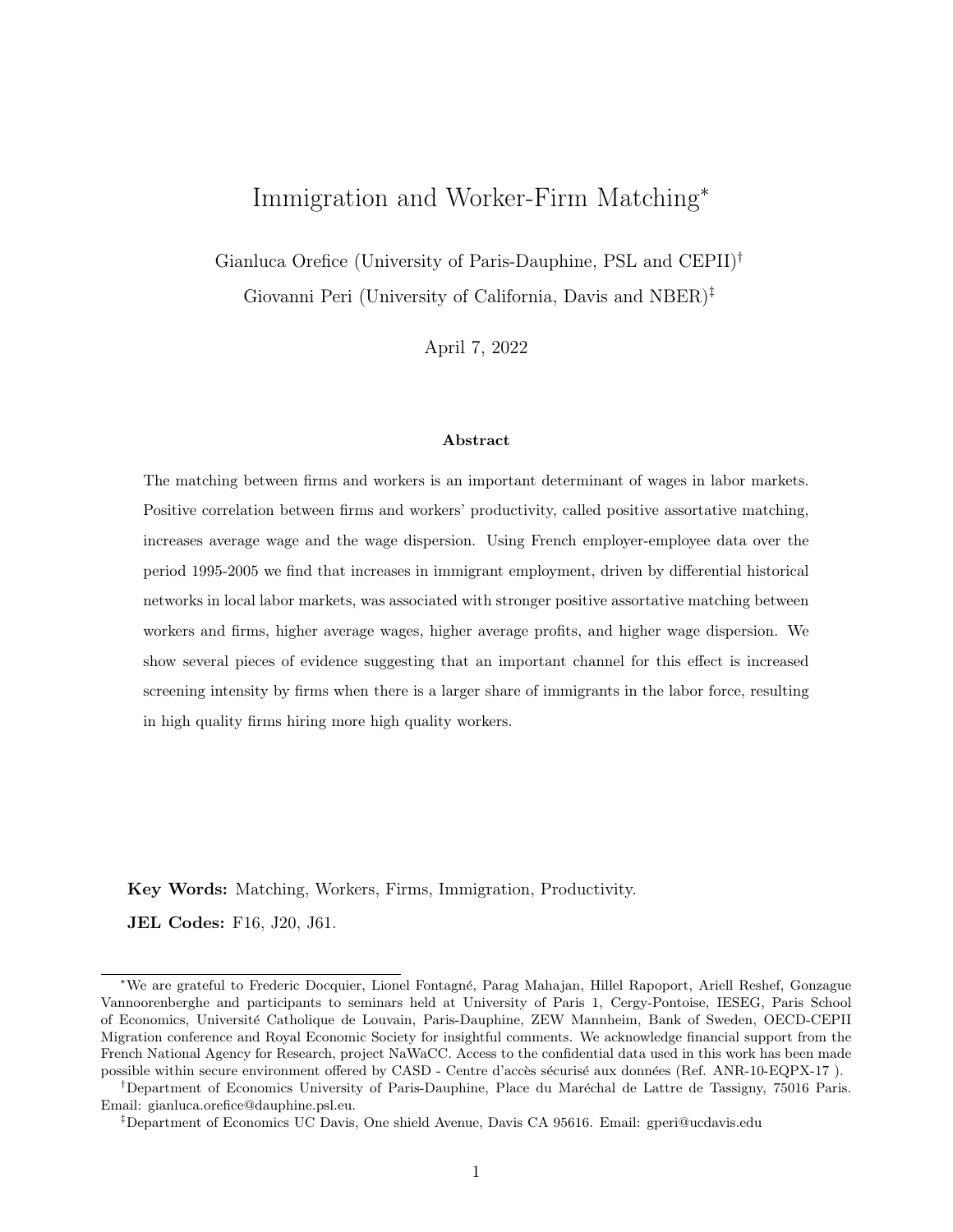## 5 Immigration and firm-worker matching at the district level

In this section we discuss more formally the empirical approach and the identification strategy based on an Instrumental Variable approach.

### 5.1 Empirical model

Our basic empirical specification is as follows:

$$
y_{d,t} = \beta_1 \text{Immi } Sh_{d,t} + \beta_2 X_{d,t} + \theta_d + \theta_{rt} + \epsilon_{d,t} \tag{2}
$$

where the subscript d and t stand respectively for district and year;  $\theta_d$  and  $\theta_{rt}$  are district and regionby-year fixed effects (there are 23 regions in France and each of them includes on average 4 districts).28 District fixed effects control for unobservable time invariant factors, such as geography, municipal institutions, market potential that may affect the firm-worker match. Region-by-year fixed effects are then included to control for any region-specific time changes driven by local economic and demographic changes and changes of labor laws, business regulations and other policies, usually issued by regional governments. The set of control variables  $X_{d,t}$  is parsimonious. It includes those factors that the literature has indicated as potentially affecting the matching of firms and workers. First, we include the concentration index of firms in the district, i.e. the Herfindahl-Hirschmann index of firms' market share,<sup>29</sup> as it is correlated with the presence of large high quality firms which could attract very high quality workers. Second, we include the (log) population of native workers in the district, which determines density and strength of agglomeration economies. Using German data, Dauth et al. (2022) show that in big cities and/or in more dense local labor markets the strength of assortative matching may be stronger. Last, we include the share of skilled workers in the district, as skill biased technical change can increase the degree of positive assortative matching (see Acemoglu 1999 and Albrecht and Vroman 2002), and the intensity of such change is associated with the presence of skilled workers. Controlling for simultaneous regressors could be inappropriate as those variables are potentially endogenous to the inflow of immigrants. Hence, we check the robustness of the coefficient of  $Immi Sh<sub>d,t</sub>$  to the exclusion

 $^{28}$ We follow the official classification of French regions during the period 1995-2005.

<sup>&</sup>lt;sup>29</sup>The Herfindahl-Hirschmann for firm concentration has been calculated as  $HH_{d,t} = \sum_{i=1}^{I} s_{it}^2$ , where  $s_{it}$  is the market share of firm  $i$  in its district  $d$  at time  $t$ .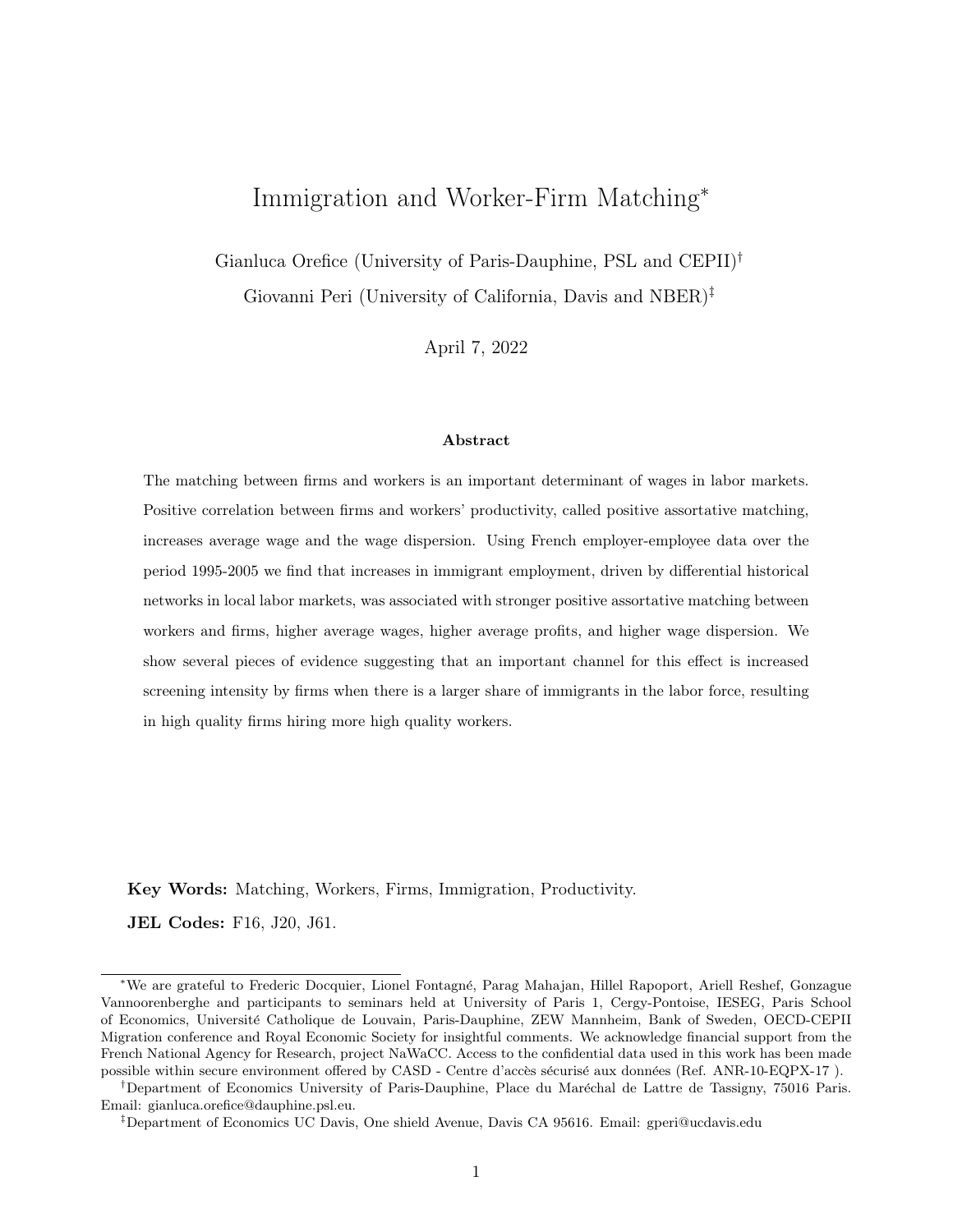of these control variables  $X_{d,t}$ . Table A5 shows that our results are not affected by the exclusion of controls  $X_{d,t}$ .

The main explanatory variable is the share of immigrants in the adult population in each districtyear. In order to test the main implications described in section 2, the dependent variable  $y_{d,t}$  is alternatively: (i) the rank correlation between firm and worker type; and (ii) the strength of positive assortative matching defined as in section 4. Additional outcomes considered are firms' average profit, average wages and measures of wage dispersion in the district  $d$  and year  $t$ . Firm profits are calculated as total revenues minus total costs (wage bill, purchase of intermediate inputs and raw materials) for the firm.<sup>30</sup> Since we do not have complete information on costs, significantly energy costs are not included, the measure of firms' profit may suffer of measurement error that systematically overstate the profits. We should keep this in mind when we discuss those results. The average wage is calculated as the district-level average of workers' yearly wage. District wage dispersion is approximated by the difference between the average wage of high- and low-quality workers.

#### 5.2 Identification and IV strategy

As the change in immigrant share across districts over time is likely correlated with several omitted economic variables, Ordinary Least Square estimates will not identify the causal effect of immigration on assortative matching. The inclusion of a rich set of (district and region-by-year) fixed effects absorbs some of these unobservables and should reduce omitted variable bias. Nevertheless, unobserved district-year specific economic conditions may be correlated with the inflow of immigrants and with the matching process. For instance, favourable economic conditions may attract immigrants, and could be also associated to higher/lower correlation of worker-firm quality as high quality firms may become more/less "picky" in times of economic expansion. To address this issue we rely on an Instrumental Variable (IV) shift-share approach (as in Card 2001 and used in many subsequent studies). Aware of the criticism of this strategy (see Jaeger, Ruist and Sthuler  $2018$ )<sup>31</sup> we follow the strategy of performing a set of checks on our IV as proposed by Goldsmith-Pinkham, Sorkin and Swift (2020). These are found

<sup>&</sup>lt;sup>30</sup>We aggregate firms' profit at the level of district by a weighted average with weights equal to the size of the each firm (i.e. the share of firm's sales over total sales in the district).

<sup>&</sup>lt;sup>31</sup>Specifically, Jaeger et al. (2018) argue that due to high correlation of immigrants settlements over time and to the slow adjustments of labor markets, the shift-share instrumented variable captures a combination of the short the long run (feedback) effect of migration. To avoid this problem, Jaeger et al. (2018) propose including in the regression the lagged instrumented migration shock to control for the feedback effect. While this argument is specific to the wage effect of immigrants, to control for the slow adjustment of our dependent variable, in Table A6 we include district specific trends and results remain qualitatively the same.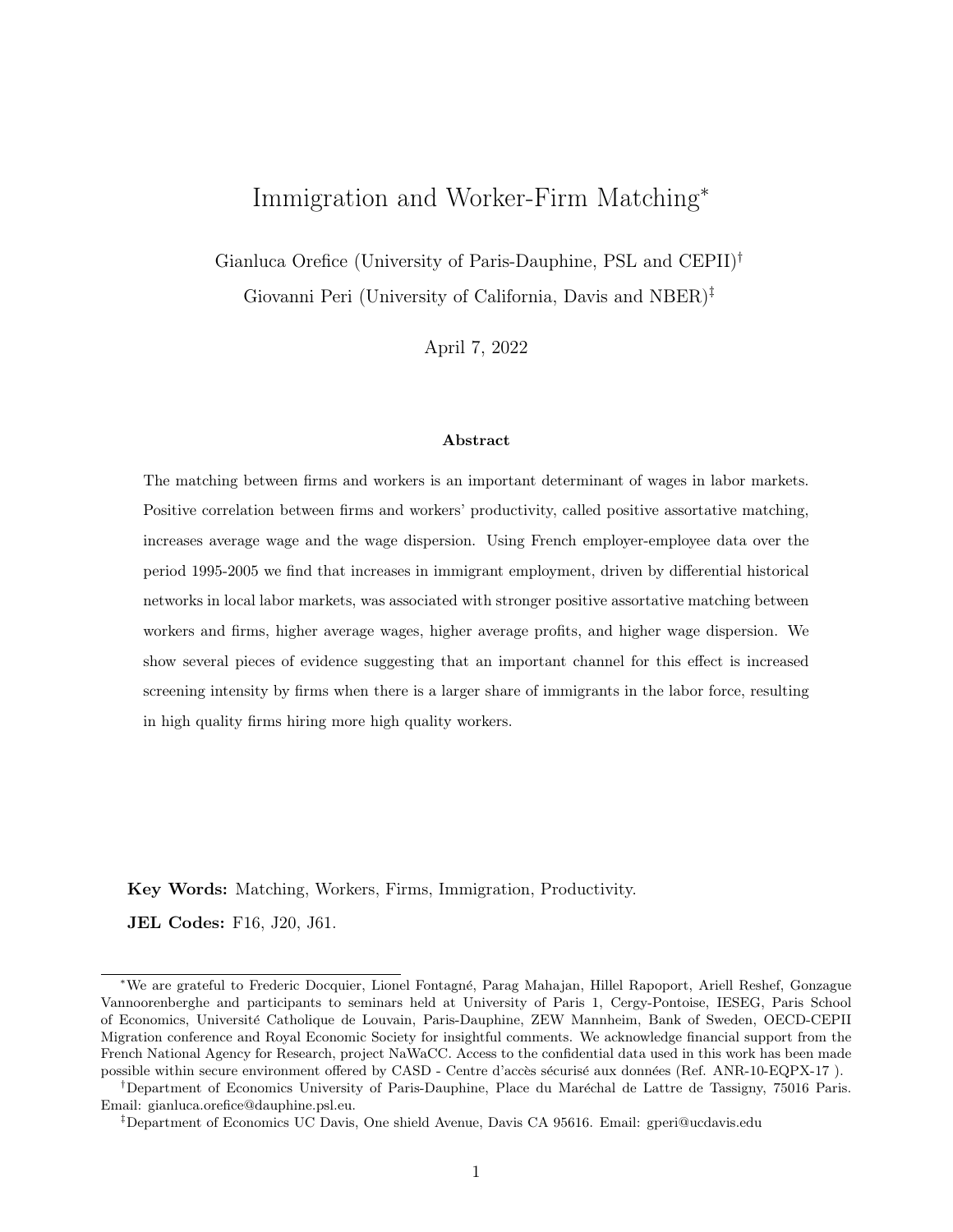in section 5.2.1 and in the Appendix D.

The shift-share IV is constructed by allocating the aggregate inflows of immigrants to France from a given origin o, predicted as we describe below,  $\widehat{Immi}_{FRA.o.t}$ , proportionally to the spatial distribution of immigrants from that origin across French districts in 1982 (calculated from Labor Force Survey data, LFS):

$$
\widehat{IMM}I_{d,t} = \sum_{o} \frac{IMMI_{d,o,1982}}{IMMI_{FRA,o,1982}} * \widehat{Immi}_{FRA,o,t}.
$$
\n
$$
(3)
$$

While a substantial part of the identification derives from the variation in the "share" component of the IV (Goldsmith-Pinkham et al. 2020), to reduce the probability that the "shift" component of our instrument is correlated with district-specific residuals, in the main specification we use the predicted number of immigrants to France from country  $o$  in year  $t$  based on the origin-specific flows of immigrants to other EU-15 countries (excluding France).<sup>32</sup> We approximate the push-driven component of migration from each origin country  $\sigma$  by regressing the total (log) flows of migrants in France from each origin  $o$  at time  $t$  -  $Immi_{FRA,o,t}$  - on the (log) flow of migrants from  $o$  to all other EU-15 countries  $(Immi_{EU15,o,t})$ , controlling for origin and year fixed effects:<sup>33</sup>

$$
Immi_{FRA,o,t} = \beta_1 \text{Immi}_{EU15,o,t} + \theta_o + \theta_t + \epsilon_{o,t}
$$
\n
$$
\tag{4}
$$

The predicted values from regression (4),  $\widehat{Immir}_{FRA,o,t}$ , net of the origin and year fixed effects,<sup>34</sup> represent the origin-year predicted inflows of immigrants in France, based on the variation of immigrant flows to other (similar) countries.  $\widehat{Immi}_{FRA,o,t}$  is then used in equation (3). In two robustness checks reported in Table 10, as a shift-component of the IV in eq. (3) we use the observed immigrant flows towards EU-15 countries (excluded France),  $Immi_{EU,o,t}$ ; and the actual aggregate immigration flows to France from each origin,  $Immi_{FRA, o, t}$  (as in the traditional shift-share approach).

The spatial distribution of immigrant shares in 1982 pre-dates the creation of a common EU labor

 $32$ This approach is broadly inspired by the trade shift-share used in Autor, Dorn & Hanson (2013). A similar approach in the immigration literature has been used also by Bianchi, Buonanno & Pinotti (2012), whose shift-share is bases on supply-push factors calculated on bilateral migration flows toward destination countries other than Italy.

<sup>&</sup>lt;sup>3</sup>Data on bilateral migration flows used in estimating equation (4) are from OECD IMD dataset. For coherence with LFS data the OECD IMD data have been aggregated by the same set of origins (or group of origins) used in the LFS data.

<sup>&</sup>lt;sup>34</sup>The predicted inflows of immigrants are  $\widehat{Imm}_{FRA,o,t} = \widehat{\beta_1} Imm_{EU,o,t}$ . From the fit of equation 4 we subtract the year fixed effects component because it may capture French specific shocks, common across districts. We also remove the origin fixed effects component to avoid time-invariant, origin-specific patterns of migration affecting the IV.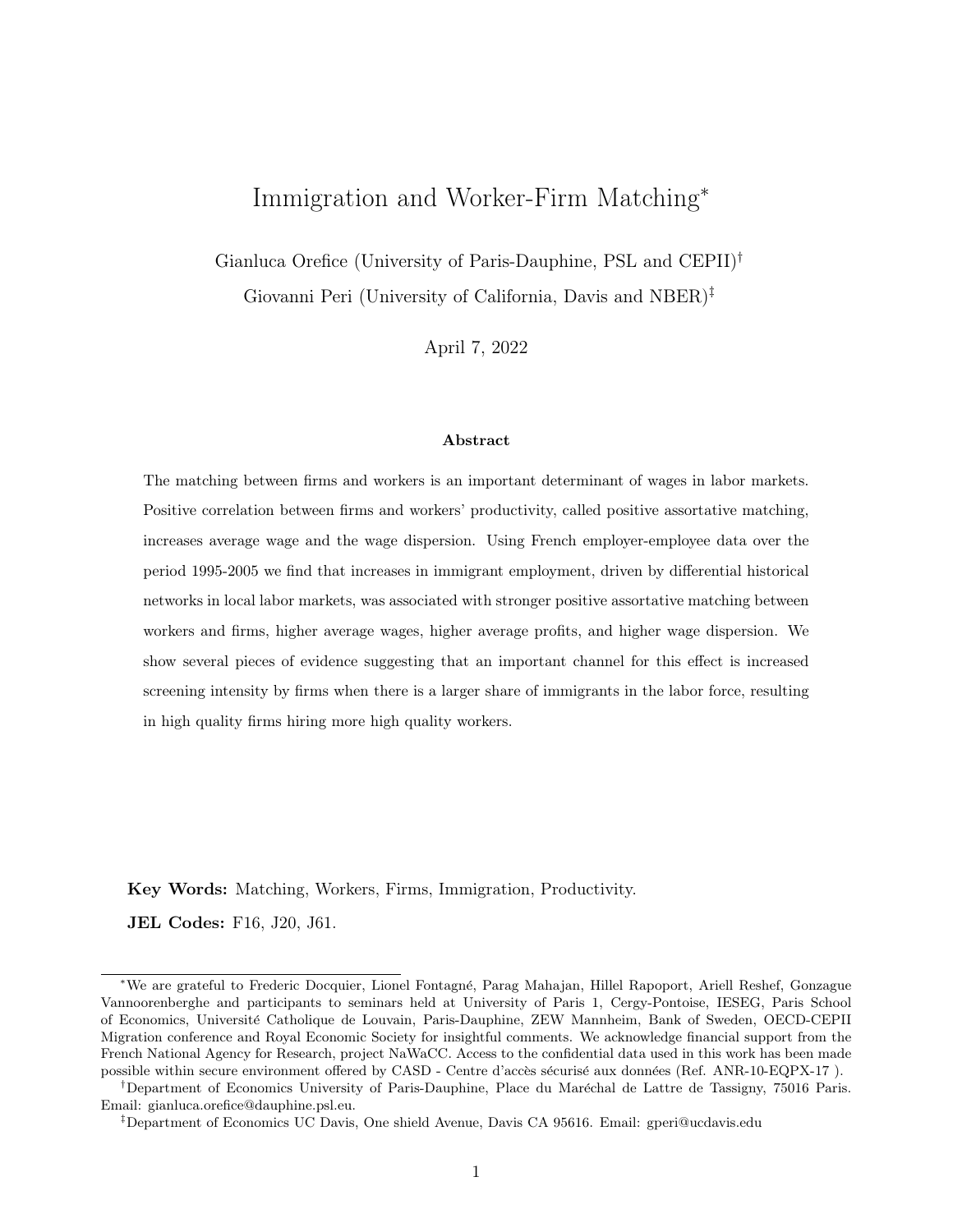market (1992) and hence pre-dates by more than a decade the large flow of EU immigrants in France. Moreover, the 1982 economic conditions are relative to more than a decade prior to the beginning of the considered period. This reduces the correlation between the initial distribution of immigrants and recent economic trends in the district (we test the orthogonality of the spatial distribution of immigrants in 1982 in the next section).

Finally, we calculate the imputed share of immigrants in each (district) as follows:

$$
\widehat{s_{d,t}^{IMMI}} = \frac{I\widehat{MMI}_{d,t}}{I\widehat{MMI}_{d,t} + Natives_{d,1982}}
$$
\n
$$
\tag{5}
$$

In expression (5) the native population is fixed at year 1982 so as to avoid spurious effects due to the potentially endogenous changes in the native population in the district over the 1995-2005 period.

#### 5.2.1 Tests of validity of IV

First, we test whether the short and long-run pre-1995 trends in labor market outcomes across districts are correlated with our IV. Table 7 presents the coefficients obtained by regressing the short-run changes in employment and average wage over the period 1994-1995 (see columns 1-2), as well as their long-run changes over two consecutive LFS censuses (1982-1990), on the IV (predicted inflow of immigrants for the period 1995-2005). If pre-existing (short- or long-run) trends in employment and wages are predicted by the variation of our IV, this would suggest the existence of persistent economic conditions affecting the IV variation. None of these correlations is statistically significant, suggesting that districts that received large inflows of immigrants in 1995-2005, as predicted by the shift-share IV, did not perform differently in the pre-1995 period relative to those with fewer predicted immigrants. In Table A2 we also show the absence of correlation between the initial strength of assortative matching and the 1995-2005 change in the IV.

Second, we follow Goldsmith-Pinkham et al. (2020) in testing a crucial assumption for the validity of the shift-share instrument, namely the exogeneity of the initial origin-specific migration shares with large Rotemberg weights, i.e. those shares whose variation drives most the identification in the 2SLS average estimator. The top-5 origin-specific shares are: Ex-Yugoslavia, Portugal, Algeria, Other African Countries and Other Countries (including South America and Asian countries).<sup>35</sup> For this sub-sample of origins we test the correlation between the initial shares of immigrants and: (i) the

<sup>&</sup>lt;sup>35</sup>The aggregation of origins adopted here is that of the original LFS data used to build the IV.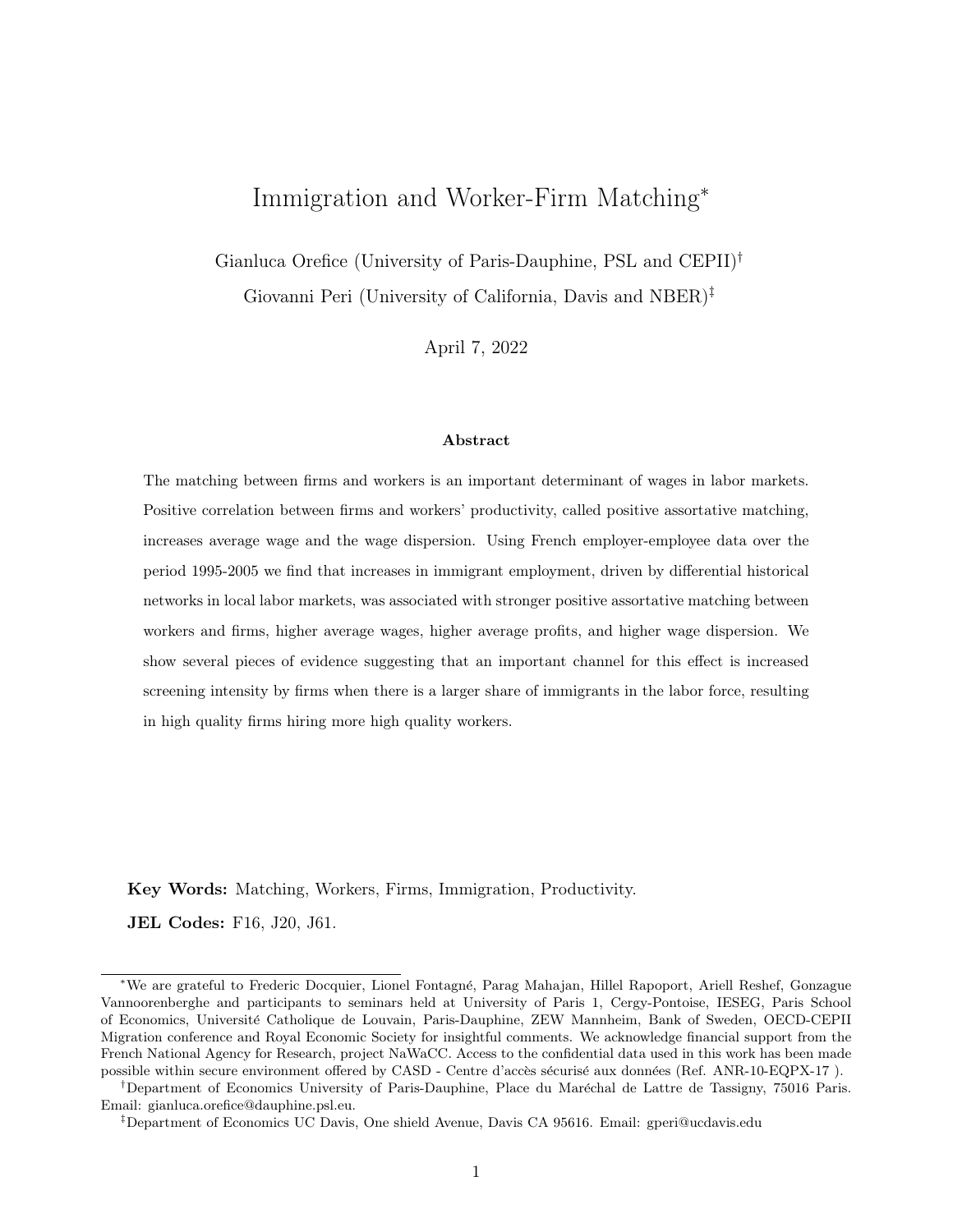economic performance of districts in 1982 (see Table D2); and (ii) the level of strength of PAM in 1995 (see Table D3). These tests show no significant correlation and hence they support the assumption of exogeneity of the initial share of immigrants relative to pre-existing economic condition and initial PAM intensity.<sup>36</sup> Appendix D shows results and a detailed discussion of such validity tests.

As a third validity test, we consider the possibility that violations of the exclusion restriction can still exist and we quantify how large they can be and how they may affect our estimates. Specifically, we apply the Plausible Exogeneity test proposed by Conley et al. (2012). The test allows for possible deviations from exact validity of the exclusion restriction (i.e. non-zero correlation between the instrument and the error term in eq. 2) and checks how robust the estimate of the coefficient of interest  $(Immi Sh<sub>dt</sub>)$  is to a range of possible deviations. We therefore relax the exclusion restriction of our IV and assume a non-zero correlation between the instrument and the error term in equation (2), i.e.  $\gamma \neq 0.37$  An approximation of how far such a correlation is from the exclusion-restriction validity (i.e.  $\gamma = 0$ ) can be obtained as discussed in van Kippersluis & Rietveld (2018). We start by identifying the sub-groups of districts for which our IV  $\widehat{(\mathcal{S}_{d,t}^{IMII})}$  does not predict the endogenous variable (Immi  $Sh_{d,t}$ ).<sup>38</sup> This sub-group of districts represents the ideal set to test the exclusion restriction: if the correlation between the IV and the endogenous variable is zero, then the reduced form effect of the IV on the main outcome variables (i.e. PAM measures) should be zero too. We therefore regress our four PAM measures on the imputed share of immigrants  $\widehat{s_{d,t}^{[MM]}}$  for this sub-group of districts. By doing so we have a first qualitative check of the validity of the exclusion restriction. The estimated coefficients on  $\widehat{s_{d,t}^{MMI}}$  are reported in Table A9. Reassuringly, for three out of four PAM measures, the coefficients on  $\widehat{s_{d,t}^{IMM}}$  are rather small and not statistically different from zero, suggesting the validity of the exclusion restriction.

These coefficients associated to  $\widehat{s_{d,t}^{MMI}}$  are also plausible values for  $\gamma$  to be used in the Plausible Exogeneity test proposed by Conley et al. (2012). Hence, we follow Conley et al. (2012) and estimate the union-of-confidence intervals by assuming  $\gamma$  obtained as discussed above (we used the point estimate of  $\gamma$  when not statistically significant). In Table A9 we report the 90% confidential intervals produced

<sup>36</sup>Only the share of Portuguese immigrants in 1982 is correlated with the average district wage. However, Portugal accounts for barely 4.8% of the overall 2SLS estimates.

 $37$ See Conley et al.  $(2012)$  section 4.

<sup>&</sup>lt;sup>38</sup>Given the inclusion of district fixed effects in regressions, such a zero-first-stage regressions have been implemented region by region (with a region containing on average four districts). Therefore, the sub-group of districts for which the IV does not predict the endogenous share of immigrants is composed by the districts whose region regression produces non-significant coefficient on the IV.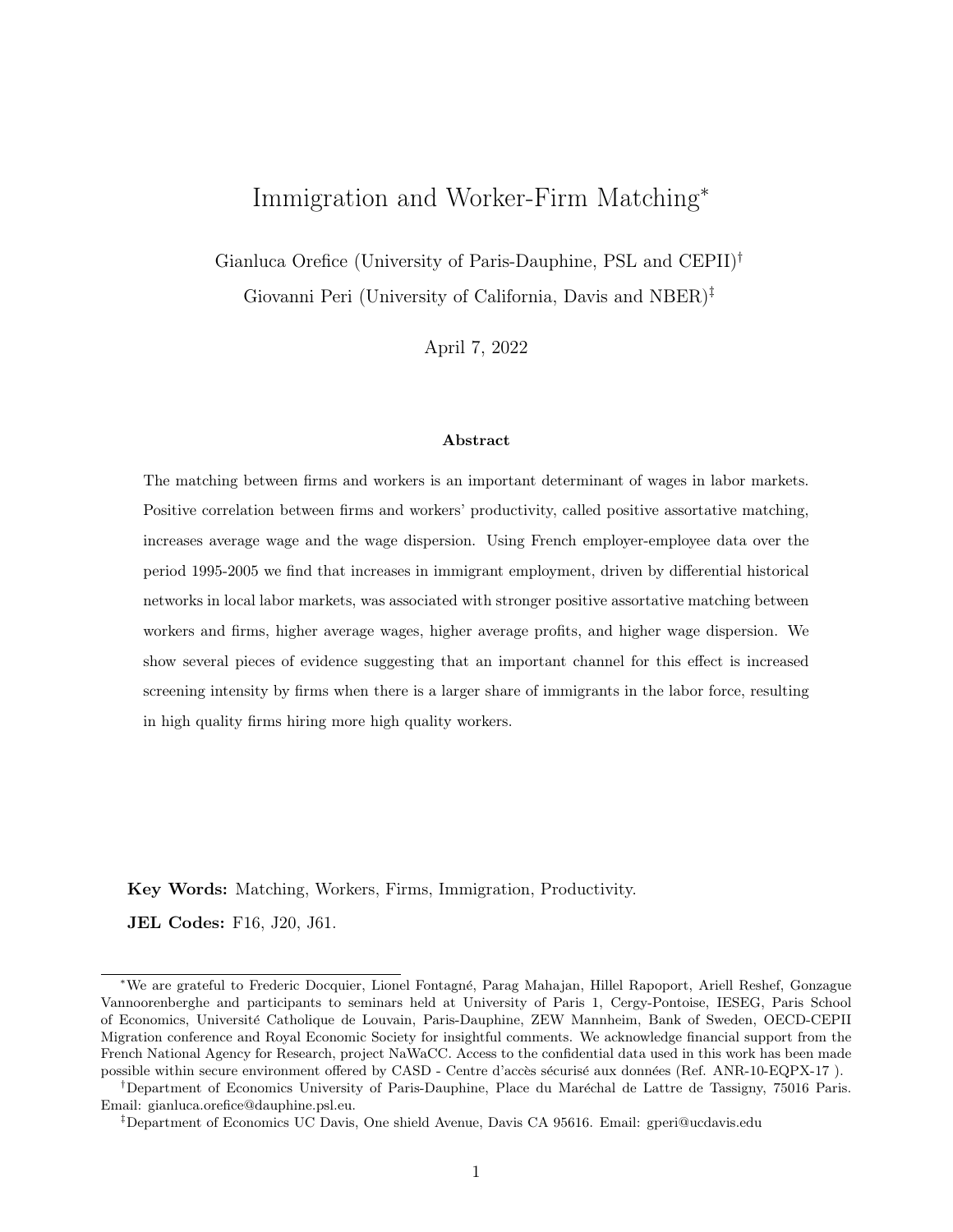using the Conley et al. (2012) test for the plausible range of  $\gamma$ . Only one of the 90% confidence intervals for  $\beta_1$  resulting from plausible exogeneity regressions contains zero (marginally). This implies that the positive and significant effect of immigrants on the four measures of assortative matching, as revealed by our main IV estimations, is strongly robust to plausible deviations from the exclusion restriction.

Overall, the validity tests suggest that the shift-share IV, and its most relevant share components, are not correlated with pre-1995 trends nor with 1995 levels in labor market and economic conditions, and that deviations from the exact identification conditions are likely small and would not change the sign and significance of the key estimated coefficients.

### 6 Main empirical results

### 6.1 PAM and firm profits

We start by showing in Table 8 the OLS estimations of equation (2) using value added per worker as a proxy for firm quality.39 In column 1 and 3 we find a positive and significant correlation between immigration and the measure of strength of PAM when residual lifetime wage is used as a proxy for worker type (columns 1 and 3 in Table 8). Specifications using AKM individual effects as a proxy for worker types do not show significant results.

#### – Table 8 about here –

Ordinary Least Squares estimates, however, may be significantly biased. Unobserved local economic conditions may produce positive or negative bias, depending on whether economic expansion/recessions generate a stronger or weaker assortative matching between firm and worker. In particular, temporary unobserved positive economic shocks may attract immigrants and reduce/increase the extent of PAM because high-quality firms find it less/more urgent selecting their ideal worker type. As we do not know much about this correlation, it is hard to give a sign to the bias. More credible are estimates in Table 9 showing the main empirical specification estimated using 2SLS in order to address endogeneity and omitted variable concerns.40 The 2SLS estimates show a positive and significant effect of immigration, instrumented by the shift-share IV, using different measures of workers' quality and different indicators

<sup>&</sup>lt;sup>39</sup>OLS regressions are weighted by the number of firms in the district. This controls for the accuracy of PAM measures, higher when more firms are available for worker-firm matches.

 $^{40}$ In Table A3 we show 2SLS regression weighted by the number of firms in the district. Results are almost identical, so in the rest of the paper we rely on non weighted 2SLS regressions.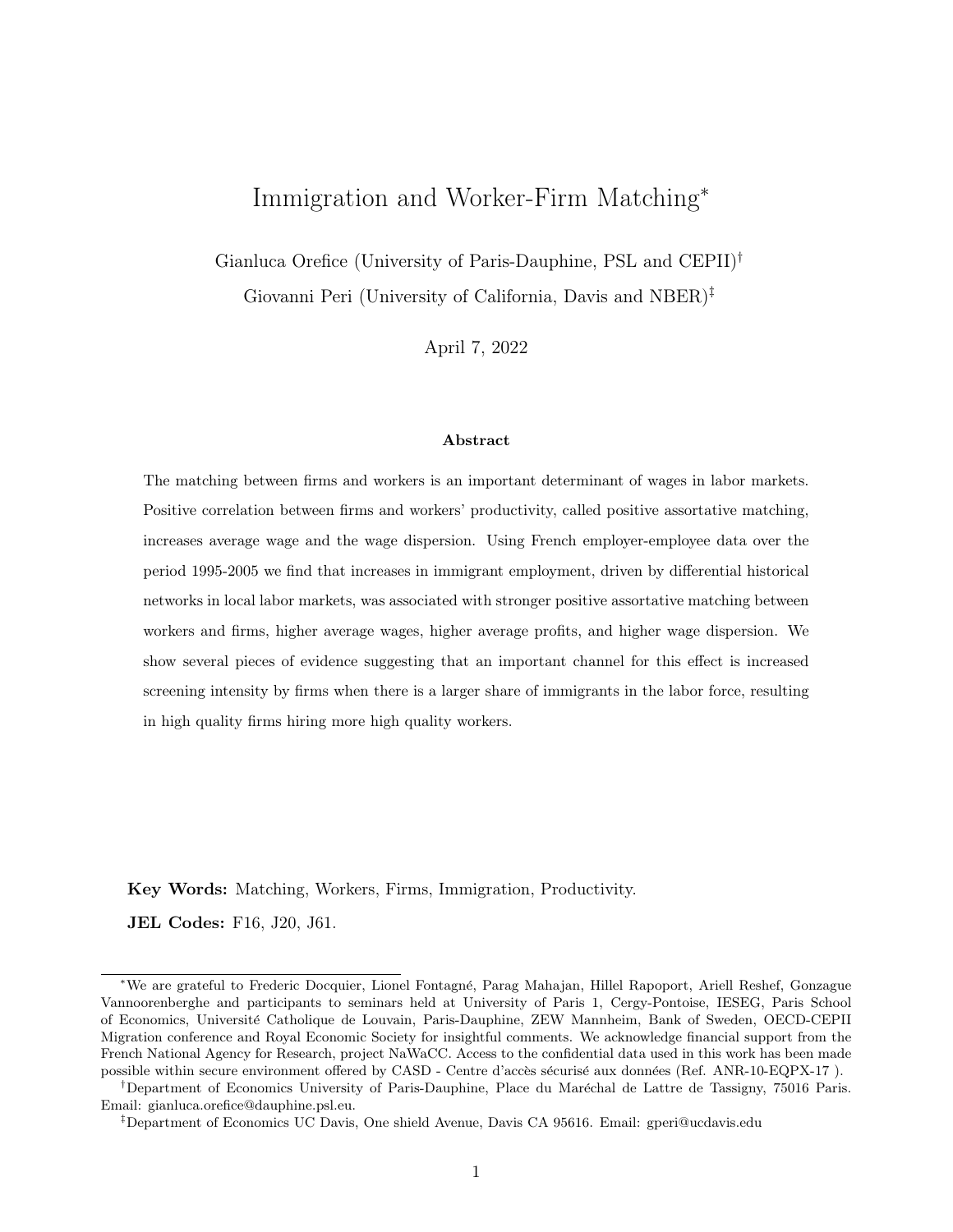of PAM. A comparison between the OLS and 2SLS results shows an attenuation bias in the OLS estimations. The effect of immigrant share is positive, significant and similar in magnitude when assortative matching is measured by the rank correlation between firm- and worker-type (see Table 9 columns 1 and 2) as well as when it is measured by the share of positive matching net of mismatches (columns 3 and 4). In line with an additional implication of the framework in section 2, migration affects positively and significantly the average profits of firms in the district (column 5).

The coefficients of the control variables in Table 9 reveal a positive, often significant, correlation between skill intensity and firm concentration on the strength of positive assortative matching in the district. Highly concentrated districts (where few big firms dominate the local labor market and are likely to be matched with high-quality workers) show stronger positive assortative matching. Also, consistent with Acemoglu (1999) and Albrecht & Vroman (2002), a large share of skilled workers is associated with stronger positive assortative matching. Conversely, we do not find a significant coefficient of native employment. This is different from the evidence presented in Dauth et al. (2022). While our identification is in changes, Dauth et al. (2022) identify the association between density and PAM in levels (cross-section). In Figure A1 we show that, as in Dauth et al. (2022), there exists a positive correlation between total employment and the strength of PAM across French districts.

### – Table 9 about here –

In terms of magnitude, these baseline estimates in Table 9 imply that a one percentage point (p.p.) increase in the district share of immigrants is associated with a 2.2 to 2.9 p.p. increase in the (net) share of positively assortatively matched workers in the district (see column 3-4 in Table 9). This corresponds to the 25%-35% of the gap in PAM intensity between a district belonging to the lowest quartile of the distribution (i.e.  $25^{th}$  percentile) and one in the top quartile, like the Paris district ( $\hat{I}$ le de France).<sup>41</sup> In other words, for a district belonging to the *median* of the distribution in the (net) share of positive assortative matches, 2.2 p.p. corresponds to an increase in the strength of PAM equal to half of the gap with the Paris labor market.

<sup>&</sup>lt;sup>41</sup>The  $25^{th}$  percentile in the distribution of the (net) share of positively sorted matches is 11.4%; the median is 15.9%. The observed value for  $\hat{I}$ le de France (in the top quartile) is a net share of 20.2% in 2005.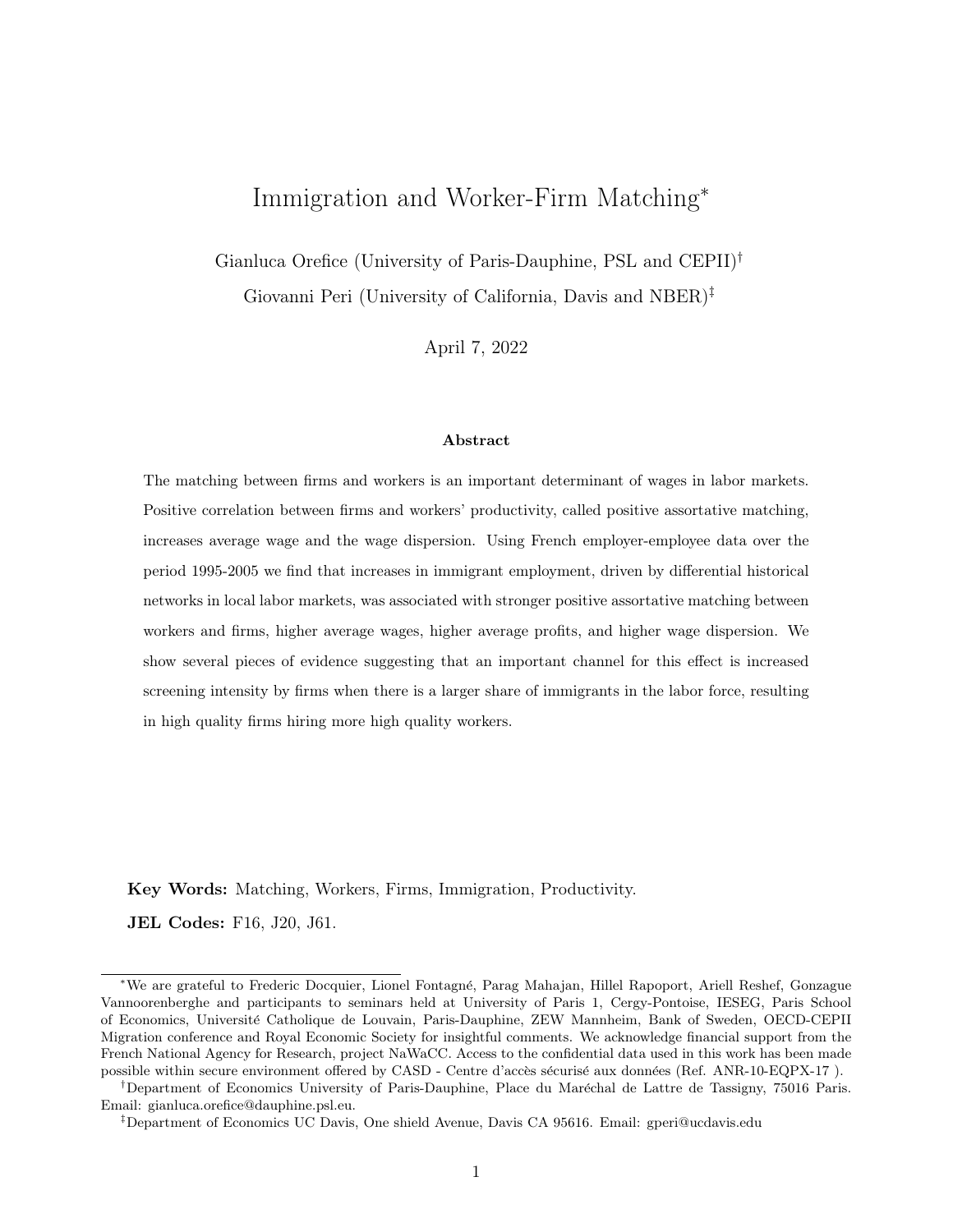### 6.2 Robustness checks

The results shown above are robust to alternative ways of constructing the instrumental variables. Table 10 Panel (a) reports results using the more standard shift-share instruments described in section 5.2 where the shift component is simply total migration to France by country of origin, as well as an alternative shift-share in which the shift component is the observed, rather than estimated, flow of immigrant to EU-15 countries excluding France (panel b of Table 10). In most cases, in line with results in Table 9, the coefficient of interest is significant, positive and between a value of 2 and 3.

### – Table 10 about here –

Previous papers have identified a positive impact of international competition—measured as export intensity—on the correlation of worker-firm quality at the industry level (see Davidson et al. 2012; Davidson et al. 2014; Bombardini et al. 2019). Additionally, Acemoglu (1999) and Albrecht & Vroman (2002) show that skill-biased technical change may increase the incentives for positive assortative matching in local labor markets by increasing the gap between high- and low-skilled workers' productivity. To address whether these factors may affect the correlation between PAM and immigration, in Table 11 we control for the export intensity of the district (the log of total district exports),  $42$  the average capital-equipment intensity<sup>43</sup> and the average value of intermediate inputs relative to total production.44 These last two variables are often used as proxies for the technological complexity of production in a district. Results in Table 11 show that the coefficient of the immigrant share is robust to the inclusion of these additional control variables. All the estimated coefficients on the share of immigrants are positive and significant and quantitatively similar to those in the basic specification. The effect on profits is even somewhat larger than in the basic specification: a 1 pp difference in the share of immigrants implies a 21% increase in profits relative to the average. This is a large effect, not very precisely estimated, relative to a baseline estimate of 14% increase for each 1 pp increase of immigrants. We should keep in mind, as discussed in section 5.1, that firm profits are imprecisely measured due to lack of information on all of firm's costs and these results must be taken with caution.

– Table 11 about here –

 $42$  French Customs data are used to compute the total exports of firms located in a given district.

<sup>&</sup>lt;sup>43</sup>Based on FICUS/FARE data we compute the ratio between physical capital and total employment in each firm, and then take the average across firms within a district.

<sup>&</sup>lt;sup>44</sup>As a proxy for the intermediate input intensity we use the ratio of intermediate input purchases and the total value of production of the firm.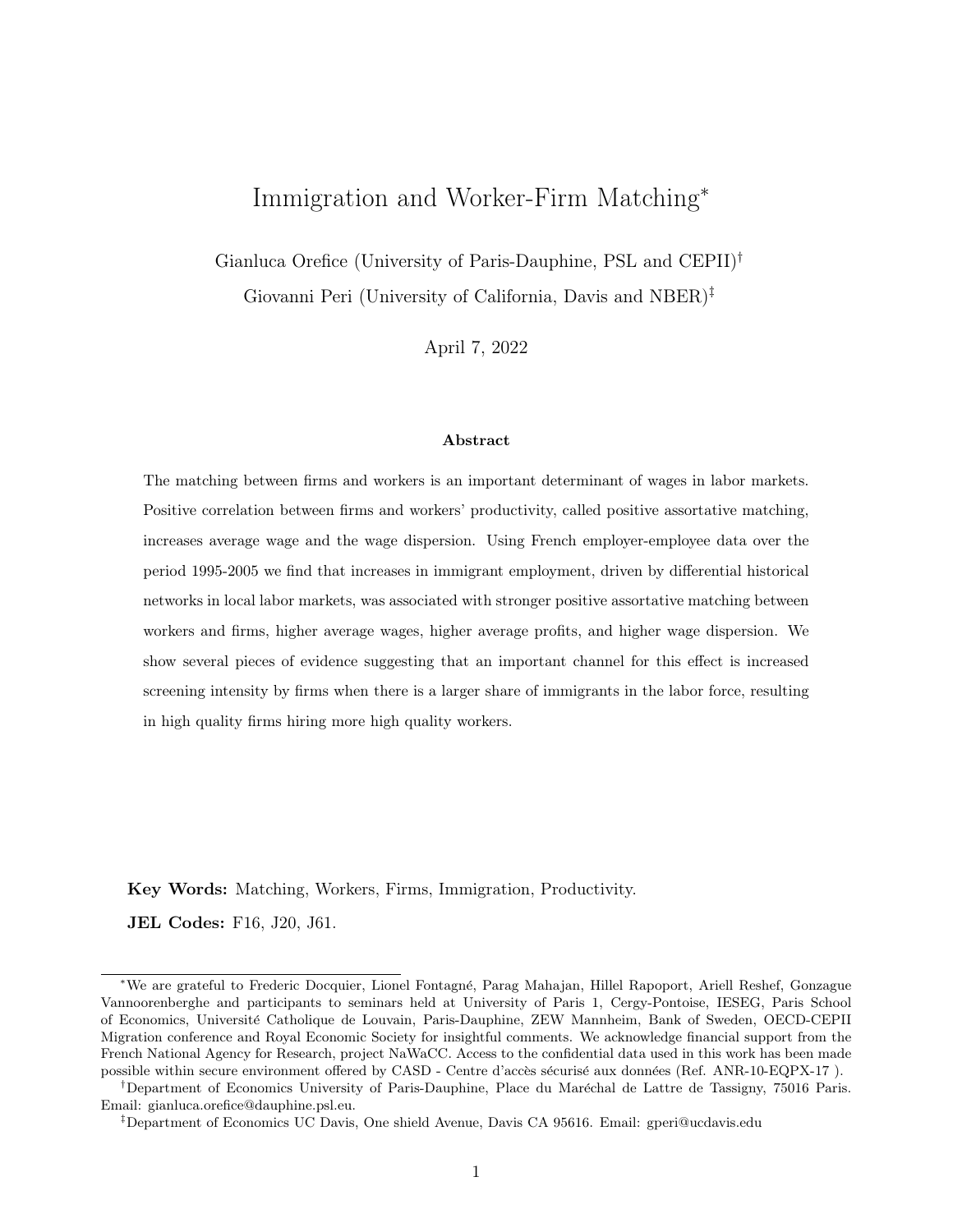In Table A4 of the Appendix A we measure the quality of firms and workers using alternative indicators. First, we use coworkers' average quality (as suggested by de Melo 2018) and firm-level TFP as measures of the quality of a firm. In both cases, we still find support for a positive effect of migrant share on the strength of PAM (in particular when the worker type is approximated by lifetime wage). Second, we use the firm-specific component of the AKM decomposition as an alternative proxy for firm quality (as in Card, Cardoso, Heining and Kline 2018). As productivity changes are usually translated into workers' wage changes, the pay premium of firms (firm fixed effects in AKM decomposition) are proxies for productivity measures. The results reported in appendix Table A4 show evidence, although not as strong, of the positive matching effect of migration. The weaker results are consistent with a small rentsharing elasticity to productivity, so that the pay premium at the firm level is only weakly correlated with productivity measures of the firm. Finally, we measure the quality of workers after controlling also for their macro-occupation. In particular, the proxy for workers' quality (both lifetime wage and AKM fixed effects) has been measured after controlling additionally for a high skill occupational dummy. Our baseline results hold, showing still a positive coefficient on migration.

The robustness of the coefficient of interest to the inclusion of controls implies a weak partial correlations between the control variables and the share of immigrants. Nevertheless one can be worried by the inclusion of (potentially) endogenous controls in biasing the coefficient of interest. Hence we additionally run the basic regressions omitting all controls, except for fixed effects (Appendix Table A5). We find estimated coefficients very similar to those in the basic specification. Slow and persistent trends in the economic variables or in the immigrant flows may affect our results. Hence we estimate a specification adding a district-specific trend (Appendix Table A6) and the coefficients of interest barely changes.

We perform a final set of robustness checks to test the impact of outliers and weighting. First, we trim from our sample the largest and smallest firms which may have a disproportionate effect in influencing measures of assortative matching. We exclude firms of size (number of employees) below the 5th and above the 95th percentiles. Results (in Appendix Table A7) show that the coefficients of interest become slightly larger and more significant. Trimming large firms also represents a way of eliminating multi-districts firms in our sample (about 2% of them, all in the top percentiles of employment), which could generate measurement error in attributing a firm to a district. In a similar vein, we estimate a regression where each district is weighted by the number of firms (Appendix Table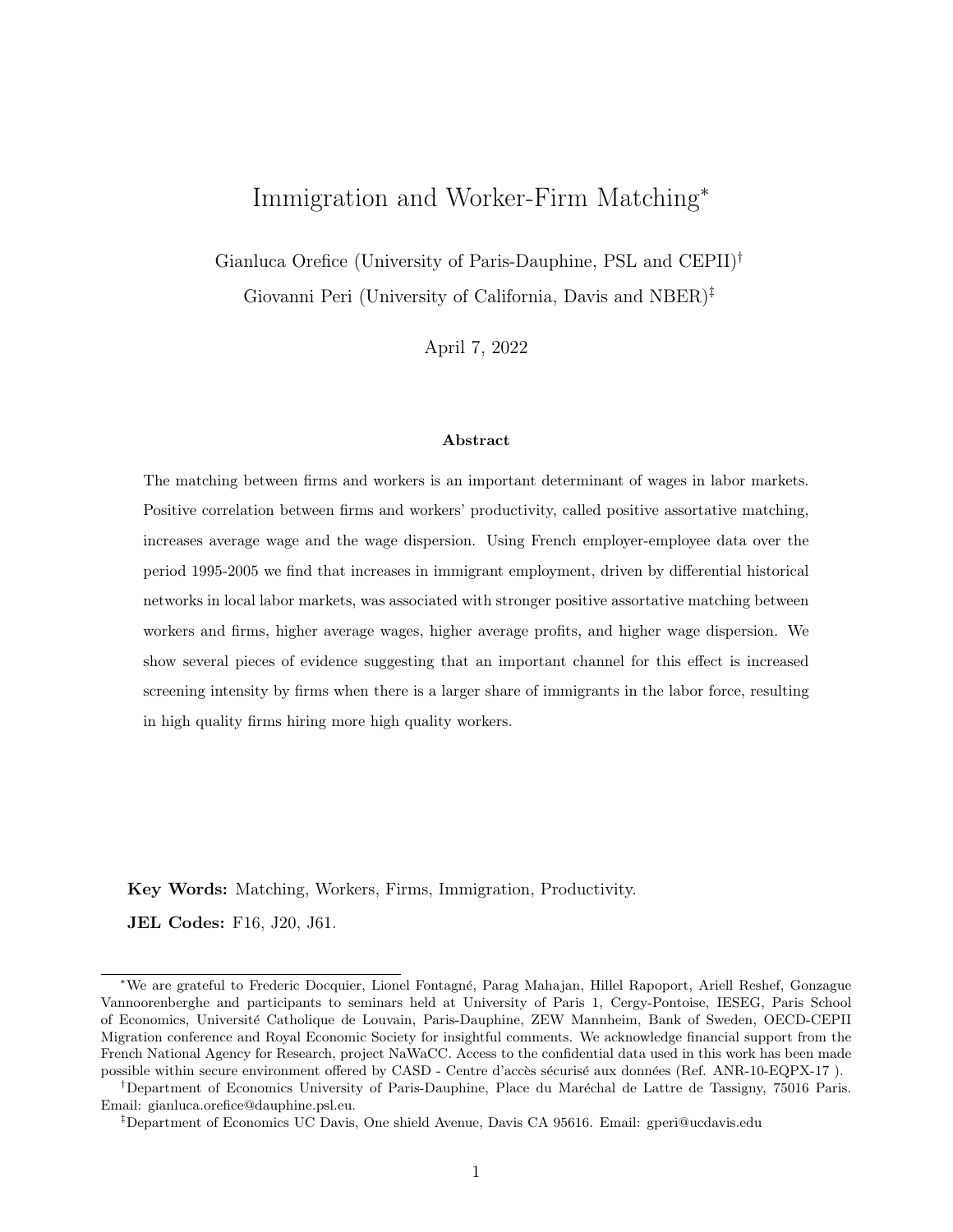A3). The goal is to reduce measurement error introduced by small districts having few firms, and therefore imprecise measures of PAM. The results are very similar to the basic specification. Finally, in Appendix Table A8, rather than setting to zero the non-statistically significant rank correlation coefficients, we include significant and non-significant estimates in the measure of the rank correlation index (in columns (1) and (2)). We also report results using the Pearson correlation index (in columns (3) and (4)). The magnitudes and significance of the effects in both cases is very similar to the baseline specification.

### 6.3 Industry-District as local labor market

In the analysis so far we have measured assortative matching considering all workers and all firms in each district, implicitly assuming an aggregate matching market in the district. Here we re-do the analysis, considering a district-sector as a matching markets. Moretti (2004) shows that occupation-local units are better proxies for local labor markets. Segmentation across sectors in the matching process, and differential sector-specific intensity of assortative matching could affect the aggregate results. Hence, we compute the PAM measures at district-sector level, and perform the estimates controlling for sectoryear fixed effects. Results are reported in panel (a) of Table 12 and show the robustness of our baseline findings. While the IV still varies at the district-year level only, the regression cells are district-sectoryear and the results show that within district-sector PAM increased, as a consequence of immigrants, once we control for any technological or demand change specific to the sector-year.

The introduction of the sector-district specific PAM measures allows also to check if the heterogeneity of effects across sectors is consistent with immigrants generating the PAM effect. In panel (b) of Table 12 we interact the share of immigrants in the district with a measure of immigrant employment intensity for the sector (i.e. share of immigrant workers in the sector in 1995). In line with intuition, the assortative matching effect of immigration is significantly stronger in immigrant intensive sectors.

#### 6.4 Average wages and wage dispersion

An additional important consequence of PAM, in presence of production complementarity between workers' and firm's quality, is its positive association with average wages and wage dispersion. Consistently with this prediction, column (1) of Table 13 shows that the immigrant share has a positive impact on the average wages of district. This is the consequence of a negative but not statistically significant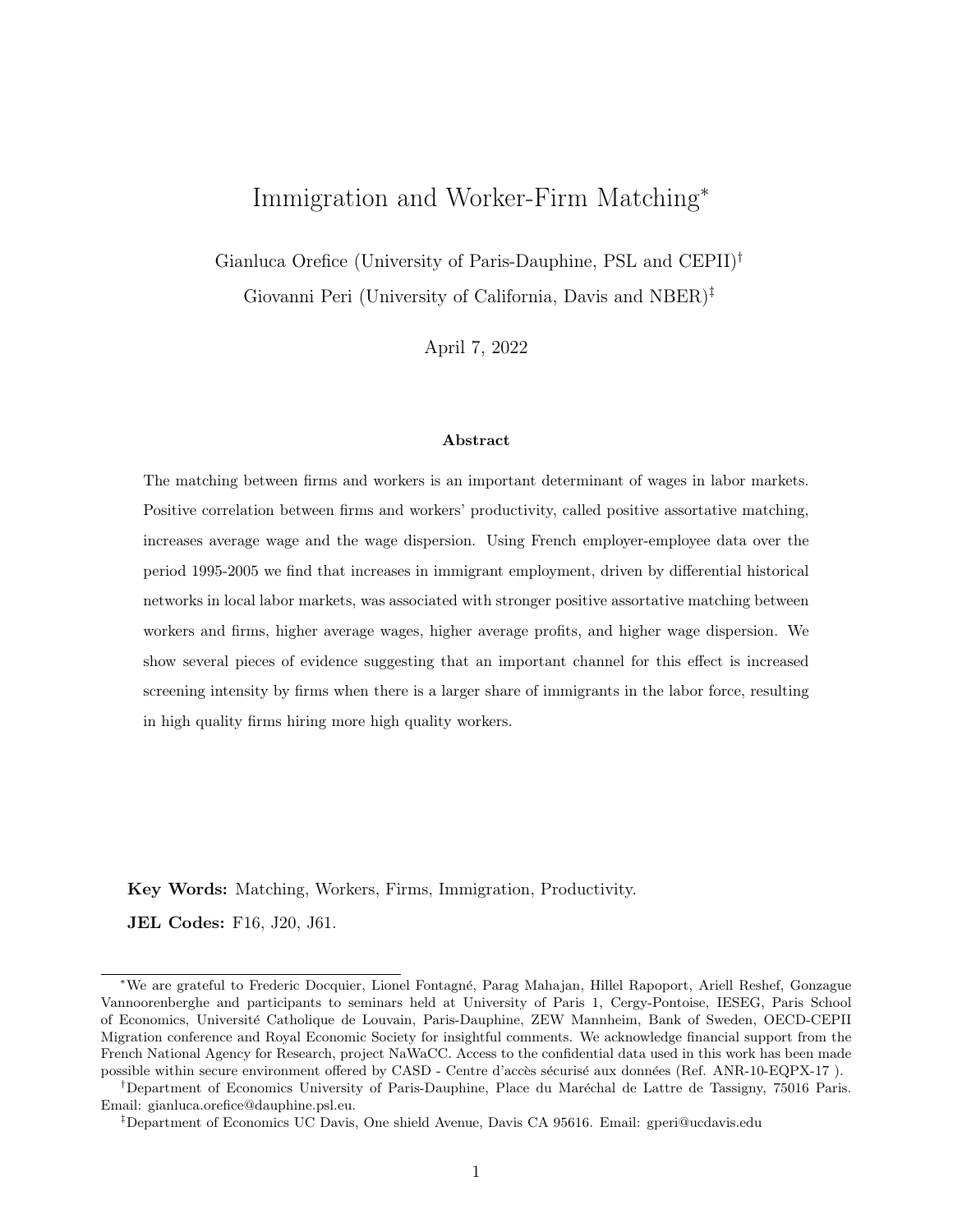impact on low-quality workers' wages (column 3), and of a positive and significant impact on high quality worker's wages (column 2). These estimates, reminiscent of what found in other studies (such as Dustmann et al. (2013)), are consistent with immigration increasing positive assortative matching. To show even more clearly the impact of immigrant share on wage dispersion, columns (4) and (5) show the 2SLS regression results on the difference in the (log) average wage between high- and low-type workers—respectively, workers with quality above and below the median—in each district-year.<sup>45</sup> This measure of dispersion is similar to the 75-25 log wage percentile difference in a district. The results suggest that an increase in the share of immigrants by one percent of population is associated with a significant increase in the wage inequality in the district by about 1.3 percent, mostly due to an increase in the wage of high quality workers.<sup>46</sup>

We can also check how much of the estimated effect on high quality worker's wage increase (driving the increase in inequality) can derive directly from the magnitude of the estimated PAM effect. To do that, we first use the dual measure of positive assortative matching and we multiply the share of high quality workers who moved to high quality firms in response to a one percent increase in immigrants (which is equal to the estimated effect of 2.9 percent divided by the share of high quality workers, i.e. 50%, generating a 5.8 percent of that population upgrading their wages) times the increase in wage as percent (log wage) associated to the transition of high quality workers from low to high quality firms (as estimated in figure C.1) equal to about 11 percent. This gives a change of 0.64 percent, which is about half of the estimated effect in Table 13. Hence, the PAM channel accounts for about half of this estimated impact on wage inequality.

– Table 13 about here –

# 7 Additional evidence consistent with the screening mechanism

In this section we show interesting additional results, that, taken together, are consistent with the explanation – discussed in section  $2$  – that higher immigration may encourage screening, especially by high quality firm, generating increased PAM. While we are not ruling out a role for pure thickness effects and other forms of complementarity between immigrants and firm quality, we emphasize screening and

<sup>&</sup>lt;sup>45</sup>The worker type is approximated by lifetime wage in columns 4 and AKM fixed-effect decomposition in column 5.

<sup>&</sup>lt;sup>46</sup>All specifications include district fixed effects, region-year fixed effects and all the district-specific controls discussed above (both baseline and additional controls).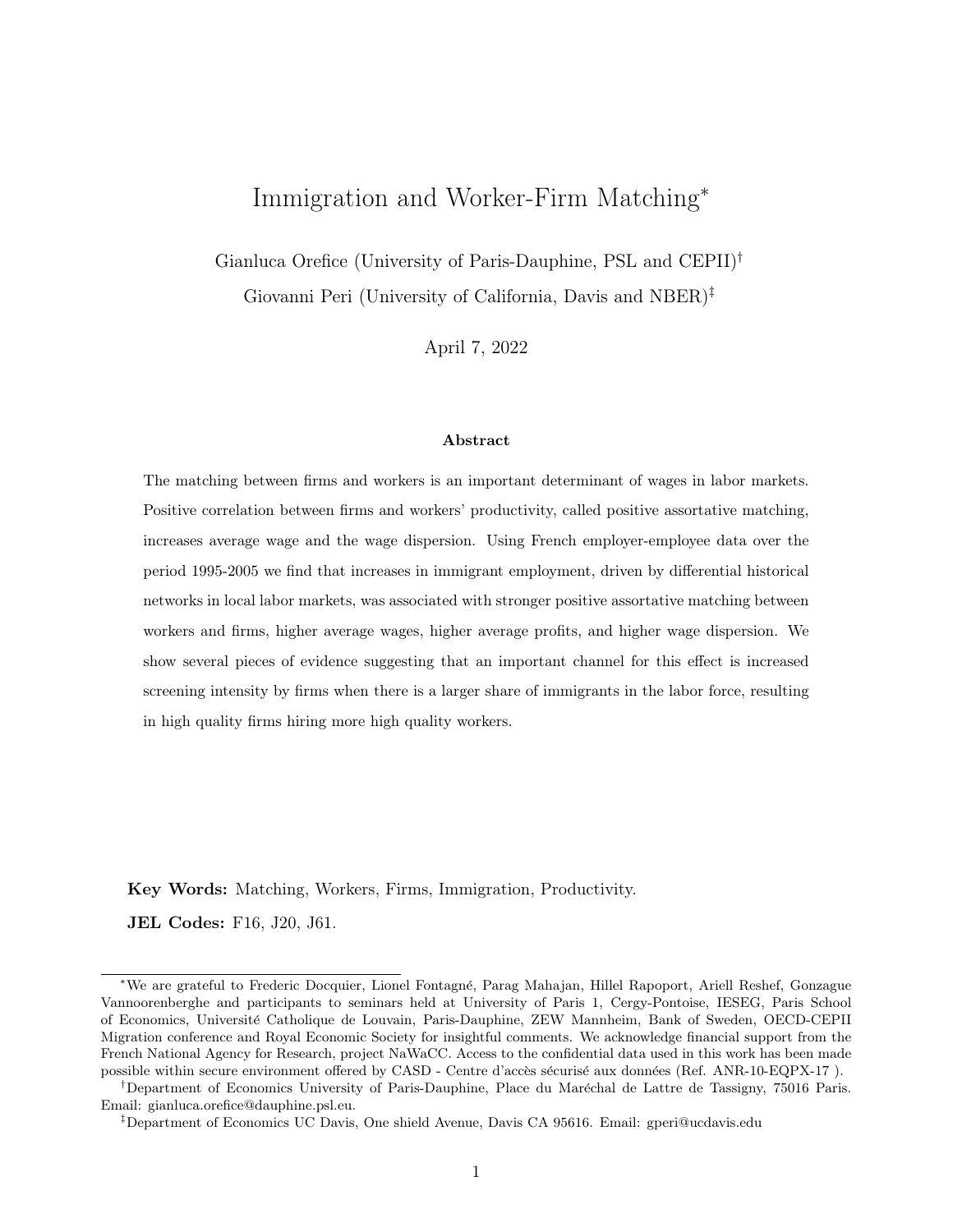its implications as consistent with these findings.

#### 7.1 Heterogeneous effect based on immigrant quality dispersion

An interesting corollary of the "screening" mechanism presented in section 2 and formalized in Appendix B is that the probability of positive assortative matching is larger when the standard deviation of immigrant quality is larger (i.e. when the uncertainty on immigrant workers type is larger). See Corollary 1.1 in Appendix B. We test this by interacting the share of immigrants in the district with two bins constructed from percentiles of immigrant-quality dispersion across districts at the beginning of the period—binned model. We therefore extend the empirical equation  $(2)$  as follows:

$$
y_{d,t} = \sum_{k} \left( \beta_k \text{Immi } Sh_{d,t} * Disperson \text{ Bin}_{d,t0}^{k} \right) + \beta_2 X_{d,t} + \theta_d + \theta_{rt} + \epsilon_{d,t}
$$
(6)

where variables and subscripts are the same as in the previous sections,  $k$  denote the bins adopted to explore the heterogeneous effect of migration on the strength of assortative matching  $y_{d,t}$ , and Dispersion  $Bin_{d,t0}^k$  identifies whether the specific district d belongs to a specific bin k at  $t_0$  (1995). Based on the distribution of immigrant types in 1995 in each French district, we define: (i) bins for districts having an inter-quartile range of immigrant types above/below the median; and (ii) bins based on min-max difference in immigrant types in the district.<sup>47</sup> We instrument each interaction between Immi Sh and the dispersion bin with the interaction between the instrument  $\widehat{s_{d,t}^{MMI}}$  and the dispersion bin. Results are reported in Table 14. We find that immigrant share has a positive, significant and (slightly) stronger effect on the intensity of assortative matching in districts with a dispersion of immigrant types above the median (in 1995). Results are stronger when using dispersion bins based on min-max difference in immigrant types as measure of dispersion (see columns 2, 4, 6 and 8 in Table 14). In this case the PAM effect of immigration is mainly driven by districts with higher initial dispersion in immigrant-types. Using the inter-quartile range the difference between the two coefficients is usually in the direction of larger value for the bin with larger initial dispersion, but the difference is not significant. While rather noisy (F-stat of a test of equal coefficients is below 10) these results are suggestive that larger dispersion of immigrant quality, pushing firms to screen for the "good" worker, is associated with stronger assortative matching.

 $47$ We take these proxies in the initial year (1995) to reduce endogeneity concerns.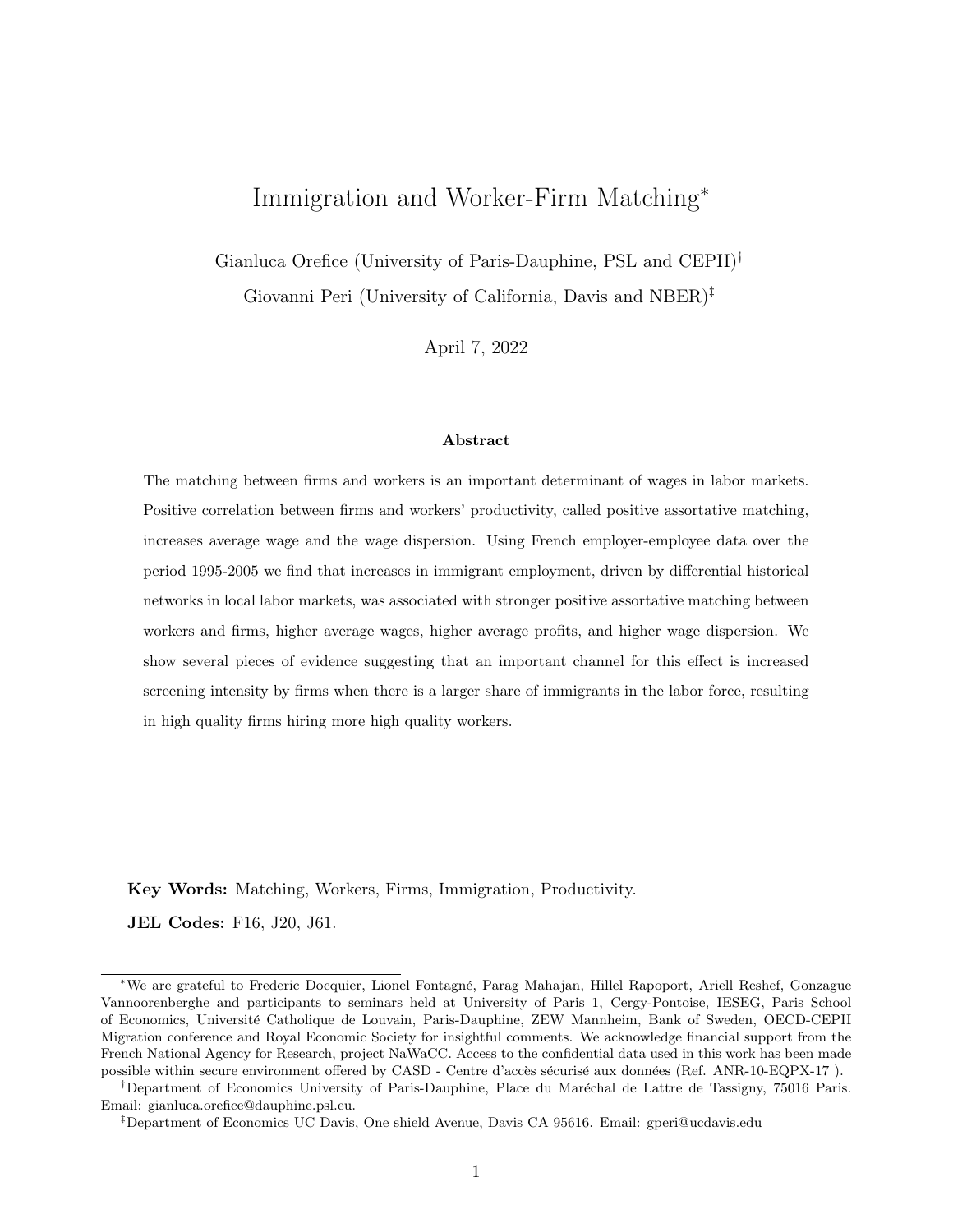– Tables 14 about here –

### 7.2 Matching of immigrants and natives

If the ex-ante screening costs are mostly fixed and if the same screening technology (such as setting up a hiring office) can be applied to immigrants and natives,  $48$  an additional insight of the screening explanation is that a larger share of immigrants will imply firms screening *also* for native workers. This will result in a higher probability of assortative matching between firms and both native and immigrant workers. In the top panel of Table 15 we use as dependent variable the assortative matching intensity between native workers and firms. We find a positive and statistically significant effect of immigration on the strength of firm-native worker matching in each specification.

In the bottom panel of Table 15 we conduct the same exercise but using only immigrant workers to compute our measures of positive assortative matching. As immigrant workers are usually more mobile across firms and their quality distribution more disperse we expect stronger assortative matching effect of migration on the sub-sample of migrant workers. This is confirmed by the results in Table 15, where the point estimates on the immigrant share are larger in magnitude for migrants than for natives matching measures.49

### 7.3 Immigration and recruitment personnel

While intensity of screening is hard to measure directly, one can observe the share of workers in each firm whose main task is to recruit people. The DADS data include very detailed information on the occupations of workers. In particular, two job titles described as " specialist of recruitment and formation" and "specialist of human resources and recruitment" are those that we will call "recruitment" personnel" and we will use as indicator of the resources that a firm puts into screening new workers.<sup>50</sup>

<sup>–</sup> Table 15 about here –

<sup>&</sup>lt;sup>48</sup>Figure B1 provides suggestive evidence of the fixed nature of screening costs.

 $^{49}$ In a recent paper, Dostie, Li, Card & Parent (2021), the different sorting of immigrant and native workers across high- vs low-productive firms is used to explain a fraction of the wage gap between immigrant and native workers.

 $50$ The two specific codes of the French occupation classification (PCS 4-digit) are: (i) Cadres spécialistes du recrutement et de la formation (PCS 3722 in rev. 1982), (ii) Cadres spécialistes des ressources humaines et du recrutement (PCS 372c in rev. 2003). These are workers specifically dedicated to the recruitment process of the firm. Other workers occupations (within the HR division of firms), only marginally related to the recruitment process (i.e. translators) have other PCS codes in the French occupation classification and are not considered here as "recruitment personnel".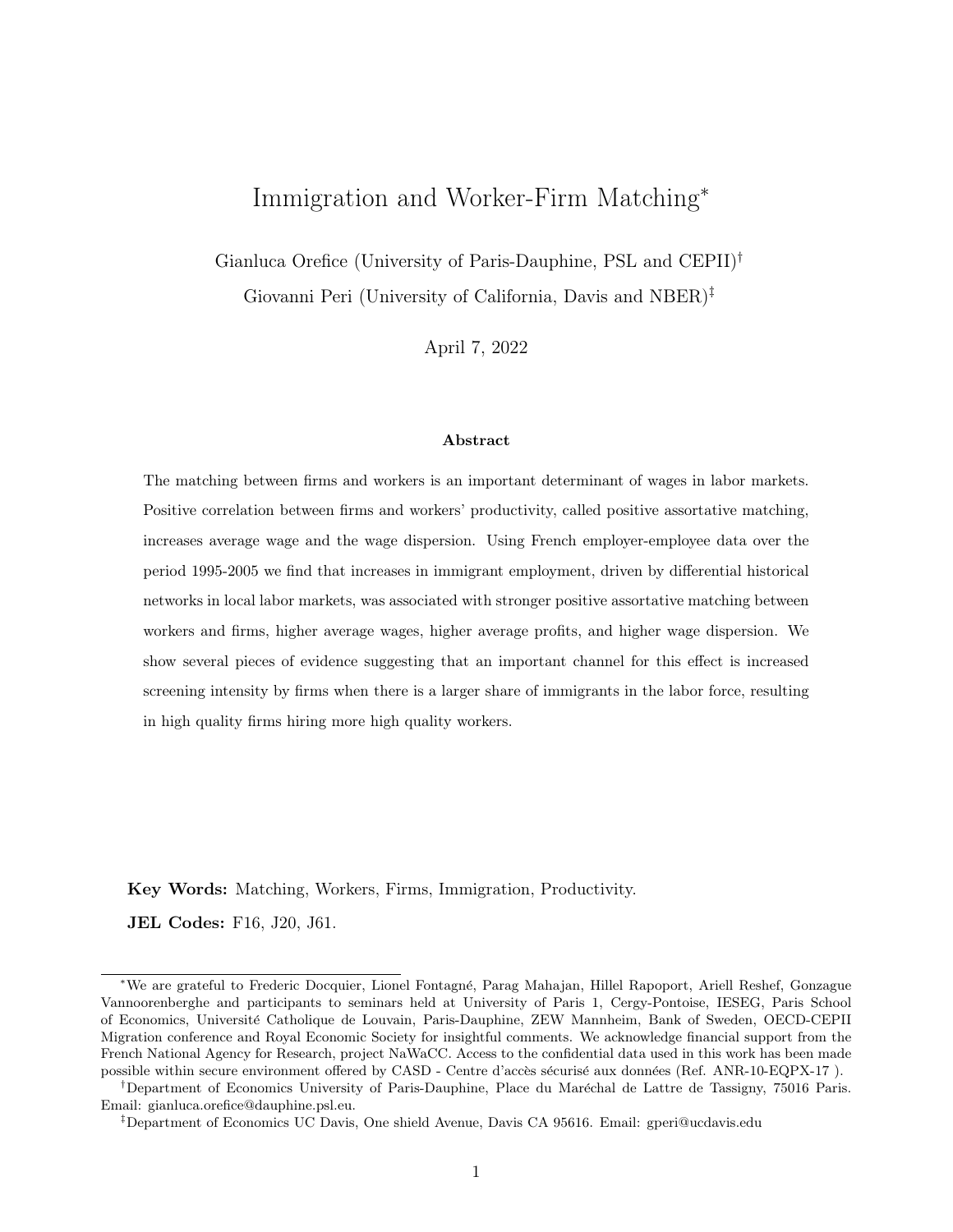Results in Table 16 show how the share of recruitment personnel in firm's employment responds to immigration. Column (1) shows the positive effect of immigration on the share of recruitment personnel in the firm (average across firms of a given district). Since the number of workers can be an imprecise measure of the recruitment intensity, in column (2) of Table 16 we show that results still holds for the share of hours worked in recruitment personnel occupations (over the total hours worked in the firm). In columns (3) and (4) we approximate the screening effort of districts with the share of recruitment personnel workers (defined as the total number of those workers over total employment in the district) and the share of firms with at least one recruitment personnel worker in the district. Using these alternative proxies, the effect of immigration on these proxies of screening intensity is positive and significant.

#### – Tables 16 about here –

Finally, a piece of evidence consistent with screening cost having a significant fixed component is shown in Figure B1. Data from DARES (French Ministry of Labor) on the recruitment process of French firms in 2005 show that the ratio of hiring resources and total human resources workers decreases with the size of firms, implying that screening cost are a decreasing share of cost as firm size grow.

### 7.4 Workers' flows across firms

Positive complementarity between firm and worker quality implies that high-quality firms are those more likely to screen as they benefit the most from improving the quality of their matches. To this end, we test the effect of immigrant share on the number of high-quality workers moving from low- to high- quality firms and on the number of low-quality workers moving from high- to low-quality firms in a given district. Both moves are reasonable consequences of high-quality firms becoming more selective and attracting high quality while letting low quality workers go.<sup>51</sup> Already simple correlation statistics show that in districts experiencing larger than average increase in the share of immigrants over the period 1995-2005, 46.3% of total firm-to-firm workers moves followed a PAM pattern. In districts with migrant increases below the average, only the 37.6% of total firm-to-firm workers moves followed a PAM pattern.

<sup>&</sup>lt;sup>51</sup>In Table A10 we show the number of workers that move across firms of different type each year. Workers that experienced unemployment spells larger than one year cannot be considered as movers for economic reasons, and are not included in these statistics.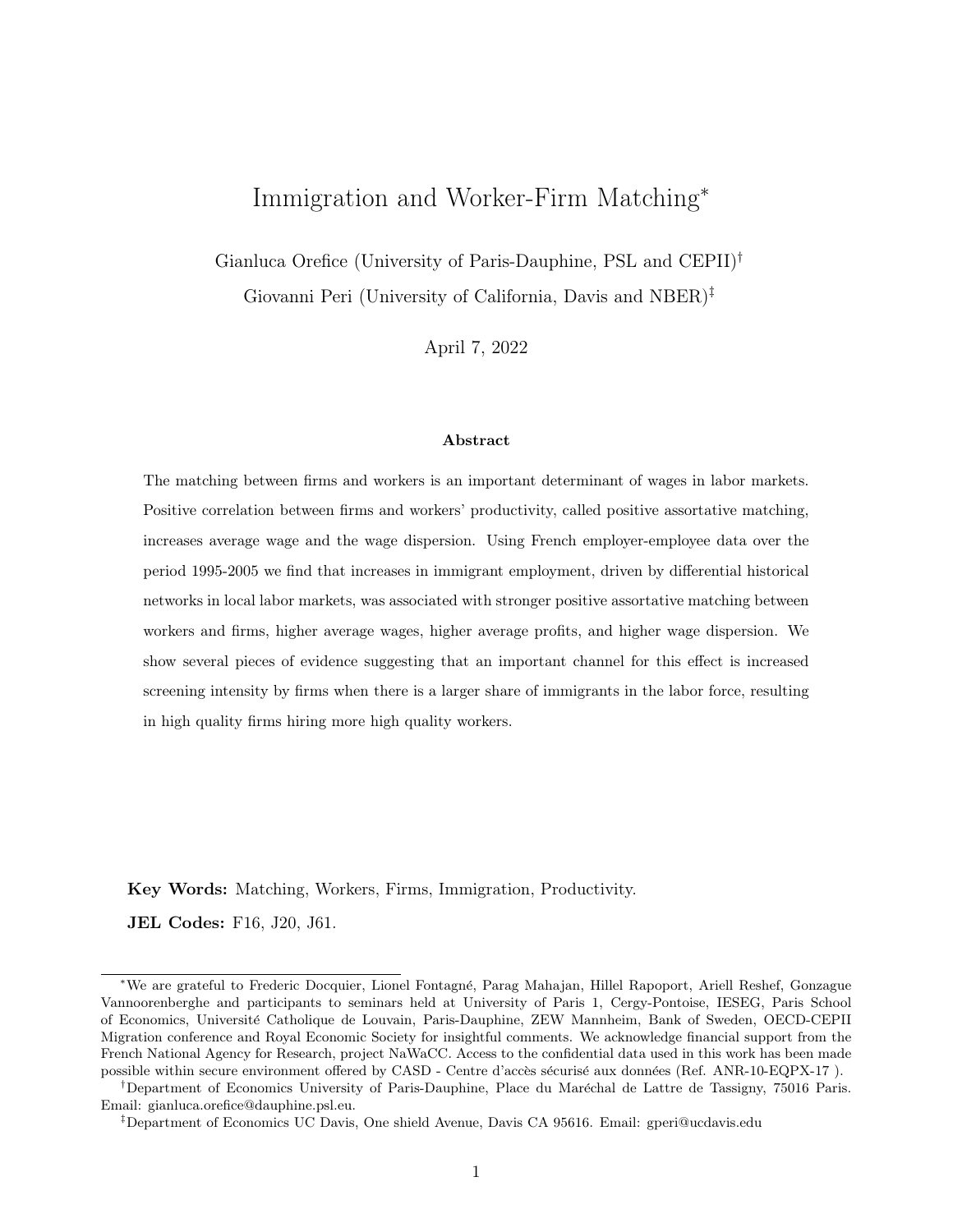More formally, Table 17 shows the 2SLS estimates of the impact of immigrant share on mobility of high- and low-quality workers across high- and low-quality firms. Entry (1) in the top row shows the effect of immigrants on the number of high-type workers moving from low- to high-type firms. These are high-quality workers newly hired by high-quality firms. The impact of immigration on this flow is significant, numerically large and positive. In contrast, immigration does not affect overall mobility between firms, because the effect on the number of high-quality workers attracted by low-quality firms, estimated in specification (2) of row 1, is not significant. The second row of the table shows less precisely estimated effect on flows of low type workers moving between either type of firms. Overall, the strongest impact of immigration, in terms of flows, is in making high-quality firms more likely to attract highquality workers from lower-quality firms (see column 1 of the table). One standard deviation increase in the share of migrants in a district implies a 67% increase in the number of high-type movers from lowto high-productive firms. This suggests that stronger assortative matching induced by immigration is channelled by high-quality firms increasingly attracting high-quality workers.

– Tables 17 about here –

#### 7.5 Immigration and screening cost across sectors

A final piece of evidence is to analyze whether, by classifying sectors according to proxies of screening costs, we find stronger effects of migration on PAM for sectors with smaller screening costs.

Using DARES (French Ministry of Labor) survey data on the recruitment process of firms in 2005, we build two proxies of sector-specific screening  $\cos t$ .<sup>52</sup> The first is the ratio between average number of recruiters and HR workers in the sector (dummy equal to one if above the median), capturing the labor costs of hiring. The second is the average number of days needed to recruit a worker in the sector. Both measures are meant to approximate the time and labor cost of the screening process in the sector. We interacted them with the share of immigrants in the districts (we use district-sector-year specific estimations as in section 6.3). Results in Table A11 clearly show a negative and significant coefficient on the interaction term. This implies that in sectors with smaller screening costs, exogenous inflows of immigrants increased more significantly the strength of PAM possibly as introducing additional screening was less expensive. Sectors with higher screening cost exhibit smaller effects of immigrants on the PAM of workers and firms.

<sup>52</sup>DARES data do not provide the firm identifier nor the district, hence we only construct sector-level measures.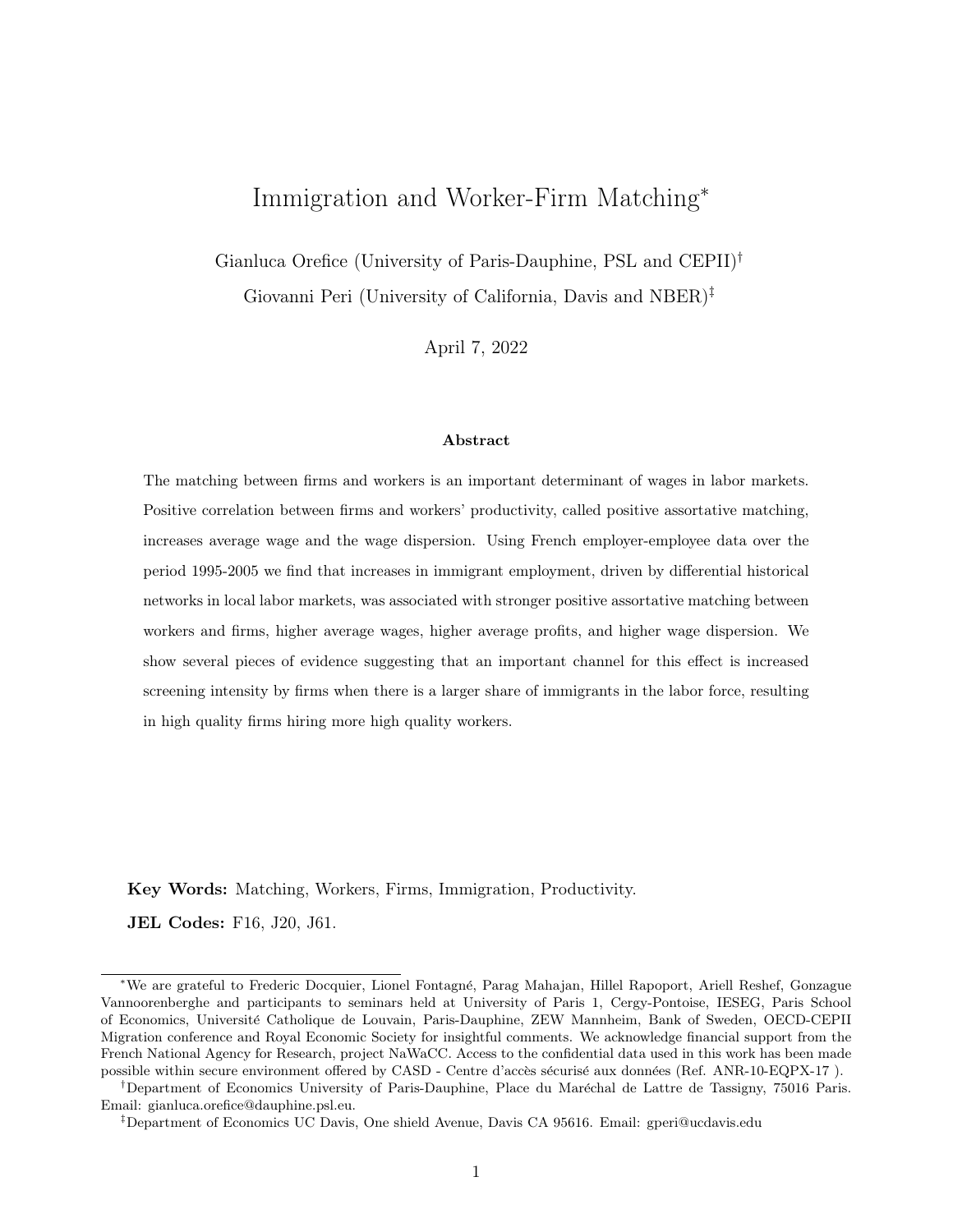# 8 Conclusions

This paper uses employer-employee matched data for the universe of French private-sector firms to identify a new effect of immigration on local economies. Larger inflows of immigrants across French districts are associated with a stronger positive assortative matching (PAM) between firms and workers. Using a shift-share instrument, tested using the recently proposed econometric checks of validity, we show that immigration increased the (positive) correlation between firm and workers' quality. We also show that immigration was associated with larger average firm profits, larger average wages and higher wage dispersion, all consequences of PAM when quality of workers and firms are complementary. This is a novel result in the literature. The immigration-induced PAM provides an offsetting mechanism for potential negative wage effects, adding a new reason why a large number of empirical papers finds that immigration has no negative impact on average wages.

The magnitude of the effect is economically significant: in districts where the share of immigrants grew by one percent of the population, the share of net positive assortative matches between firms and workers increased by 2.2 percentage points. This is a significant effect, as it represents a 3.8% increase in the average share of positive assortative matches (net of mismatches) across French local labor markets, about one-fourth of the 25-75 percentile difference in this measure across districts.

While there could be a number of explanations for this association, additional results support the idea that, when the skill dispersion of workers becomes larger, it is in the interest of high-quality firms to introduce (improve) screening and select the best workers, leaving the lower-quality workers to lower-quality firms. As immigrants' workers are shown to have a larger variance in their quality, when their share of local employment increases, high quality firms increase the amount of screening and attract higher quality workers. Consistently, we find that: (i) in regions where immigrants' quality is more dispersed the impact of immigrants on PAM intensity is larger, (ii) firms expand their "recruiting personnel", a proxy for screening effort, when immigration increases, (iii) high-quality firms attract more high-quality workers in regions with higher immigration and (iv) sectors with lower screening costs and more immigrants experience a stronger PAM response to the inflow of new immigrants.

The screening mechanism implies larger average wages and higher firm profit, but also higher wage dispersion and a potentially negative effect on wages of lower-quality workers. We think that the worker-firm interactions and the margin of firm responses highlighted in this paper are important to capture a full set of effects of immigration, which could be overlooked in the canonical model.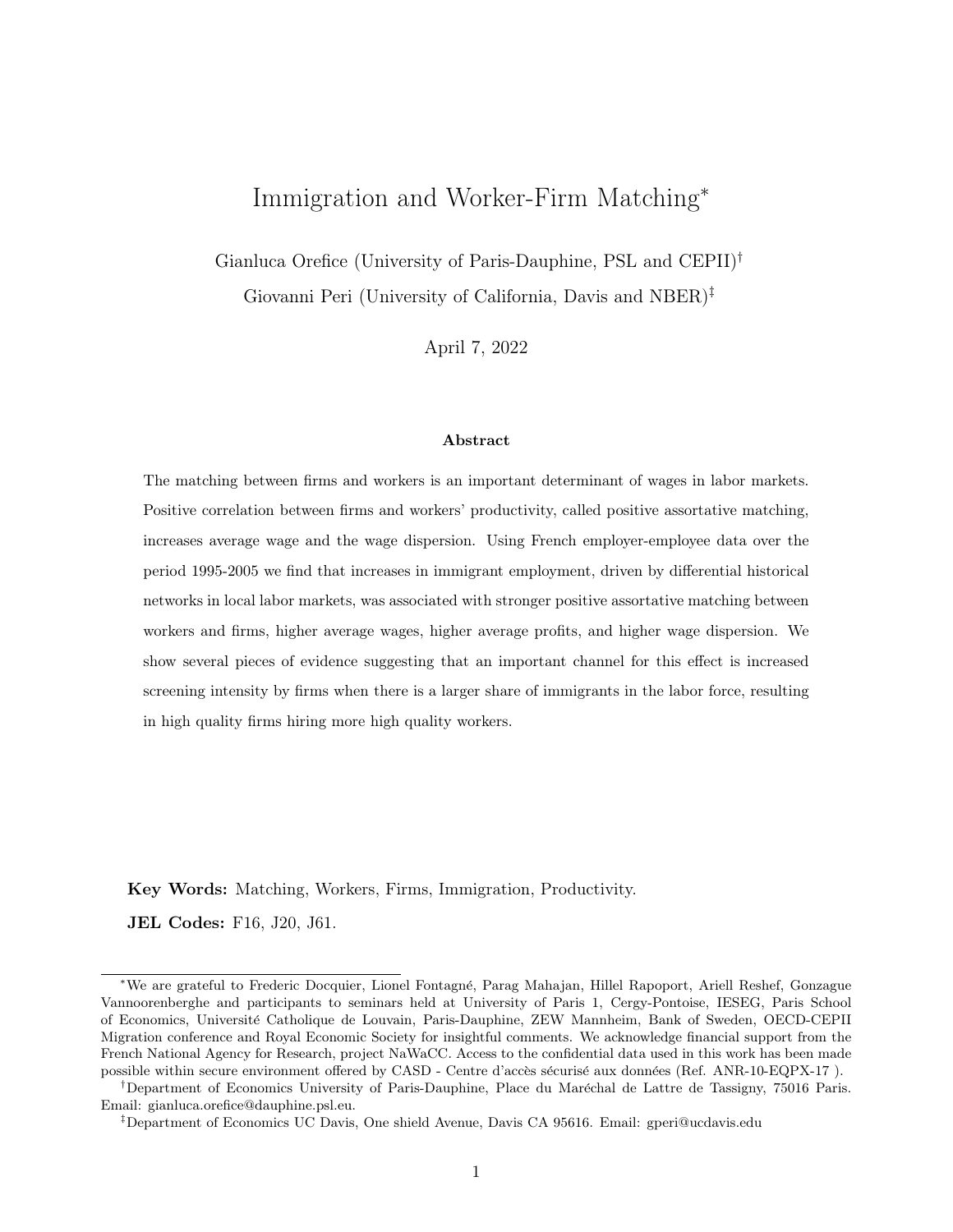# Bibliography

- Abowd, J. M., Kramarz, F. & Margolis, D. N. (1999), 'High Wage Workers and High Wage Firms', Econometrica 67(2), 251–334.
- Acemoglu, D. (1997), 'Matching, heterogeneity, and the evolution of income distribution', Journal of Economic Growth  $2(1)$ , 61-92.
- Acemoglu, D. (1999), 'Changes in Unemployment and Wage Inequality: An Alternative Theory and Some Evidence', American Economic Review 89(5), 1259–1278.
- Albert, C. & Monras, J. (2018), Immigration and Spatial Equilibrium: the Role of Expenditures in the Country of Origin, Cepr discussion papers, C.E.P.R. Discussion Papers.
- Albrecht, J. & Vroman, S. (2002), 'A Matching Model with Endogenous Skill Requirements', International Economic Review  $43(1)$ ,  $283-305$ .
- Autor, D. H., Dorn, D. & Hanson, G. H. (2013), 'The China Syndrome: Local Labor Market Effects of Import Competition in the United States', American Economic Review 103(6), 2121–2168.
- Bartolucci, C., Devicienti, F. & Monzón, I. (2018), 'Identifying Sorting in Practice', American Economic Journal: Applied Economics 10(4), 408-438.
- Battisti, M., Felbermayr, G., Peri, G. & Poutvaara, P. (2018), 'Immigration, Search and Redistribution: A Quantitative Assessment of Native Welfare', Journal of the European Economic Association 16(4), 1137–1188.
- Beerli, A., Ruffner, J., Siegenthaler, M. & Peri, G. (2021), 'The abolition of immigration restrictions and the performance of firms and workers: Evidence from switzerland', American Economic Review 111(3), 976–1012.
- Bernard, A. B., Jensen, J. B., Redding, S. J. & Schott, P. K. (2007), 'Firms in International Trade', Journal of Economic Perspectives  $21(3)$ ,  $105-130$ .
- Bianchi, M., Buonanno, P. & Pinotti, P. (2012), 'Do Immigrants Cause Crime?', Journal of the European Economic Association  $10(6)$ , 1318-1347.
- Bombardini, M., Orefice, G. & Tito, M. D. (2019), 'Does Exporting Improve Matching? Evidence from French Employer-Employee Data', Journal of International Economics 117, 229–241.
- Bonhomme, S., Lamadon, T. & Manresa, E. (2019), 'A Distributional Framework for Matched Employer Employee Data', Econometrica 87(3), 699–739.
- Borjas, G. J. (1987), 'Self-Selection and the Earnings of Immigrants', American Economic Review  $77(4)$ , 531–553.
- Burzynski, M. & Gola, P. (2019), Mexican Migration to the United States: Selection, Assignment, and Welfare, LISER Working Paper Series 2019-10, LISER.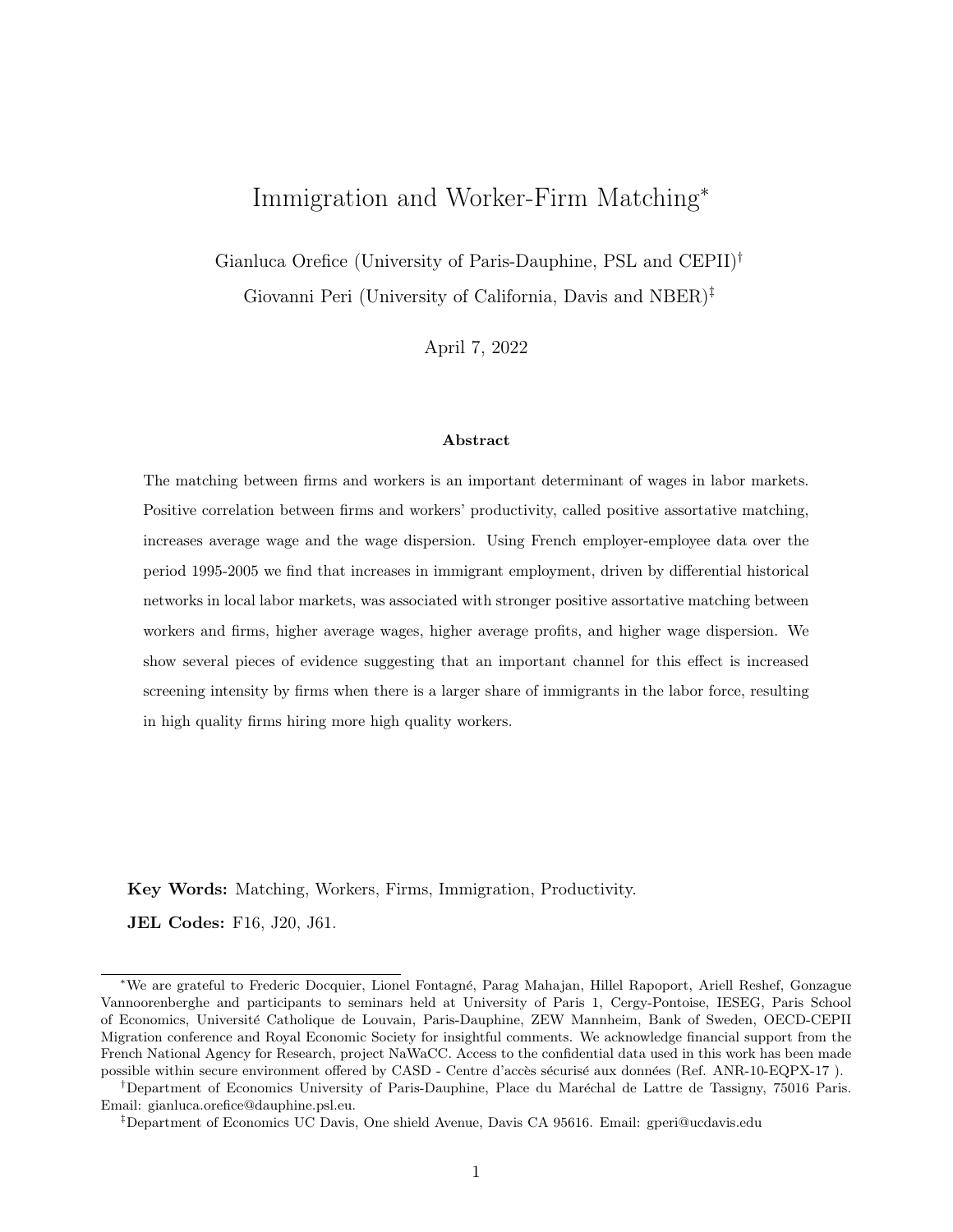- Card, D. (2001), 'Immigrant Inflows, Native Outflows, and the Local Labor Market Impacts of Higher Immigration', Journal of Labor Economics 19(1), 22–64.
- Card, D. (2005), 'Is the New Immigration Really so Bad?', *Economic Journal* 115(507), 300–323.
- Card, D., Cardoso, A. R., Heining, J. & Kline, P. (2018), 'Firms and Labor Market Inequality: Evidence and Some Theory', Journal of Labor Economics 36(S1), 13–70.
- Card, D., Heining, J. & Kline, P. (2013), 'Workplace Heterogeneity and the Rise of West German Wage Inequality', The Quarterly Journal of Economics 128(3), 967–1015.
- Chassamboulli, A. & Palivos, T. (2014), 'A Search-Equilibrium Approach To The Effects Of Immigration On Labor Market Outcomes', International Economic Review 55, 111–129.
- Combes, P.-P., Duranton, G. & Gobillon, L. (2008), 'Spatial wage disparities: Sorting matters!', Journal of Urban Economics  $63(2)$ ,  $723-742$ .
- Conley, T. G., Hansen, C. B. & Rossi, P. E. (2012), 'Plausibly Exogenous', The Review of Economics and Statistics  $94(1)$ ,  $260-272$ .
- Dauth, W., Findeisen, S., Moretti, E. & Suedekum, J. (2022), 'Matching in Cities', Journal of the European Economic Association (forthcoming).
- Davidson, C., Heyman, F., Matusz, S., Sjoholm, F. & Zhu, S. C. (2012), 'Liberalized Trade and Worker-Firm Matching', American Economic Review 102(3), 429–434.
- Davidson, C., Heyman, F., Matusz, S., Sjoholm, F. & Zhu, S. C. (2014), 'Globalization and imperfect labor market sorting', Journal of International Economics 94(2), 177–194.
- Davidson, C., Matusz, S. J. & Shevchenko, A. (2008), 'Globalization and firm level adjustment with imperfect labor markets', Journal of International Economics 75(2), 295–309.
- De La Roca, J. & Puga, D. (2017), 'Learning by Working in Big Cities', Review of Economic Studies 84(1), 106–142.
- de Melo, R. L. (2018), 'Firm Wage Differentials and Labor Market Sorting: Reconciling Theory and Evidence', Journal of Political Economy 126(1), 313–346.
- Diamond, P. A. (1982), 'Wage determination and efficiency in search equilibrium', The Review of Economic Studies 49(2), 217–227.
- Dostie, B., Li, J., Card, D. & Parent, D. (2021), 'Employer policies and the immigrantвҐҮnative earnings gap', Journal of Econometrics (forthcoming).
- Dustmann, C., Frattini, T. & Preston, I. P. (2013), 'The Effect of Immigration along the Distribution of Wages', Review of Economic Studies 80(1), 145–173.
- Edo, A. (2019), 'The Impact of Immigration on Wage Dynamics: Evidence from the Algerian Independence War', Journal of the European Economic Association 18(6), 3210–3260.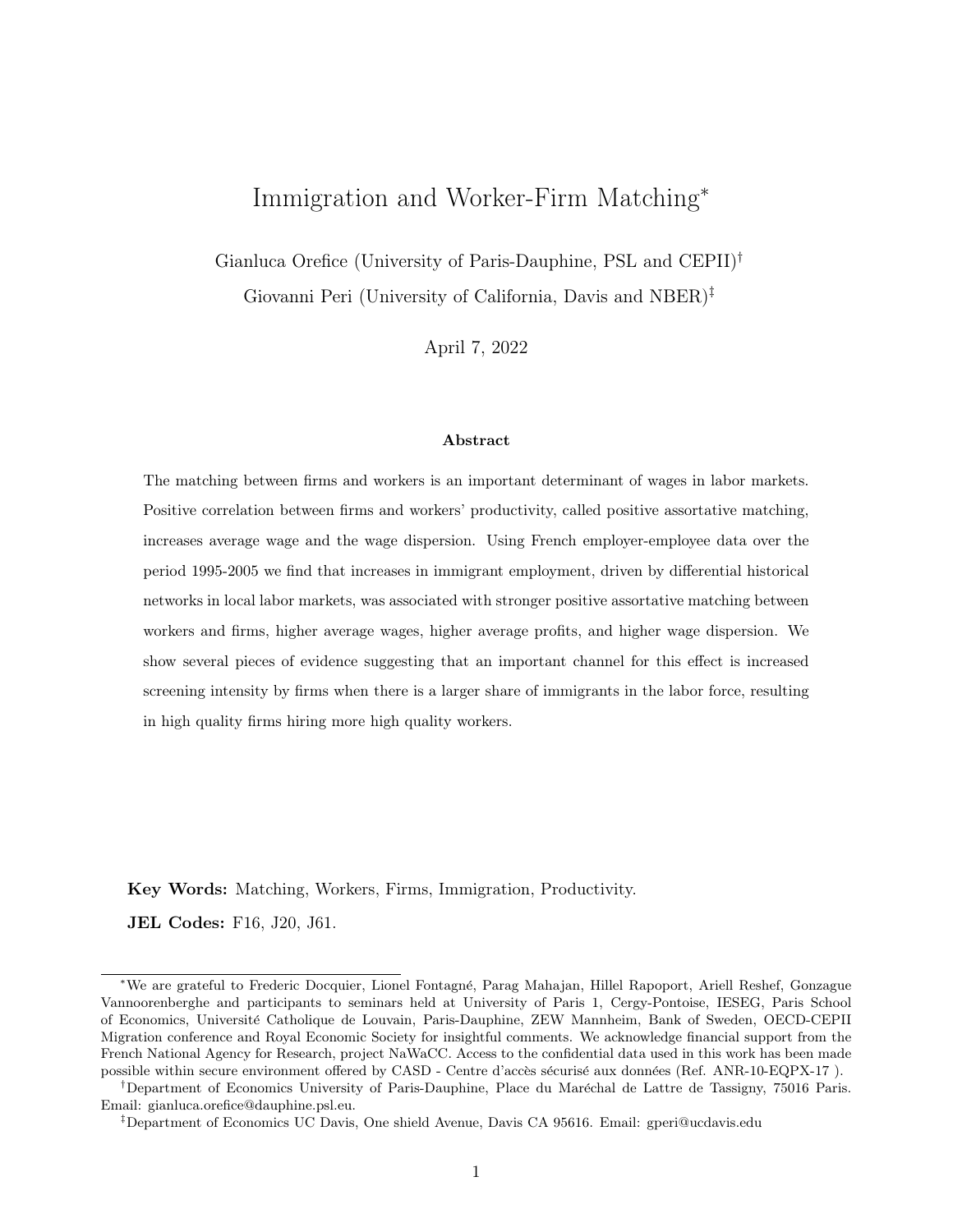- Eeckhout, J. & Kircher, P. (2011), 'Identifying Sorting–In Theory', Review of Economic Studies 78(3), 872–906.
- Eeckhout, J. & Kircher, P. (2018), 'Assortative matching with large firms', *Econometrica*  $86(1)$ , 85–132.
- Friedberg, R. M. & Hunt, J. (1995), 'The Impact of Immigrants on Host Country Wages, Employment and Growth', Journal of Economic Perspectives 9(2), 23–44.
- Gautier, P. A. & Teulings, C. N. (2006), 'How Large are Search Frictions?', Journal of the European Economic Association 4(6), 1193–1225.
- Glaeser, E. L. & Mare, D. C. (2001), 'Cities and Skills', Journal of Labor Economics  $19(2)$ ,  $316-342$ .
- Goldsmith-Pinkham, P., Sorkin, I. & Swift, H. (2020), 'Bartik instruments: What, when, why, and how', American Economic Review 110(8), 2586-2624.
- Guadalupe, M., Kuzmina, O. & Thomas, C. (2012), 'Innovation and Foreign Ownership', American Economic Review 102(7), 3594–3627.
- Helpman, E., Itskhoki, O. & Redding, S. (2010), 'Inequality and Unemployment in a Global Economy', Econometrica 78(4), 1239–1283.
- Jaeger, D. A., Ruist, J. & Stuhler, J. (2018), Shift-Share Instruments and the Impact of Immigration, NBER Working Papers 24285, National Bureau of Economic Research, Inc.
- Kline, P., Saggio, R. & Sølvsten, M. (2020), 'LeaveвҐӨOut Estimation of Variance Components', Econometrica 88(5), 1859–1898.
- Kremer, M. (1993), 'The O-ring theory of economic development', The Quarterly Journal of Economics pp. pp. 551–575.
- Lewis, E. & Peri, G. (2015), Immigration and the Economy of Cities and Regions, *in* G. Duranton, J. V. Henderson & W. C. Strange, eds, 'Handbook of Regional and Urban Economics', Vol. 5 of Handbook of Regional and Urban Economics, Elsevier, chapter 0, pp. 625–685.
- Mitaritonna, C., Orefice, G. & Peri, G. (2017), 'Immigrants and firms? outcomes: Evidence from France', European Economic Review 96(C), 62–82.
- Moretti, E. (2004), 'Workers' Education, Spillovers, and Productivity: Evidence from Plant-Level Production Functions', American Economic Review 94(3), 656–690.
- Ottaviano, G. I. P. & Peri, G. (2012), 'Rethinking The Effect Of Immigration On Wages', Journal of the European Economic Association  $10(1)$ , 152-197.
- Peri, G. (2012), 'The Effect Of Immigration On Productivity: Evidence From U.S. States', The Review of Economics and Statistics 94(1), 348–358.
- Peri, G. (2016), 'Immigrants, Productivity, and Labor Markets', Journal of Economic Perspectives  $30(4)$ , 3-30.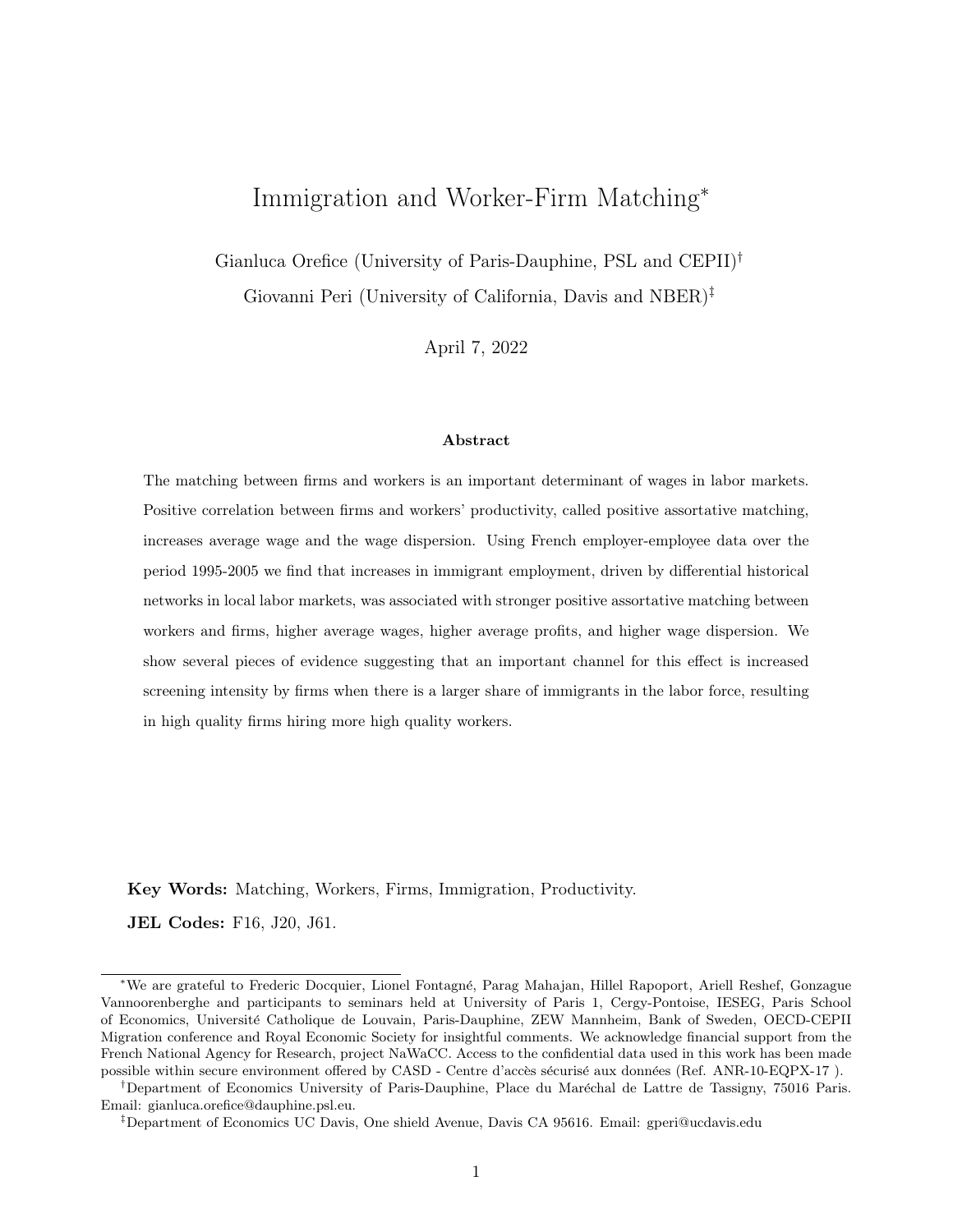- Peri, G. & Sparber, C. (2009), 'Task Specialization, Immigration, and Wages', American Economic Journal: Applied Economics 1(3), 135-169.
- Pischke, J.-S. & Velling, J. (1997), 'Employment Effects Of Immigration To Germany: An Analysis Based On Local Labor Markets', The Review of Economics and Statistics 79(4), 594–604.
- van Kippersluis, H. & Rietveld, C. A. (2018), 'Beyond plausibly exogenous', Econometrics Journal 21(3), 316–331.
- Wooldridge, J. M. (2009), 'On estimating firm-level production functions using proxy variables to control for unobservables', *Economics Letters*  $104(3)$ ,  $112-114$ .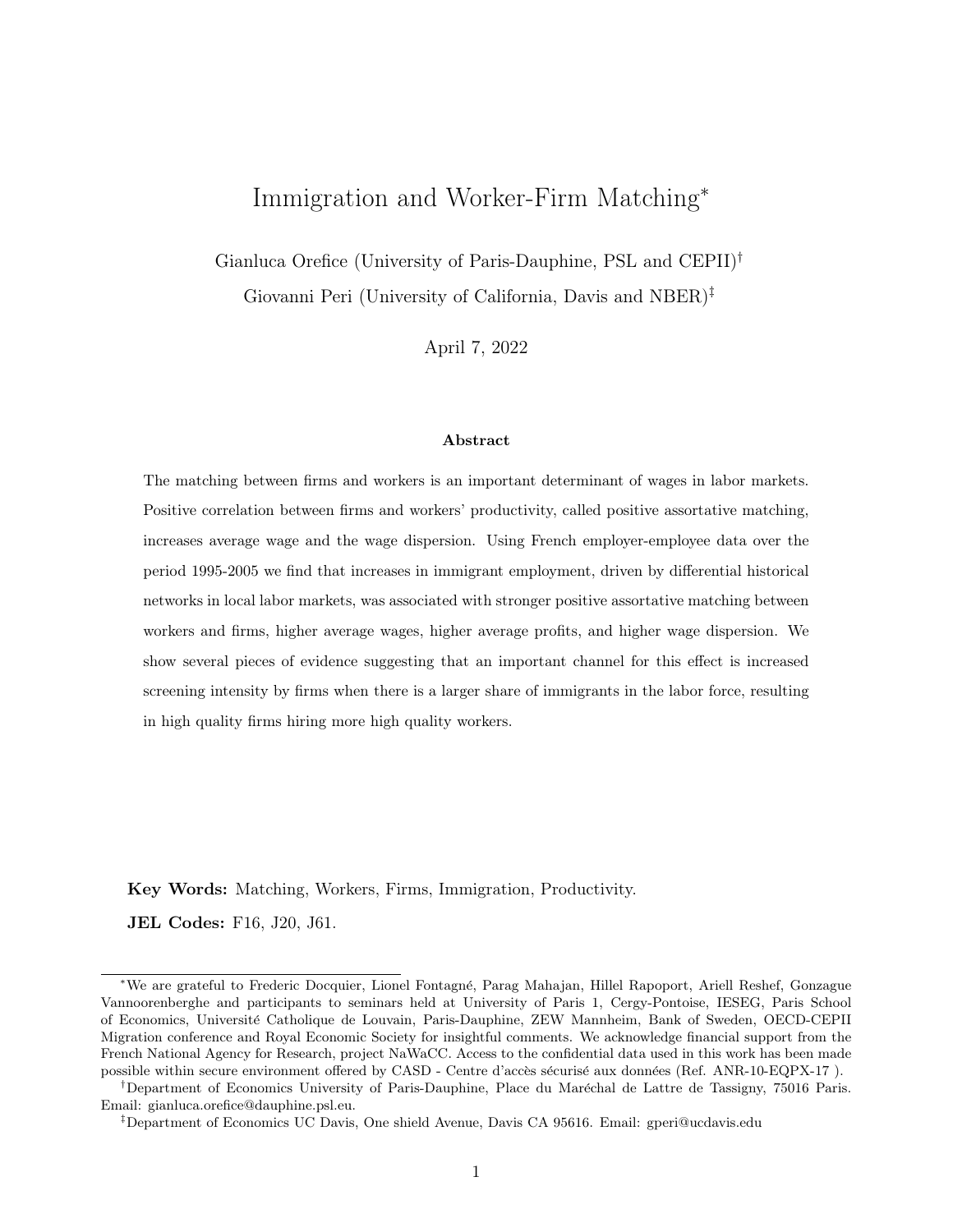## Tables and Figures

|                                               | 1995 | 2005 | $95-05$    |
|-----------------------------------------------|------|------|------------|
|                                               |      |      | $%$ change |
| Share of immigrants $(\%)$                    | 6.2  | 9.7  | 54.6       |
| Average age of immigrants                     | 40.9 | 41.6 | 1.7        |
| Sh. high-skill white-collar immigrants $(\%)$ | 20.8 | 31.5 | 51.4       |
| Sh. low-skill white-collar immigrants $(\%)$  | 15.7 | 18.5 | 18.6       |
| Sh. high-skill blue-collar immigrants $(\%)$  | 23.4 | 17.1 | $-27.3$    |
| Sh. low-skill blue-collar immigrants $(\%)$   | 39.6 | 32.4 | $-18.1$    |

Table 1: Immigrant workers in France in the period 1995-2005.

Notes: We use the Eurofond conversion table (available here [https://www.](https://www.eurofound.europa.eu/surveys/ewcs/2005/classification) [eurofound.europa.eu/surveys/ewcs/2005/classification](https://www.eurofound.europa.eu/surveys/ewcs/2005/classification)) to map the 2-digit PCS French occupation categories into the macro occupation-education categories adopted in the table.

|      |             |                     |             | Median    |
|------|-------------|---------------------|-------------|-----------|
| year | $#$ workers | $# \, \text{firms}$ | #<br>movers |           |
|      | with ID     |                     |             | firm size |
| 1996 | 119956      | 37516               | 824         | 20        |
| 1997 | 119851      | 38083               | 4175        | 20        |
| 1998 | 115805      | 37599               | 5836        | 21        |
| 1999 | 115943      | 37851               | 9085        | 20        |
| 2000 | 111698      | 37011               | 7538        | 20        |
| 2001 | 110331      | 36968               | 8172        | 21        |
| 2002 | 219805      | 55941               | 9148        | 15        |
| 2003 | 209375      | 57229               | 7295        | 14        |
| 2004 | 210944      | 57143               | 10776       | 14        |
| 2005 | 199443      | 54188               | 13347       | 14        |

Table 2: In-sample descriptive statistics.

Notes: In sample descriptive statistics on the number of workers with ID are based on DADS panel data. The number of firms and the number of movers are obtained after joining DADS panel and FICUS/FARE data.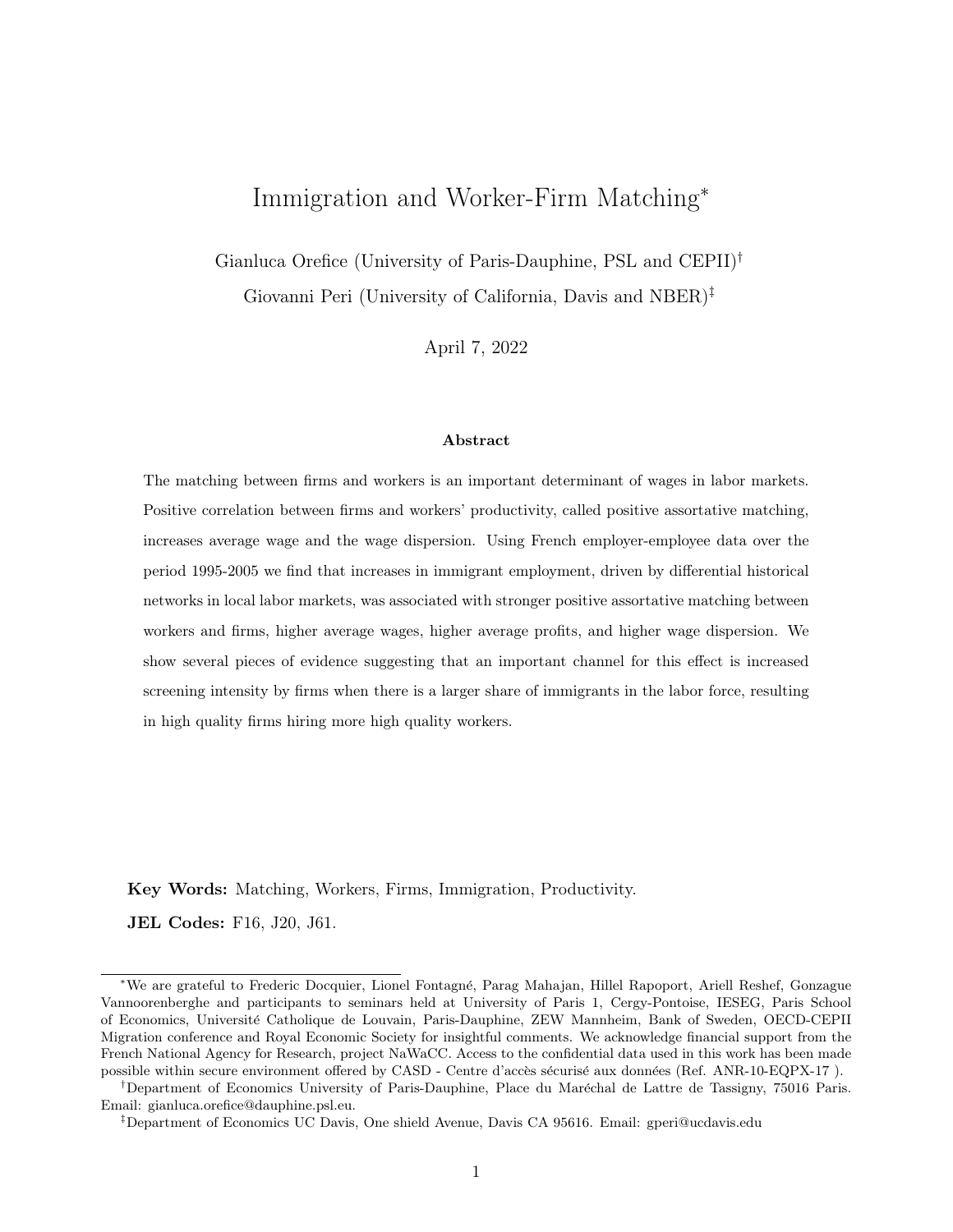



Source: Authors calculations on DADS and FICUS/FARE data. Note: Worker type approximated by lifetime conditioned wage. The lifetime conditioned wage is the average wage earned by the worker over his/hers observed career (period 1995-2005). Worker's wage always purged by experience effect (age), seasonality (year fixed effects) and sector specificities (sector fixed effects).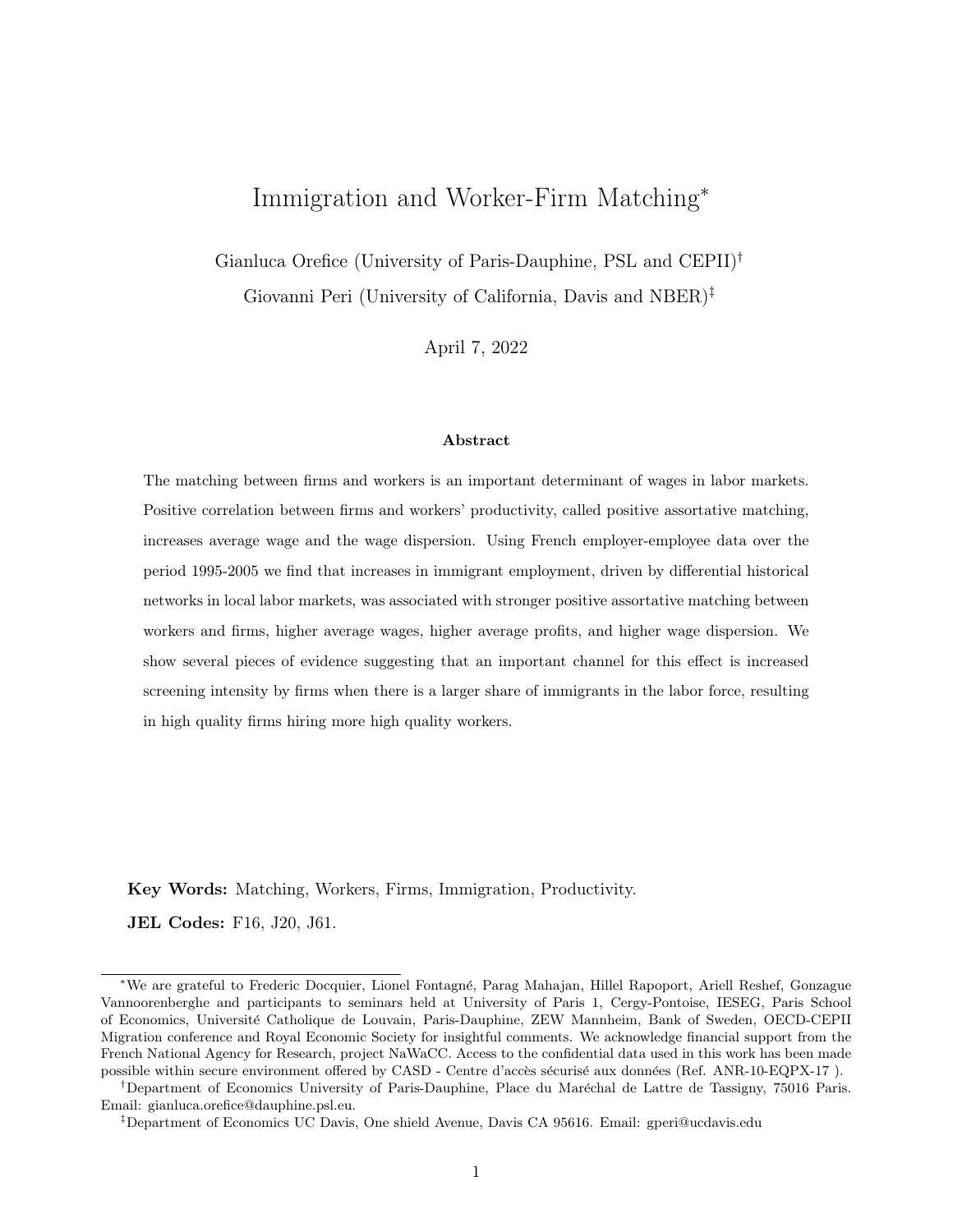|                      | All Districts |                                                                  |           |      |  |  |  |
|----------------------|---------------|------------------------------------------------------------------|-----------|------|--|--|--|
|                      | Year 1995     |                                                                  | Year 2005 |      |  |  |  |
|                      |               | High-Prod Firms Low-Prod Firms<br>High-Prod Firms Low-Prod Firms |           |      |  |  |  |
| High-Ability workers | 28.3          | 21.5                                                             | 28.3      | 21.6 |  |  |  |
| Low-Ability workers  | 20.5          | 29.5                                                             | 20.8      | 29.2 |  |  |  |

Table 3: Share of workers of high/low ability employed at firm with high/low value added per worker.

Notes: The calculations use the matched employer-employee French data provided by INSEE for the years 1995 and 2005. The classification of worker types in this table follows their lifetime wage (conditional on worker's age), while value added per worker is used as a proxy for the firm type. Each cell reports the percentage of workers of a given level of ability (high vs low) employed at a firm with high or low productivity. High- and low-type workers and firms refer respectively to workers and firm with type above and below the district average. The main diagonal represents the strength of assortative matching while the anti-diagonal represents the extent of mismatch in local labor market. The lifetime conditioned wage is the average wage earned by the worker over his/hers observed career (period 1995-2005). Worker's wage always purged by experience effect (age), seasonality (year fixed effects) and sector specificities (sector fixed effects).

|                           |                                   | <b>Natives</b> | Immigrants |
|---------------------------|-----------------------------------|----------------|------------|
|                           | Average                           | 0.00           | $-0.02$    |
|                           | <b>Standard Deviation</b>         | 0.37           | 0.40       |
|                           | Interquartile Range               | 0.41           | 0.43       |
| Lifetime conditioned Wage | Top-1 percentile                  | 1.21           | 1.31       |
|                           | Bottom-1 percentile               | $-0.67$        | $-0.71$    |
|                           | Kolmogorov-Smirnov test (p-value) |                | 0.000      |
|                           | Average                           | $-0.05$        | $-0.19$    |
|                           | <b>Standard Deviation</b>         | 0.78           | 0.82       |
|                           | Interquartile Range               | 1.16           | 1.27       |
| AKM decomposition         | Top-1 percentile                  | 1.88           | 1.89       |
|                           | Bottom-1 percentile               | $-1.42$        | $-1.56$    |
|                           | Kolmogorov-Smirnov test (p-value) | 0.000          |            |

Table 4: Empirical distribution characteristics for immigrant and native workers types

Notes: The lifetime conditioned wage is the average wage earned by the worker over his/hers observed career (period 1995-2005). Worker's wage always purged by experience effect (age), seasonality (year fixed effects) and sector specificities (sector fixed effects). The null hypothesis of the Kolmogorov-Smirnov test is the equality of distribution between native and migrant worker types.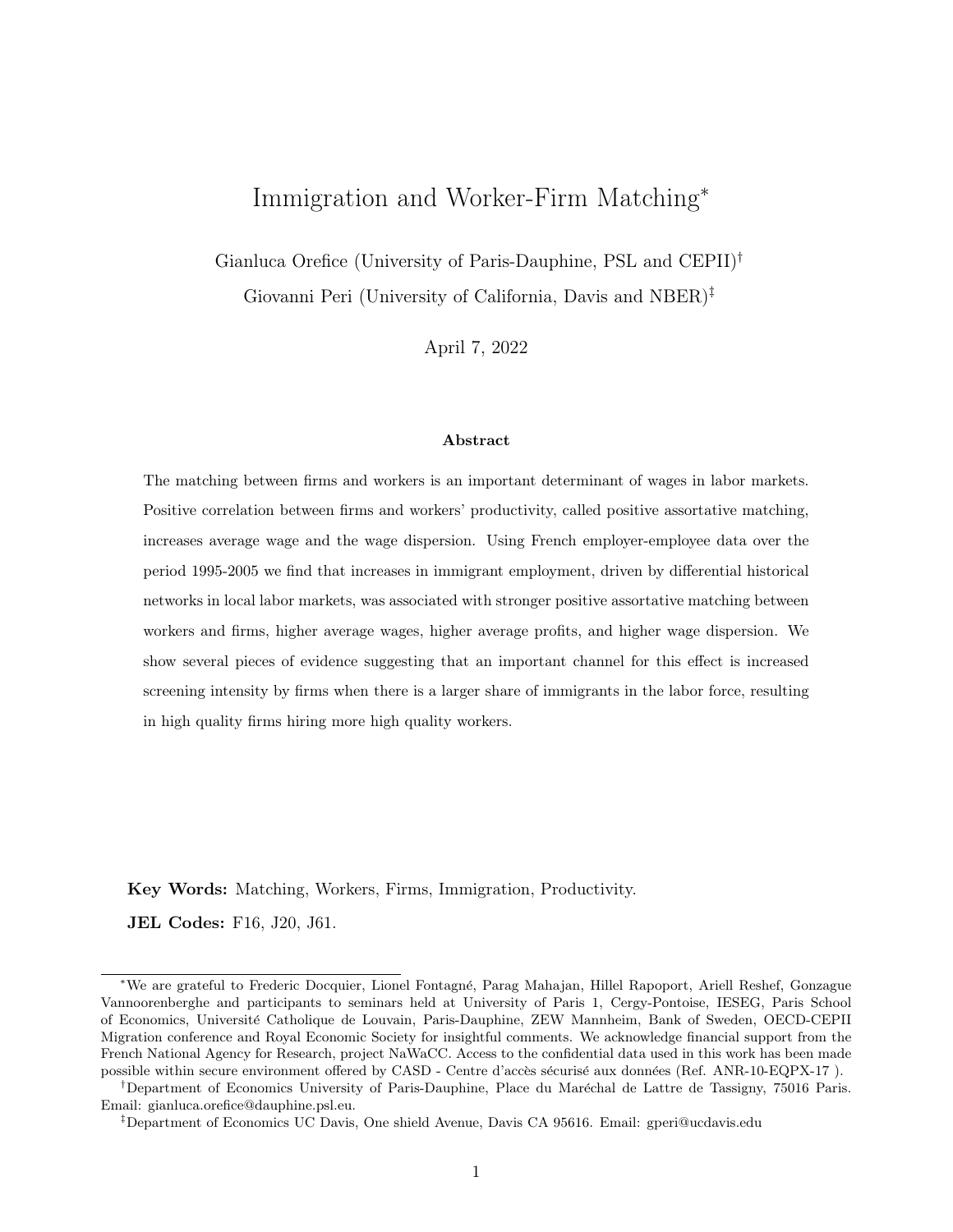| Moment of worker  | $5^{th}$ pctile |            | $10^{th}$ pctile $25^{th}$ pctile $75^{th}$ pctile $90^{th}$ pctile $95^{th}$ pctile |           |            |         |
|-------------------|-----------------|------------|--------------------------------------------------------------------------------------|-----------|------------|---------|
| type distribution |                 |            |                                                                                      |           |            |         |
| Immi Share        | $-0.053$        | $-0.066**$ | $-0.048**$                                                                           | $0.057**$ | $0.126***$ | 0.051   |
|                   | (0.037)         | (0.031)    | (0.019)                                                                              | (0.023)   | (0.046)    | (0.070) |
| Observations      | 1.012           | 1.012      | 1.012                                                                                | 1.012     | 1.012      | 1,012   |

Table 5: Immigrant share and moments of workers types distribution across districts.

Note: Worker types approximated by lifetime conditioned wage. All regressions include region-by-year fixed effects, the average worker type in the district, and the district-year specific controls described in the empirical strategy. The lifetime conditioned wage is the average wage earned by the worker over his/hers observed career (period 1995-2005). Worker's wage always purged by experience effect (age), seasonality (year fixed effects) and sector specificities (sector fixed effects). Robust standard errors in parenthesis. \*\*\*  $p < 0.01$ ; \*\*  $p < 0.05$ ; \*  $p < 0.1$ .

Table 6: Strength of assortative matching and value added per worker in the district.

|                                 | Value Added per worker |                       |                       |                       |  |  |
|---------------------------------|------------------------|-----------------------|-----------------------|-----------------------|--|--|
|                                 | (1)                    | (2)                   | (3)                   | (4)                   |  |  |
| Rank Corr. VAPW-Lifetime Wage   | $0.209***$<br>(0.041)  |                       |                       |                       |  |  |
| Rank Corr. VAPW-AKM             |                        | $0.195***$<br>(0.051) |                       |                       |  |  |
| Strength PAM VAPW-Lifetime Wage |                        |                       | $0.166***$<br>(0.042) |                       |  |  |
| Strength PAM VAPW-AKM           |                        |                       |                       | $0.232***$<br>(0.052) |  |  |
| District FE                     | yes                    | yes                   | yes                   | yes                   |  |  |
| Region-by-Year FE               | yes                    | yes                   | yes                   | yes                   |  |  |
| Observations                    | 1,012                  | 1,012                 | 1,012                 | 1,012                 |  |  |
| R-squared                       | 0.998                  | 0.998                 | 0.998                 | 0.998                 |  |  |

Note: Dependent variable is the average value added per worker (VAPW) across firms within a district. All regressions include district and region-by-year fixed effects. The lifetime conditioned wage is the average wage earned by the worker over his/hers observed career (period 1995-2005). Worker's wage always purged by experience effect (age), seasonality (year fixed effects) and sector specificities (sector fixed effects). Robust standard errors in parenthesis. \*\*\*  $p < 0.01$ ; \*\*  $p < 0.05$ ;  $*$   $p < 0, 1.$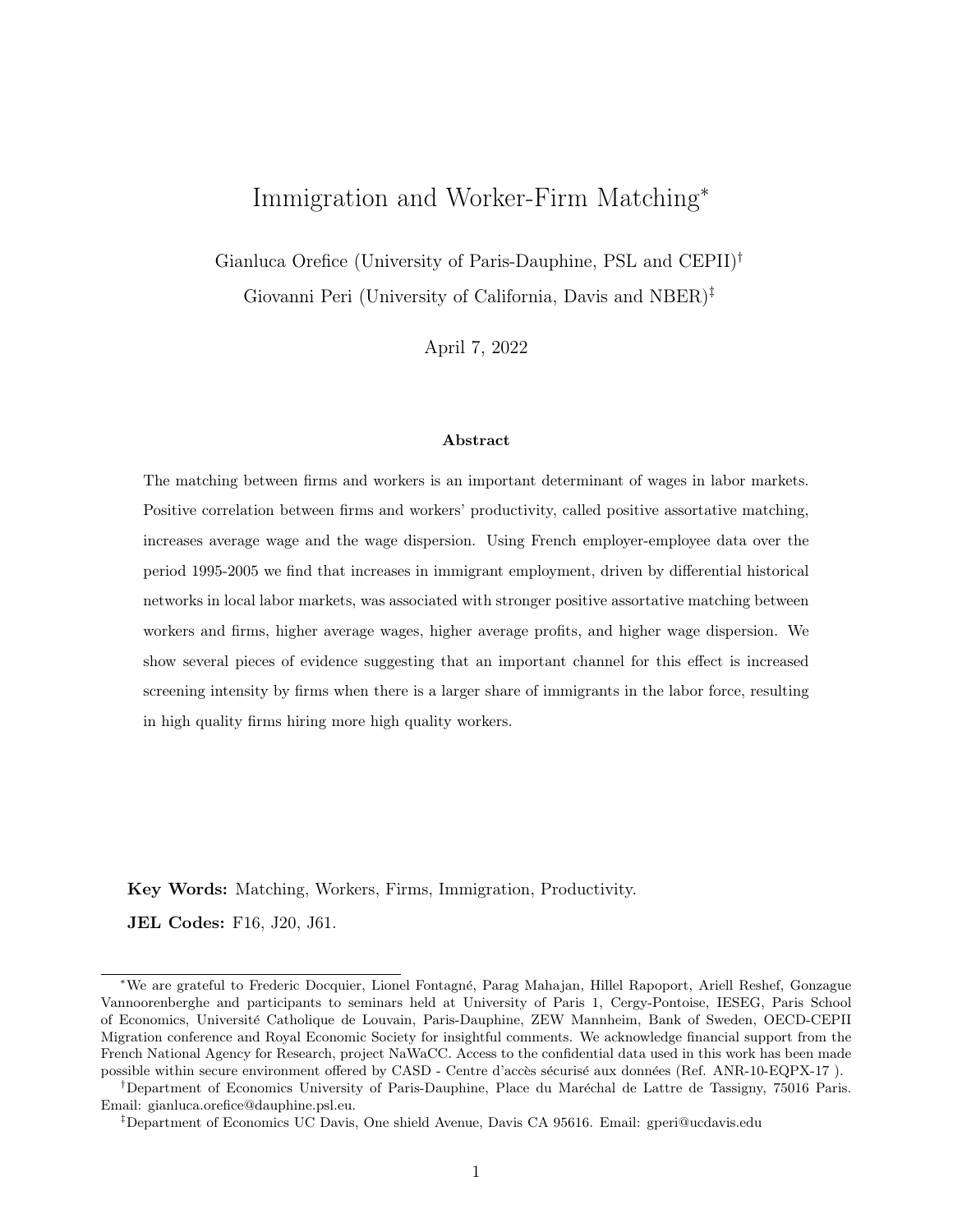

Figure 2: Change in migrant population and PAM across districts.

(a) Change in immigrant share and Worker-Firm type correlation. Worker type: lifetime conditional wage.



(b) Change in immigrant share and strength of PAM. Worker type: lifetime conditional wage.

Source: Authors' calculation DADS data for the period 1995-2005. Note: Variables conditioned on region fixed effects. Department of Aude dropped as outlier.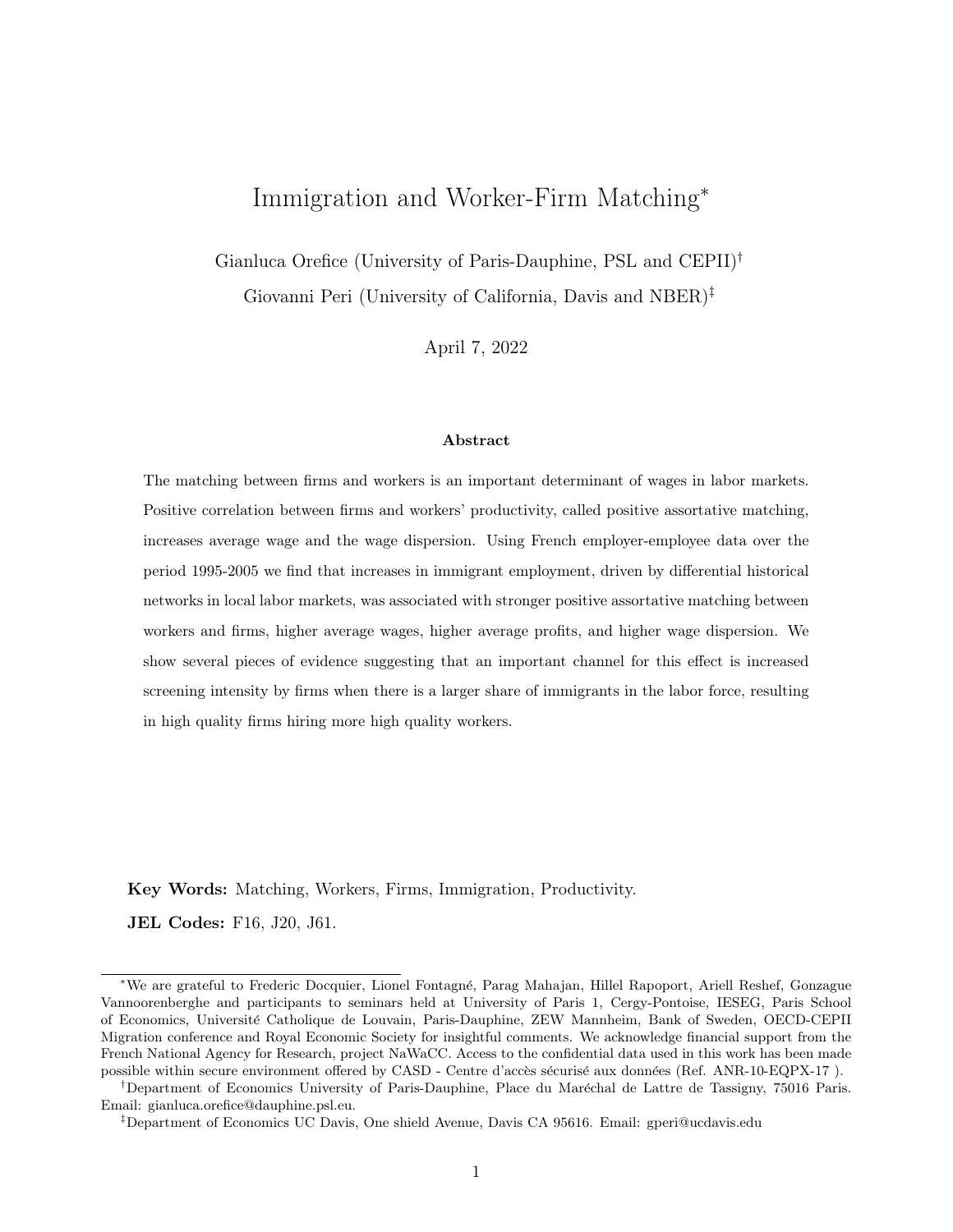|                     | $\Delta$ ln Emplo<br>1995-1994 | $\Delta$ ln Wage<br>1995-1994 | $\Delta$ ln Emplo<br>1990-1982 | $\Delta$ ln Nat. Emp.<br>1990-1982 | $\Delta$ ln Wage<br>1990-1982 | In Wage Nat.<br>$\Delta$<br>1990-1982 |
|---------------------|--------------------------------|-------------------------------|--------------------------------|------------------------------------|-------------------------------|---------------------------------------|
| $\Delta$ IV (05-95) | 0.839                          | $-0.551$                      | 0.185                          | 0.089                              | 2.269                         | 2.523                                 |
|                     | (0.551)                        | (0.722)                       | (0.514)                        | (0.542)                            | (1.490)                       | (1.645)                               |
| Source              | <b>DADS</b>                    | <b>DADS</b>                   | <b>LFS</b>                     | <b>LFS</b>                         | <b>LFS</b>                    | <b>LFS</b>                            |
| Observations        | 92                             | 92                            | 92                             | 92                                 | 92                            | 92                                    |
| R-squared           | 0.878                          | 0.403                         | 0.290                          | 0.293                              | 0.285                         | 0.268                                 |

Table 7: Test for the validity of the Instrumental Variable.

Notes: All regressions include region fixed effects. Difference in the average wage 1990-1982 from LFS bases on difference in the wage bin (with bins based on deciles of hourly wage distribution). Robust standard errors in parenthesis.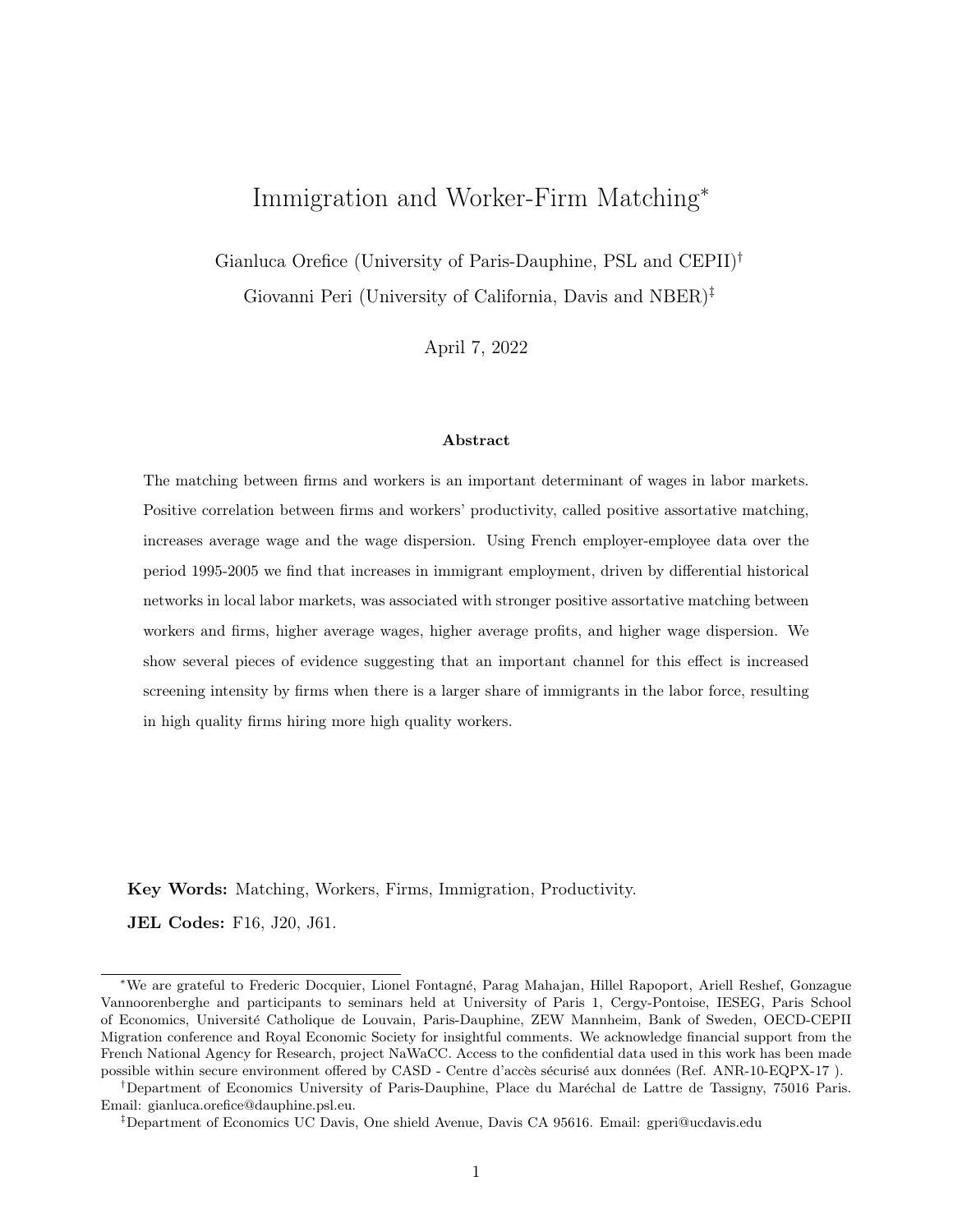| Dep Var:               |            | Rank Correlation  |            | Strength PAM      |           |
|------------------------|------------|-------------------|------------|-------------------|-----------|
|                        | (1)        | $\left( 2\right)$ | (3)        | $\left( 4\right)$ | (5)       |
| Immi Share             | $0.450**$  | $-0.249$          | $0.518***$ | $-0.344$          | 1.275     |
|                        | (0.203)    | (0.222)           | (0.190)    | (0.212)           | (2.392)   |
| Nat Employment $(\ln)$ | $-0.028$   | 0.003             | $-0.009$   | $-0.030$          | $-0.963*$ |
|                        | (0.039)    | (0.044)           | (0.041)    | (0.042)           | (0.582)   |
| Firms Concentration    | $-0.078$   | $-1.133***$       | 0.086      | $-0.405$          | $-2.734$  |
|                        | (0.251)    | (0.258)           | (0.249)    | (0.268)           | (4.022)   |
| Skilled share          | $0.259***$ | 0.018             | 0.122      | $-0.107$          | 1.658     |
|                        | (0.118)    | (0.143)           | (0.115)    | (0.145)           | (1.279)   |
| Worker Type            | Lifetime   | AKM               | Lifetime   | AKM               |           |
|                        | wage       |                   | wage       |                   |           |
| District FE            | yes        | yes               | yes        | yes               | yes       |
| Region-Year FE         | yes        | yes               | yes        | yes               | yes       |
| Observations           | 1,012      | 1,012             | 1,012      | 1,012             | 1,003     |
| R-squared              | 0.796      | 0.843             | 0.729      | 0.767             | 0.977     |

Table 8: Immigrant share and assortative matching, OLS baseline specification.

Notes: Dependent variables are respectively the rank correlation between worker and firm type, the strength of positive assortative matching, and the average firms' profits in each district-year. Districtyear specific controls are: (i) number of native workers in the district, (ii) concentration of firms and (iii) the share of skilled workers in the districts. Firm type approximated by value added per worker. The lifetime conditioned wage is the average wage earned by the worker over his/hers observed career (period 1995-2005). Worker's wage always purged by experience effect (age), seasonality (year fixed effects) and sector specificities (sector fixed effects). Robust standard errors in parenthesis. \*\*\*  $p < 0.01$ ; \*\*  $p < 0,05$ ; \*  $p < 0,1$ . Models are weighted by the number of firms in the district.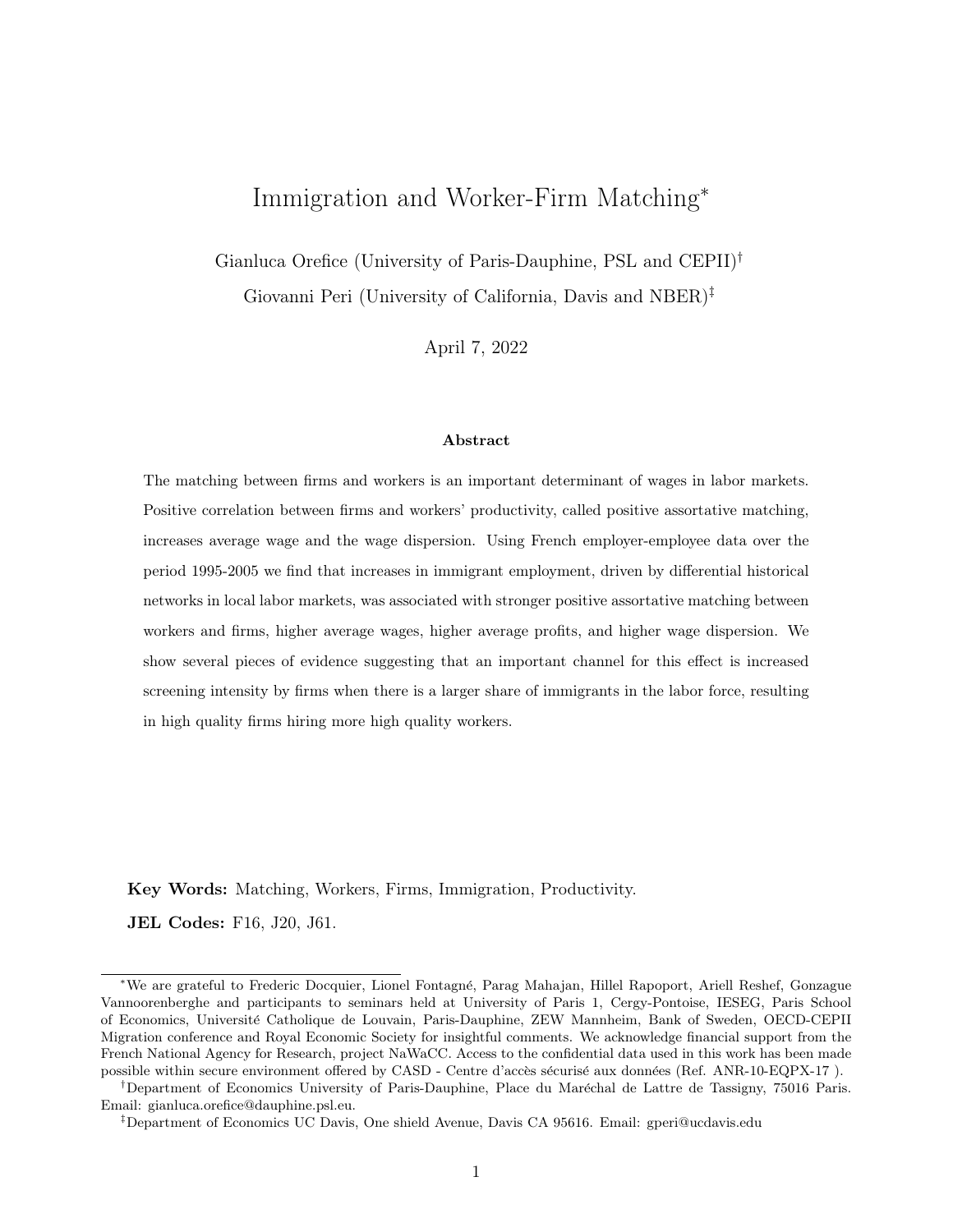| Dep Var:            |            | Rank Correlation  |            | Strength PAM |            |  |
|---------------------|------------|-------------------|------------|--------------|------------|--|
|                     | (1)        | $\left( 2\right)$ | (3)        | (4)          | (5)        |  |
| Immi Share          | $2.752**$  | $2.866**$         | $2.280**$  | $2.926**$    | 14.327*    |  |
|                     | (1.200)    | (1.195)           | (0.966)    | (1.176)      | (7.651)    |  |
| Nat Employment (ln) | $-0.072$   | 0.023             | $-0.061$   | $-0.031$     | $-0.819**$ |  |
|                     | (0.054)    | (0.042)           | (0.044)    | (0.049)      | (0.403)    |  |
| Firms Concentration | $0.757***$ | $-0.238$          | $0.607**$  | 0.210        | 7.919      |  |
|                     | (0.274)    | (0.238)           | (0.262)    | (0.254)      | (5.191)    |  |
| Skilled share       | $0.425**$  | $0.349*$          | 0.257      | $0.345*$     | 1.907      |  |
|                     | (0.179)    | (0.191)           | (0.156)    | (0.197)      | (1.197)    |  |
| Worker Type         | Lifetime   | <b>AKM</b>        | Lifetime   | <b>AKM</b>   |            |  |
|                     | wage       |                   | wage       |              |            |  |
| District FE         | yes        | yes               | yes        | yes          | yes        |  |
| Region-Year FE      | yes        | yes               | yes        | yes          | yes        |  |
| Observations        | 1,012      | 1,012             | 1,012      | 1,012        | 1,003      |  |
| R-squared           | 0.142      | 0.090             | 0.172      | 0.088        | 0.843      |  |
| First stage coeff   | $0.121***$ | $0.121***$        | $0.121***$ | $0.121***$   | $0.122***$ |  |
| F-stat              | 16.64      | 16.64             | 16.64      | 16.64        | 15.33      |  |
| Partial R-sq        | 0.047      | 0.047             | 0.047      | 0.047        | 0.046      |  |

Table 9: Immigrant share and assortative matching, 2SLS baseline specification.

Notes: Dependent variables are respectively the rank correlation between worker and firm type, the strength of positive assortative matching, and the average firms' profits in each district-year. Districtyear specific controls are: (i) number of native workers in the district, (ii) concentration of firms and the (iii) share of skilled workers in the districts. Firm type approximated by value added per worker. The lifetime conditioned wage is the average wage earned by the worker over his/hers observed career (period 1995-2005). Worker's wage always purged by experience effect (age), seasonality (year fixed effects) and sector specificities (sector fixed effects). Robust standard errors in parenthesis. \*\*\*  $p < 0.01$ ; \*\*  $p < 0,05; * p < 0,1.$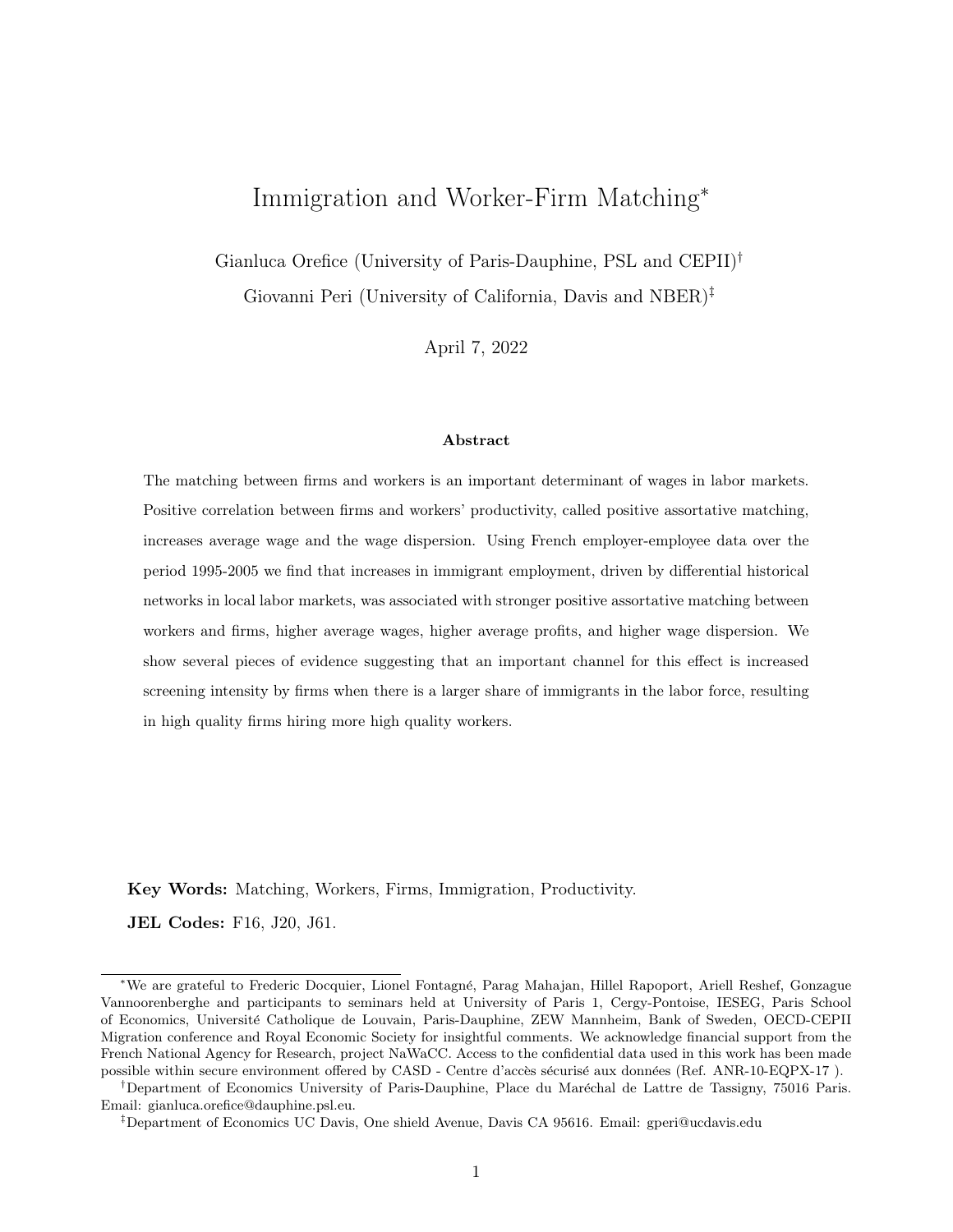| Dep Var:           |            | Strength PAM<br>Rank Correlation |                                                       |            | Firm Profit     |
|--------------------|------------|----------------------------------|-------------------------------------------------------|------------|-----------------|
|                    | (1)        | (2)                              | (3)                                                   | (4)        | (5)             |
|                    |            |                                  | Panel a: IV based on migration inflows in France      |            |                 |
| Immi Share         | $2.298*$   | 1.709                            | $2.001*$                                              | 0.637      | $25.565**$      |
|                    | (1.295)    | (1.231)                          | (1.124)                                               | (1.100)    | (12.792)        |
| Observations       | 1,012      | 1,012                            | 1,012                                                 | 1,012      | 1,003           |
| First stage coeff. | $0.284***$ | $0.284***$                       | $0.284***$                                            | $0.284***$ | $0.278***$      |
| F-stat             | 9.28       | 9.28                             | 9.28                                                  | 9.28       | 8.56            |
| Partial R-sq       | 0.031      | 0.031                            | 0.031                                                 | 0.031      | 0.030           |
|                    |            |                                  | Panel b: IV based on migration inflows in other EU-15 |            |                 |
| Immi Share         | $2.331*$   | $2.527*$                         | $2.960**$                                             | $3.037**$  | 7.002           |
|                    | (1.353)    | (1.326)                          | (1.198)                                               | (1.350)    | (7.269)         |
| Observations       | 1,012      | 1,012                            | 1,012                                                 | 1,012      | 1,003           |
| First stage coeff. | $0.049***$ | $0.049***$                       | $0.049***$                                            | $0.049***$ | $0.050^{***}\;$ |
| F-stat             | 14.95      | 14.95                            | 14.95                                                 | 14.95      | 14.37           |
| Partial R-sq       | 0.036      | 0.036                            | 0.036                                                 | 0.036      | 0.036           |
| Worker Type        | Lifetime   | <b>AKM</b>                       | Lifetime                                              | AKM        |                 |
|                    | wage       |                                  | wage                                                  |            |                 |
| District FE        | yes        | yes                              | yes                                                   | yes        | yes             |
| Region-Year FE     | yes        | yes                              | yes                                                   | yes        | yes             |

Table 10: Immigrant share and assortative matching, 2SLS using alternative IVs.

Notes: Alternative instrumental variables base on geographic distribution of immigrants across districts in 1982 augmented by the: (i) observed migration inflows in France by origin country (i.e. standard shift-share approach) in panel a; (ii) observed inflows of migrants into EU-15 destinations (excluded France) in panel b. Dependent variables are respectively the rank correlation between worker and firm type, the strength of positive assortative matching, and the average firms' profits in each district-year. District-year specific controls are: (i) number of native workers in the district, (ii) concentration of firms and (iii) the share of skilled workers in the districts. The lifetime conditioned wage is the average wage earned by the worker over his/hers observed career (period 1995-2005). Worker's wage always purged by experience effect (age), seasonality (year fixed effects) and sector specificities (sector fixed effects). Robust standard errors in parenthesis. \*\*\*  $p < 0.01$ ; \*\*  $p < 0,05;$  \*  $p < 0,1$ .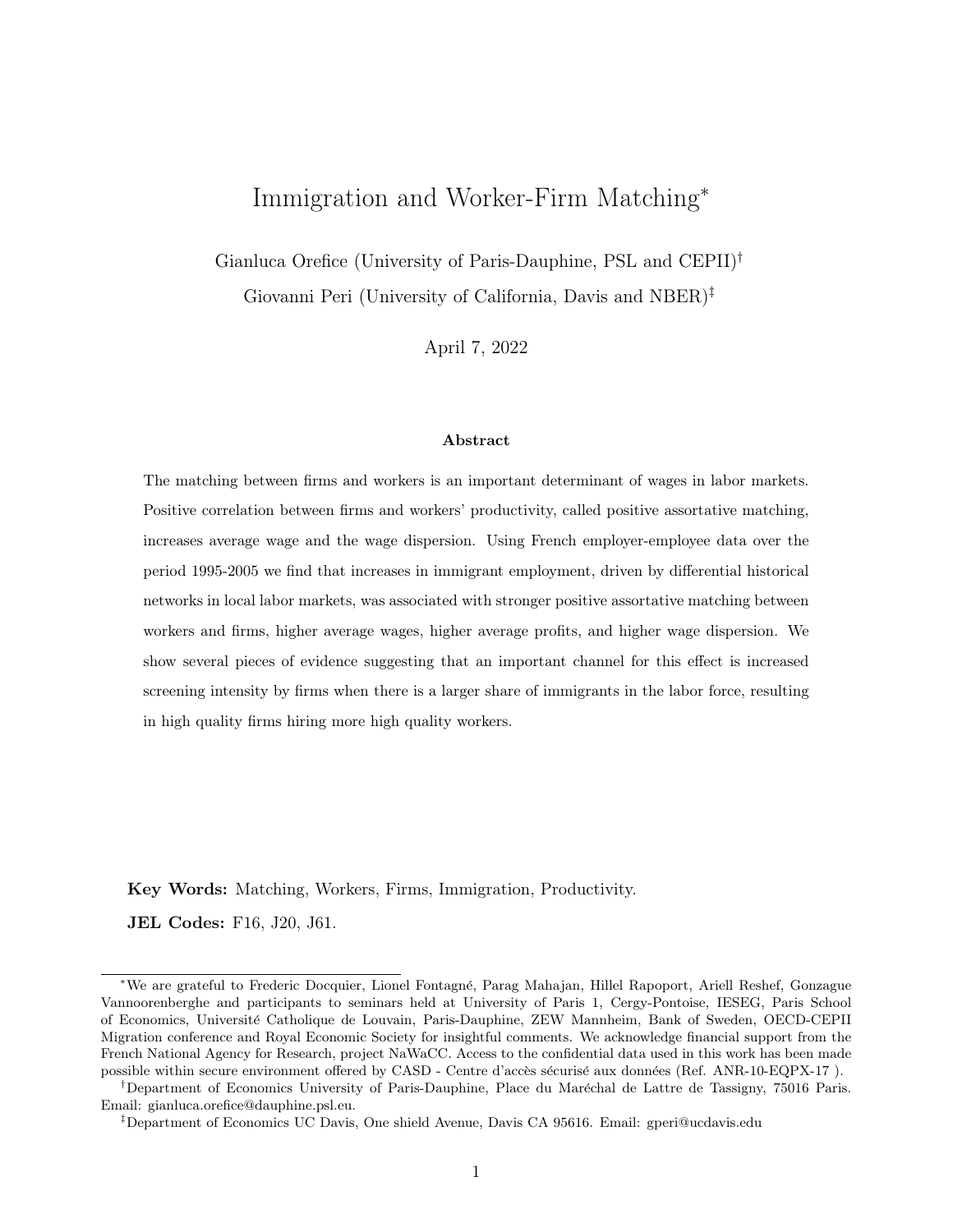| Dep Var:               |            | Rank Correlation |            | Strength PAM |             |  |
|------------------------|------------|------------------|------------|--------------|-------------|--|
|                        | (1)        | (2)              | (3)        | (4)          | (5)         |  |
| Immi Share             | $2.553**$  | $3.182***$       | $1.974**$  | $2.911***$   | $21.643***$ |  |
|                        | (1.100)    | (1.102)          | (0.892)    | (1.065)      | (7.642)     |  |
| Nat Employment (ln)    | $-0.079$   | 0.039            | $-0.068$   | $-0.021$     | $-0.679$    |  |
|                        | (0.054)    | (0.042)          | (0.043)    | (0.049)      | (0.413)     |  |
| Firms Concentration    | $0.689**$  | $-0.888***$      | $0.632**$  | $-0.218$     | $-4.738$    |  |
|                        | (0.309)    | (0.261)          | (0.303)    | (0.265)      | (4.756)     |  |
| Skilled share          | $0.420**$  | $0.390**$        | 0.235      | $0.348*$     | $3.141***$  |  |
|                        | (0.174)    | (0.189)          | (0.152)    | (0.192)      | (1.205)     |  |
| Exports $(\ln)$        | 0.004      | $0.022***$       | 0.001      | $0.015***$   | $0.378***$  |  |
|                        | (0.005)    | (0.004)          | (0.005)    | (0.005)      | (0.044)     |  |
| K/L                    | $-0.005**$ | 0.000            | $-0.004*$  | 0.000        | $-0.091***$ |  |
|                        | (0.002)    | (0.003)          | (0.002)    | (0.003)      | (0.025)     |  |
| Intermediates/Tot Prod | 0.001      | $-0.007$         | $-0.001$   | $-0.009***$  | $0.061*$    |  |
|                        | (0.005)    | (0.005)          | (0.003)    | (0.003)      | (0.031)     |  |
| Worker Type            | Lifetime   | <b>AKM</b>       | Lifetime   | <b>AKM</b>   |             |  |
|                        | wage       |                  | wage       |              |             |  |
| District FE            | yes        | yes              | yes        | yes          | yes         |  |
| Region-Year FE         | yes        | yes              | yes        | yes          | yes         |  |
| Observations           | 1,012      | 1,012            | 1,012      | 1,012        | 1,003       |  |
| R-squared              | 0.164      | 0.081            | 0.198      | 0.109        | 0.854       |  |
| First stage coeff.     | $0.134***$ | $0.134***$       | $0.134***$ | $0.134***$   | $0.135***$  |  |
| F-stat                 | 20.49      | 20.49            | 20.49      | 20.49        | 19.25       |  |
| Partial R-sq           | 0.052      | 0.052            | 0.052      | 0.052        | 0.051       |  |

Table 11: Immigrant share and assortative matching. Robustness check controlling for exports, capital intensity and intermediate inputs intensity.

Notes: Dependent variables are respectively the rank correlation between worker and firm type, the strength of positive assortative matching, and the average firms' profits in each district-year. District-year specific controls are: (i) number of native workers in the district, (ii) concentration of firms, (iii) share of skilled workers in the districts, (iv) total exports of firms in the district, (v) average capital intensity of firms in the district, and (vi) the average intermediate input intensity of firms in the district. Firm type approximated by value added per worker. The lifetime conditioned wage is the average wage earned by the worker over his/hers observed career (period 1995-2005). Worker's wage always purged by experience effect (age), seasonality (year fixed effects) and sector specificities (sector fixed effects). Robust standard errors in parenthesis. \*\*\*  $p < 0.01$ ; \*\*  $p < 0,05;$  \*  $p < 0,1...$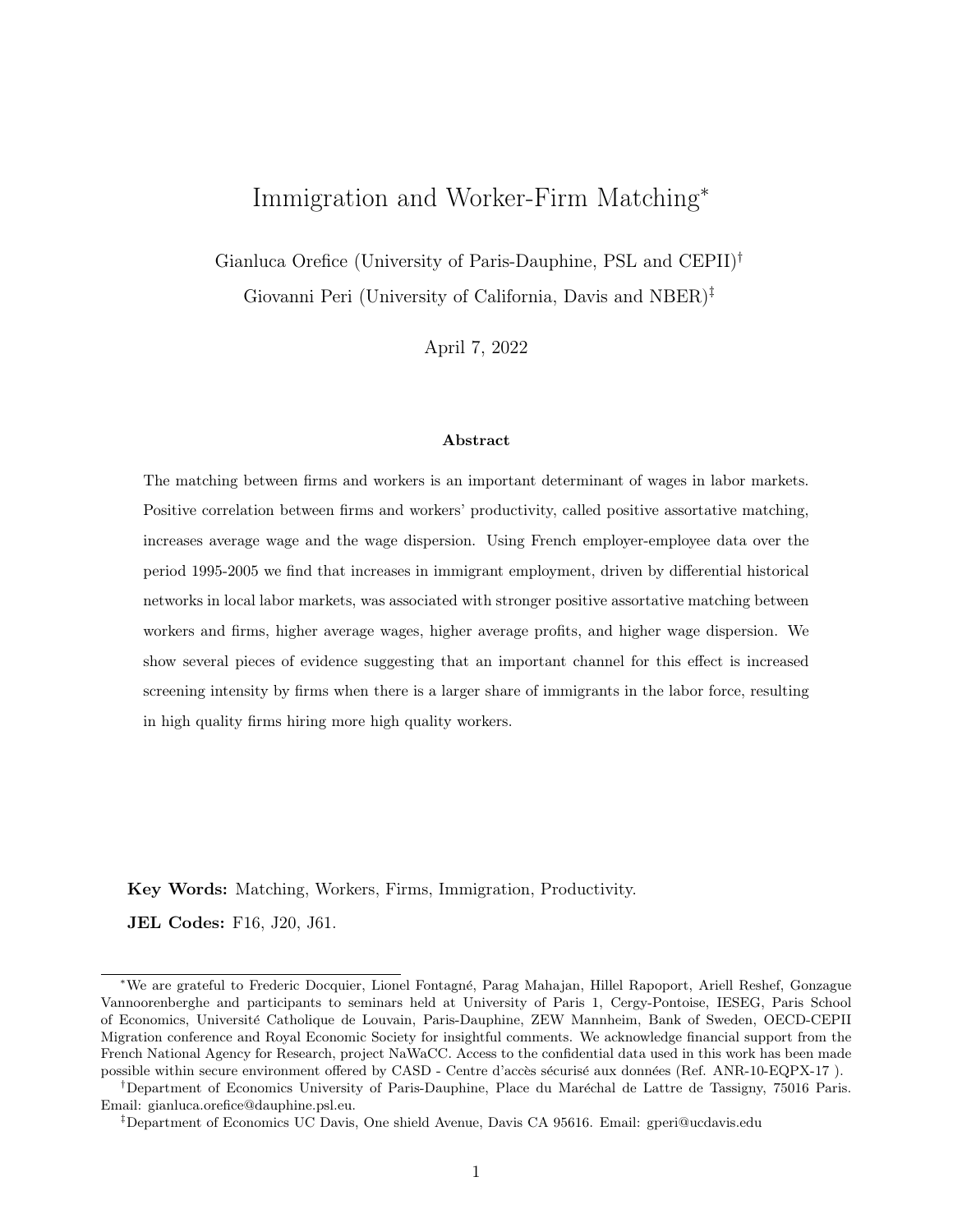| Dep Var:                             |            | Rank Correlation  |                                                   | Strength PAM | Firm Profit |
|--------------------------------------|------------|-------------------|---------------------------------------------------|--------------|-------------|
|                                      | (1)        | $\left( 2\right)$ | (3)                                               | (4)          | (5)         |
|                                      |            |                   | Panel a: Robustness check with sector-year FE     |              |             |
| Immi Sh.                             | 2.297***   | 0.930             | $2.994**$                                         | $4.034**$    | $7.160*$    |
|                                      | (0.812)    | (0.674)           | (1.461)                                           | (1.631)      | (4.135)     |
| Observations                         | 14,056     | 14,056            | 14,056                                            | 14,056       | 13,801      |
| First stage coeff.                   | $0.119***$ | $0.119***$        | $0.119***$                                        | $0.119***$   | $0.117***$  |
| F-stat                               | 22.10      | 22.10             | 22.10                                             | 22.10        | 21.40       |
| Partial R-sq                         | 0.045      | 0.045             | 0.045                                             | 0.045        | 0.044       |
|                                      |            |                   | Panel b: Interacting with industry immi intensity |              |             |
| Immi Sh.                             | $2.219***$ | 0.868             | 2.978**                                           | $4.051**$    | 6.317       |
|                                      | (0.823)    | (0.677)           | (1.456)                                           | (1.646)      | (3.854)     |
| Immi Sh. $\times$ Industry Immi Int. | $0.461***$ | $0.297***$        | $0.233**$                                         | 0.092        | $1.314**$   |
|                                      | (0.100)    | (0.086)           | (0.111)                                           | (0.122)      | (0.581)     |
| Observations                         | 13,947     | 13,947            | 13,947                                            | 13,947       | 13,801      |
| First stage coeff. immi share        | $0.119***$ | $0.119***$        | $0.119***$                                        | $0.119***$   | $0.118***$  |
| First stage coeff. interaction       | $0.392***$ | $0.392***$        | $0.392***$                                        | $0.392***$   | $0.392***$  |
| Joint F-stat                         | 11.11      | 11.11             | 11.11                                             | 11.11        | 10.76       |
| Partial R-sq                         | 0.045      | 0.045             | 0.045                                             | 0.045        | 0.044       |
| Worker Type                          | Lifetime   | <b>AKM</b>        | Lifetime                                          | <b>AKM</b>   |             |
|                                      | wage       |                   | wage                                              |              |             |
| District FE                          | yes        | yes               | yes                                               | yes          | yes         |
| Region-Year FE                       | yes        | yes               | yes                                               | yes          | yes         |
| Sector-Year FE                       | yes        | yes               | yes                                               | yes          | yes         |

Table 12: Immigrant share and assortative matching, district-sector specific regressions.

Notes: Dependent variables are respectively the rank correlation between worker and firm type, the strength of positive assortative matching, and the average firms' profits in each district-sector-year. Dependent variables are built at district-sector-year level. Immigrant share and control variables are at district-year level. District-year specific controls are: (i) number of native workers in the district, (ii) concentration of firms and the (iii) share of skilled workers in the districts. Firm type approximated by value added per worker. The lifetime conditioned wage is the average wage earned by the worker over his/hers observed career (period 1995-2005). Worker's wage always purged by experience effect (age), seasonality (year fixed effects) and sector specificities (sector fixed effects). Robust standard errors in parenthesis. \*\*\*  $p < 0,01;$  \*\*  $p < 0,05;$  \*  $p < 0,1$ .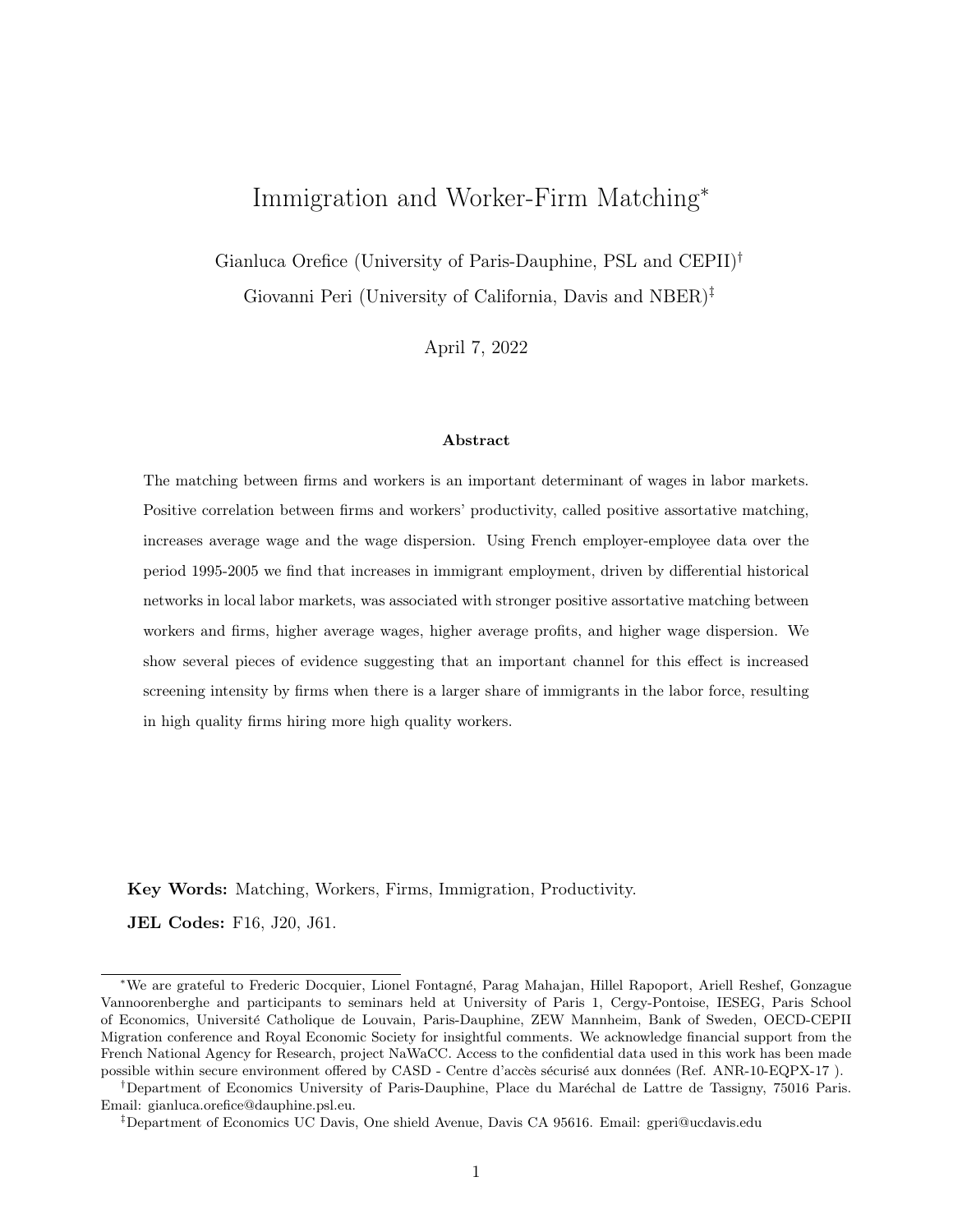| Dep Var:                | $Ln(wage_{dt})$ | $Ln(wage_{dt}^{H})$ | $Ln(wage_{dt}^{L})$ | $[Ln(wage_{dt}^{H})]$ | $-Ln(wagedt)$     |
|-------------------------|-----------------|---------------------|---------------------|-----------------------|-------------------|
|                         | (1)             | $\left( 2\right)$   | (3)                 | (4)                   | $\left( 5\right)$ |
| Immi Share              | $0.841*$        | $1.387**$           | $-0.088$            | $1.475**$             | $1.966**$         |
|                         | (0.439)         | (0.653)             | (0.250)             | (0.657)               | (0.881)           |
| Worker Type             |                 | Lifetime wage       |                     | Lifetime wage         | AKM               |
| District FE             | yes             | yes                 | yes                 | yes                   | yes               |
| Region-Year FE          | yes             | yes                 | yes                 | yes                   | yes               |
| District-Year controls  | yes             | yes                 | yes                 | yes                   | yes               |
| Other district controls | yes             | yes                 | yes                 | yes                   | yes               |
| Observations            | 1,012           | 1,012               | 1,012               | 1,012                 | 1,012             |
| First stage coeff.      |                 | $0.134***$          |                     |                       | $0.134***$        |
| F-stat                  |                 | 20.49               |                     | 20.49                 |                   |

Table 13: Wage and wage inequality regressions, baseline 2SLS specification.

Notes: In columns (1)-(3) dependent variable is the (log) average wage of all workers, high- and low-quality workers in each district-year (i.e. workers with type above and below the average in the district). In columns  $(4)-(5)$  the dependent variable is the difference in (log) average wage between high- and low-type workers in each district-year. District-year specific controls always included are: (i) number of native workers in the district, (ii) concentration of firms, (iii) share of skilled workers in the districts, (iv) district's total exports, (v) average capital intensity, and (vi) intermediate inputs intensity. The lifetime conditioned wage is the average wage earned by the worker over his/hers observed career (period 1995-2005). Worker's wage always purged by experience effect (age), seasonality (year fixed effects) and sector specificities (sector fixed effects). \*\*\*  $p < 0,01$ ; \*\*  $p < 0,05$ ; \*  $p < 0,1$ .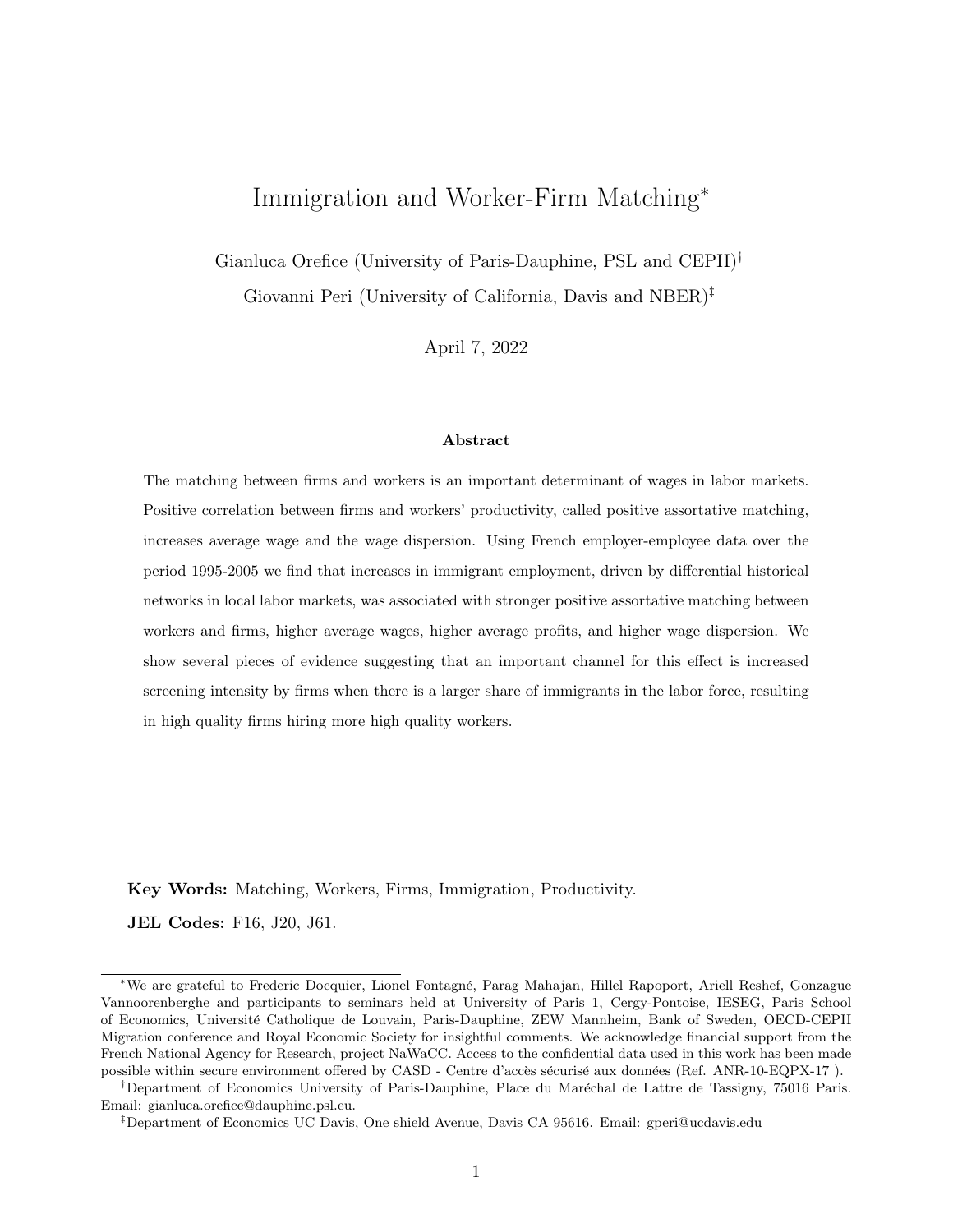| Dep Var:                              |             |                    | Rank Correlation       |             |                          |                        | Strength PAM          |               |
|---------------------------------------|-------------|--------------------|------------------------|-------------|--------------------------|------------------------|-----------------------|---------------|
|                                       | $\bigoplus$ | $\widehat{\infty}$ | $\widehat{\mathbb{C}}$ | $\bigoplus$ | $\widetilde{\mathbf{e}}$ | $\widehat{\mathbf{e}}$ | $(\widetilde{\zeta})$ | $\circledast$ |
| Immi sh $\times$ below median IQR     | $2.449*$    |                    | $2.798*$               |             | $2.059*$                 |                        | $3.541***$            |               |
|                                       | (1.451)     |                    | (1.444)                |             | (1.199)                  |                        | (1.434)               |               |
| Immi sh $\times$ above median IQR     | $3.087***$  |                    | $2.942**$              |             | $2.525***$               |                        | $2.245*$              |               |
|                                       | (1.192)     |                    | (1.253)                |             | (0.954)                  |                        | (1.181)               |               |
| Immi sh $\times$ below median min-max |             | 0.816              |                        | 2.110       |                          | 1.166                  |                       | 1.166         |
|                                       |             | (2.879)            |                        | (2.676)     |                          | (2.493)                |                       | (2.515)       |
| Immi sh $\times$ above median min-max |             | $2.789**$          |                        | $2.881**$   |                          | $2.301**$              |                       | $2.960***$    |
|                                       |             | (1.155)            |                        | (1.179)     |                          | (0.954)                |                       | (1.149)       |
| Worker Type                           |             | Lifetime wage      | <b>AKM</b>             |             | Lifetime wage            |                        |                       | AKM           |
| District FE                           | yes         | yes                | yes                    | $y$ es      | $y$ es                   | yes                    | yes                   | yes           |
| Region-Year FE                        | yes         | yes                | yes                    | yes         | yes                      | yes                    | yes                   | yes           |
| District-Year controls                | yes         | $y$ es             | yes                    | yes         | yes                      | yes                    | $y$ es                | yes           |
| Observations                          | 1,012       | 1,012              | 1,012                  | 1,012       | $1,012$                  | 1,012                  | 1,012                 | 1,012         |
| First stage coeff below IQR           | $0.140***$  |                    | $0.140***$             |             | $0.140***$               |                        | $0.140***$            |               |
| First stage coeff above IQR           | $0.111***$  |                    | $0.111***$             |             | $0.111***$               |                        | $0.111***$            |               |
| First stage coeff below min-max       |             | $0.080*$           |                        | $0.080*$    |                          | $0.080*$               |                       | $0.080*$      |
| First stage coeff above min-max       |             | $0.136***$         |                        | $0.136***$  |                          | $0.136***$             |                       | $0.136***$    |
| F-stat                                | 7.105       | 1.49               | 7.105                  | 1.49        | $7.105$                  | 1.49                   | 7.105                 | 1.49          |

Table 14: The heterogeneous effect of migration on Positive Assortative Matching, 2SLS baseline specification. morifoation effect of migration on Positive Assortative Matching. 2SLS baseline Table 14: The het

workers in the districts. Firm type approximated by value added per worker. The lifetime conditioned wage is the average wage earned by the worker over his/hers observed career (period 1995-2005). Worker's wage always pur workers in the districts. Firm type approximated by value added per worker. The lifetime conditioned wage is the average wage earned by the worker over his/hers observed career (period 1995-2005). Worker's wage always purged by experience effect (age), seasonality (year fixed effects) and sector each district-year. District-year specific controls are: (i) number of native workers in the district, (ii) concentration of firms and (iii) the share of skilled specificities (sector fixed effects). Robust standard errors in parenthesis. \*\*\*  $p < 0, 01$ ; \*\*  $p < 0, 05$ ; \*  $p < 0, 1$ .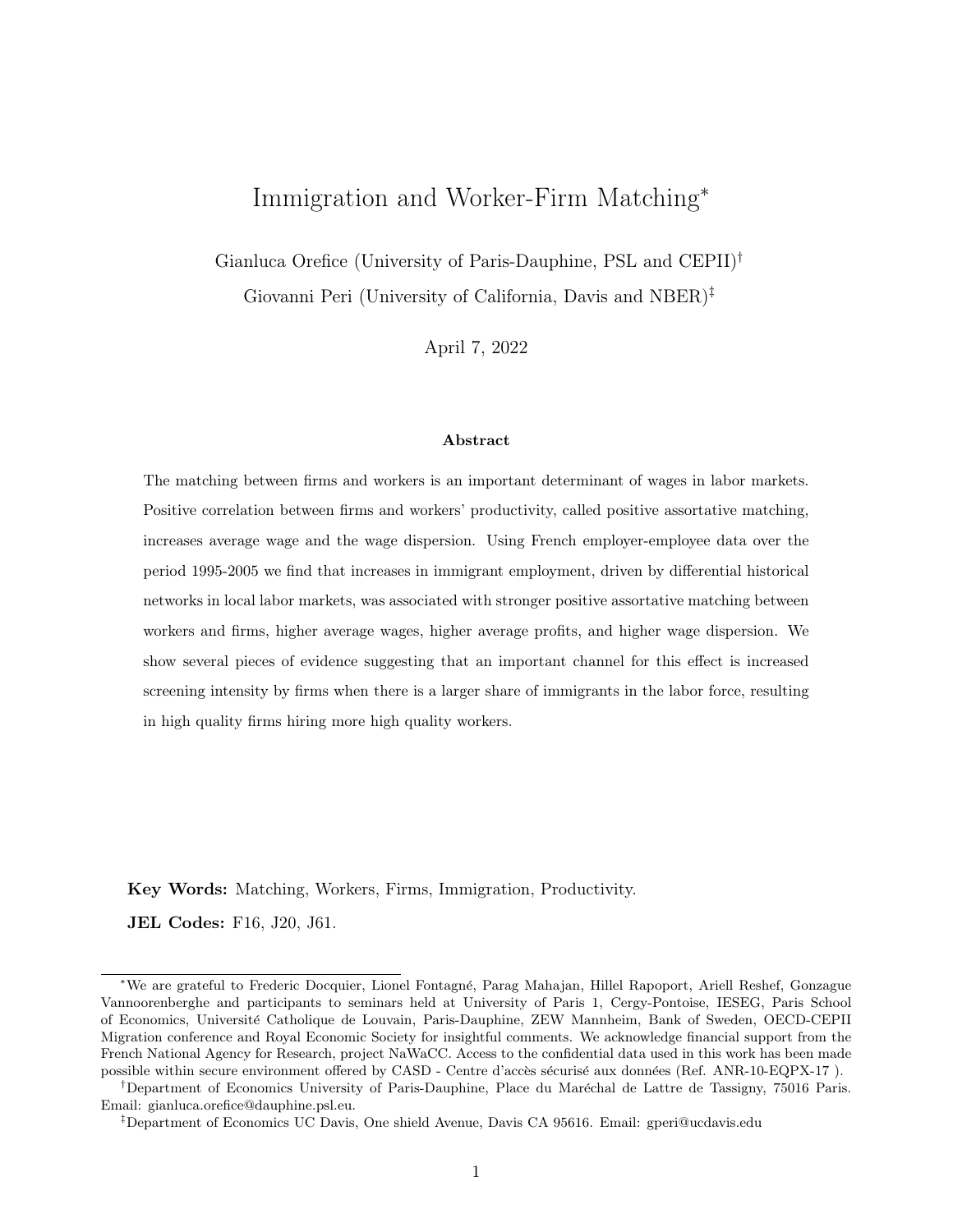| Dep Var:           |                      | Rank Correlation    | Strength PAM |            |  |  |
|--------------------|----------------------|---------------------|--------------|------------|--|--|
|                    | (1)                  | (2)                 | (3)          | (4)        |  |  |
|                    |                      | Native workers only |              |            |  |  |
| Immi Share         | $2.579**$            | $2.082*$            | 1.749*       | $2.400**$  |  |  |
|                    | (1.192)              | (1.142)             | (0.956)      | (1.179)    |  |  |
| Observations       | 1,012                | 1,012               | 1,012        | 1,012      |  |  |
| First stage coeff. | $0.121***$           | $0.121***$          | $0.121***$   | $0.121***$ |  |  |
| F-stat             | 16.64                | 16.64               | 16.64        | 16.64      |  |  |
| Partial R-sq       | 0.047                | 0.047               | 0.047        | 0.047      |  |  |
|                    | Migrant workers only |                     |              |            |  |  |
| Immi Share         | 7.978***             | 1.656               | $10.535***$  | $9.792***$ |  |  |
|                    | (2.479)              | (1.917)             | (3.018)      | (2.878)    |  |  |
| Observations       | 1,012                | 1,012               | 1,005        | 1,005      |  |  |
| First stage coeff. | $0.121***$           | $0.121***$          | $0.121***$   | $0.121***$ |  |  |
| F-stat             | 16.64                | 16.64               | 16.64        | 16.64      |  |  |
| Partial R-sq       | 0.047                | 0.047               | 0.047        | 0.047      |  |  |
| Worker Type        | Lifetime             | <b>AKM</b>          | Lifetime     | <b>AKM</b> |  |  |
|                    | wage                 |                     | wage         |            |  |  |
| District FE        | yes                  | yes                 | yes          | yes        |  |  |
| Region-Year FE     | yes                  | yes                 | yes          | yes        |  |  |
| District controls  | yes                  | yes                 | yes          | yes        |  |  |

Table 15: Native vs. Migrant workers assortative matching.

Notes: Dependent variables are respectively the rank correlation between native/migrant worker and firm type and the strength of positive assortative matching in each district-year. District-year specific controls are: (i) number of native workers in the district, (ii) concentration of firms and (iii) the share of skilled workers in the districts. Firm type approximated by value added per worker. The lifetime conditioned wage is the average wage earned by the worker over his/hers observed career (period 1995-2005). Worker's wage always purged by experience effect (age), seasonality (year fixed effects) and sector specificities (sector fixed effects). Robust standard errors in parenthesis. \*\*\*  $p < 0.01$ ; \*\*  $p < 0,05; * p < 0,1...$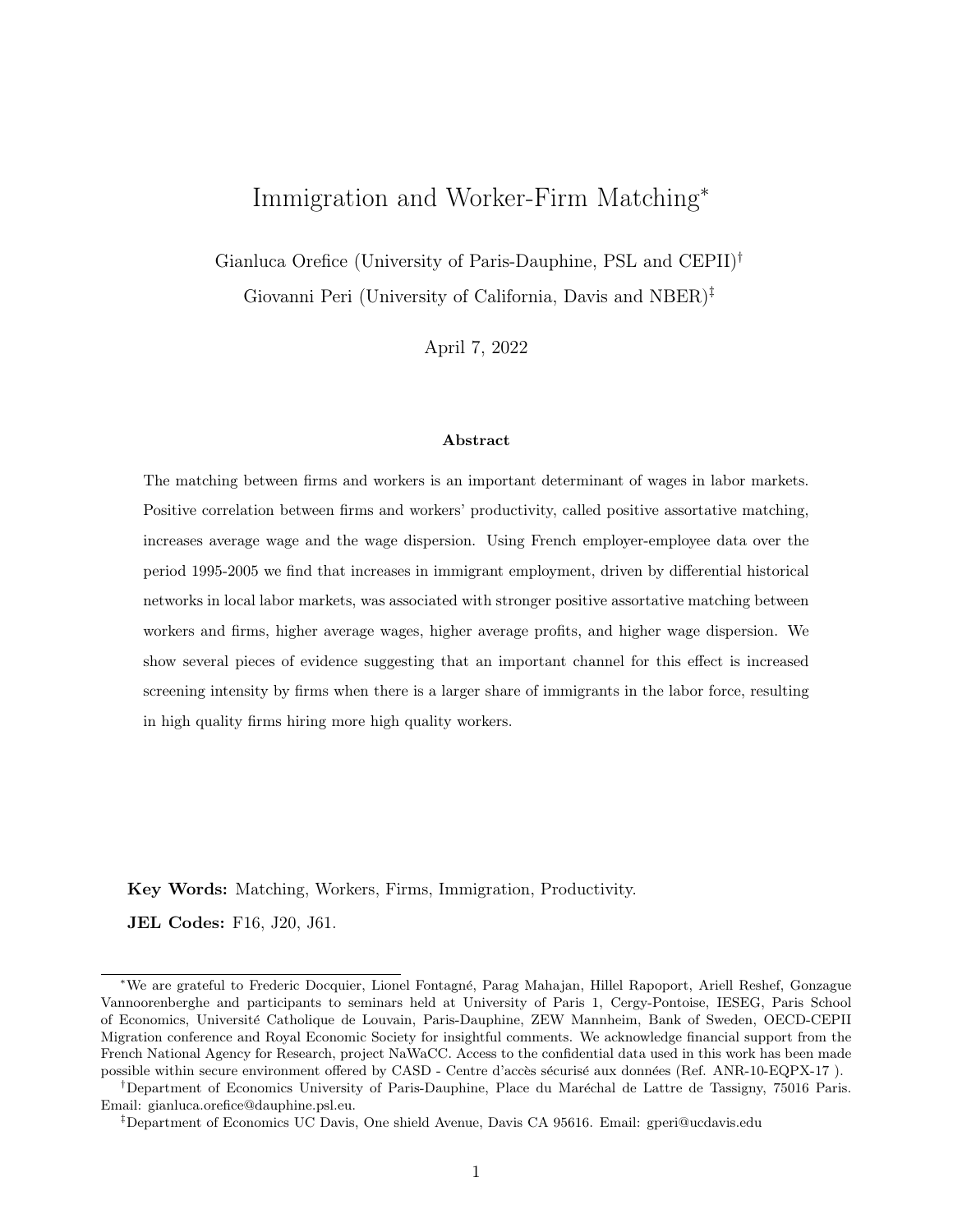|                        | Share RP workers  | Share RP hours    | Share of RP  | Sh. Firms with |
|------------------------|-------------------|-------------------|--------------|----------------|
|                        | in the firm (avg) | in the firm (avg) | workers in   | at least one   |
|                        | in the district)  | in the district)  | the district | RP worker      |
| Immi Share             | $0.007*$          | $0.008*$          | $0.095***$   | $0.013**$      |
|                        | (0.004)           | (0.004)           | (0.035)      | (0.006)        |
| District FE            | yes               | yes               | yes          | yes            |
| Region-Year FE         | yes               | yes               | yes          | yes            |
| District-Year controls | yes               | yes               | yes          | yes            |
| Observations           | 1,012             | 1,012             | 1,012        | 1,012          |
| First stage coeff.     | $0.121***$        | $0.121***$        | $0.121***$   | $0.121***$     |
| F-stat                 | 16.64             | 16.64             | 16.64        | 16.64          |

Table 16: Immigrant share and the recruitment personnel (RP) intensity of districts.

Notes: Dependent variables are: (i) the share of recruitment personnel workers over total employees in the firm (average across firms in the district), (ii) the share of hours worked in recruitment personnel positions in the firm (average across firms in the district), (iii) the share of recruitment personnel workers in the district, and (iv) the share of firms with at least one recruitment personnel worker in the district. District-year specific controls are: number of native workers in the district, concentration of firms and the share of skilled workers in the districts. Robust standard errors in parenthesis. \*\*\*  $p < 0,01$ ; \*\*  $p < 0,05$ ; \*  $p < 0,1$ .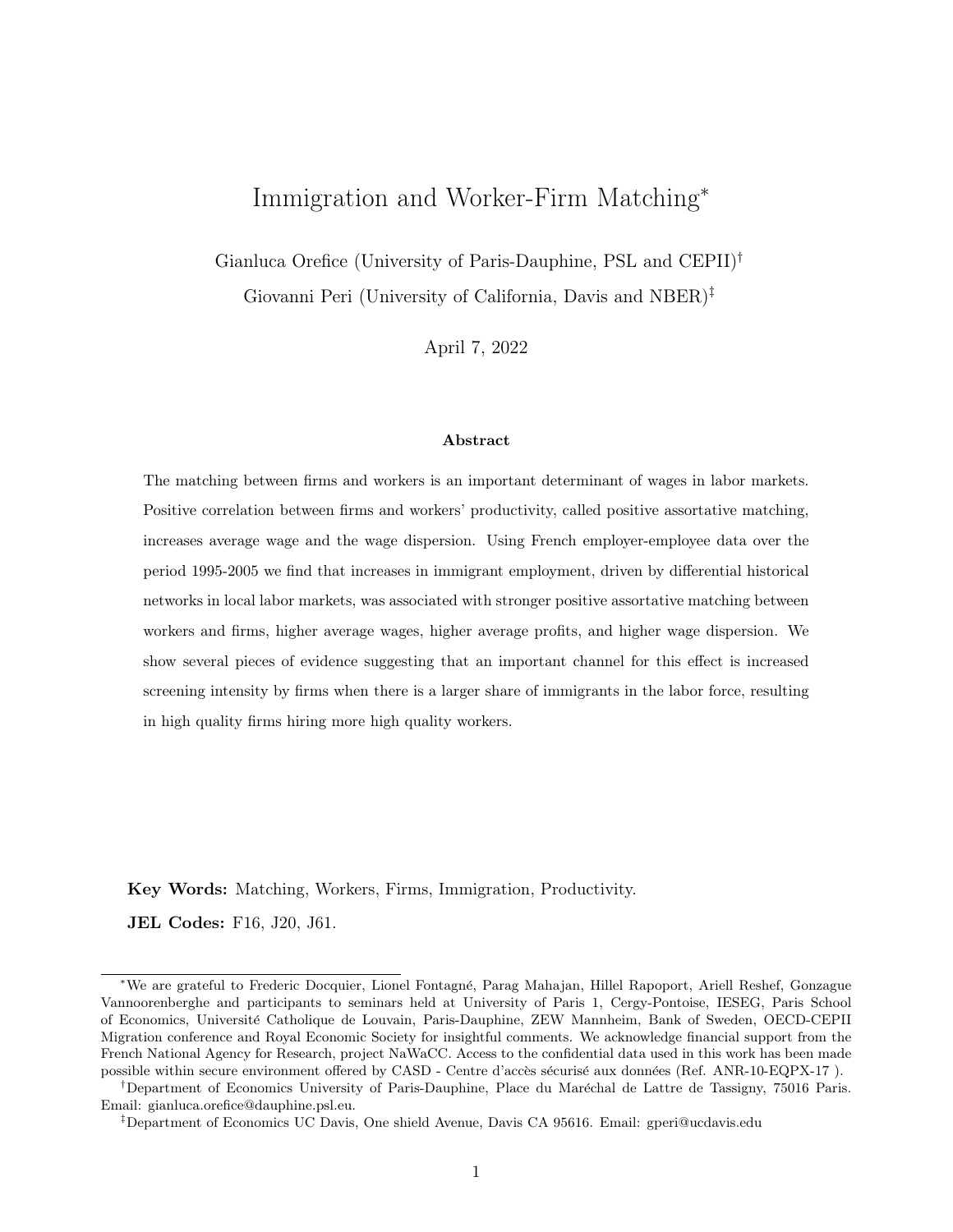|                        |                                | $#$ High-type movers           |
|------------------------|--------------------------------|--------------------------------|
|                        | from low to high               | from <i>high</i> to <i>low</i> |
|                        | type firm                      | type firm                      |
|                        | (1)                            | (2)                            |
| Immi Share             | 16.906*                        | 4.017                          |
|                        | (10.041)                       | (10.887)                       |
|                        |                                | $#$ Low-type movers            |
|                        | from <i>high</i> to <i>low</i> | from low to high               |
|                        | type firm                      | type firm                      |
|                        | (1)                            | (2)                            |
| Immi Share             | 11.598                         | 3.397                          |
|                        | (10.455)                       | (9.531)                        |
| Worker Type            |                                | Lifetime                       |
| Firm Type              |                                | Value Added per Worker         |
| District FE            | yes                            | yes                            |
| Region-Year FE         | yes                            | yes                            |
| District-Year controls | yes                            | yes                            |
| Observations           | 1,012                          | 1,012                          |
| First stage coeff.     |                                | $0.121***$                     |
| F-stat                 |                                | 16.64                          |
| Partial R-squared      |                                | 0.047                          |

Table 17: Immigrant share and movers by worker-type across firms of different type.

Notes: Dependent variables are the number of high- and low-type worker (in log) changing employer (i.e. siren code) and moving across firms of different type. High (low) type firms are firms with value added per worker above (below) the median. District-year specific controls are: number of native workers in the district, concentration of firms and the share of skilled workers in the districts. The lifetime conditioned wage used to approximate the worker type is the average wage earned by the worker over his/hers observed career (period 1995-2005). Worker's wage always purged by experience effect (age), seasonality (year fixed effects) and sector specificities (sector fixed effects). Robust standard errors in parenthesis. \*\*\*  $p < 0.01$ ; \*\*  $p < 0,05;$  \*  $p < 0,1$ .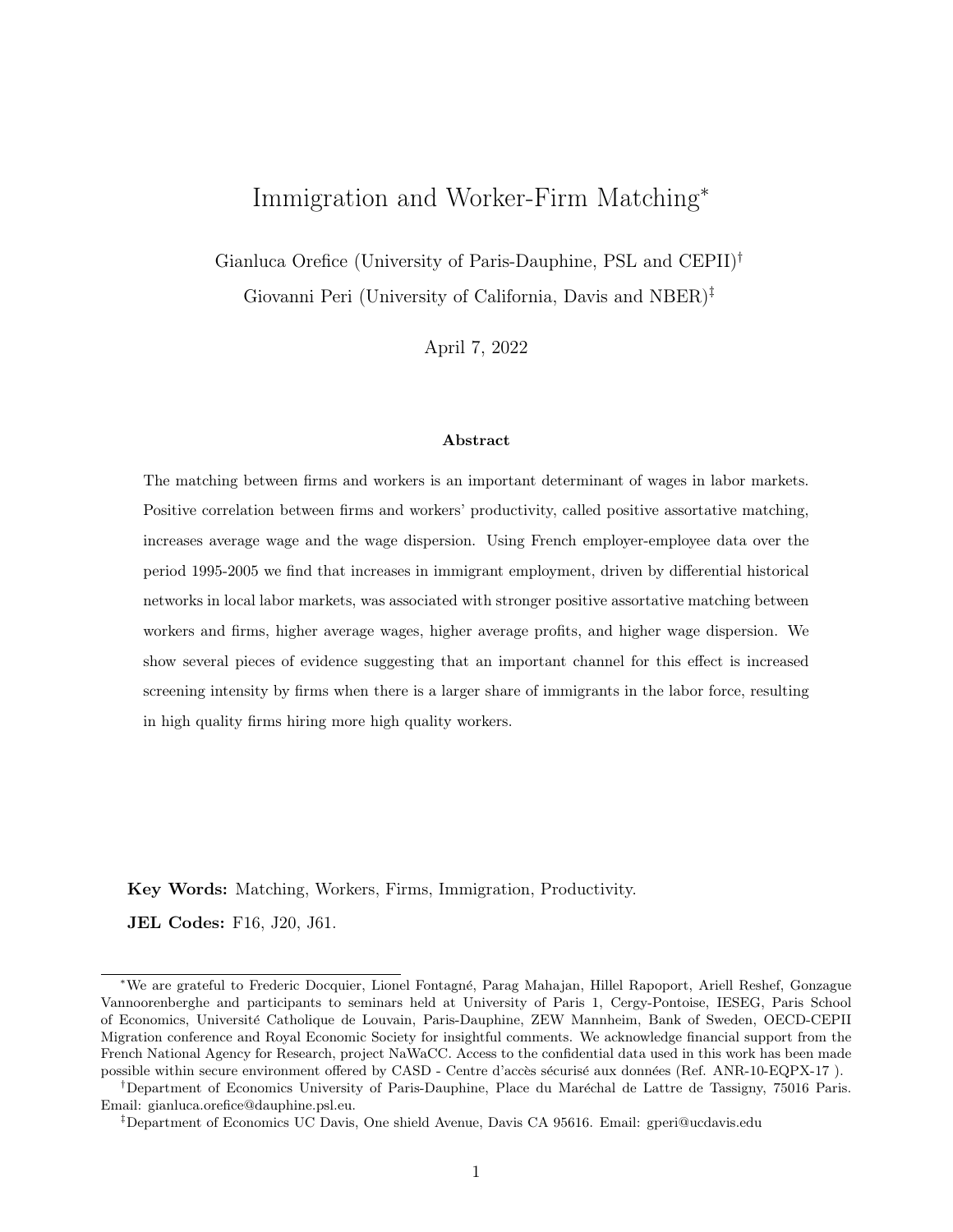## A Appendix tables (For Online Publication)

Figure A1: Total employment and PAM across districts.



(a) Employment and Worker-Firm type correlation. Worker type: lifetime wage.



(b) Employment and strength of PAM. Worker type: lifetime wage.

Source: Authors calculations on DADS and Ficus/Fare data. Note: Positive Assortative Matching approximated with the rank correlation between worker and firm type within a district (panel a) and the strength of PAM (panel b). Worker type approximated by conditioned lifetime wage. Firm type approximated by value added per worker. The lifetime conditioned wage is the average wage earned by the worker over his/hers observed career (period 1995-2005). Department of Lozére dropped as outlier.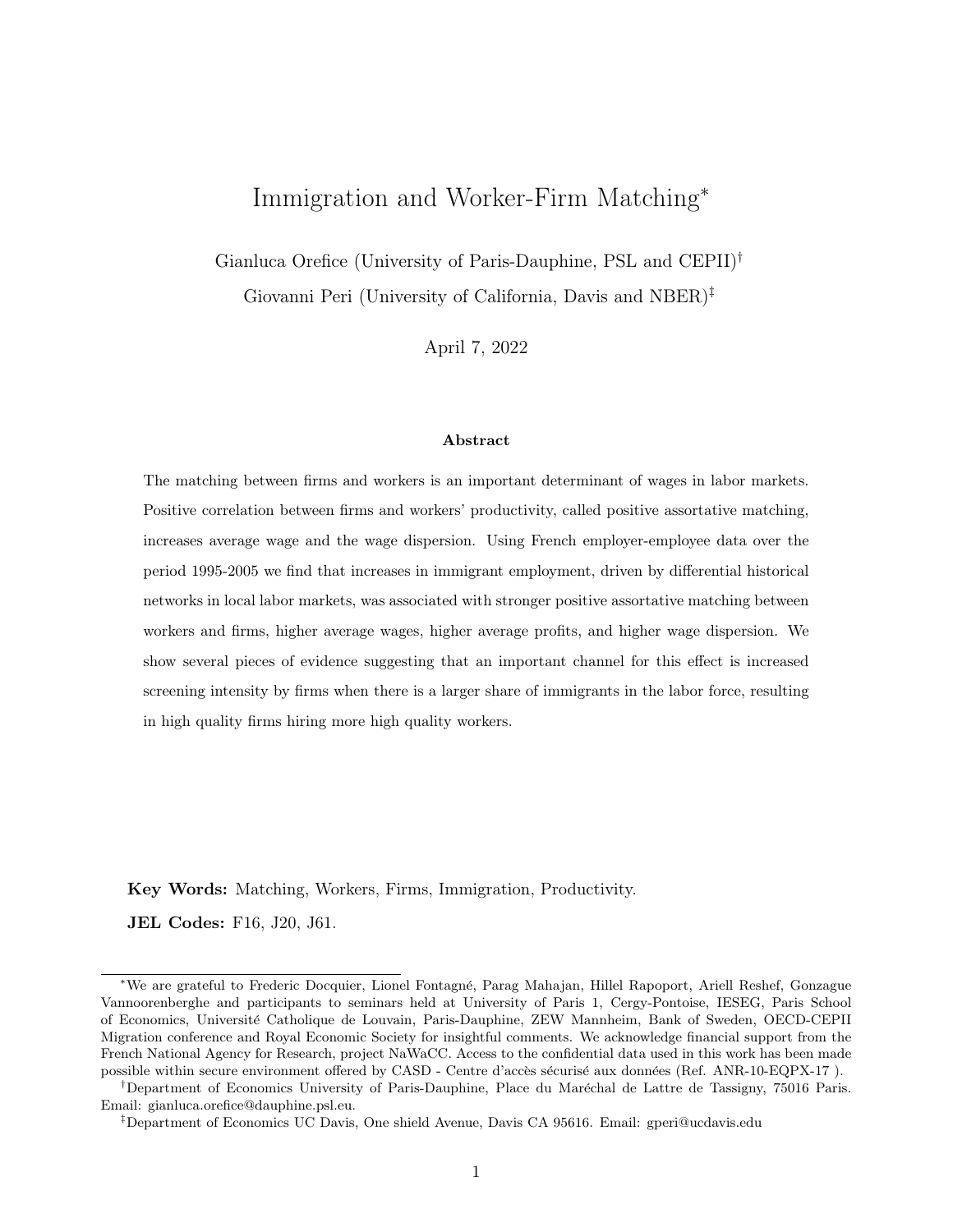|              | Std Dev     | Inter-quartile | Min-Max diff. |
|--------------|-------------|----------------|---------------|
|              | Worker Type | Worker Type    | Worker Type   |
| Immi Share   | $0.088***$  | $0.260***$     | $3.604***$    |
|              | (0.032)     | (0.054)        | (0.949)       |
| Observations | 1,012       | 1,012          | 1,012         |

Table A1: Immigrants and the distribution of workers types.

Note: All regressions include region-by-year fixed effects and the districtyear specific controls described in the empirical strategy. Worker type approximated by lifetime conditioned wage. The lifetime conditioned wage is the average wage earned by the worker over his/hers observed career (period 1995-2005). Worker's wage always purged by experience effect (age), seasonality (year fixed effects) and sector specificities (sector fixed effects). Robust standard errors in parenthesis. \*\*\*  $p < 0,01$ ; \*\*  $p < 0,05$ ; \*  $p < 0, 1.$ 

Table A2: Validity of the IV. Correlation between the initial strength of PAM and change in the IV.

|                         | Rank Correlation 1995 |             | Strength PAM 1995 |             |
|-------------------------|-----------------------|-------------|-------------------|-------------|
| $\Delta$ IV (2005-1995) | 0.164                 | 0.295       | 0.093             | 0.086       |
|                         | (0.319)               | (0.327)     | (0.283)           | (0.343)     |
| Source                  | DADS                  | <b>DADS</b> | DADS              | <b>DADS</b> |
| Worker Type             | Lifetime              | AKM         | Lifetime          | AKM         |
|                         | wage                  |             | wage              |             |
| Observations            | 92                    | 92          | 92                | 92          |
| R-squared               | 0.275                 | 0.394       | 0.274             | 0.393       |

Notes: All regressions include region fixed effects. Robust standard errors in parenthesis. \*\*\*  $p < 0,01;$  \*\*  $p < 0,05;$  \*  $p < 0,1$ .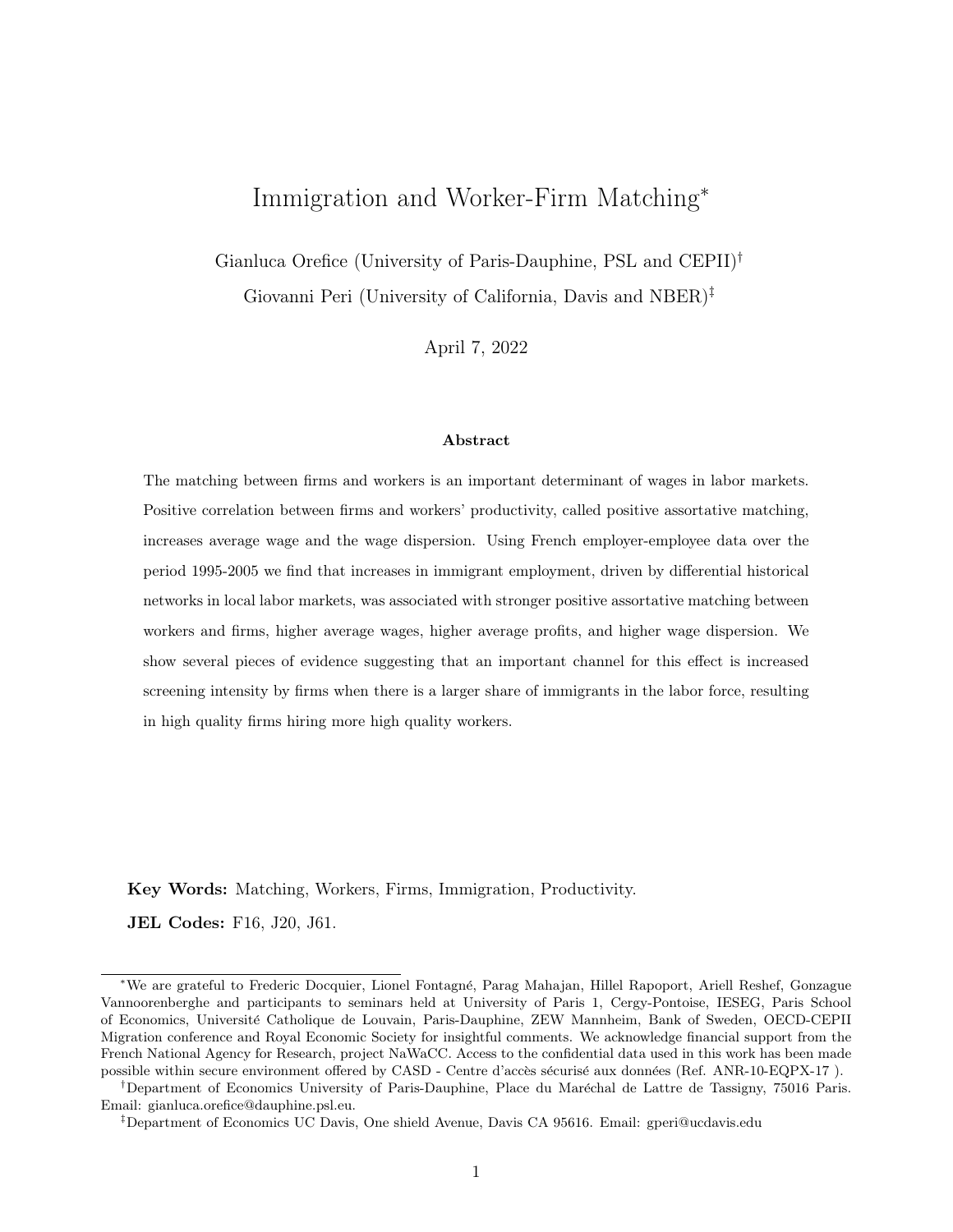| Dep Var:            | Rank Correlation |             |            | Strength PAM |           |
|---------------------|------------------|-------------|------------|--------------|-----------|
|                     | (1)              | (2)         | (3)        | (4)          | (5)       |
| Immi Share          | $3.765***$       | $4.404**$   | $2.964***$ | $3.893**$    | 4.176     |
|                     | (1.346)          | (2.041)     | (1.042)    | (1.904)      | (8.153)   |
| Nat Employment (ln) | 0.035            | 0.092       | 0.037      | 0.051        | $-0.905*$ |
|                     | (0.058)          | (0.087)     | (0.048)    | (0.080)      | (0.520)   |
| Firms Concentration | $-0.205$         | $-1.312***$ | $-0.008$   | $-0.567*$    | $-2.837$  |
|                     | (0.286)          | (0.340)     | (0.244)    | (0.324)      | (3.371)   |
| Skilled share       | $0.707***$       | $0.648**$   | $0.452**$  | 0.466        | 2.053     |
|                     | (0.223)          | (0.312)     | (0.189)    | (0.308)      | (1.463)   |
| Worker Type         | Lifetime         | AKM         | Lifetime   | AKM          |           |
|                     | wage             |             | wage       |              |           |
| District FE         | yes              | yes         | yes        | yes          | yes       |
| Region-Year FE      | yes              | yes         | yes        | yes          | yes       |
| Observations        | 1,012            | 1,012       | 1,012      | 1,012        | 1,003     |
| First stage coeff.  | $0.112**$        | $0.112**$   | $0.112**$  | $0.112**$    | $0.114**$ |
| F-stat              | 6.51             | 6.51        | 6.51       | 6.51         | 6.35      |
| Partial R-sq        | 0.052            | 0.052       | 0.052      | 0.052        | 0.052     |

Table A3: Immigrant share and assortative matching, weighted 2SLS estimations.

Notes: Weights are the number of firms in the district. Dependent variables are respectively the rank correlation between worker and firm type, the strength of positive assortative matching, and the average firms' profits in each district-year. District-year specific controls are: (i) number of native workers in the district, (ii) concentration of firms and (iii) the share of skilled workers in the districts. Firm type approximated by value added per worker. The lifetime conditioned wage is the average wage earned by the worker over his/hers observed career (period 1995-2005). Worker's wage always purged by experience effect (age), seasonality (year fixed effects) and sector specificities (sector fixed effects). Robust standard errors in parenthesis. \*\*\*  $p < 0,01;$  \*\*  $p < 0,05;$  \*  $p < 0,1$ .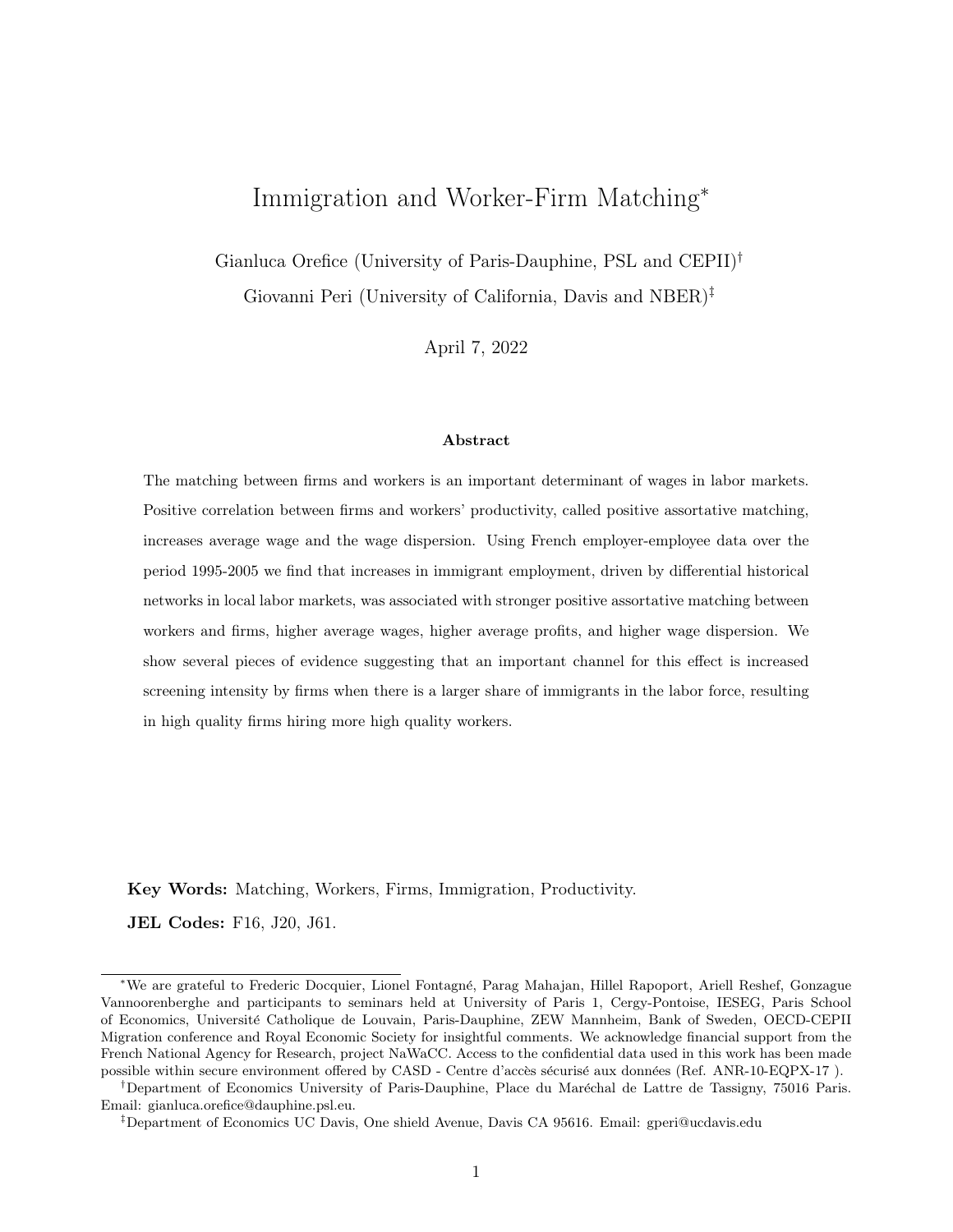| Dep Var:           | Rank Correlation |            |                                                | Strength PAM |
|--------------------|------------------|------------|------------------------------------------------|--------------|
|                    | (1)              | (2)        | (3)                                            | (4)          |
|                    |                  |            | Co-worker type as proxy for firm type          |              |
| Immi Share         | $19.241***$      | 0.164      | $0.951*$                                       | $1.770***$   |
|                    | (5.948)          | (3.069)    | (0.533)                                        | (0.643)      |
|                    |                  |            | TFP as proxy for firm type                     |              |
| Immi Share         | $2.207*$         | 1.056      | $3.023***$                                     | 1.281        |
|                    | (1.244)          | (0.946)    | (1.069)                                        | (0.869)      |
|                    |                  |            | AKM firm FE as proxy for firm type             |              |
| Immi Share         | $-0.767$         | $4.444***$ | $-0.942$                                       | 0.919        |
|                    | (0.867)          | (1.158)    | (1.009)                                        | (1.145)      |
|                    |                  |            | Worker type conditioned on worker's occupation |              |
| Immi Share         | 0.747            | $2.849**$  | 0.507                                          | $2.774**$    |
|                    | (1.126)          | (1.194)    | (0.960)                                        | (1.170)      |
| Worker Type        | Lifetime         | AKM        | Lifetime                                       | AKM          |
|                    | wage             |            | wage                                           |              |
| District FE        | yes              | yes        | yes                                            | yes          |
| Region-Year FE     | yes              | yes        | yes                                            | yes          |
| District controls  | yes              | yes        | yes                                            | yes          |
| Observations       | 1,012            | 1,012      | 1,012                                          | 1,012        |
| First stage coeff. |                  |            | $0.121***$                                     |              |
| F-stat             |                  |            | 16.64                                          |              |

Table A4: Robustness check using alternative proxies of firm and worker type.

Notes: Dependent variables are respectively the rank correlation between worker and firm type and the strength of positive assortative matching in each districtyear. District-year specific controls are: (i) number of native workers in the district, (ii) concentration of firms, (iii) share of skilled workers in the districts. The lifetime conditioned wage is the average wage earned by the worker over his/hers observed career (period 1995-2005). Worker's wage always purged by experience effect (age), seasonality (year fixed effects) and sector specificities (sector fixed effects). Robust standard errors in parenthesis. \*\*\*  $p < 0.01$ ; \*\*  $p < 0.05$ ; \*  $p < 0.1$ .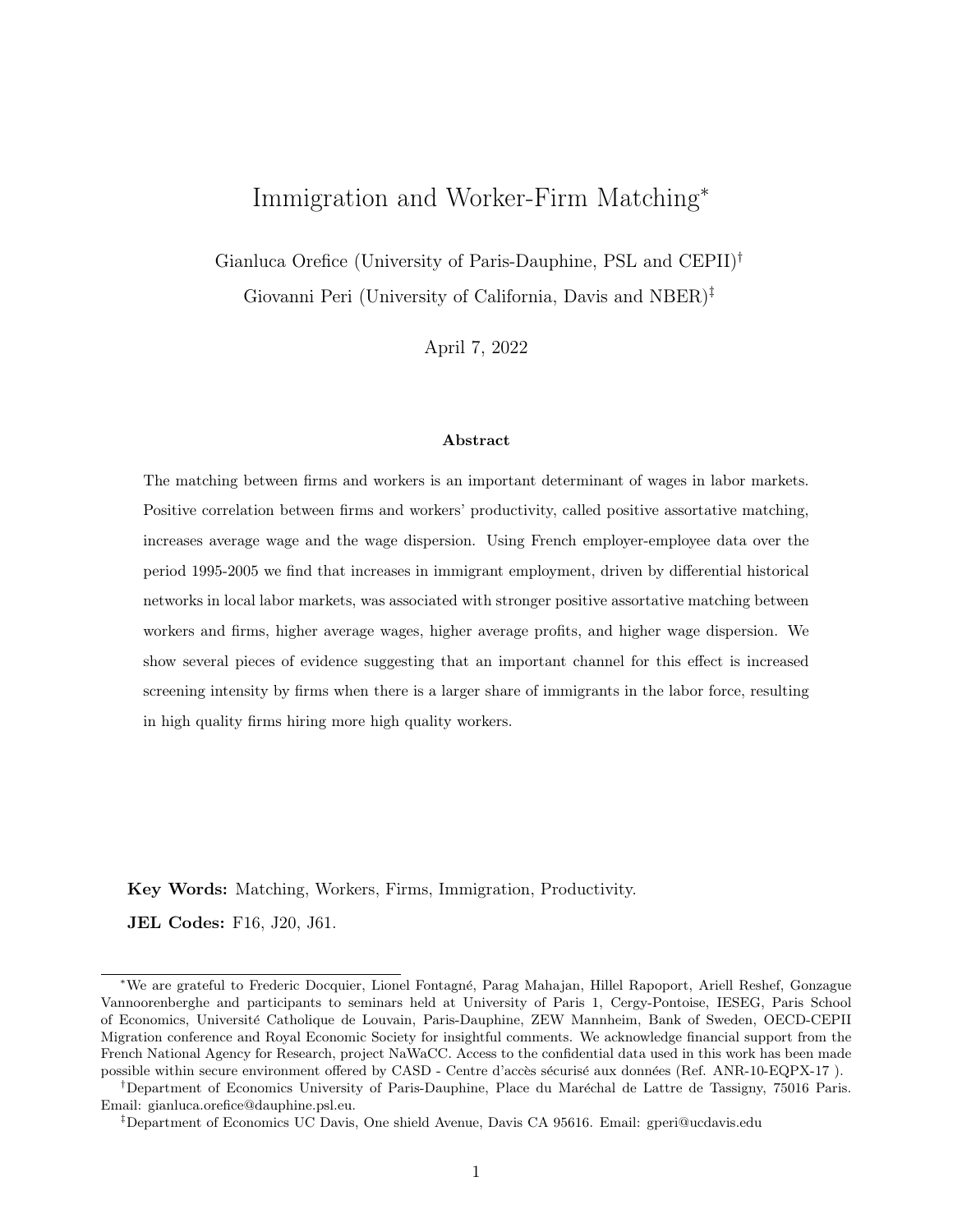| Dep Var:               | Rank Correlation |            |            | Strength PAM |
|------------------------|------------------|------------|------------|--------------|
|                        | (1)              | (2)        | (3)        | (4)          |
| Immi Share             | $2.403**$        | $2.910**$  | $2.009**$  | $2.788**$    |
|                        | (1.161)          | (1.199)    | (0.945)    | (1.160)      |
| Worker Type            | Lifetime         | AKM        | Lifetime   | AKM          |
|                        | wage             |            | wage       |              |
| District FE            | yes              | yes        | yes        | yes          |
| Region-Year FE         | yes              | yes        | yes        | yes          |
| District-Year controls | $\mathbf{no}$    | no         | no         | no           |
| Observations           | 1,012            | 1,012      | 1,012      | 1,012        |
| First stage coeff.     | $0.121***$       | $0.121***$ | $0.121***$ | $0.121***$   |
| F-stat                 | 16.49            | 16.49      | 16.49      | 16.49        |
| Partial R-sq           | 0.046            | 0.046      | 0.046      | 0.046        |

Table A5: Robustness check excluding district-year controls.

Notes: Dependent variables are respectively the rank correlation between worker and firm type and the strength of positive assortative matching in each district-year. The lifetime conditioned wage is the average wage earned by the worker over his/hers observed career (period 1995-2005). Worker's wage always purged by experience effect (age), seasonality (year fixed effects) and sector specificities (sector fixed effects). Robust standard errors in parenthesis. \*\*\*  $p < 0,01$ ; \*\*  $p < 0,05$ ; \*  $p < 0,1$ .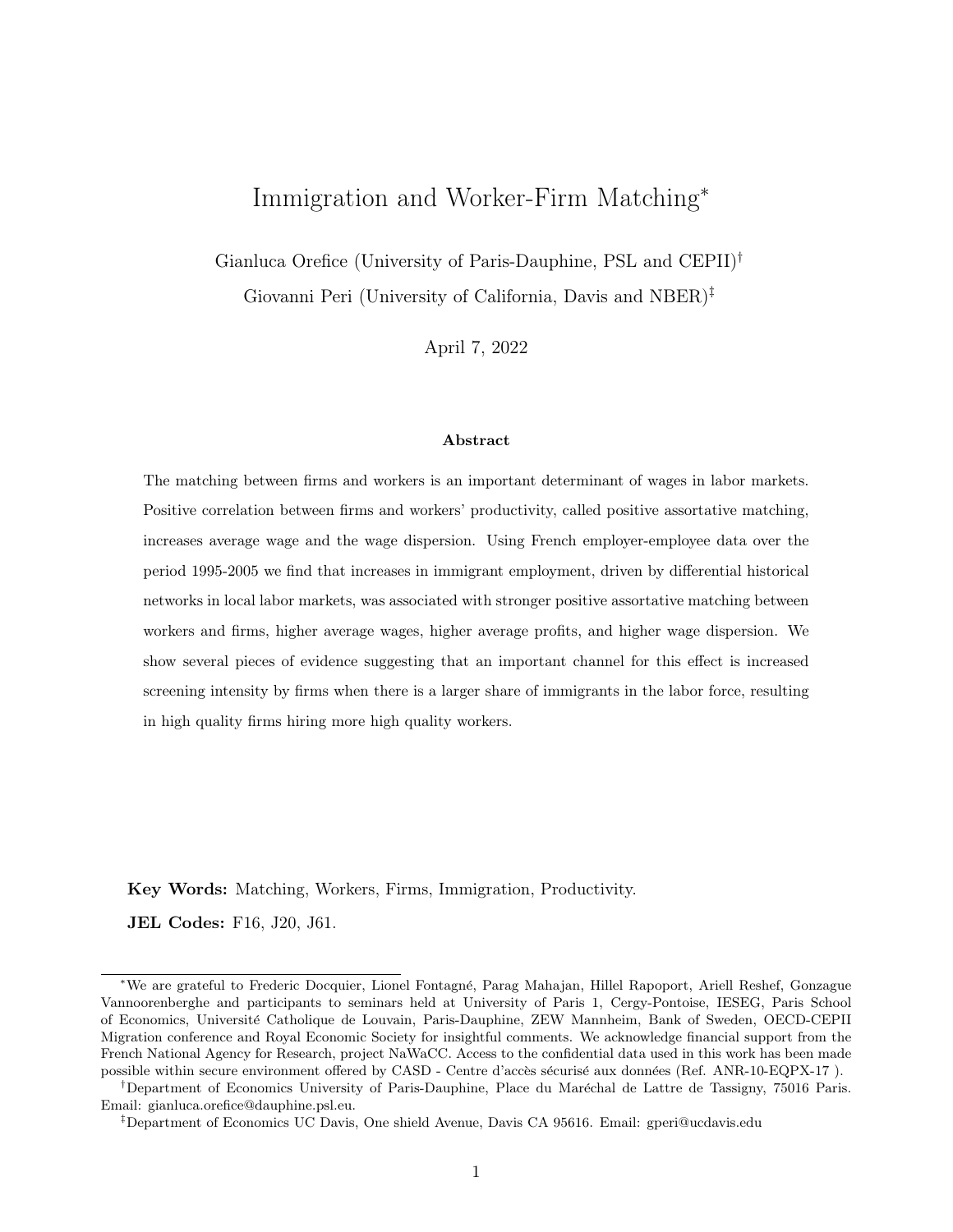| Dep Var:            |            | Rank Correlation  |            | Strength PAM | <b>Firm Profit</b> |
|---------------------|------------|-------------------|------------|--------------|--------------------|
|                     | (1)        | $\left( 2\right)$ | (3)        | (4)          | (5)                |
| Immi Share          | $2.641**$  | $2.796**$         | $2.182**$  | $2.845**$    | 13.767*            |
|                     | (1.190)    | (1.185)           | (0.960)    | (1.165)      | (7.696)            |
| Nat Employment (ln) | $-0.063$   | 0.030             | $-0.055$   | $-0.024$     | $-0.819**$         |
|                     | (0.056)    | (0.043)           | (0.046)    | (0.051)      | (0.410)            |
| Firms Concentration | $0.745***$ | $-0.249$          | $0.595**$  | 0.198        | 7.891              |
|                     | (0.272)    | (0.237)           | (0.261)    | (0.254)      | (5.177)            |
| Skilled share       | $0.414**$  | $0.340*$          | 0.248      | $0.337*$     | 1.840              |
|                     | (0.182)    | (0.192)           | (0.159)    | (0.199)      | (1.192)            |
| Worker Type         | Lifetime   | AKM               | Lifetime   | AKM          |                    |
|                     | wage       |                   | wage       |              |                    |
| District Trend      | yes        | yes               | yes        | yes          | yes                |
| Region-Year FE      | yes        | yes               | yes        | yes          | yes                |
| Observations        | 1,012      | 1,012             | 1,012      | 1,012        | 1,003              |
| First stage coeff.  | $0.124***$ | $0.124***$        | $0.124***$ | $0.124***$   | $0.122***$         |
| F-stat              | 15.86      | 15.86             | 15.86      | 15.86        | 14.96              |

Table A6: Robustness check including district specific trend.

Notes: Dependent variables are respectively the rank correlation between worker and firm type, the strength of positive assortative matching, and the average firms' profits in each district-year. Districtyear specific controls are: (i) number of native workers in the district, (ii) concentration of firms and the (iii) share of skilled workers in the districts. The lifetime conditioned wage is the average wage earned by the worker over his/hers observed career (period 1995-2005). Worker's wage always purged by experience effect (age), seasonality (year fixed effects) and sector specificities (sector fixed effects). Robust standard errors in parenthesis. \*\*\* $p < 0,01;$ \*\* $p < 0,05;$ \* $p < 0,1.$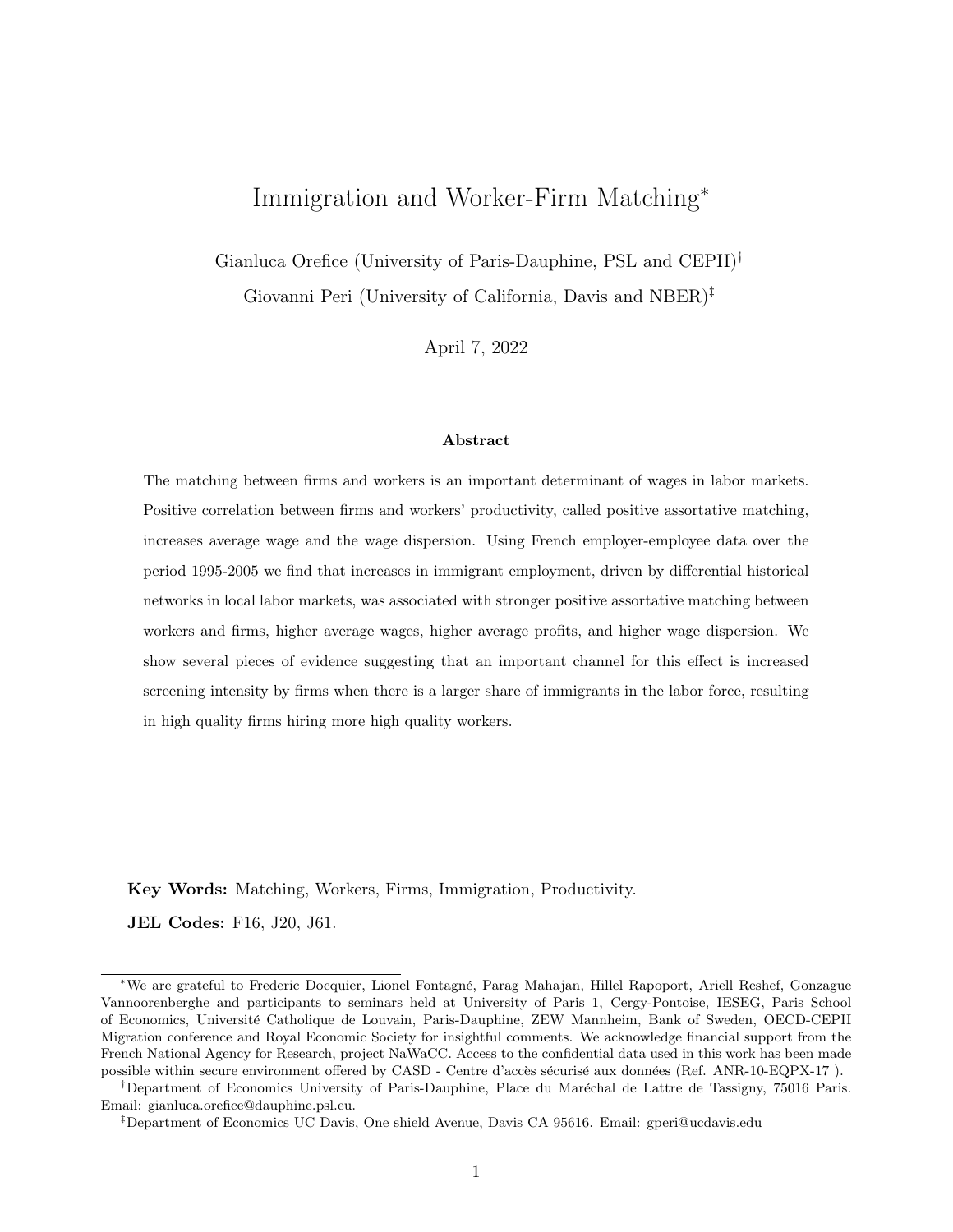| Dep Var:            |            | Rank Correlation |            | Strength PAM |
|---------------------|------------|------------------|------------|--------------|
|                     | (1)        | (2)              | (3)        | (4)          |
| Immi Share          | $4.779***$ | $4.511***$       | 1.994**    | $3.068***$   |
|                     | (1.417)    | (1.471)          | (0.936)    | (1.189)      |
| Nat Employment (ln) | 0.019      | 0.024            | $-0.068$   | $-0.052$     |
|                     | (0.060)    | (0.052)          | (0.045)    | (0.057)      |
| Firms Concentration | $1.392***$ | $0.720***$       | $0.685***$ | $0.516*$     |
|                     | (0.331)    | (0.279)          | (0.250)    | (0.275)      |
| Skilled share       | $0.694***$ | 0.326            | $0.277*$   | 0.376        |
|                     | (0.223)    | (0.226)          | (0.147)    | (0.216)      |
| Worker Type         | Lifetime   | AKM              | Lifetime   | AKM          |
|                     | wage       |                  | wage       |              |
| District FE         | yes        | yes              | yes        | yes          |
| Region-Year FE      | yes        | yes              | yes        | yes          |
| Observations        | 1,012      | 1,012            | 1,012      | 1,012        |
| First stage coeff.  | $0.121***$ | $0.121***$       | $0.121***$ | $0.121***$   |
| F-stat              | 16.64      | 16.64            | 16.64      | 16.64        |
| Partial R-sq        | 0.047      | 0.047            | 0.047      | 0.047        |

Table A7: Robustness check excluding micro and very large firms.

Notes: Dependent variables are respectively the rank correlation between worker and firm type and the strength of positive assortative matching in each district-year. District-year specific controls are: (i) number of native workers in the district, (ii) concentration of firms, (iii) share of skilled workers in the districts. The lifetime conditioned wage is the average wage earned by the worker over his/hers observed career (period 1995-2005). Worker's wage always purged by experience effect (age), seasonality (year fixed effects) and sector specificities (sector fixed effects). Robust standard errors in parenthesis. \*\*\*  $p < 0,01$ ; \*\*  $p < 0,05$ ; \*  $p < 0,1$ .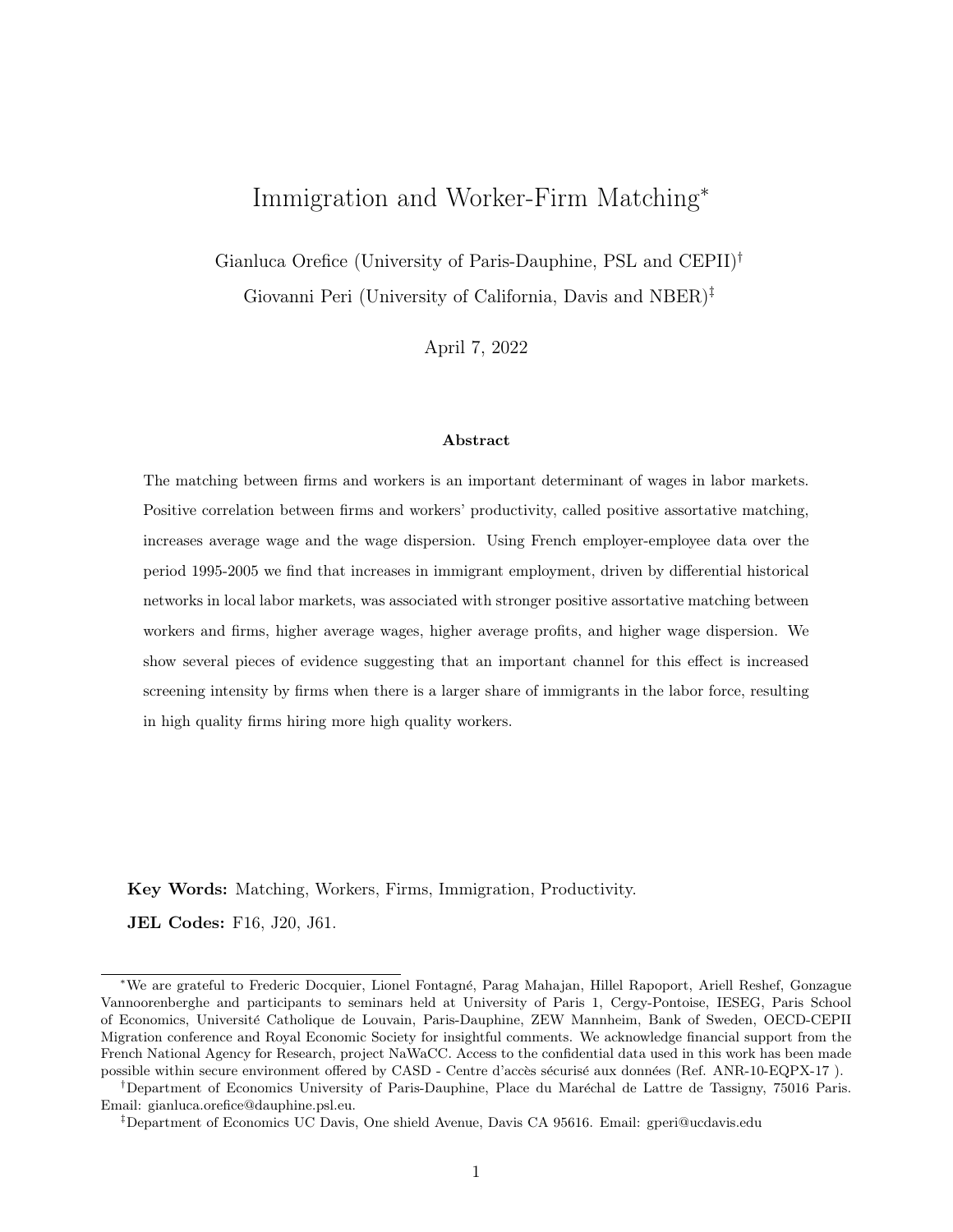| Dep Var:                                     | Rank Correlation |            |            | Pearson Correlation |  |
|----------------------------------------------|------------------|------------|------------|---------------------|--|
|                                              | (1)              | (2)        | (3)        | (4)                 |  |
| Immi Share                                   | $2.891***$       | $3.617***$ | $2.127**$  | $2.664**$           |  |
|                                              | (1.029)          | (1.246)    | (0.977)    | (1.091)             |  |
| Nat Employment (ln)                          | $-0.051$         | $-0.008$   | $-0.045$   | 0.033               |  |
|                                              | (0.044)          | (0.045)    | (0.042)    | (0.041)             |  |
| Firms Concentration                          | $0.697***$       | 0.005      | $0.655***$ | 0.102               |  |
|                                              | (0.251)          | (0.262)    | (0.234)    | (0.260)             |  |
| Skilled share                                | $0.439***$       | $0.398**$  | $0.399**$  | $0.320*$            |  |
|                                              | (0.158)          | (0.196)    | (0.156)    | (0.178)             |  |
| Worker Type                                  | Lifetime         | AKM        | Lifetime   | AKM                 |  |
|                                              | wage             |            | wage       |                     |  |
| District FE                                  | yes              | yes        | yes        | yes                 |  |
| Region-Year FE                               | yes              | yes        | yes        | yes                 |  |
| District-Year controls                       | yes              | yes        | yes        | yes                 |  |
| Observations                                 | 1,012            | 1,012      | 1,012      | 1,012               |  |
| First stage coeff. <sup><math>a</math></sup> | $0.121***$       | $0.121***$ | $0.121***$ | $0.121***$          |  |
| F-stat                                       | 16.64            | 16.64      | 16.64      | 16.64               |  |
| Partial R-sq                                 | 0.047            | 0.047      | 0.047      | 0.047               |  |

Table A8: Alternative correlation measures to compute PAM.

Notes: Dependent variables are respectively the rank correlation between worker and firm type abstracting from the significance (columns 1-2), the Pearson correlation index between worker and firm type (columns 3-4). District-year specific controls are: (i) number of native workers in the district, (ii) concentration of firms and (iii) the share of skilled workers in the districts. The lifetime conditioned wage is the average wage earned by the worker over his/hers observed career (period 1995-2005). Worker's wage always purged by experience effect (age), seasonality (year fixed effects) and sector specificities (sector fixed effects). Robust standard errors in parenthesis. \*\*\*  $p < 0,01;$  \*\*  $p < 0,05;$  \*  $p < 0,1$ .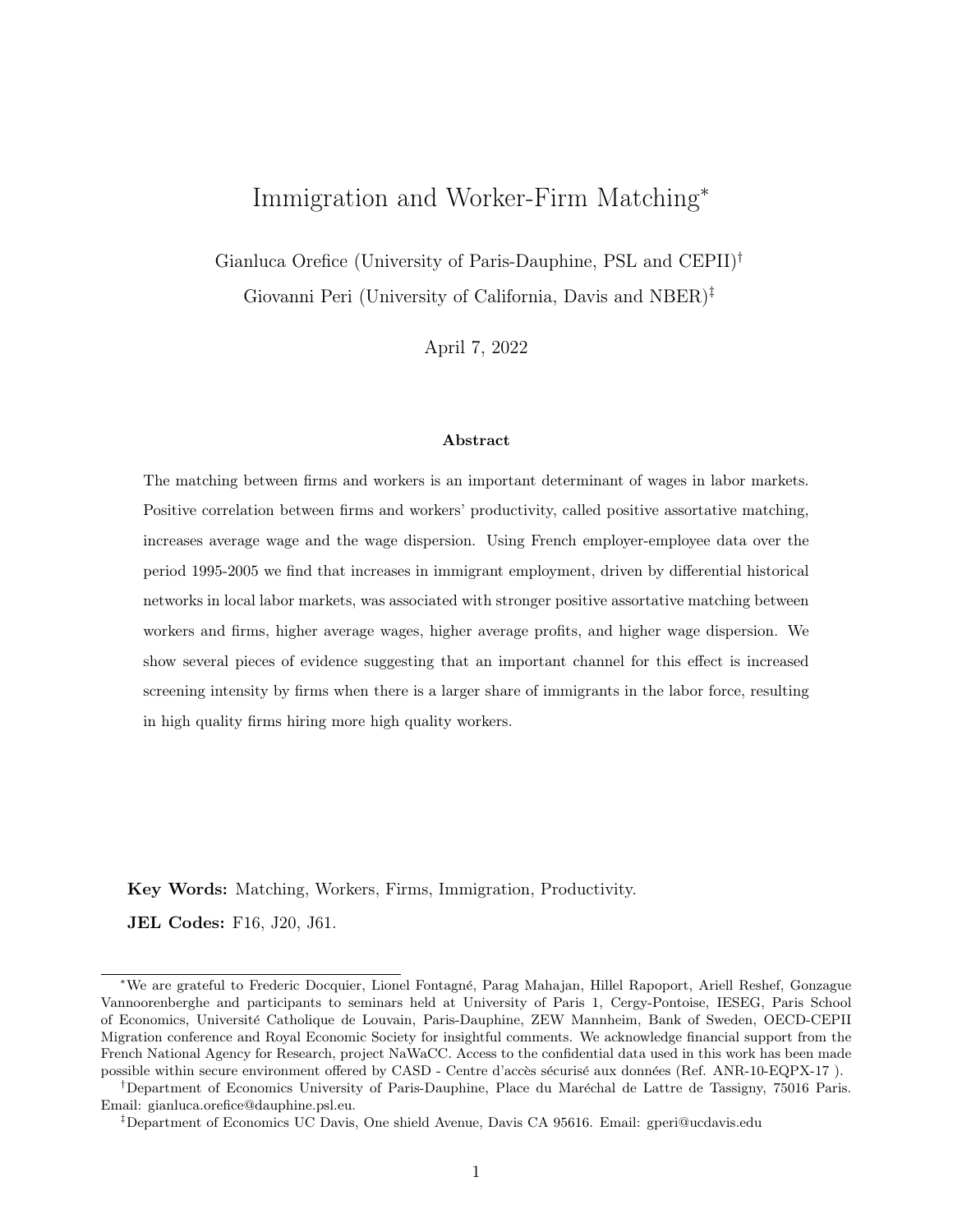|                                      | Union of Confidence Interval estimations |                      |               |                  |
|--------------------------------------|------------------------------------------|----------------------|---------------|------------------|
| Dep Var                              |                                          | Coeff. in<br>tab 9   | Min<br>90% CI | Max<br>$90\%$ CI |
| Rank Correlation Lifetime Wage VAPW  | 0.084<br>(0.260)                         | $2.752**$<br>(1.200) | 0.225         | 4.725            |
| Rank Correlation AKM worker FE VAPW  | $-0.355**$<br>(0.174)                    | $2.866**$<br>(1.195) | 0.901         | 8.361            |
| Strength Matching Lifetime Wage VAPW | 0.184<br>(0.197)                         | $2.280**$<br>(0.966) | $-0.668$      | 3.868            |
| Strength Matching AKM worker FE VAPW | $-0.116$<br>(0.195)                      | $2.926**$<br>(1.176) | 0.991         | 5.965            |

Table A9: Immigrant share and assortative matching with plausibly exogenous instrument.

Notes: UCI based on  $\gamma$  coefficients from a regression of assortative matching (i.e. rank correlation between worker and firm type) on the IVs. Robust standard errors in parenthesis. \*\*\*  $p < 0.01$ ; \*\*  $p < 0.05$ ; \*  $p < 0, 1.$ 

Table A10: Movers by worker-type across firms of different types.

|      | $#$ High-type movers across firms           |                                             | $#$ Low-type movers across firms            |                               |  |
|------|---------------------------------------------|---------------------------------------------|---------------------------------------------|-------------------------------|--|
| year | from <i>low</i> to <i>high</i><br>type firm | from <i>high</i> to <i>low</i><br>type firm | from <i>high</i> to <i>low</i><br>type firm | from low to high<br>type firm |  |
| 1996 | 52                                          | 64                                          | 66                                          | 48                            |  |
| 1997 | 61                                          | 28                                          | 32                                          | 58                            |  |
| 1998 | 108                                         | 38                                          | 41                                          | 109                           |  |
| 1999 | 240                                         | 72                                          | 77                                          | 204                           |  |
| 2000 | 99                                          | 35                                          | 52                                          | 57                            |  |
| 2001 | 56                                          | 45                                          | 31                                          | 48                            |  |
| 2002 | 122                                         | 99                                          | 87                                          | 65                            |  |
| 2003 | 187                                         | 124                                         | 151                                         | 109                           |  |
| 2004 | 146                                         | 137                                         | 98                                          | 89                            |  |
| 2005 | 106                                         | 239                                         | 155                                         | 128                           |  |

Notes: The table considers only movers with unemployment spell of max one year. High (low) type firms are firms with value added per worker above (below) the median.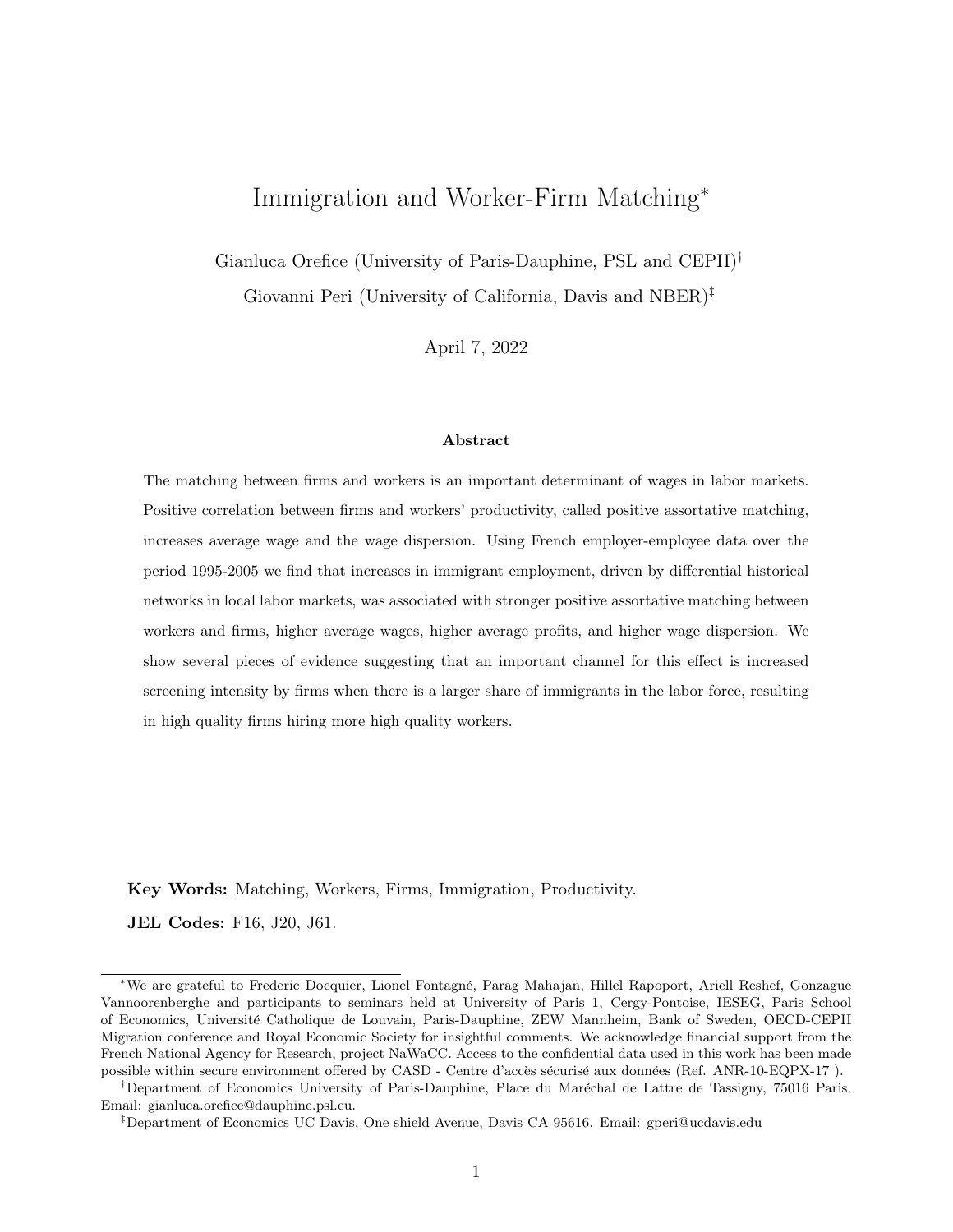| Dep Var:                                       | Rank Correlation                                      |             | Strength PAM                                      |            |
|------------------------------------------------|-------------------------------------------------------|-------------|---------------------------------------------------|------------|
|                                                | (1)                                                   | (2)         | (3)                                               | (4)        |
|                                                | Panel a: screening cost based on recruiters/HR ratio. |             |                                                   |            |
| Immi Sh.                                       | $2.432***$                                            | $1.138*$    | $3.117**$                                         | $4.042**$  |
|                                                | (0.818)                                               | (0.673)     | (1.466)                                           | (1.631)    |
| Immi Sh. $\times$ Cost screen. (recruiters/HR) | $-0.241***$                                           | $-0.372***$ | $-0.219*$                                         | $-0.015$   |
|                                                | (0.081)                                               | (0.080)     | (0.118)                                           | (0.128)    |
| Observations                                   | 14,059                                                | 14,059      | 14,059                                            | 14,059     |
| First stage coeff. immi share                  | $0.119***$                                            |             |                                                   |            |
| First stage coeff. interaction                 | $0.391***$                                            |             |                                                   |            |
| Joint F-stat                                   | 11.05                                                 |             |                                                   |            |
|                                                |                                                       |             | Panel b: screening cost based on time to recruit. |            |
| Immi Sh.                                       | $2.424***$                                            | 1.030       | $3.065**$                                         | $4.050**$  |
|                                                | (0.817)                                               | (0.671)     | (1.463)                                           | (1.632)    |
| Immi Sh. $\times$ Cost screen. (time recruit)  | $-0.216***$                                           | $-0.170**$  | $-0.122$                                          | $-0.028$   |
|                                                | (0.080)                                               | (0.076)     | (0.119)                                           | (0.119)    |
| Observations                                   | 14,059                                                | 14,059      | 14,059                                            | 14,059     |
| First stage coeff. immi share                  | $0.119***$                                            |             |                                                   |            |
| First stage coeff. interaction                 | $0.390***$                                            |             |                                                   |            |
| Joint F-stat                                   | 11.05                                                 |             |                                                   |            |
| Worker Type                                    | Lifetime                                              | <b>AKM</b>  | Lifetime                                          | <b>AKM</b> |
|                                                | wage                                                  |             | wage                                              |            |
| District FE                                    | yes                                                   | yes         | yes                                               | yes        |
| Region-Year FE                                 | yes                                                   | yes         | yes                                               | yes        |
| Sector-Year FE                                 | yes                                                   | yes         | yes                                               | yes        |

Table A11: Immigrant share, assortative matching and the cost of screening.

Notes: Dependent variables are respectively the rank correlation between worker and firm type, and the strength of positive assortative matching in each district-sector-year. Dependent variables are built at district-sector-year level. Immigrant share and control variables are at district-year level. District-year specific controls are: (i) number of native workers in the district, (ii) concentration of firms and the (iii) share of skilled workers in the districts. Firm type approximated by value added per worker. The lifetime conditioned wage is the average wage earned by the worker over his/hers observed career (period 1995-2005). Worker's wage always purged by experience effect (age), seasonality (year fixed effects) and sector specificities (sector fixed effects). Robust standard errors in parenthesis. \*\*\*  $p < 0,01$ ; \*\* $p < 0,05;$ \* $p < 0,1.$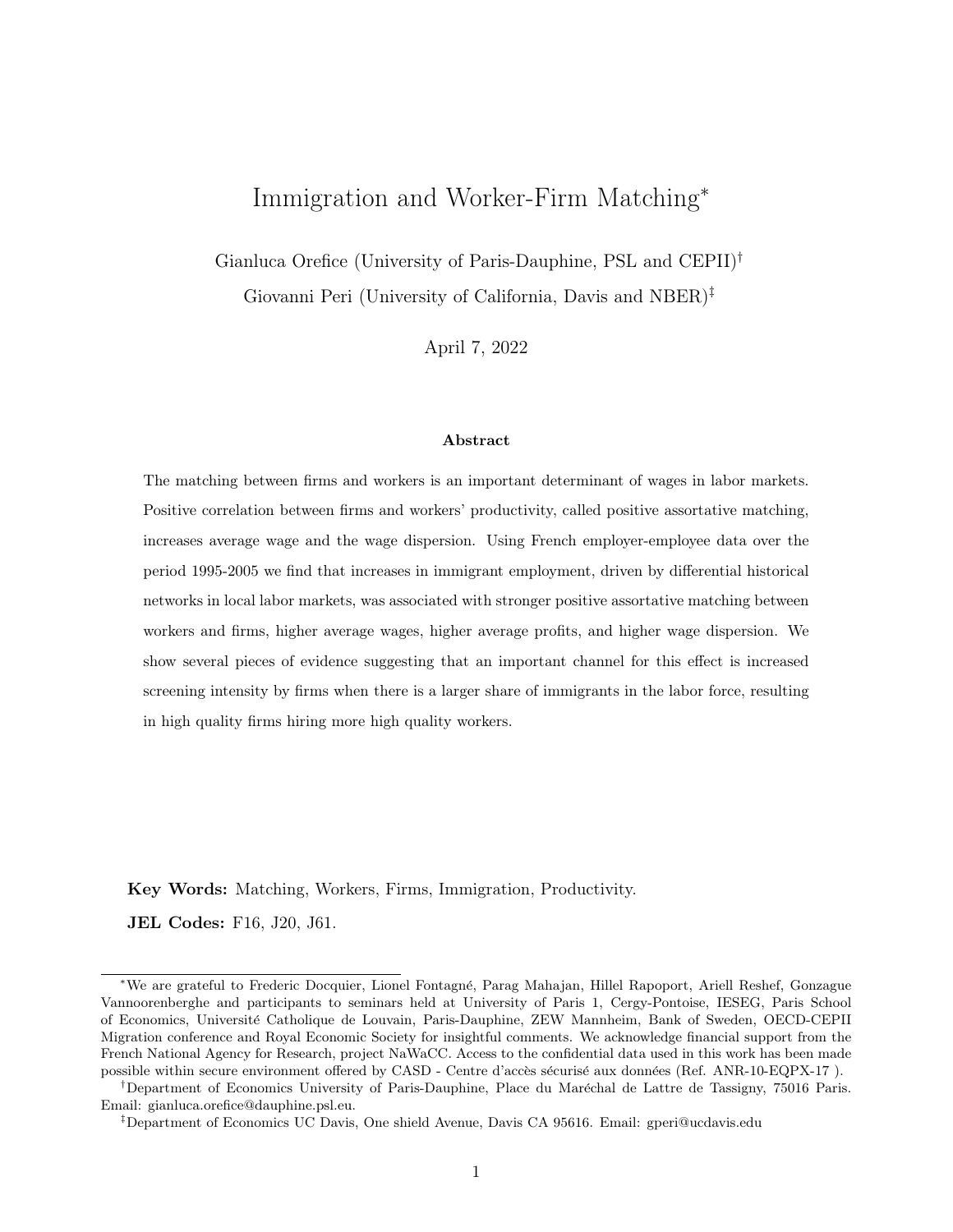### B A model of screening and skill dispersion (For Online Publication)

This section develops a simple model to illustrate the incentives generated by the presence of immigrants with higher dispersion of skills relative to natives. The model does not develop fully a case with several regions. It simply looks at one local labor market with firms and workers of different types and illustrates how the dispersion of workers' skill affects the screening behavior of firms and hence matching with workers. The propositions are derived as comparative statics between individual markets with different characteristics in the distribution of workers' skills. The key intuition formalized in the model is that firms will be more likely to pay a fixed screening cost and improve their probability of matching assortatively when more immigrants are in the labor markets, as the latter group exhibits larger dispersion of skills. In particular, if immigrants generate more dispersion of quality at the top of the distribution (i.e. high quality immigrants are of higher quality than natives) high quality firms will have more incentives to screen and this will generate assortative matching at least for high quality firms. Even if immigrants can be distinguished from natives, if the cost of screening is fixed, their presence increases the probability for firms, especially high quality ones, screening for quality of all workers.

#### B.1 Model with two types of firms and workers

Consider an economy with labor force of unit mass, in which workers come in two different quality levels (types) with productivity equal to  $\theta_w$ , for the low productivity ones, and  $\overline{\theta_w}$ , for the high productivity group, where  $1 < \theta_w < \overline{\theta_w}$ . We assume that both groups have the same size so that each quality level of worker, denoted as  $\mu \in {\theta_w, \overline{\theta_w}}$ , comprises 1/2 of the total labor force. We also assume that while all workers can observe their quality (type), firms cannot observe the specific quality of the worker. Therefore,  $\frac{1}{2}(\underline{\theta_w}-\overline{\theta_w})$  is the standard deviation of the expected quality of workers in a group, from the firm's perspective. There is also a unit mass of firms with average quality (productivity)  $\frac{1}{2}(\underline{\theta_f} + \overline{\theta_f})$  and among them half have relatively high quality  $\overline{\theta_f}$  and half of them have relatively low quality  $\theta_f$ , with both values larger than one. This generates a distribution of firms over the quality levels  $\phi = [\theta_f, \overline{\theta_f}]$ , with half of the firms in each group.

Each firm j matches with one worker  $i^{53}$  and produces surplus (value added) according to the following production function, in which the quality of firms and workers are complementary in a multiplicative way:

$$
Y_{i,j} = (\mu_i * \phi_j) \tag{7}
$$

This expression is a special case that captures the complementarity between the quality of firm and workers and the super-modularity of production.<sup>54</sup> Once the match has taken place and production

 $53$ In a recent paper Eeckhout & Kircher (2018) show that assortative matching happens across firms of different size (i.e. when the firm matches with many workers). In their model the firms choose both the quality and the quantity (size) of their workforce. In this case, positive assortative matching not only depends on the degree of complementarity between types, but also on the complementarity between types and quantity.

<sup>&</sup>lt;sup>54</sup>With this property high-quality workers are paid more, in general, but are particularly valuable to high quality firms (as in Kremer 1993).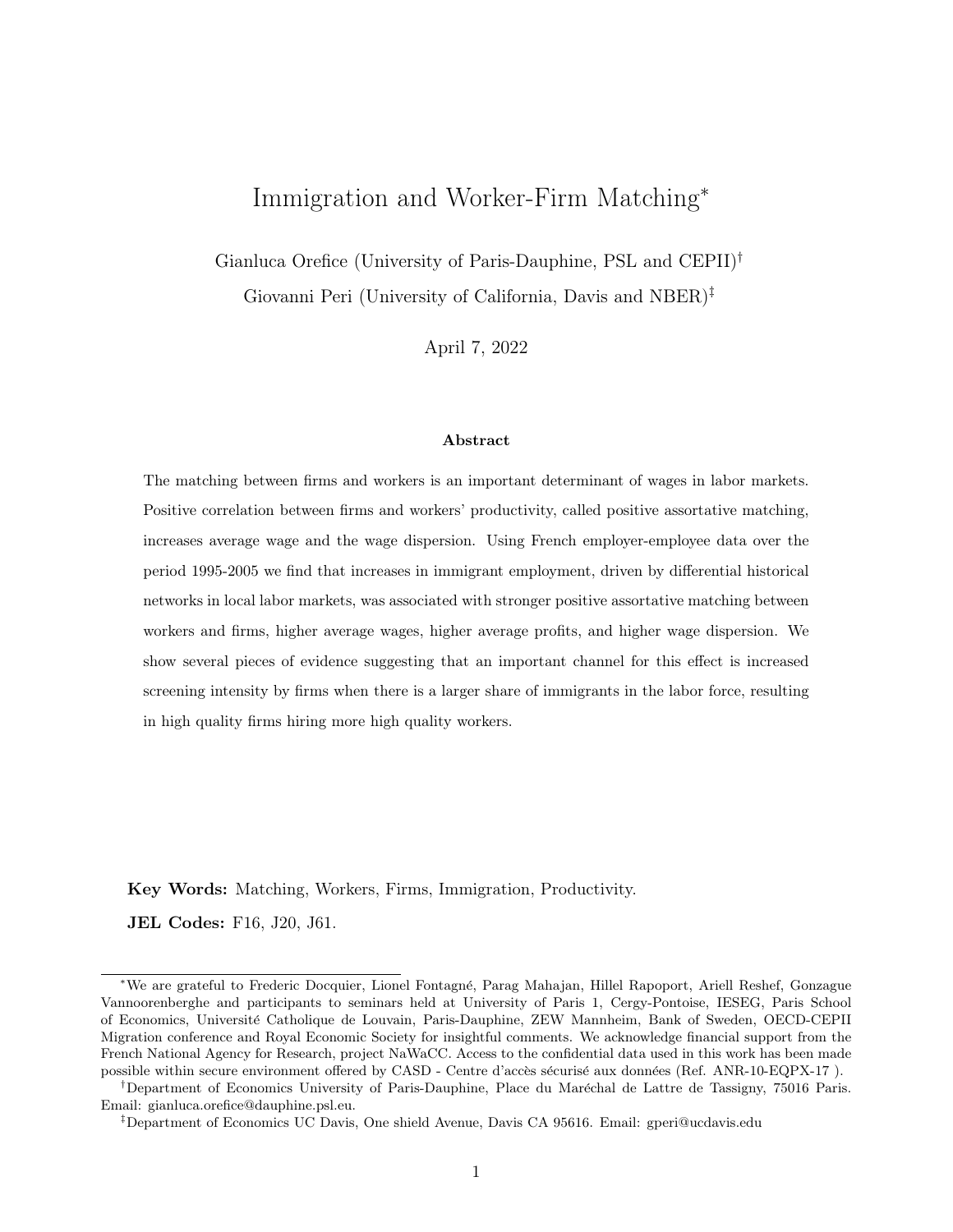begins, the surplus is split equally between wage of the worker and profit of the firm, so that the wage of worker *i* is: $55$ 

$$
W_i = \frac{(\mu_i * \phi_j)}{2} \tag{8}
$$

and the profit of firm  $j$  is:

$$
\Pi_j = \frac{(\mu_i * \phi_j)}{2} \tag{9}
$$

Notice that in expression (8) wages are log-linear in the quality of the firm and in the quality of the worker, just as the AKM decomposition requires. We assume that firms have imperfect information and cannot distinguish the identity of high- and low-quality workers without screening them. Firms, however, can pay an ex-ante fixed cost,  $K$ , and set-up a screening mechanism after which they are able to observe worker quality and match in every period with the preferred type. For the moment we assume that this screening cost is equal for each firm and is a fixed cost, so once paid it allows a firm to observe the quality of any matched worker. The fixed cost nature of screening is qualitatively supported by the fact that recruitment over total human resources workers ratio decreases with the firm size. See Figure B1.

The incentives to pay the screening costs are higher for the high-quality firms as they have a larger marginal profit from matching with high-quality workers, due to the convexity of production and complementarity between high-quality firms and high-quality workers. Hence, if the screening cost is below a certain threshold, the high-quality firms (those with quality  $\overline{\theta_f}$ ) will pay the screening cost and will match with high-quality workers, leaving low-quality workers to low-quality firms. In this simple model with only two-types, this implies perfect positive assortative matching. However, if the screening cost, to be paid ex-ante,<sup>56</sup> is above the threshold, high quality firms will not pay it and we assume there will be random matching with the workers. The expected profit of the high-quality firms when paying the fixed screening cost  $K$  and certainly matching with the high quality workers is:

$$
E(\pi_S) = \frac{(\overline{\theta_f})(\overline{\theta_w})}{2} - K
$$
\n(10)

while the expected profit when they do not screen and thus match randomly with workers is:

$$
E(\pi_R) = \frac{0.5(\overline{\theta_f})(\overline{\theta_w}) + 0.5(\overline{\theta_f})(\theta_w)}{2} \tag{11}
$$

Therefore, high quality firms will pay the screening cost if  $E(\pi_S) > E(\pi_R)$ , which implies that the screening cost should be lower than the following positive threshold:

$$
K < \frac{0.5(\overline{\theta_f})(\overline{\theta_w} - \theta_w)}{2} \tag{12}
$$

If this condition is satisfied then the high-quality firms will pay the screening cost and match with all the high-quality workers, leaving the unmatched low-quality workers to the low-quality firms. Hence, if the condition above is satisfied, full assortative matching prevails in this model, meaning that high-

 $55$ The surplus can be split in any proportion between firm and worker. We choose  $1/2$  for illustrative purposes.

<sup>&</sup>lt;sup>56</sup>The screening cost can be thought also as a period of trial in which the high-quality firm learns the type of workers and then starts production only if the worker is high-quality.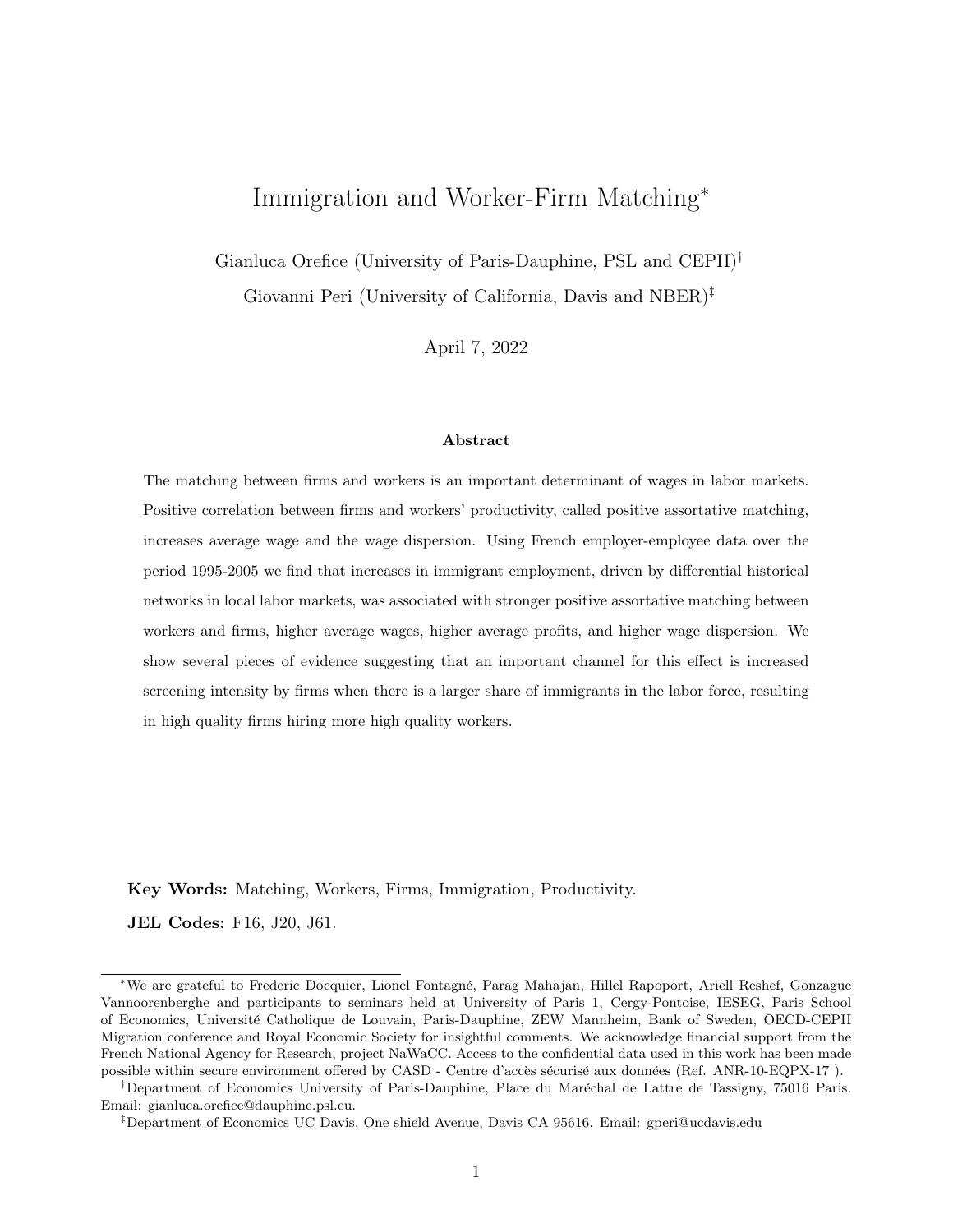quality firms will match with high-quality workers only, and low-quality firms with low-quality workers only. Notice that in this model what matters is the screening cost for the high-quality firms. Low quality firms, even if they screen, will not be able to attract high quality workers as they would pay lower wages. Hence, what matters is whether high-productivity firms decide to screen or to match randomly. If the cost of screening  $K$  is different between high- and low-productivity firms, then it is the screening cost of high-productivity firms that determines whether these firms screen of match randomly. So in equilibrium high-productivity firms screen and hire all high-quality workers and pay them higher salary, while the low-quality firms will match with the remaining low-quality workers. Two simple implications derive from the model sketched above:

- 1. If the cost of screening is equal across high-productivity firms in a labor market, then the probability of observing high-quality firms screening for high-quality workers in that market is decreasing in the threshold value of  $K$ , and increases with the standard deviation of workers' quality  $0.5(\overline{\theta_w}-\theta_w).$
- 2. For common screening costs, the probability of screening and matching assortatively will be higher if high productive firms have higher average productivity,  $\overline{\theta_f}$ .

Notice that the incentive of the high quality firm to do screening only depends on the dispersion of worker's quality, not on their average quality. Hence any change in the labor force increasing its quality dispersion will create incentives for high quality firms to do screening, which will increase their probability of assortative matching.

#### B.2 The model with immigrants

We now introduce immigrants to the model. Immigrants are assumed to have a larger standard deviation of types (uncertainty) but the similar average quality of native workers. Immigrants come from different backgrounds, so their adjustment to local labor markets can be very different. In general, their background and the quality of their education and working experience can be very different. Overall, as they come from different countries, they are a more heterogeneous group than natives in their quality, even controlling for their observable characteristics. We can think of this as a result of their country of origin diversity, but also as a result of the different selection that they have in different countries (positive from some countries and negative from others, as predicted by Borjas 1987). The higher quality dispersion of immigrants is shown in the data in section 4.1.2. A realistic way to capture this in the model, and reflecting the statistics reported in section 4.1.2 and Table 4 is to think that immigrants have higher "top quality" and lower "bottom quality" workers. In our simple model, this implies that:  $(\overline{\theta_w^I} - \theta_w^I) > (\overline{\theta_w^N} - \theta_w^N)$  where "I" indicates immigrants and "N" native workers. This immediately implies that in a population of all immigrants, the probability of screening by the highquality firms is higher than in a population of all natives, and therefore assortative matching is more likely for a given screening cost.

When the population in a labor market is a mixture of the two groups  $(I \text{ and } N)$ , and assuming that their average type is the same, the standard deviation of the population is a linear combination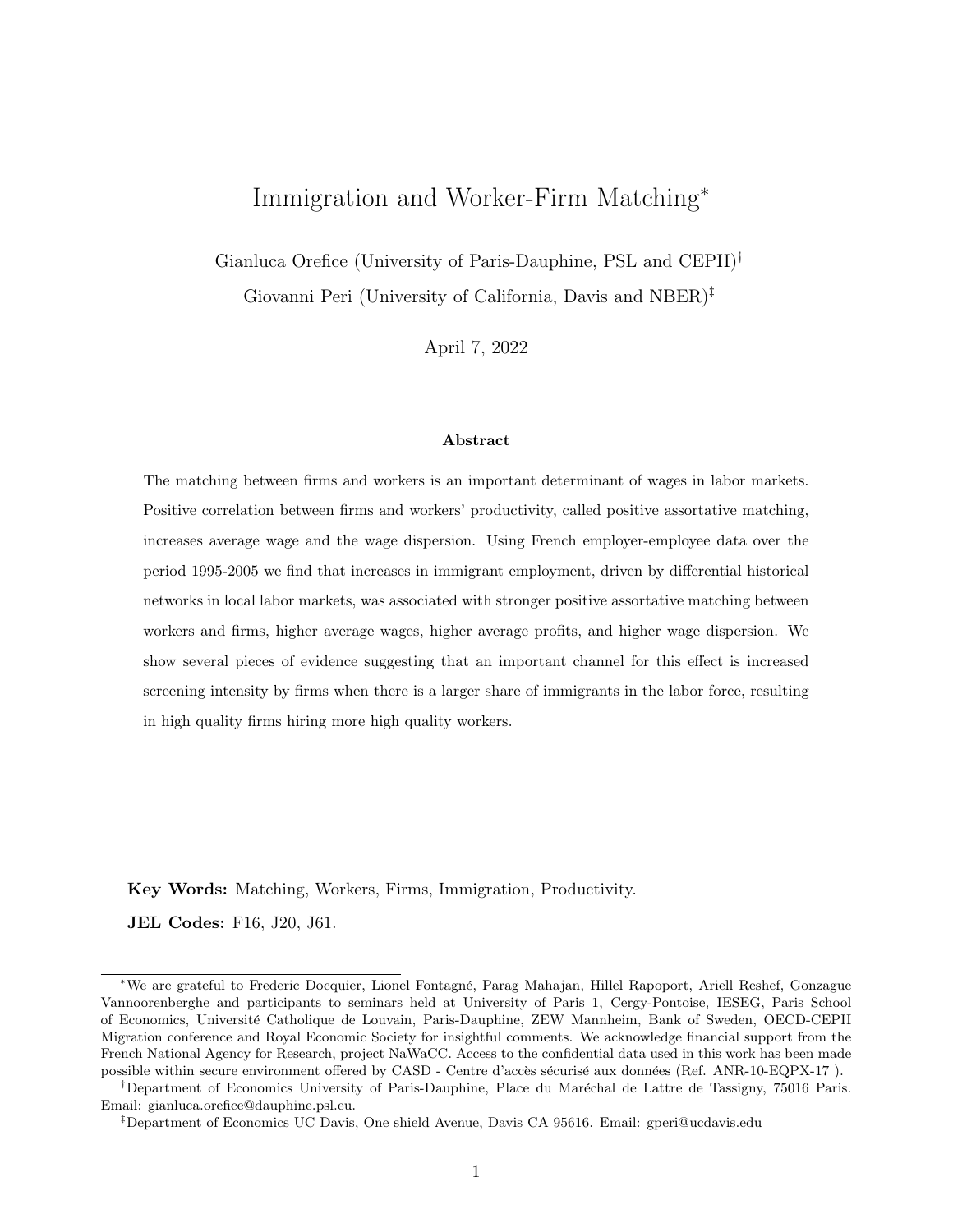of those of the two groups expressed as:  $\left[ (\overline{\theta_w^I} - \theta_w^I) * sh_I + (\overline{\theta_w^N} - \theta_w^N) * (1 - sh_I) \right]$ , where  $sh_I$  is the share of immigrants in the total population of workers. Then, the condition for high-quality firms to perform screening is:

$$
K < \frac{0.5(\overline{\theta_f})\left[ (\overline{\theta_w^I} - \underline{\theta_w^I}) \ast sh_I + (\overline{\theta_w^N} - \underline{\theta_w^N}) \ast (1 - sh_I) \right]}{2} \tag{13}
$$

In this case the probability of screening and assortative matching increases in the share of immigrant workers  $sh_I$  as long as the standard deviation of immigrants' quality is larger than that of natives' quality.<sup>57</sup> This is the key implication that we test in the empirical part of the paper, namely:

**Proposition 1** For a given cost of screening, markets with a larger share of immigrants have a stronger incentive to perform screening which will result in PAM between workers and firms.

A corollary of  $(Proposition 1)$ , based on equation (13), is that the probability of PAM is larger when the dispersion of immigrant quality,  $(\overline{\theta_w^I} - \theta_w^I)$ , is larger.

Corollary 1.1 The e ect of immigrant share on the incentive to perform screening and on improved PAM between workers and firms is magnified in local labor markets where immigrant quality is more dispersed.

Another important implication of the model above is that average value-added (surplus) and hence average wage and profits of firms will be larger in markets where PAM occurs. Hence, the latter will be positively associated with the share of immigrants, if PAM is the main channel for the local impact of immigrants. This is easily proven by writing the difference between average surplus with PAM  $(E(S_{PAM}))$  and average surplus with random matching for firms  $(E(S_R))$ . This difference is:

$$
E(S_{PAM}) - E(S_R) = \frac{1}{2} [(\overline{\theta_f \theta_w} + \underline{\theta_f \theta_w}) - (\underline{\theta_f} \overline{\theta_w} + \overline{\theta_f} (\underline{\theta_w})] = \frac{1}{2} (\overline{\theta_f} - \underline{\theta_f}) (\overline{\theta_w} - \underline{\theta_w}) > 0 \tag{14}
$$

The expression is always larger than 0 and it depends positively on the dispersion of the firm's quality and of the worker's quality. The "complementarity" (multiplicative) between the quality of each partner in the match, implies that assortative matching will generate larger average surplus than random matching. As workers and firms split the surplus (see equations 8 and 9), the inequality in the expected surplus in equation (14) will carry over also to firms' average profit which equals  $1/2$  of the surplus and, because of condition (12) is larger even after paying the screening costs. So the final implication of our simple model is that:

**Proposition 2** Local markets with larger shares of immigrants (i.e. wider dispersion in unknown types) have higher average firm profits and larger average wages.

 $57\,\text{Given equation}$  (13) we cannot exclude a priori the circumstance in which immigrants affect the probability of screening (and then the strength of PAM) through an indirect effect on the average productivity of firms  $\theta_f$ . The empirical evidence proposed in section 7 aims at isolating the direct effect of migration through the increased dispersion of worker type  $\varepsilon_I$ .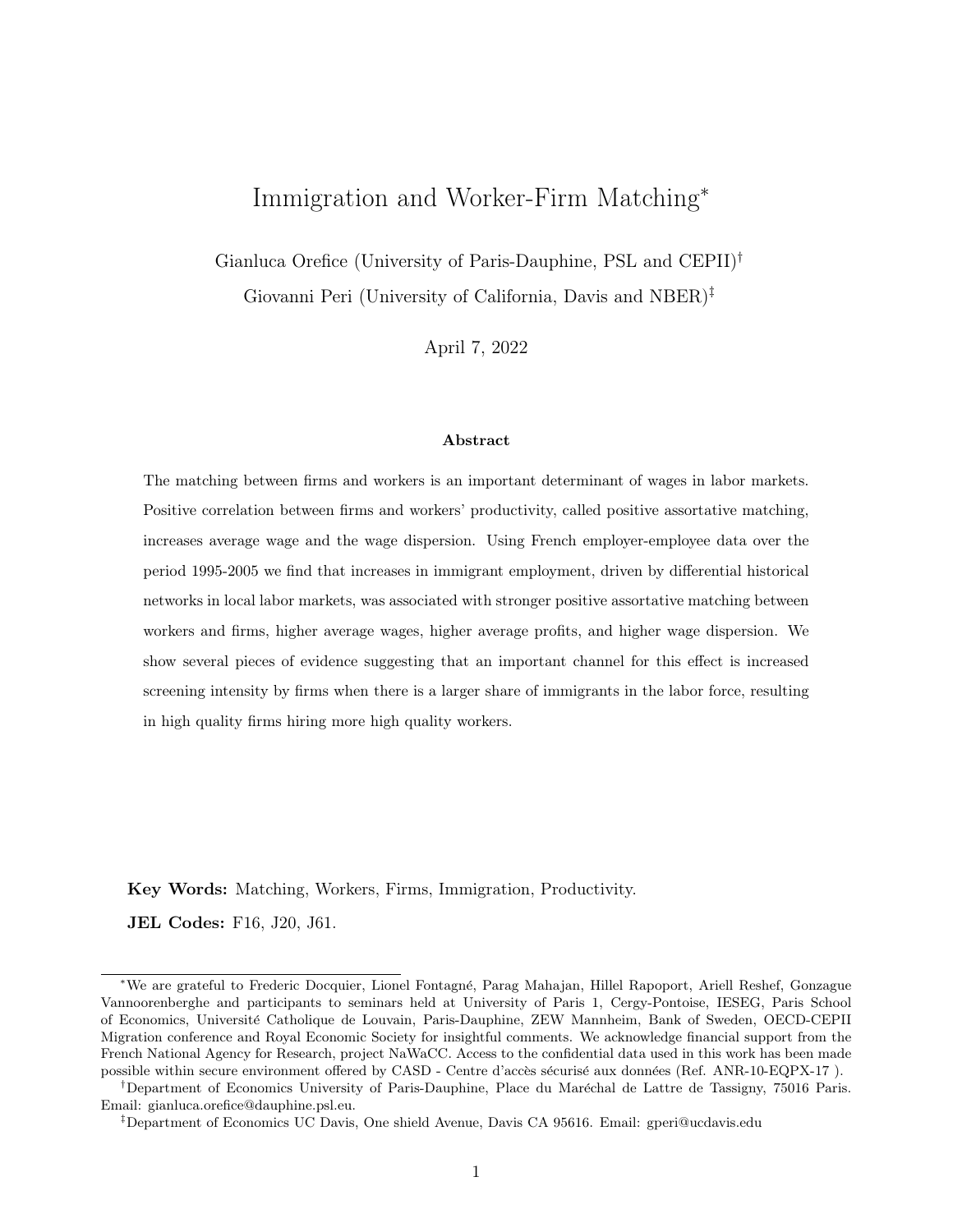This proposition is also tested in the empirical section of the paper. Additionally, PAM will increase the standard deviation of workers' wages and of firms' profits as the match distribution will be concentrated on the extreme outcomes,  $(\overline{\theta_f}\overline{\theta_w})$  and  $(\theta_f\underline{\theta_w})$ , rather than on the intermediate ones,  $(\overline{\theta_f}\overline{\theta_w})$  and  $(\theta_f\overline{\theta_w})$ . Hence:

**Proposition 3** A higher share of immigrants (i.e. wider dispersion in unknown types) will be associated with higher wage- and profit-dispersion.

Notice that if we consider the screening cost as paid ex-ante, and mainly a fixed cost (not varying much with how many people are screened) once firms paid the cost  $K$ , they will screen *all* workers. Hence, if it makes sense to pay the screening cost for the aggregate labor force, they will also screen natives and generate assortative matching with them. Thus, the presence of immigrants will also increase the assortative matching of natives and therefore their average wages in the region. This positive impact on the matching of natives takes place only if there is initial uncertainty about the quality of natives. If firms can perfectly observe the quality of natives without screening, then the "spillovers" from screening on better matching native workers does not occur. The empirical evidence provided in Table 15 supports the presence of uncertainty about the quality of native workers, and therefore a migration-induced PAM effect for native workers.

#### B.3 Model with many types of firms and workers and different screening costs

Let us now consider an economy similar to the one described in the previous section, but with 2N types of firms and workers characterized by different productivity levels. To make notation easier we consider a symmetric distribution of types around an average quality,  $\theta_w$ , so that workers' productivity can be any of the following 2N levels  $[\theta_w - \epsilon, \theta_w - \frac{N-1}{N}]$  $\frac{N-1}{N}\epsilon,...\theta_w - \frac{\epsilon}{N}$  $\frac{\epsilon}{N}, \theta_w + \frac{\epsilon}{N}$  $\frac{\epsilon}{N} ... \theta_w + \frac{N-1}{N}$  $\frac{(-1)}{N} \epsilon, \theta_w + \epsilon$  so that one can rank their quality in increasing order from  $i = -N$  to  $i = N$  and  $\epsilon$  is a measure of overall quality dispersion. Similarly, assume that there are  $2N$  groups of firms of productivity equal to  $[\theta_f - x, \theta_f - \frac{N-1}{N}]$  $\frac{N-1}{N}x, \ldots \theta_f - \frac{x}{N}$  $\frac{x}{N}, \theta_f + \frac{x}{N}$  $\frac{x}{N}$ ... $\theta_f + \frac{N-1}{N}$  $\frac{N-1}{N}x, \theta_f + x$  so that we can rank their quality in increasing order from  $i = -N$  to  $i = N$  and x is a measure of overall quality dispersion for firms. Let's also assume that each group of firms, indexed by quality index  $j = -N, -N + 1, \dots -1, +1, N - 1, N$  has, potentially different, screening cost  $K_j$ . The firms at the top level quality  $(j = N)$ , with productivity equal to  $\theta_f + x$  are those with the strongest incentives to screen. These firms will screen if the generated profit from paying the screening cost and assortatively matching with workers of top quality group  $(\theta_w + \epsilon)$  is larger than than matching randomly and not paying the screening cost. Namely:

$$
\left(\theta_f + x\right)\left(\theta_w + \epsilon\right) - K_N \ge \frac{1}{2N} \left(\theta_f + x\right) \sum_{j=-N}^{+N} \left(\theta_w + \frac{\epsilon}{N}j\right) \tag{15}
$$

This inequality, after isolating  $K_N$  and simplifying the terms in the symmetric summation, reduces to:

$$
K_N \le (\epsilon) \left(\theta_f + x\right) \tag{16}
$$

The expression in square brackets in the inequality (16) above is linear and increasing in  $\epsilon$ , in x, and in  $\theta_f$ . Therefore, for a given screening cost, the higher is  $\epsilon$  (the dispersion of workers' quality types),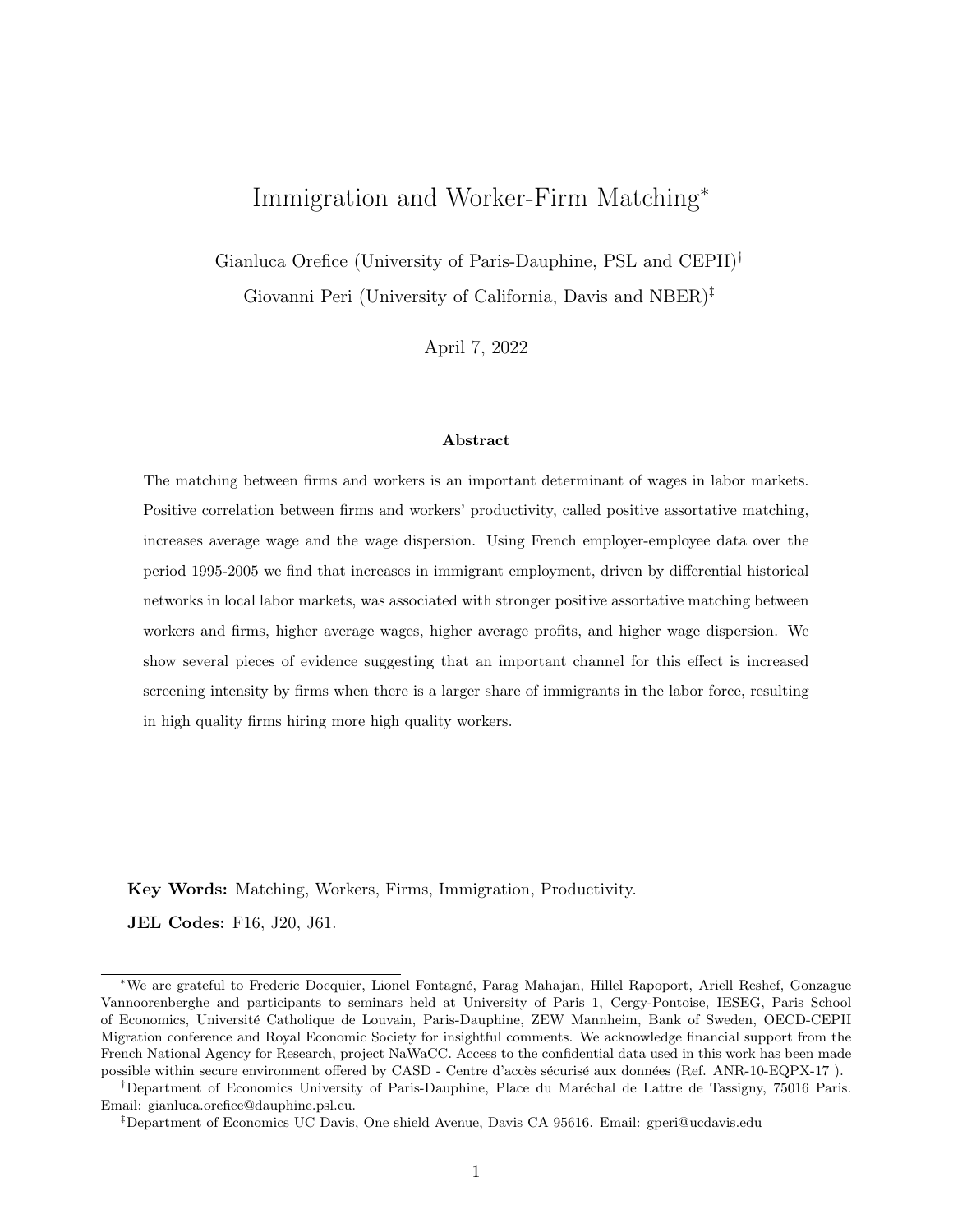the higher is x (which captures the dispersion of firm productivity), and the higher is average firm productivity  $\theta_f$ , the more likely the top-quality group of firms will be to screen. If the inequality is satisfied, the top firm types do the screening, match with the top quality workers, and the other  $2N-1$ firm types are left to decide whether to screen or to randomly match with the remaining  $2N-1$  workers types. In general, for a firm of quality type M with costs of screening  $K_M$ , screening will be optimal if:

$$
K_M \le \left[ \frac{M}{N} \epsilon - \frac{1}{N + M - 1} \sum_{j = -N}^{M-1} \left( \frac{\epsilon}{N} j \right) \right] (\theta_f + \frac{M}{N} x) \tag{17}
$$

The expression in square brackets in the inequality  $(17)$  above is linear and increasing in M. Therefore as we move to lower quality firms the incentive to do screening decreases monotonically. This has the following two implications that generalize the basic results from a two-type model to this multi-type model:

- 1. For a cost of screening that is constant among firm types or declining with quality,  $M$ , there will be a "marginal quality group" such that all groups of higher quality pay the screening cost and match assortatively, and those with lower quality do not screen and match randomly. This is an immediate consequence of the fact that the threshold for screening in  $(17)$  is increasing in M. For screening costs that are excessively high, no firm will screen; for very low screening costs, all firms will screen.
- 2. For a given schedule of screening costs, which can be a non increasing function of  $M$ , the share of firms doing screening (and therefore the intensity of assortative matching) increases in the dispersion of quality types of workers. The share of firms doing assortative matching will always be positively selected in terms of quality.

The key insight of the multi-type model, confirming the two-type model, is that an increased dispersion in quality of workers leads to an increased share of firms doing assortative matching, and this in turn increases average profits and average wages.

While this model is extremely simplified, the basic intuition that a larger dispersion of worker quality makes screening more profitable for high-quality firms and increases the share of positive assortative matches (and therefore the average wages and productivity when firm and worker quality are complementary) is a very robust implication of a super-modular production function. It holds for 2 and for N quality groups, and as N becomes larger this can approximate a continuum of quality levels.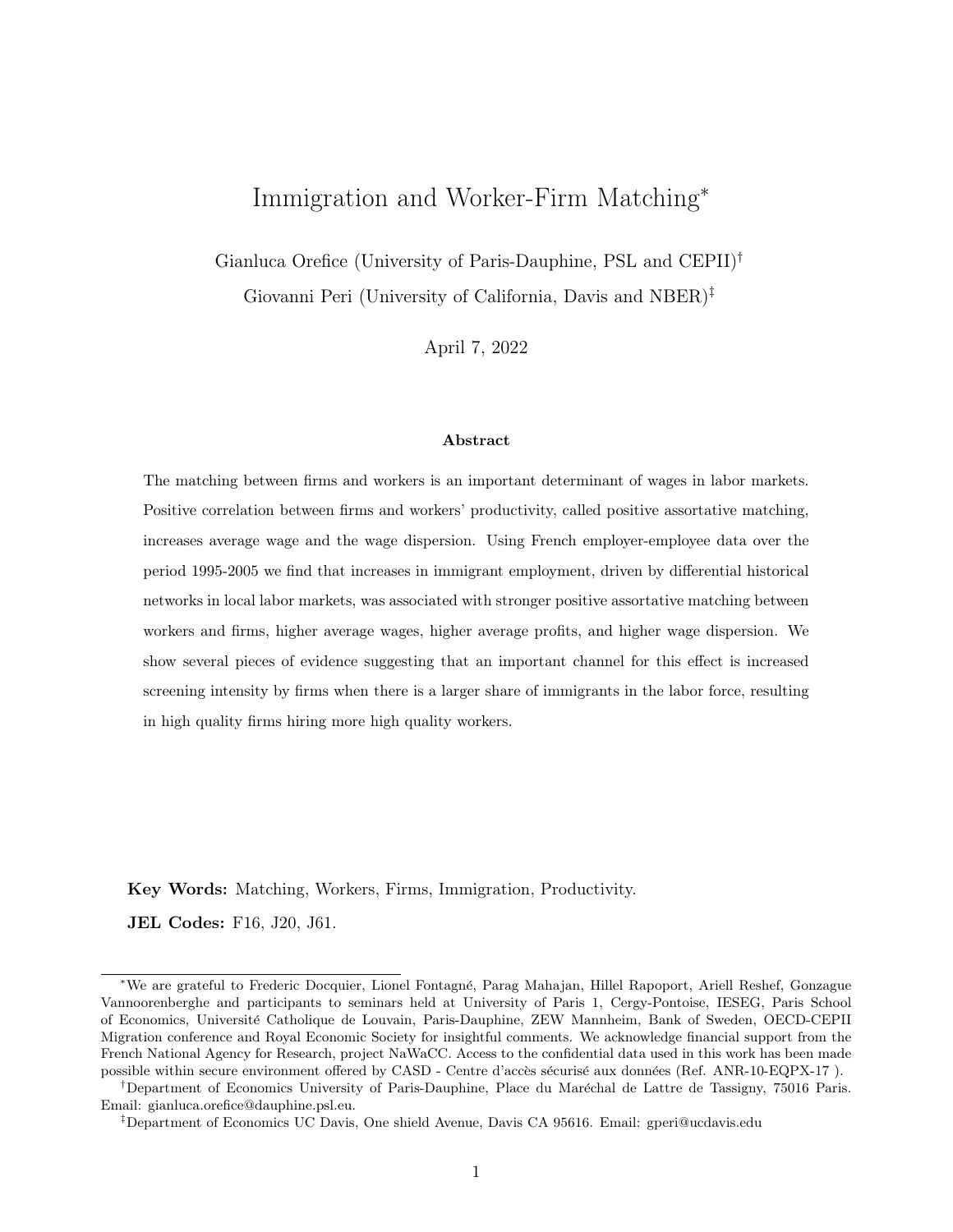

Figure B1: Ratio between recruitment and human resources workers by firm size.

Source: Authors calculations on DARES (French Ministry of Labor) data. Note: Survey based data on the recruitment process of firms in 2005.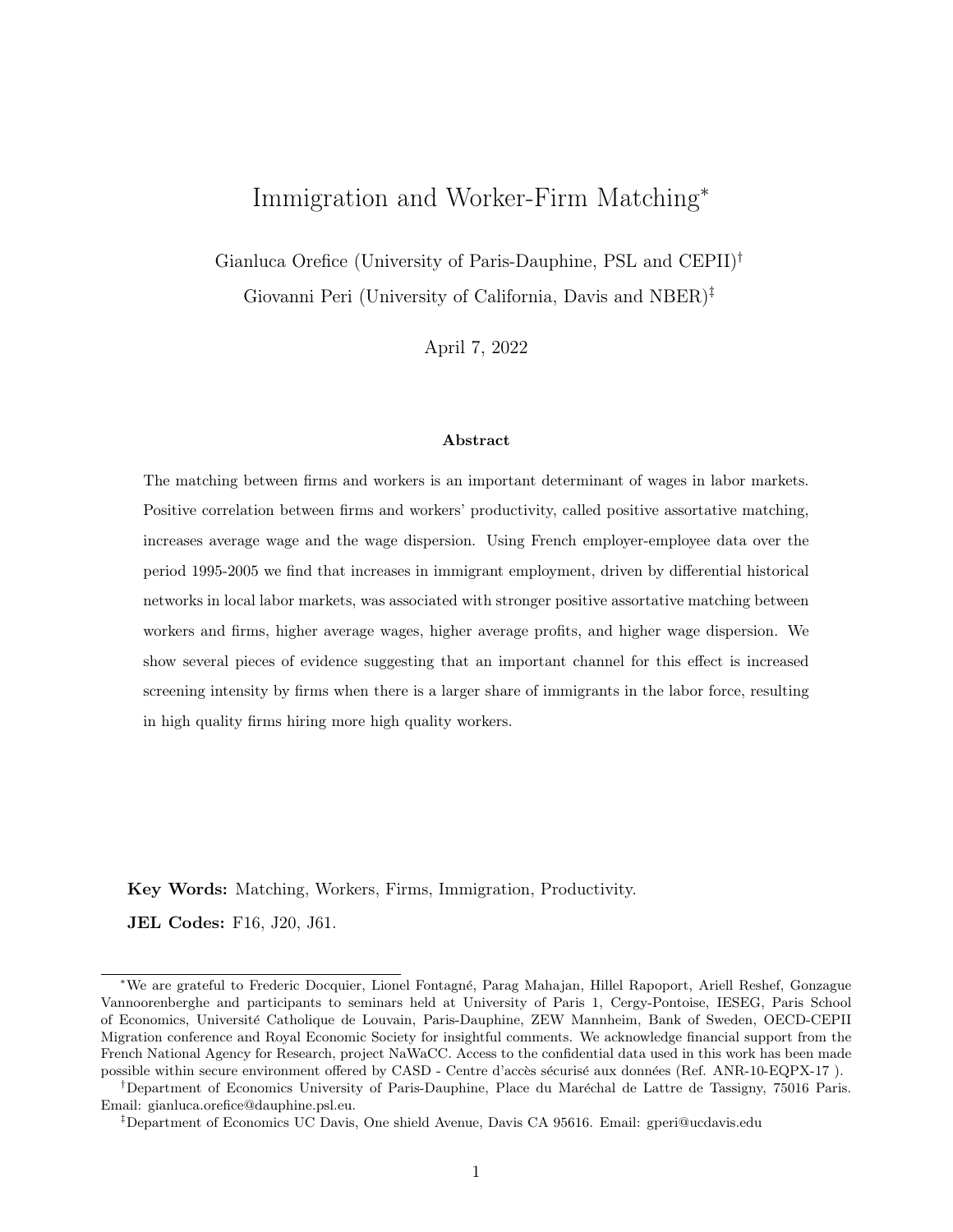# C AKM decomposition orthogonality conditions and results (For Online Publication)

As explained in section 3.2, we use worker fixed effects from AKM decomposition as an alternative proxy for worker type (robustness check). To this end, we employ longitudinal matched employeremployee data (DADS *panel*) to estimate the standard mincerian wage equation as in Abowd et al. (1999):

$$
ln(wage)_{i,t} = \alpha_i + \Phi_{\mathbf{J}(i,t)} + X_{i,t} + r_{i,t}
$$
\n
$$
(18)
$$

where  $ln(wage)_{i,t}$  is the log annual wage of worker i at time t;  $\Phi_{J(i,t)}$  is a firm fixed effects (representing the firm specific component in standard additive wage setting equation),  $\alpha_i$  is a set of worker fixed effects that we use as an alternative proxy for the worker type and  $X_{i,t}$  is a set of worker-time controls capturing life-cycle and other aggregate factors that affect the wage of workers with specific characteristics (i.e. age) in a given geographic area (i.e. Ile di France). Namely, the set of observable characteristics  $(X_{i,t})$ includes the quartic polynomial in age, the *Ile-de-France* dummy, and a gender dummy interacted with the quartic polynomial in age, Ile-de-France and year dummies. The error term  $r_{i,t}$  consists of three separate random effects: (i) a match component  $\eta_{iJ(i,t)}$  representing the idiosyncratic wage surplus earned by the worker i when matches a specific firm j, (ii) a unit root component  $\zeta_{it}$  representing the time-varying component of the individual-specific earning power (such as human capital accumulation, health shocks, etc), and (iii) the pure idiosyncratic individual wage component  $\epsilon_{it}$ .

Limited mobility bias. The correct identification of firm and worker fixed effects in equation (18) relies on a sufficient degree of mobility of workers across firms. This may represent an important concern in less populated districts. So, as a first way of reducing the limited mobility bias concern, we exclude from the AKM estimation in eq.(18) districts with total employment below the  $25^{th}$  percentile. Results using assortative matching measures based on AKM fixed effects that exclude small districts are reported in columns (1) and (4) of Table C1. Alternatively, using k-means cluster analysis, we group firms with similar wage structure into 15 clusters and include *cluster* rather than *firm* fixed effects in eq. (18). Quartiles and deciles of firms' wage distribution are (respectively) used to perform the k-means cluster analysis. The grouping of firms into clusters ensures that there is more worker mobility between clusters than individual firms, and mitigates the limited mobility bias concern. Results using this alternative approach to obtain AKM fixed effects are reported in column (2), (3), (5) and (6) of Table C1. A similar approach is used in Dauth et al. (2022).

**Orthogonality condition.** The correct identification of the OLS coefficients for  $\alpha_i$ ,  $\Phi_{J(i,t)}$  and  $X_{i,t}$  bases on their orthogonality with respect the error component  $r_{i,t}$ . The orthogonality between individual fixed effects, time-varying covariates and the error component is standard and widely recognized as valid (see Card et al. 2013).<sup>58</sup> However, the orthogonality condition between the firm fixed effect and the three components of the error term must be discussed and verified. In other words, for a proper identification of equation (18) we need exogenous mobility.

<sup>&</sup>lt;sup>58</sup>The orthogonality between worker fixed effects and the error component  $r_{i,t}$  follows from the assumption that  $\eta_{iJ(i,t)}$ ,  $\zeta_{it}$  and  $\epsilon_{it}$  have zero mean.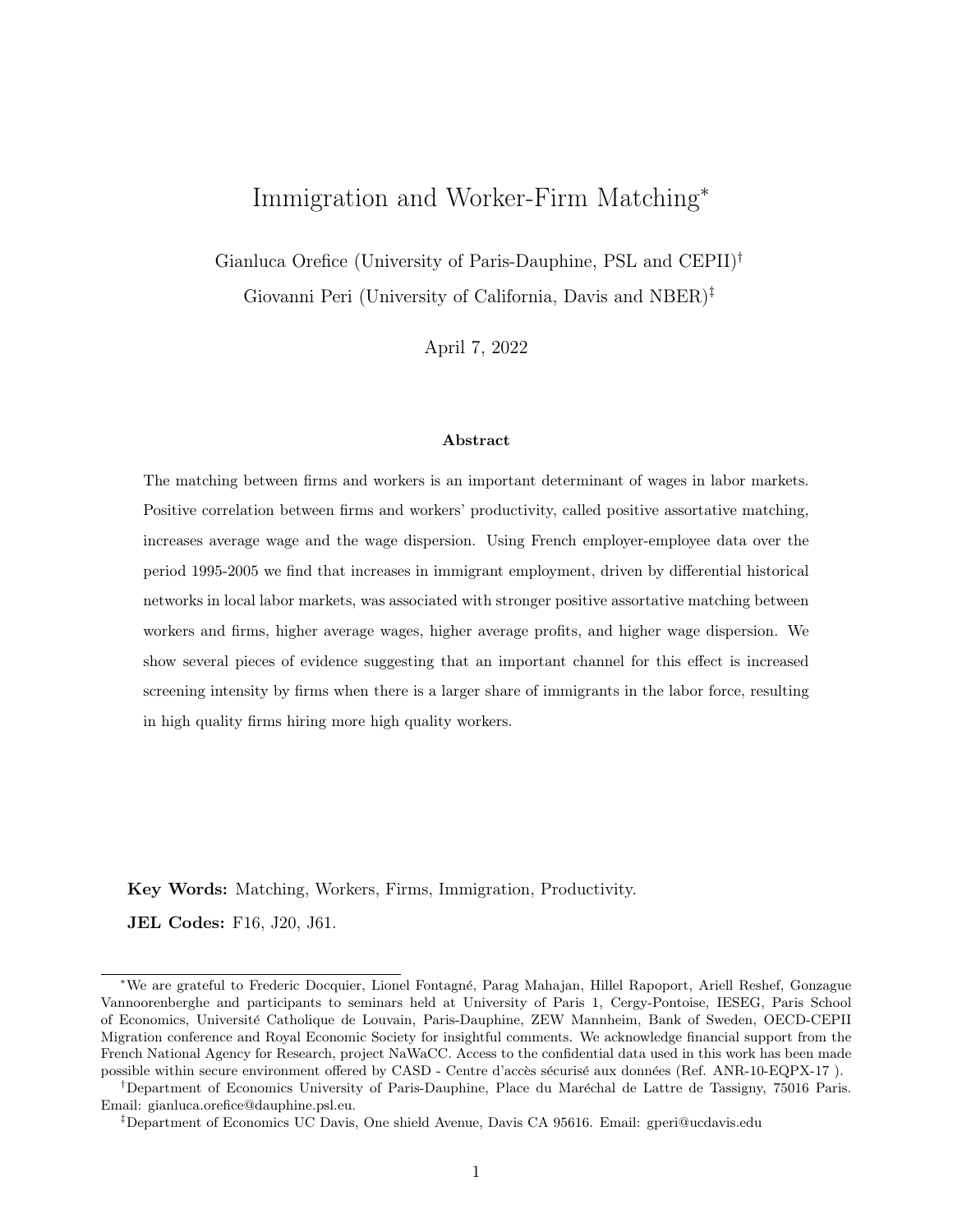To this end, we follow Card et al. (2013) and perform an event study analysis of the effect of job changes on wages (see section IV.B in Card et al. 2013). This proceeds in four steps. First, for each individual i at time t we calculate the average co-worker wage. Second, for each job changer (or mover) with at least two-year employment spell in the old and new employer we classify the bin (above  $\vee$ s below the median) of co-worker wage in old and new employer. Third, each job changer is assigned to one of the 4 possibles job transitions (from one of the two bins in co-worker wage of the old employer, to one of the two bins of the new employer). Finally, we calculate the average observed wage of jobchangers for each specific job transition before and after the job change. Figure C1 shows the results of this exercise for job transitions for workers leaving jobs in high- and low-coworker wage firms (i.e. jobs in firms with above-the-median and below-the-median paid coworkers). The first reassuring feature of Figure C1 is the approximate symmetry in the patter of wage for workers that move between high- and low-coworker wage bins. The gains associated with transitioning from a low- to a high-coworker wage firm are roughly equal to the losses associated to the opposite transition. Also, workers that move between firms belonging to the same bin in coworker wage experience a small change in their wage, indicating a small general mobility premium for movers. This suggests that the choice to work for a specific firm does not depend on the expected surplus component of the worker-firm match (allowing us to not explicitly include worker-firm match fixed effects in the AKM decomposition). In other words, we do not observe sorting of workers based on the match component. This qualitative evidence supports the validity of the the simple model with additive worker and firm effect at the base of the AKM decomposition.

An additional validity check for the AKM decomposition (and the underlying additive wage model) is testing the improvement in the fit of the data after explicitly including match fixed effects in the estimation of equation (18) as done in Card et al. (2013) and Dauth et al. (2022). Indeed, if the match effect is important in determining the wage of workers, then a fully saturated model including workerfirm match fixed effects would fit the data much better than a simple additive model. Consistently with the additive nature of equation (18), we find that the inclusion of job-specific fixed effects only marginally improves the R-square of the AKM estimation: from 0.952 to 0.954.

To obtain unbiased estimations of worker and firm effects from AKM decomposition, we need to check that job moves do not depend on drift in worker's expected wage (included in the residual term of the additive model in AKM). The absence of any substantial trend in wage before the move towards a better firms (with the exception of the high-to-high transition showing some trend in wage over the transition), suggests the absence of a learning process (drift) that may bias the estimations. Finally, unbiased estimation of worker and firm effects also requires that the transitory error component of the additive model is not associated with systematic movements across firms of different quartiles. The fact that pre-move wage dynamics are almost flat, and the symmetry in the wage pattern across firms of different quartiles reduce any concern of job mobility related to transitory wage fluctuations.

Finally, in Table C2 we report some descriptive statistics of the parameters obtained from the AKM decomposition computed over the period 1995-2005. We have approximately 2 million workerfirm observations, and the average (ln) wage is equal to 9.8 with a standard deviation equal to 0.46. Reassuringly, our results from AKM decomposition are in line with previous studies. In line with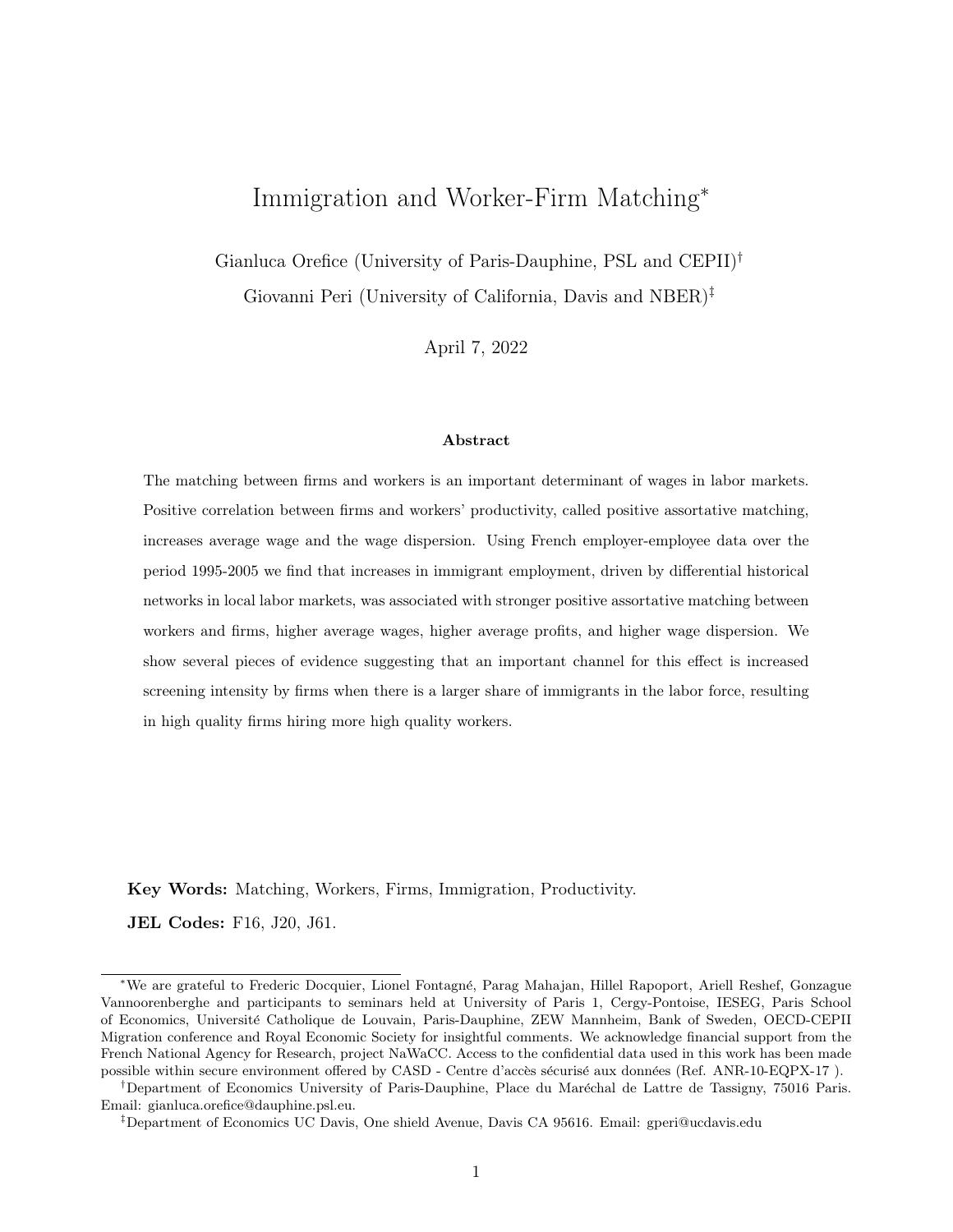results in Table III in Card et al. (2013) and Dauth et al. (2022), we obtain a standard deviation of worker effects larger than firm effects. Also, in line with Dauth et al. (2022) in their 1985-1991 panel of German firms and workers, we obtain (small) negative correlation between worker and firm fixed effects.

| Dep Var:               | Rank Correlation |                   |            | Strength PAM      |            |            |  |
|------------------------|------------------|-------------------|------------|-------------------|------------|------------|--|
|                        | (1)              | $\left( 2\right)$ | (3)        | $\left( 4\right)$ | (5)        | (6)        |  |
| Immi Share             | $2.618**$        | 1.152             | 1.351      | $1.682*$          | $2.356**$  | $2.305**$  |  |
|                        | (1.144)          | (0.971)           | (0.972)    | (0.977)           | (1.050)    | (1.045)    |  |
| Worker Type            | <b>AKM</b>       | AKM               | AKM        | AKM               | AKM        | AKM        |  |
|                        | no small         | cluster           | cluster    | no small          | cluster    | cluster    |  |
|                        | districts        | qtl wage          | dec wage   | districts         | qtl wage   | dec wage   |  |
| District FE            | yes              | yes               | yes        | yes               | yes        | yes        |  |
| Region-Year FE         | yes              | yes               | yes        | yes               | yes        | yes        |  |
| District-Year controls | yes              | yes               | yes        | yes               | yes        | yes        |  |
| Observations           | 781              | 1,012             | 1,012      | 781               | 1,012      | 1,012      |  |
| First stage coeff.     | $0.131***$       | $0.121***$        | $0.121***$ | $0.131***$        | $0.121***$ | $0.121***$ |  |
| F-stat                 | 10.96            | 16.64             | 16.64      | 10.96             | 16.64      | 16.64      |  |

Table C1: Robustness check for limited mobility bias in AKM estimations.

Notes: Dependent variables are respectively the rank correlation between worker and firm type and the strength of positive assortative matching in each district-year. Worker type based on AKM fixed effects measures. Robust standard errors in parenthesis. \*\*\*  $p < 0,01$ ; \*\*  $p < 0,05$ ; \*  $p < 0,1$ .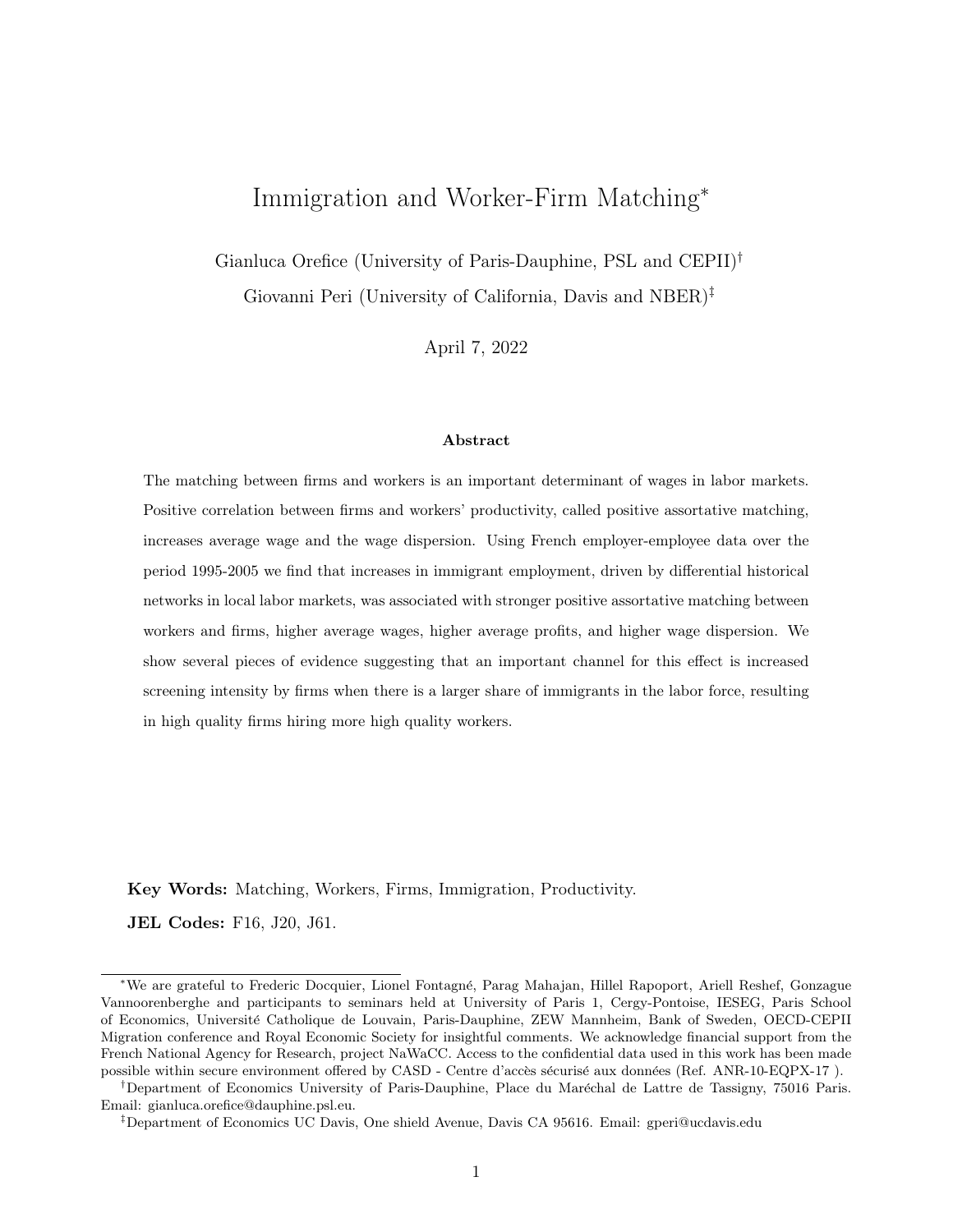

Figure C1: Mean wage of job changers by bins of coworkers wage at origin and destination firm.

Source: Authors calculations on DADS and Ficus/Fare data. Note: The figure shows wage levels of job movers in the period 1995-2005 at old firm two years prior to the move  $(t=-2 \text{ and } t=-1)$ ; and the wage levels at the new firm in the year of the move  $(t=0)$  and the year after  $(t=1)$ . These have been obtained by average wage of movers classified by bins of co-worker wages in the old and new firm.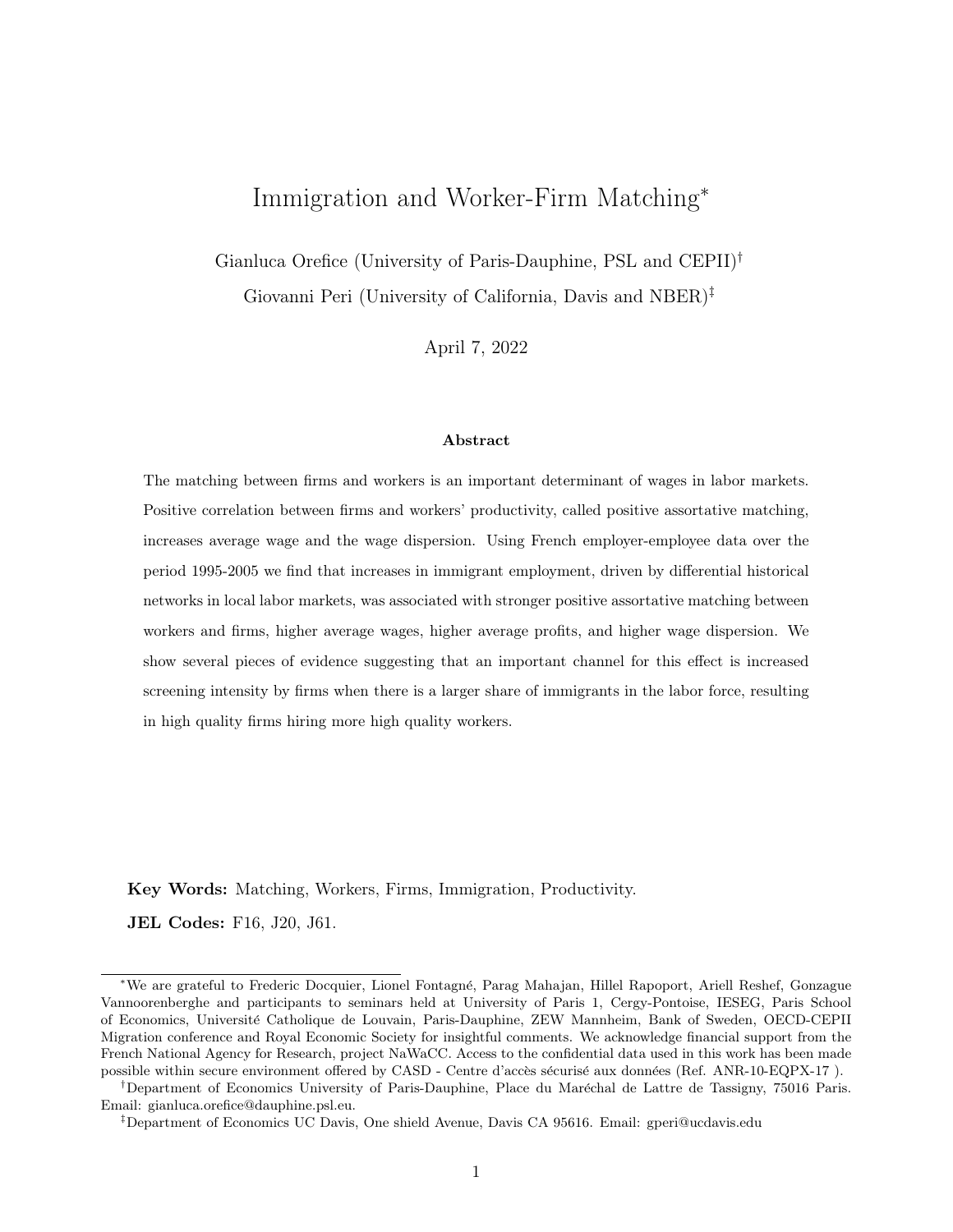|                                                   | Period 1995-2005 |
|---------------------------------------------------|------------------|
| Worker and firm parameter                         |                  |
| Number worker effects                             | 389962           |
| Number firm fixed effets                          | 112579           |
| Summary of parameter estimates                    |                  |
| Mean worker effects (across worker-year obs)      | $-0.000$         |
| Mean firm effects (across worker-year obs)        | $-0.076$         |
| Median worker effects (across worker-year obs)    | $-0.173$         |
| Median firm effects (across worker-year obs)      | $-0.039$         |
| Std. Dev. worker effects (across worker-year obs) | 0.814            |
| Std. Dev. firm effects (across worker-year obs)   | 0.198            |
| Correlation (worker FE, firm FE)                  | $-0.202$         |
| R-squared                                         | 0.952            |
| Other statistics                                  |                  |
| Average log wage                                  | 9.861            |
| Std dev log wage                                  | 0.457            |
| Sample size                                       | 1941645          |

Table C2: Estimation results for AKM model.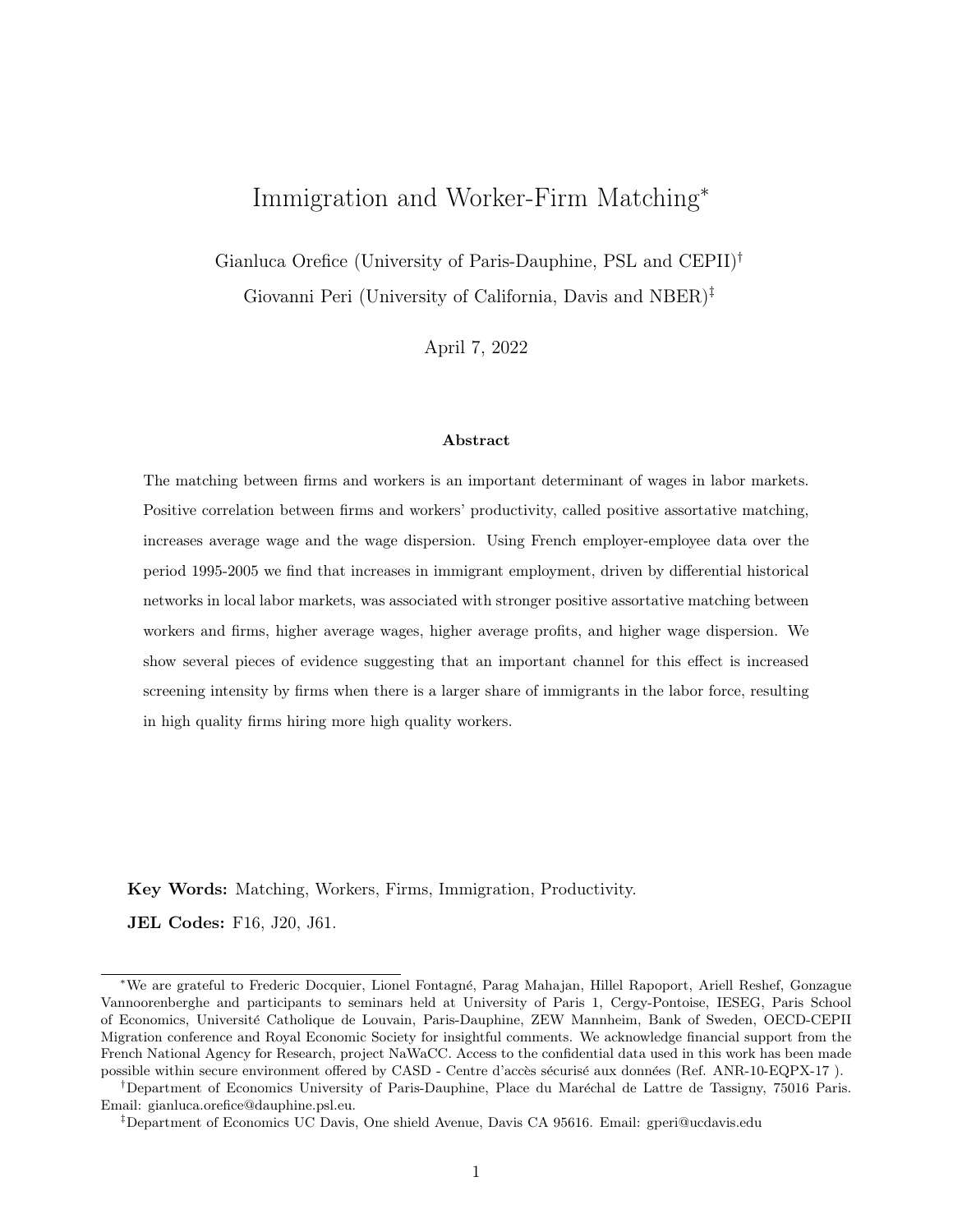## D Rotemberg weights and validity tests (For Online Publication)

The identification of the shift-share IV adopted here bases on the exogeneity of the initial shares of migrants used to allocate origin-specific and time variant migration inflows (Goldsmith-Pinkham et al. 2020). This section aims at strengthening the credibility of our empirical design by applying some specification tests on the initial (origin-specific) migrants shares that have the highest impact on our baseline 2SLS results. Namely, we calculate the Rotemberg weights for each origin-specific share of immigrants in 1982 and apply the specification validity tests prescribed by Goldsmith-Pinkham et al. (2020) for the top-5 origins in terms of Rotemberg weights. Such weights depend on the covariance between the fitted value of each origin-specific migration share on the endogenous variable and the endogenous variable itself, and intuitively tell how sensitive is the overidentified estimate of the coefficient of interest  $(Immmi sh$  in our setting) to the mispecification in any of the origin-specific migrant share. In practice, such weights reveal which specific migrants communities (in 1982) have more importance in the overall 2SLS estimate. So testing the specification validity for the sub-sample of origin-specific shares that affect the most the overall 2SLS estimation will reassure on the general validity of our estimations.

In line with the LFS data in 1982 used to build the origin-specific shares of migrants in 1982, we have 22 origins  $o^{59}$  Panel 2 of Table D1 shows the top-5 origin countries in terms of Rotemberg weights  $\hat{\alpha}_k$  (we closely follow the notation in Goldsmith-Pinkham et al. (2020) and use subscript k to indicate the origin country). The top-origin in terms of weights is the "Other Countries n.e.c." (covering mainly South American and other Asian countries) which receives itself almost half of the weight  $(\hat{\alpha}_k = 0.58)$ . The top-5 countries (in order of Rotemberg weights: Other Countries n.e.c., Other African countries, Portugal, Ex-Yugoslavian countries, Algeria) account for almost the 80% of the overall weight. The large weight for the macro origin "Other Countries n.e.c." is not surprising as it includes big migrants communities in France (such as the Chinese, the Indian and the South American ones) and mimic the big Rotemberg weigth associated to Mexico obtained by Goldsmith-Pinkham et al. (2020) for the US immigration example. Also, in panel 1 of Table D1 we show that the correlation between weights and the migrants inflows  $(g_k$  in Table D1) is very high  $(0.96)$ , suggesting that weights are considerably explained by shocks (another feature in common with the enclave IV applied to the US case in Goldsmith-Pinkham et al. 2020).

With the list of top-5 migrants origins in terms of Rotemberg weights we can test the plausibility of our identifying assumption. First, in Table D2 we show the correlation between initial migration shares across districts for each of the top-5 origins and the average district's wage in 1982 (we only have LFS data for the year 1982, and so very limited choices in terms of variables approximating the economic performance of districts in 1982). The absence of correlation (with the exception of the Portuguese community) suggests that the initial settlement of immigrants (by origin) across French districts does not reflect the *level* of the economic performance of the local labor market.<sup>60</sup> Second,

<sup>&</sup>lt;sup>59</sup>The 22 origins in LFS data are: Algeria, Tunisia, Morocco, Other African countries, Vietnam-Laos-Cambodia, Italy, Germany, Belgium, Netherlands, Luxembourg, Ireland, Denmark, UK, Greece, Spain, Portugal, Switzerland, Austria, Poland, Ex-Yugoslavia, Turkey, and Other Countries n.e.c.

 $60$ For a proper correlation test, as prescribed by Goldsmith-Pinkham et al. (2020) we should have correlated initial migrants share with the PAM measures in 1982. These are unfortunately not available for the year 1982 so we used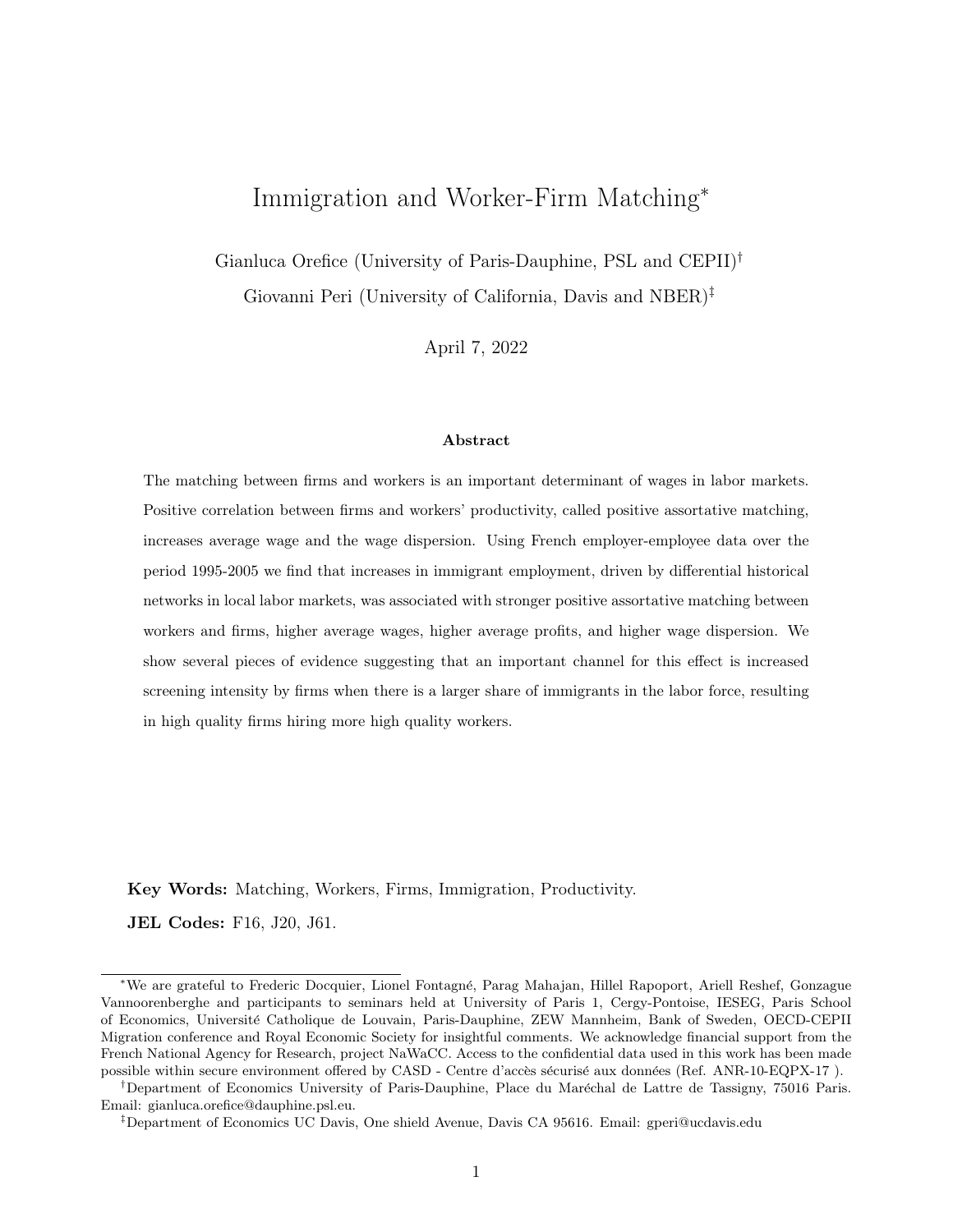we replicate the pre-trend exercise as presented in Goldsmith-Pinkham et al. (2020) for each of the top-5 origins highlighted here. Namely, we regress respectively our four measures of strength of PAM in the starting year (1995) on the origin-specific share of immigrants in 1982 (including the same set of controls  $X_d$  included in equation 2 for the year in 1995). Results reported in Table D3 show that the variation in the initial origin-specific share of immigrants did not predict statistically or economically larger strength of PAM across districts (no matter the measure of PAM adopted). This, combined with our baseline results, suggests that there has been a shock in the share of immigrants over the period 1995-2005 that improved the strength of PAM.

| <b>Panel I: Correlations</b>                          |                  |              |                 |             |            |
|-------------------------------------------------------|------------------|--------------|-----------------|-------------|------------|
|                                                       | $\hat{\alpha}_k$ | $g_k$        | $\hat{\beta}_k$ | $\hat{F}_k$ | $Var(z_k)$ |
| $\hat{\alpha}_k$                                      | $\mathbf{1}$     |              |                 |             |            |
|                                                       | 0.957            | $\mathbf{1}$ |                 |             |            |
| $\overset{g_k}{\hat{\beta}_k} \hat{\tilde{F}_k}$      | 0.078            | 0.042        | 1               |             |            |
|                                                       | 0.202            | 0.210        | 0.062           | 1           |            |
| $Var(z_k)$                                            | 0.049            | $-0.121$     | 0.049           | $-0.302$    | 1          |
| Panel II: Top-5 Rotemberg weight origins              |                  |              |                 |             |            |
|                                                       | $\hat{\alpha}_k$ | $g_k$        | $\hat{\beta}_k$ |             |            |
| Other Countries n.e.c.                                | 0.577            | $2.07e + 06$ | 0.781           |             |            |
| Other African countries                               | 0.074            | $6.99e + 05$ | 1.635           |             |            |
| Portugal                                              | 0.048            | $5.27e + 05$ | 0.658           |             |            |
| Ex-Yugoslavia                                         | 0.046            | $1.85e+0.5$  | 0.000           |             |            |
| Algeria                                               | 0.035            | $4.02e + 05$ | 2.126           |             |            |
| Panel III: Variation across years in $\hat{\alpha}_k$ |                  |              |                 |             |            |
|                                                       | Sum              | Mean         |                 |             |            |
| 1995                                                  | 0.029            | 0.001        |                 |             |            |
| 2000                                                  | 0.094            | 0.004        |                 |             |            |
| 2005                                                  | 0.134            | 0.006        |                 |             |            |

Table D1: Summary of the Rotemberg weights

Notes: This table reports statistics about the Rotemberg weights obtained following the procedure described in Goldsmith-Pinkham et al. (2020) and adapted to our specific empirical framework. Panel I report the correlations between weights  $(\hat{\alpha}_k)$ , the French inflow of migrants from a given origin k,  $(g_k)$ , the just-identified point estimate  $\hat{\beta}_k$ , the first stage F-stat  $(\hat{F}_k)$ , and the variation in the origin country shares across districts  $(Var(z_k))$ . Panel II report the top-5 origin countries in terms of Rotemberg weights. Panel III reports the variation in the weights across years.

average wage as a proxy for the economic performance of the local labor market.